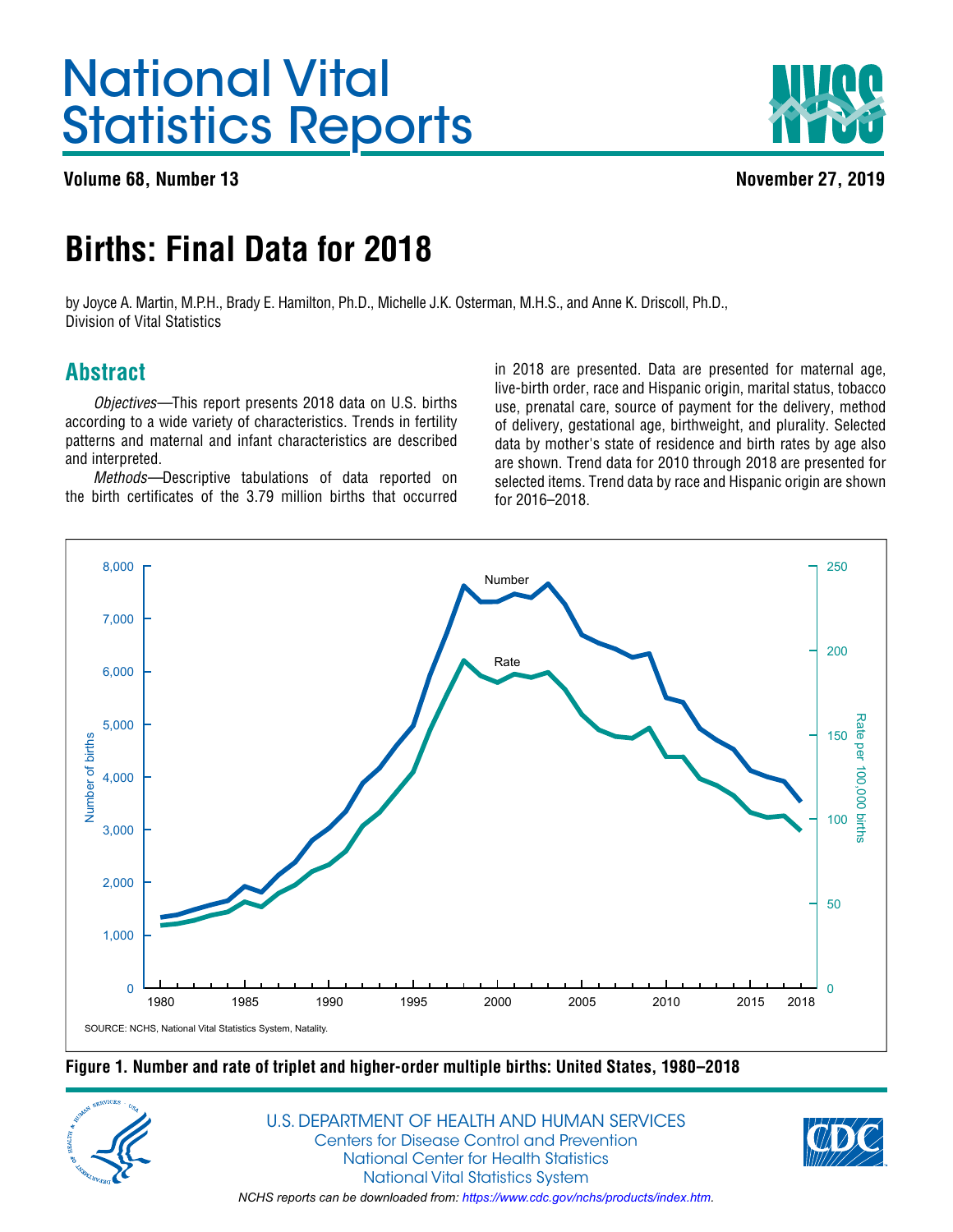<span id="page-1-0"></span>*Results—*3,791,712 births were registered in the United States in 2018, down 2% from 2017. Compared with rates in 2017, the general fertility rate declined to 59.1 births per 1,000 women aged 15–44. The birth rate for females aged 15–19 fell 7% in 2018. Birth rates declined for women aged 20–34 and increased for women aged 35–44. The total fertility rate declined to 1,729.5 births per 1,000 women in 2018. Birth rates for both married and unmarried women declined from 2017 to 2018. The percentage of women who began prenatal care in the first trimester of pregnancy rose to 77.5% in 2018; the percentage of all women who smoked during pregnancy declined to 6.5%. The cesarean delivery rate decreased to 31.9% in 2018 following an increase in 2017. Medicaid was the source of payment for 42.3% of all 2018 births, down 2% from 2017. The preterm birth rate rose for the fourth straight year to 10.02% in 2018; the rate of low birthweight was unchanged at 8.28%. Twin and triplet and higher-order multiple birth rates declined in 2018 [\(Figure 1](#page-0-0)).

**Keywords:** birth certificate • maternal and infant health • birth rates • maternal characteristics

### **Introduction**

This report presents detailed data on numbers and characteristics of births in 2018, birth and fertility rates, maternal demographic and health characteristics, medical and health care utilization, source of payment for the delivery, and infant health characteristics. A report of provisional birth statistics for 2018 presented data on selected topics based on a sample of nearly all (99.73%) 2018 births (1); a National Center for Health Statistics Data Brief presented selected characteristics based on final data for 2018 births (2).

The 2018 report marks the third year for which data for all 50 states and the District of Columbia (D.C.) are based on the 2003 revision of the U.S. Certificate of Live Birth. Also presented for the third year are national data on race and Hispanic-origin categories based on the 1997 Office of Management and Budget (OMB) standards (3), allowing for the presentation of data by single race and Hispanic origin for 2016–2018. These race and Hispanic-origin groups—non-Hispanic single-race white, non-Hispanic single-race black or African American, non-Hispanic single-race American Indian or Alaska Native (AIAN), non-Hispanic single-race Asian, and non-Hispanic single-race Native Hawaiian or Other Pacific Islander (NHOPI)—differ from the bridged-race categories shown in most reports that are based on 2015 and earlier data. A comparison between bridged and single-race data by selected characteristics is shown in "Births: Final Data for 2016" (4).

In addition to the tabulations included in this report, more detailed analysis is possible by using the annual natality public-use file. The data file may be downloaded from: [https://www.cdc.gov/](https://www.cdc.gov/nchs/data_access/Vitalstatsonline.htm) [nchs/data\\_access/Vitalstatsonline.htm](https://www.cdc.gov/nchs/data_access/Vitalstatsonline.htm) (5). The public-use file does not include geographic detail, but a file with this information can be provided upon request (6). Birth data may also be accessed via the Centers for Disease Control and Prevention's (CDC) Wide-ranging Online Data for Epidemiologic Research (WONDER). This easy-touse Web system makes CDC's information resources available to public health professionals and the public (7).

### **2003 revision of U.S. Standard Certificate of Live Birth**

Starting in 2016, all 50 states, D.C., Puerto Rico, Guam, Commonwealth of the Northern Marianas, and U.S. Virgin Islands reported data based on the 2003 U.S. Certificate of Live Birth. American Samoa continued to report based on the 1989 birth certificate revision. Internet-only tables on a number of additional topics, such as births by attendant and place and delivery, mean age of mother by live-birth order, maternal prepregnancy body mass index, and infections during pregnancy and maternal morbidity, are also available; see [List of Detailed](#page-10-0)  [Tables.](#page-10-0) For information on data quality, see reports that assessed the quality of selected medical and health data from the 2003 revised birth certificate and the "User Guide to the 2018 Natality Public Use File" (8-10).

## **Methods**

Data shown in this report are based on 100% of the birth certificates registered in all states and D.C. More than 99% of births occurring in this country are registered (10). Tables showing data by state also provide separate information for Puerto Rico, Guam, and Northern Marianas. These areas, however, are not included in totals for the United States. Data for the U.S. Virgin Islands and American Samoa were not available for 2018.

The 2003 revision of the U.S. Standard Certificate of Live Birth allows the reporting of more than one race (multiple races) for each parent (11) in accordance with the revised standards issued by OMB in 1997 (3). Starting in 2016, all 50 states, D.C., Puerto Rico, Guam, Northern Marianas, and U.S. Virgin Islands reported race data in accordance with these 1997 OMB standards that allow for the reporting of a minimum of five race categories either by single race (i.e., reported alone) or in combination (i.e., more than one race or multiple races) (3). The race and Hispanic-origin groups shown in this report follow the 1997 standards and differ from the bridged-race categories shown in most previous reports that are based on data from 2015 and earlier (12). The new categories are: non-Hispanic single-race white, non-Hispanic single-race black or African American, non-Hispanic single-race AIAN, non-Hispanic singlerace Asian, non-Hispanic single-race NHOPI, and Hispanic. For brevity, text references to non-Hispanic white or non-Hispanic black women omit the term "single-race." Because single-race data are not available for the entire United States prior to 2016, this report only makes comparisons by race for 2016–2018. For more information on differences between single- and bridgedrace groups, see "Births: Final Data for 2016" (4).

Race and Hispanic origin are reported independently on the birth certificate. Most tables in this report show data for the categories of non-Hispanic single-race white, non-Hispanic single-race black, and Hispanic. Selected tables also include data for non-Hispanic single-race AIAN, non-Hispanic single-race Asian, and non-Hispanic single-race NHOPI. Data are also presented in some tables for specific Hispanic groups: Mexican, Puerto Rican, Cuban, Central and South American, and other and unknown Hispanic. Beginning with 2018, data are presented for an additional Hispanic group, Dominican. Data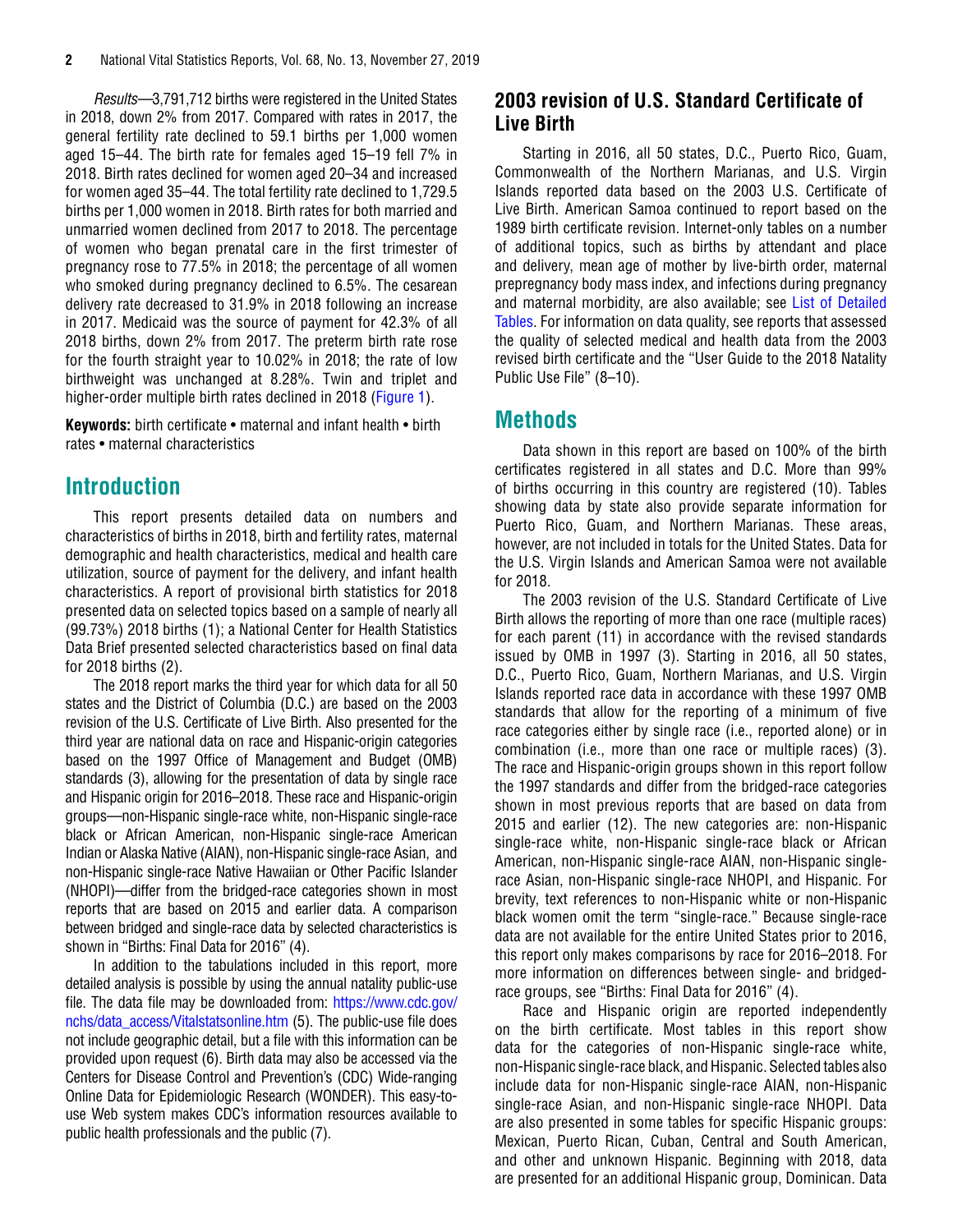<span id="page-2-0"></span>for this subgroup had previously been included in the category "other and unknown Hispanic."

Trend tables included in the detailed tables for this report include the years 2010–2018; see [List of Detailed Tables.](#page-10-0) Longer-term trends previously shown in this report series can be found in earlier-year reports (e.g., "Births: Final Data for 2015") (12).

In this report, the total number of births includes births to women up to age 64. In tables that include age of mother, the oldest age groups shown (40–54, 45–49, 45–54, or 50–54) include births to mothers up to age 64 (births to mothers 55–64 are recategorized as age group 50–54). For information on levels of incomplete reporting by state, see the User Guide (10). For information on the measurement of data items shown in this report, and the Internet tables, imputation techniques used, computation of derived statistics, and definitions of terms, see the User Guide (10).

### **Demographic Characteristics (Tables 1–12)**

### **Births and birth rates**

#### **Number of births**

In 2018, 3,791,712 births were registered in the United States, down 2% (or 63,788) from 2017 ([Table 1,](#page-11-0) Figure 2). This is the fourth year that the number of births has declined following

an increase in 2014. Before that year, the number of births declined steadily from 2007 through 2013 (12). Among the race and Hispanic-origin groups, the number of births declined 1% for Hispanic and 2% for non-Hispanic white and non-Hispanic black women, and 3% for non-Hispanic AIAN and non-Hispanic Asian women from 2017 to 2018; the number of births for non-Hispanic NHOPI women was essentially unchanged [\(Tables](#page-11-0) [1,](#page-11-0) [3, a](#page-13-0)nd [6\)](#page-19-0). Among the specified Hispanic groups, births declined 3% for Mexican women in 2018, but rose 1% for Puerto Rican and Central and South American women ([Tables 4](#page-15-0) and [7\)](#page-21-0). The number of births was essentially unchanged for Cuban women in 2018.

#### **Fertility rate**

The **general fertility rate** (GFR) for the United States in 2018 was 59.1 births per 1,000 females aged 15–44, down 2% from 2017 (60.3) and a record low rate for the nation ([Table 1\)](#page-11-0) (12,13). This is the fourth year that the rate has declined following an increase in 2014. From 2007 to 2013, the GFR declined steadily (12).

Among the race and Hispanic-origin groups, the GFR declined for nearly all groups in 2018, down 2% for non-Hispanic white and non-Hispanic black, 3% for non-Hispanic AIAN and Hispanic, and 4% for non-Hispanic Asian females. The rate for non-Hispanic NHOPI females was essentially unchanged from 2017 to 2018.



**Figure 2. Live births and general fertility rates: United States, 1970–2018**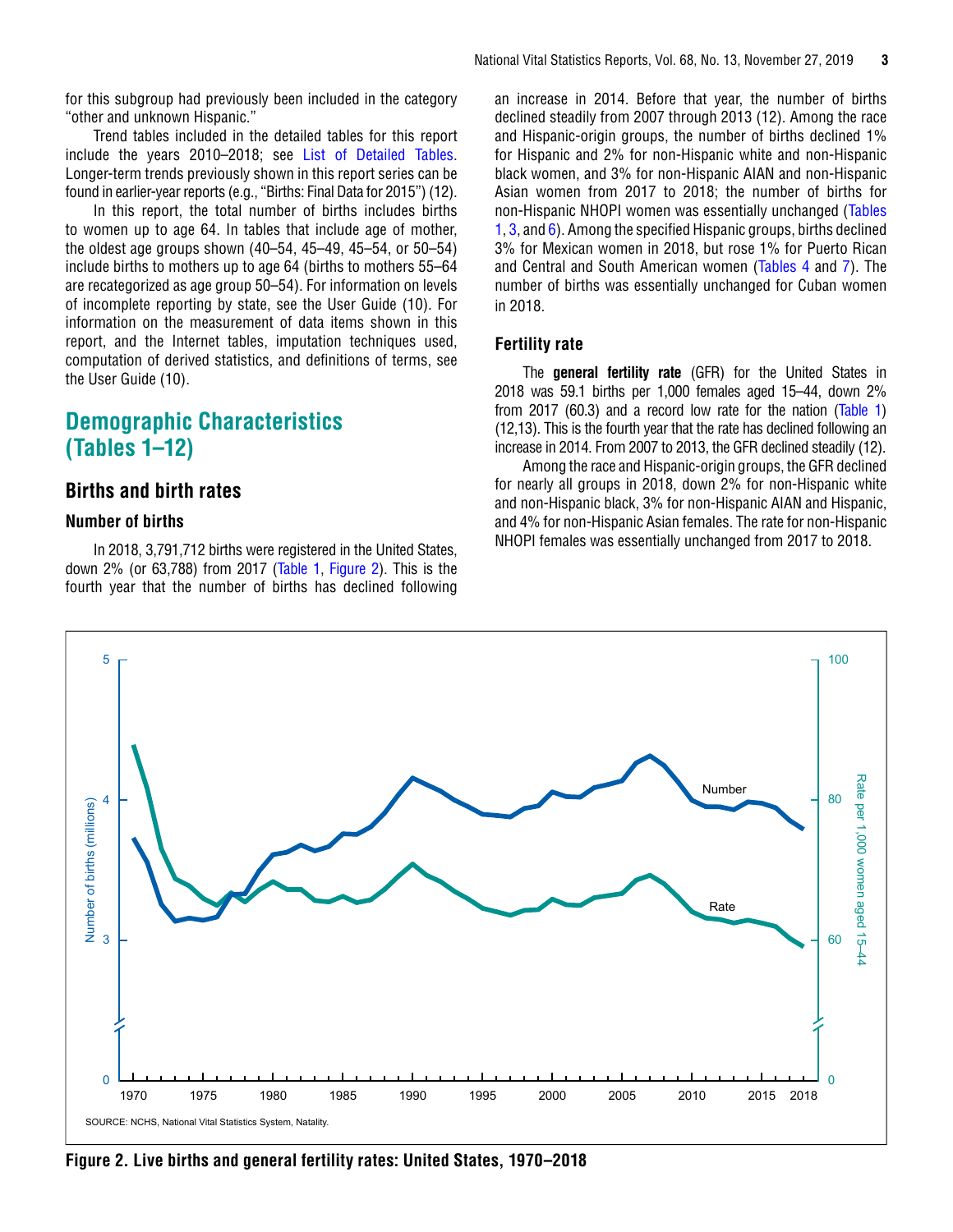#### <span id="page-3-0"></span>**Age of mother**

Birth rates decreased for females aged 15–34, increased for females aged 35–44, and were unchanged for females aged 10–14 and 45–49 from 2017 to 2018.

**Teenagers**—The birth rate for females aged 15–19 in the United States in 2018 was 17.4 births per 1,000, down 7% from 2017 (18.8) and another record low ([Table 2,](#page-12-0) Figure 3) (12–14). Since 2009, the teen birth rate has fallen to a new low each year. The rate for this group has declined 58% since 2007 (41.5), the most recent high, and 72% since the 1991 high (61.8). The number of births to teenagers aged 15–19 was 179,871 in 2018, also down 7% from 2017 (194,377) (15).

The 2018 birth rates for teenagers aged 15–17 and 18–19 were 7.2 and 32.3 births per 1,000 females, respectively, down 9% and 8% from 2017, to record lows for both groups. Rates for these age groups have fallen 67% and 55%, respectively, since 2007, and by 81% and 66% since 1991. The birth rate for females aged 10–14 was unchanged in 2018 at 0.2 births per 1,000 females.

Among race and Hispanic-origin groups, the birth rates for teenagers aged 15–19 declined for nearly all groups in 2018: down 4% for non-Hispanic black, 8% for non-Hispanic white and Hispanic, 10% for non-Hispanic AIAN, and 15% for non-Hispanic Asian teenagers. The rate for non-Hispanic NHOPI teenagers was essentially unchanged from 2017 to 2018.

**Women in their 20s**—The birth rate for women aged 20–24 was 68.0 births per 1,000 women in 2018, down 4% from 2017 (71.0), and another record low [\(Table 2\)](#page-12-0) (12,13). The rate for



**1990–2018**

women in this age group has declined steadily since 2006. The number of births to women in their early 20s declined 5% from 2017 (15). The rate for women aged 25–29 was 95.3 births per 1,000 women, down 3% from 2017 (98.0). The rate for women in this age group has declined for all but 1 year since 2007 [\(Table 2\)](#page-12-0). The number of births to women in their late 20s was down by 2% from 2017 to 2018 (see [Tables 3](#page-13-0) an[d 4 f](#page-15-0)or 2018 data) (15).

**Women in their 30s**—The birth rate for women aged 30–34 was 99.7 births per 1,000 women in 2018, down 1% from 2017 (100.3) and the second decline in the rate since 2010 (12,13). The 2018 rate for women aged 30–34 was higher than the rate for women aged 25–29 for the third year since reliable national records were available (1940) (12,13). The number of births to women aged 30–34 was essentially unchanged from 2017 to 2018. The birth rate for women aged 35–39 was 52.6 births per 1,000 women in 2018, up 1% from 2017 (52.3) after a brief decline in the rate in 2017, the first since 2010 [\(Table 2\).](#page-12-0) The number of births to women aged 35–39 rose 2% in 2018 (see [Tables 3 a](#page-13-0)nd [4](#page-15-0) for 2018 data) (15).

**Women in their 40s**—The birth rate for women aged 40–44 was 11.8 births per 1,000 women in 2018, up 2% from 2017 (11.6) ([Table 2](#page-12-0)); the rate for this group has risen almost continuously since 1985 (12,13). The number of births to women in their early 40s rose 2% from 2017 to 2018. The birth rate for women aged 45–49 (which includes births to women aged 50 and over) was 0.9 births per 1,000 women in 2018, unchanged from 2017. The number of births to women aged 45 and over was also unchanged from 2017 to 2018.

**Women aged 50 and over**—There were 959 births to women aged 50 and over in 2018, up from 840 in 2017 [\(Table 3\)](#page-13-0) (15). The number of births to women in this age group has generally increased since 1997 (from 144 births), when data for women aged 50 and over became available again. The birth rate for women aged 50–54 rose to 0.9 births per 10,000 women in 2018, from 0.8 in 2017. Because of the small number of births to women in this age group, the birth rate for women aged 50–54 is expressed per 10,000 women. For rates shown elsewhere in this report, births to women aged 50 and over are included with births to women aged 45–49 when computing birth rates by age of mother (the denominator for the rate is women aged 45–49).

#### **Live-birth order**

The first birth rate for the United States was 22.4 births per 1,000 females aged 15–44 in 2018, down 2% from 2017 (22.9) (se[e Tables 3 a](#page-13-0)nd [4](#page-15-0) for the number of births and [Table 5 f](#page-17-0)or birth rates). First birth rates declined for females in their teens (down 6% for females aged 15–19) and 20s (down 2% each for women aged 20–24 and 25–29), but rose for women in their 30s (up less than 1% for women aged 30–34 and 1% for women aged 35–39) and early 40s (up 4%). First birth rates for females aged 10–14 and 45–49 were unchanged in 2018 (15).

#### **Mean age of mother**

In 2018, the mean age of mothers at first birth was 26.9 years, an increase from 26.8 in 2017, and another record high **Figure 3. Birth rates, by age of mother: United States,**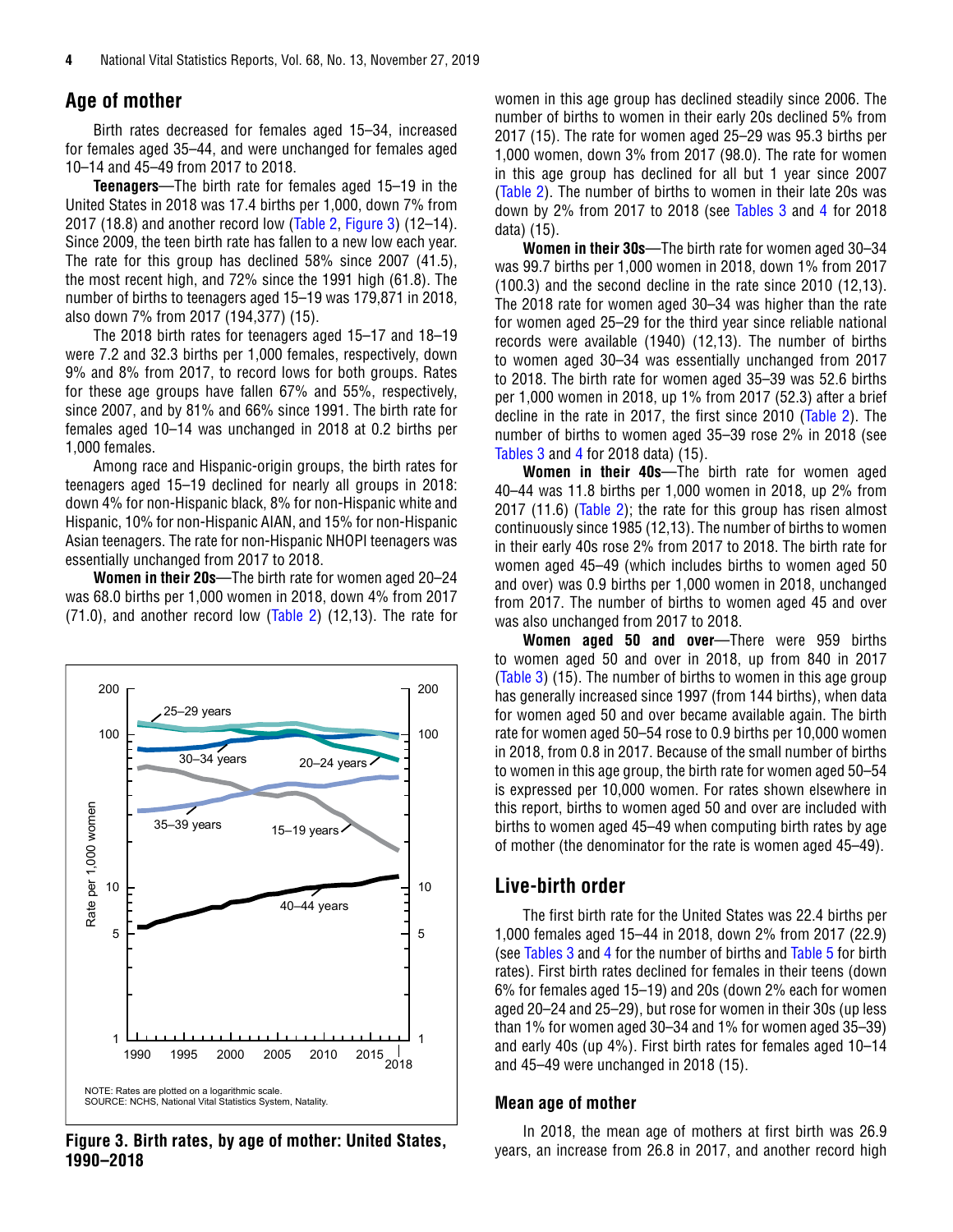<span id="page-4-0"></span>for the nation [\(Tables 11,](#page-26-0) [12,](#page-27-0) and  $I=6$ ) (12,13). The mean age at first birth is the arithmetic average of the age of mothers at the time of birth and is computed directly from the frequency of first births by age of mother. The increase in the mean age in 2018 reflects, in part, the decline in first births to females in their teens and 20s, and the rise in first births to women in their 30s and early 40s (15).

Mean age at first birth increased for nearly all race and Hispanic-origin groups in 2018, rising to 23.5 years for non-Hispanic AIAN, 25.0 for Hispanic, 25.1 for non-Hispanic black, 27.7 for non-Hispanic white, and 30.5 for non-Hispanic Asian women [\(Tables 11,](#page-26-0) [12,](#page-27-0) and [I–6\)](https://www.cdc.gov/nchs/data/nvsr/nvsr68/nvsr68_13_tables-508.pdf#I06). The average age at first birth for non-Hispanic NHOPI women was 24.7 in 2018, essentially unchanged from 2017. Among the specified Hispanic groups, average ages increased to 24.4 years for Mexican, 24.8 for Puerto Rican, and 27.7 for Cuban women, and were essentially unchanged for Central and South American women (26.5).

### **Total fertility rate**

The **total fertility rate** (TFR) for the United States in 2018 was 1,729.5 births per 1,000 women, down 2% from 2017 (1,765.5) ([Table 2\)](#page-12-0). This is the fourth year that the TFR has declined following an increase in 2014. From 2007 to 2013, the rate declined steadily. The TFR estimates the number of births that a hypothetical group of 1,000 women would have over their lifetimes, based on age-specific birth rates in a given year. Because it is computed from age-specific birth rates, TFR is age-adjusted and can be compared for populations across time, population groups, and geographic areas.

Among the race and Hispanic-origin groups, the TFR declined for nearly all groups in 2018, down 2% for non-Hispanic white, non-Hispanic black, and Hispanic; 3% for non-Hispanic AIAN; and 5% for non-Hispanic Asian women. The rate for non-Hispanic NHOPI women was essentially unchanged from 2017 to 2018.

The TFR for the nation in 2018 remained below replacement, the level at which a given generation can exactly replace itself (generally considered to be 2,100 births per 1,000 women). The U.S. TFR has generally been below replacement since 1971 (12,13). The TFR was below replacement for all race and Hispanic-origin groups in 2018, except non-Hispanic NHOPI women (2,106.5) [\(Table 2\)](#page-12-0).

#### **Births and birth rates by state**

The GFR, the number of births per 1,000 females aged 15–44, declined from 2017 to 2018 by 1% to 3% in 25 states, and by 4% to 6% in 10 states and D.C. (Arizona, Colorado, Idaho, Montana, Oregon, South Dakota, Utah, Vermont, Washington, and Wyoming), rose for 2 states (New York and New Jersey), and was essentially unchanged in 13 states (Connecticut, Delaware, Kansas, Maine, Maryland, Mississippi, Missouri, Nevada, New Hampshire, North Dakota, Oklahoma, Rhode Island, and West Virginia). Rates among the states ranged from 47.2 births per 1,000 females aged 15–44 in Vermont to 73.6 in South Dakota. (See [Tables 6](#page-19-0) and [7 f](#page-21-0)or the number of births and [Table 8](#page-22-0) for birth rates.) Among the U.S. territories, the GFR declined in Puerto

Rico, rose in Northern Marianas, and was essentially unchanged in Guam. For the number of births by state in 2018, see [Tables](#page-19-0)  [6](#page-19-0) and [7.](#page-21-0)

#### **Birth rates for teenagers by state**

In 2018, the birth rate for teenagers aged 15–19 declined in 38 states, with declines ranging from 4% for Indiana, Michigan, and Missouri, to 19% for Montana. Rates were essentially unchanged in the remaining 12 states and D.C. (Connecticut, Delaware, Iowa, Maryland, New Hampshire, New Jersey, North Dakota, Rhode Island, South Carolina, South Dakota, Vermont, and West Virginia). Rates among the states ranged from 7.2 births per 1,000 in Massachusetts to 30.4 in Arkansas [\(Table 8\)](#page-22-0). The wide range in state-specific teen rates is consistent with patterns observed in previous analyses (14,16). Teen birth rates declined in Puerto Rico, rose in Northern Marianas, and were essentially unchanged for Guam. Rates among the territories ranged from 19.3 births per 1,000 teenagers in Puerto Rico to 34.4 in Guam [\(Table 8\)](#page-22-0).

#### **Births to unmarried women**

The birth rate for unmarried women was 40.1 births per 1,000 unmarried women aged 15–44 in 2018, down 2% from 2017 (41.0) [\(Table 10\)](#page-25-0). The 2018 nonmarital birth rate was 23% lower than the peak of 51.8 in 2007 and 2008 (12). (See [Technical Notes](#page-44-0) for description of the adjustments made to calculations of rates by marital status beginning with 2017.)

The birth rate for married women also declined in 2018, to 85.6 per 1,000 married women aged 15–44, from 87.4 in 2017. The marital birth rate declined 4% over the period 2005–2010 but rose 6% from 2010 through 2016 (12).

The percentage of all births to unmarried women was 39.6% in 2018, down from 2017 (39.8%) and the lowest level since 2007 (12). The percentage of all births to unmarried women peaked in 2009 at 41.0% (12).

In 2018, the percentage of nonmarital births decreased from 2017 for three race and Hispanic-origin groups: non-Hispanic white (28.2% in 2018), Hispanic (51.8%), and non-Hispanic AIAN women (68.2%). The percentage of nonmarital births increased for non-Hispanic NHOPI women (50.4%) and was unchanged for two groups: non-Hispanic black (69.4%) and non-Hispanic Asian women (11.7%). The number of nonmarital births decreased by 2% from 2017 (1,533,901) to 2018 (1,503,361) (15). Nonmarital birth rates declined from 2017 to 2018 for women in age groups under 30 and for women aged 35–39, with the rate for teenagers aged 15–19 dropping 6% (to 16.0 per 1,000 in 2018), and the rate for females aged 15–17 at another all-time low (7.1). Conversely, the nonmarital birth rate rose for women aged 30–34, to 59.5, and for women aged 40–44, reaching a historic peak of 10.6.

Compositional differences by race and Hispanic origin and maternal age among states are major contributing factors to the geographic variation in the percentage of births to unmarried mothers ([Table I–7\)](https://www.cdc.gov/nchs/data/nvsr/nvsr68/nvsr68_13_tables-508.pdf#I07). In 2018, the percentages of unmarried births ranged from about one in five births in Utah (19.2%) to more than one-half of births in Louisiana (53.3%), Mississippi (54.1%), and New Mexico (51.2%).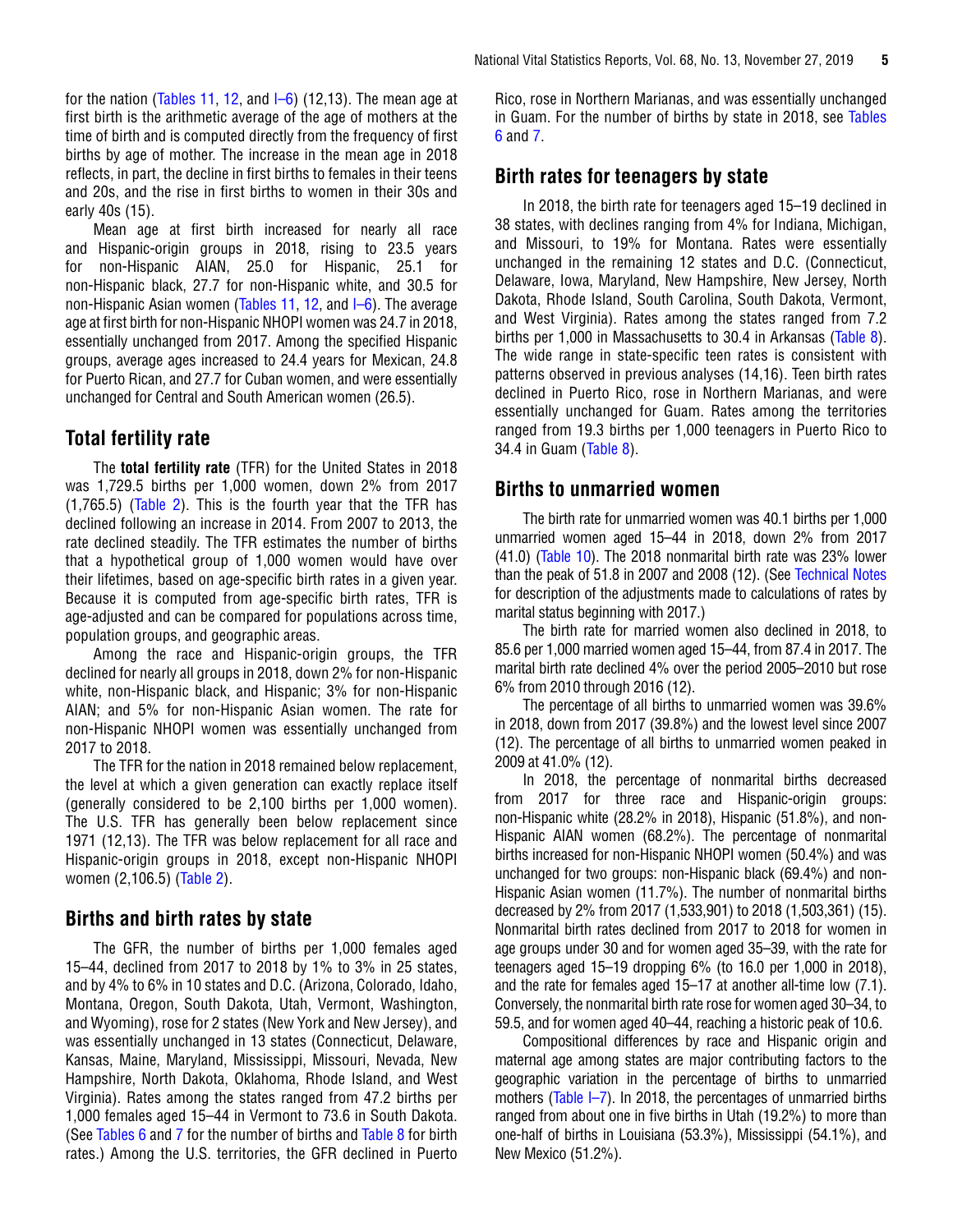### <span id="page-5-0"></span>**Tobacco Use Before and During Pregnancy (Tables 13–15)**

Of the women who gave birth in 2018, 6.5% reported smoking tobacco at some point while pregnant, a 6% decline from 2017 [\(Table 15\)](#page-30-0) (15). Tobacco use was most common earlier in pregnancy: 6.3% of women smoked in their first trimester, 5.4% in their second, and 5.2% in their third. Of the 8.4% of women who reported smoking in the 3 months before becoming pregnant, 24.2% quit smoking before pregnancy [\(Table 15\)](#page-30-0).

By race and Hispanic origin, 9.5% of non-Hispanic white women reported smoking at some point during pregnancy, down 6% from 2017; 5.2% of non-Hispanic black women reported smoking at some point during pregnancy, down 7%; and 1.7% of Hispanic women reported smoking during pregnancy, down 6% from 2017. See [Tables 13 a](#page-28-0)nd [14 f](#page-29-0)or smoking levels among other race and Hispanic-origin groups. Rates of quitting smoking before pregnancy also varied by race and Hispanic origin: 22.3% of non-Hispanic white, 25.8% of non-Hispanic black, and 38.7% of Hispanic women who smoked during the 3 months before pregnancy did not smoke while pregnant.

By maternal age, smoking rates during pregnancy were highest among women aged 20–24 (9.2%) and for women under age 20 (7.6%) and 25–29 (7.5%). Tobacco use during pregnancy was less common among older women, with 3.5% of women aged 40–54 and 4.3% of women aged 35–39 reporting smoking during pregnancy [\(Table 15\)](#page-30-0).

### **Medical and Health Services Utilization and Source of Payment for the Delivery (Tables 13–19)**

### **Use and timing of prenatal care**

Among women giving birth in 2018, 77.5% began prenatal care in the first trimester of pregnancy, up from 77.3% in 2017. Late (beginning in the third trimester) or no prenatal care declined in 2018 to 6.2%, from 6.3% in 2017 [\(Table 16\)](#page-32-0) (15).

By race and Hispanic origin, prenatal care beginning in the first trimester increased for non-Hispanic white (from 82.4% in 2017 to 82.5% in 2018), non-Hispanic black (66.6% to 67.1%), non-Hispanic Asian (81.1% to 81.8%), and Hispanic (72.3% to 72.7%) women. First trimester care declined in 2018 for non-Hispanic AIAN (63.4% to 62.6%) and non-Hispanic NHOPI (52.5% to 51.0%) women [\(Table 13\) \(](#page-28-0)15). Levels of late or no prenatal care declined for non-Hispanic black (10.2% to 9.9%) and non-Hispanic Asian (5.1% to 4.9%) women but remained essentially unchanged for other groups. Timing of prenatal care continued to vary by race and Hispanic origin in 2018. First trimester care ranged from 51.0% for non-Hispanic NHOPI women to 82.5% for non-Hispanic white women; late or no prenatal care ranged from 4.5% for non-Hispanic white women to 20.2% for non-Hispanic NHOPI women.

By age of mother, women aged 20–24 and 35–39 were more likely to receive first trimester prenatal care in 2018 (70.9% and 81.7%, respectively) than in 2017 (70.5% and 81.5%,

respectively), whereas women aged 25–29 and 40 and over were less likely to receive first-trimester care (77.8% to 77.7% and 78.6% to 78.2%, respectively). Rates for other age groups were unchanged in 2018. Levels of late or no prenatal care increased for mothers under age 20 (11.4% to 11.7%) and declined for women aged 20–24 (8.2% to 8.1%) and 35–39 (5.0% to 4.9%), but were unchanged for other groups in 2018 ([Table 16\)](#page-32-0) (15).

### **Method of delivery**

#### **Cesarean delivery**

In 2018, the cesarean delivery rate decreased to 31.9% from 32.0% in 2017 [\(Figure 4,](#page-6-0) [Table 17\)](#page-33-0). In 2017, the cesarean delivery rate had increased for the first time since 2009, when it peaked at 32.9% after increasing every year since 1996 (20.7%) (12,15).

Among the three largest race and Hispanic-origin groups, the cesarean delivery rate decreased for non-Hispanic white (30.9% to 30.8%) and Hispanic (31.8% to 31.6%) women from 2017 to 2018; rates for non-Hispanic black (36.1% in 2018) women were essentially unchanged [\(Table 17](#page-33-0)). [Tables 13](#page-28-0) and [14 s](#page-29-0)how cesarean delivery rates for more detailed race and Hispanic-origin groups.

By maternal age, cesarean delivery decreased during 2017–2018 for women under age 35, but remained unchanged for older age groups [\(Table 18](#page-34-0)). Cesarean delivery continued to remain higher among older women compared with younger mothers; women aged 40 and over (48.0%) were more than twice as likely to deliver by cesarean as women under age 20 (19.8%).

**Low-risk cesarean delivery**—The low-risk cesarean delivery rate also decreased in 2018, from 26.0% to 25.9% for 2017–2018. The low-risk cesarean delivery rate is cesarean delivery among nulliparous (first birth), term (37 or more completed weeks based on the obstetric estimate), singleton (one fetus), cephalic (head first) births. See [Tables 13](#page-28-0)[, 14,](#page-29-0) [17,](#page-33-0) and [18 f](#page-34-0)or details by age and race and Hispanic origin of the mother.

**Primary cesarean delivery—In 2018, the primary cesarean** delivery rate, which measures cesarean deliveries among women who have not had a previous cesarean delivery, was 21.7%, down from 21.9% in 2017 ([Tables 17](#page-33-0) and [18.\)](#page-34-0)

**Vaginal birth after previous cesarean delivery (VBAC)**— The VBAC rate measures vaginal births among women with a previous cesarean delivery. In 2018, 13.3% of women with a previous cesarean delivered vaginally, up 4% from 12.8% in 2017. See [Tables 17](#page-33-0) and [18 f](#page-34-0)or details. Changes in VBAC overall and by race and Hispanic origin are presented in a recent report (2).

### **Source of payment for the delivery**

The principal source of payment for the delivery of most births in 2018 continued to be either private insurance or Medicaid; however, the percentage of births covered by private insurance increased from 2017 (from 49.1% to 49.6%), and the percentage of births covered by Medicaid declined (from 43.0% to 42.3%). The category "self-pay," generally considered to indicate uninsured deliveries, accounted for 4.2% of 2018 births, up from 4.1% in 2017. The remainder of births were covered by other insurance (3.9%; up from 3.8% in 2017); other insurance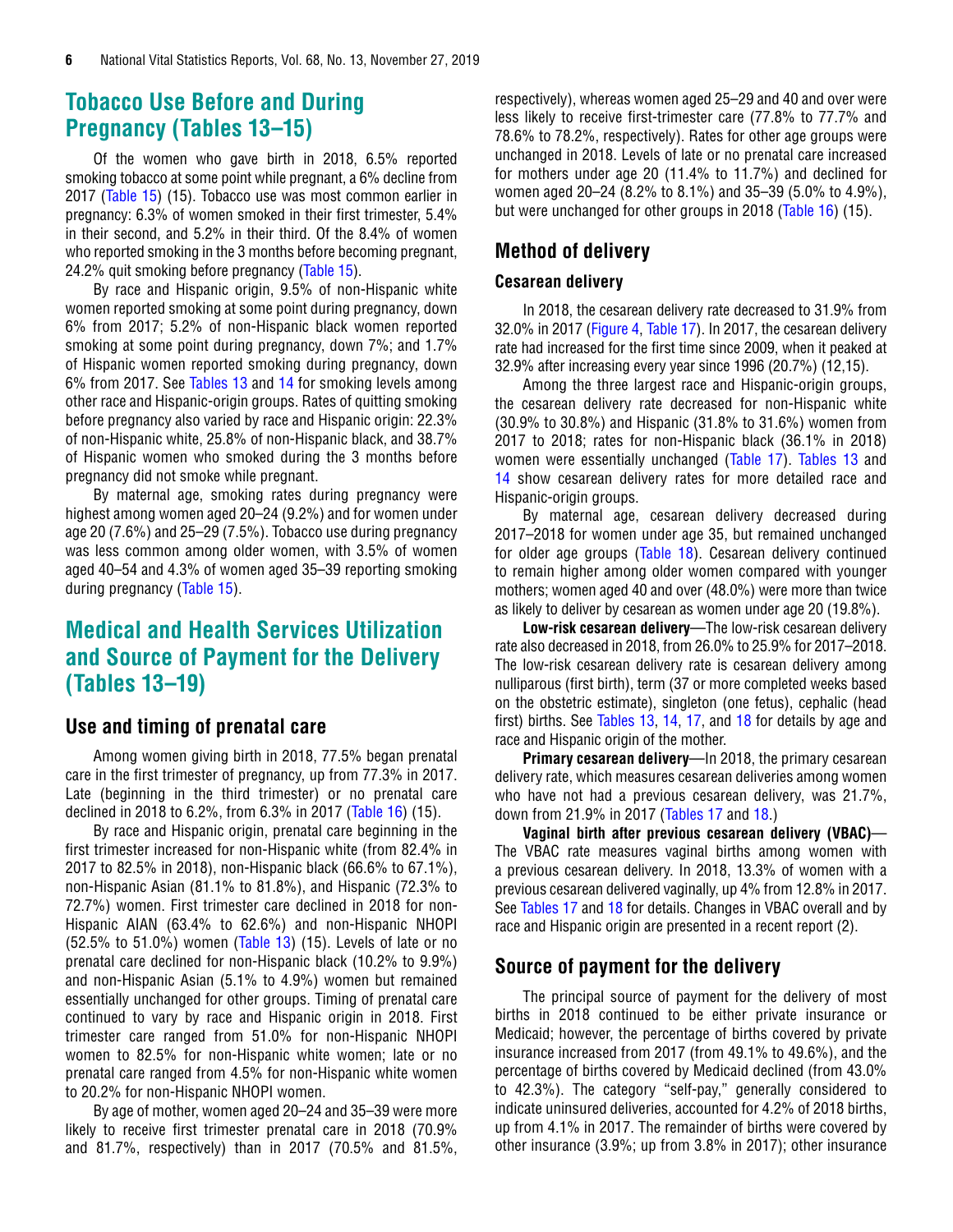<span id="page-6-0"></span>

**Figure 4. Method of delivery: United States, 2016–2018**

includes Indian Health Service, CHAMPUS or TRICARE, other government (federal, state, or local), or charity ([Table 19\)](#page-35-0) (15).

Medicaid coverage for the delivery declined for each of the three largest race and Hispanic-origin groups during 2017–2018 [\(Table 19](#page-35-0)) (15). In 2018, the percentages of mothers with Medicaid-covered births ranged from 30.0% for non-Hispanic white women to 65.3% for non-Hispanic black women. The percentage of births covered by private insurance increased from 2017 to 2018 for non-Hispanic white (63.1% to 63.3%), non-Hispanic black (27.7% to 28.4%), and Hispanic (28.5% to 29.5%) women. See [Tables 13](#page-28-0) and [14 f](#page-29-0)or information for additional race and Hispanic-origin groups.

By age of mother, Medicaid as the source of payment declined for women aged 20–24 (63.7% to 63.1%), 25–29 (45.0% to 44.8%), 30–34 (29.5% to 29.4%), and 35–39 (27.8% to 27.4%) [\(Table 19\)](#page-35-0) (15). The percentages of births with Medicaid as the source of payment ranged from 27.4% for women aged 35–39 to 77.3% for women under age 20. Private insurance as the source of payment for the delivery increased in 2018 for women aged 20–24 (28.0% in 2017 to 28.2% in 2018), 25–29 (46.9% to 47.0%), and 35–39 (64.5% to 64.8%). Percentages with private insurance ranged from 15.1% for women under age 20 to 64.8% for women aged 35–39 [\(Table 19\)](#page-35-0).

### **Infant Health Characteristics (Tables 20–25)**

#### **Period of gestation**

The U.S. preterm birth rate rose to 10.02% in 2018, a 1% rise from 2017 (9.93%), and the fourth straight year of increases in this rate (9.57% in 2014). The preterm birth rate (percentage of all births delivered at less than 37 completed weeks of gestation) had declined steadily from 2007 (10.44%) (12) to 2014 [\(Table 20\)](#page-36-0). (National data based on the obstetric estimate of gestation are available only from 2007 (17); see [Technical Notes.\)](#page-44-0)

All of the increase in the total preterm birth rate for 2017–2018 was among infants born late preterm (34–36 weeks), up from 7.17% to 7.28%. The early preterm birth rate (less than 34 weeks) was 2.75% in 2018, essentially unchanged since 2014, but down from 2.93% in 2007 (12,17).

Changes in the distribution of births delivered at term and later (37 weeks and higher) were also observed from 2017 to 2018. The percentage of infants born early term (37–38 weeks) rose by 2% in 2018, from 26.00% to 26.53% and the full term (39–40 weeks) birth rate declined, from 57.49% to 57.24%. From 2007 to 2014, in contrast, the early-term birth rate had generally been on the decline, and the full-term rate had been on the rise (12). Declines were also seen from 2017 to 2018 in late (41 weeks) and post-term (42 and higher) births [\(Table 20\)](#page-36-0). Similar patterns for 2017–2018 were seen for the three largest race and Hispanic-origin groups (2).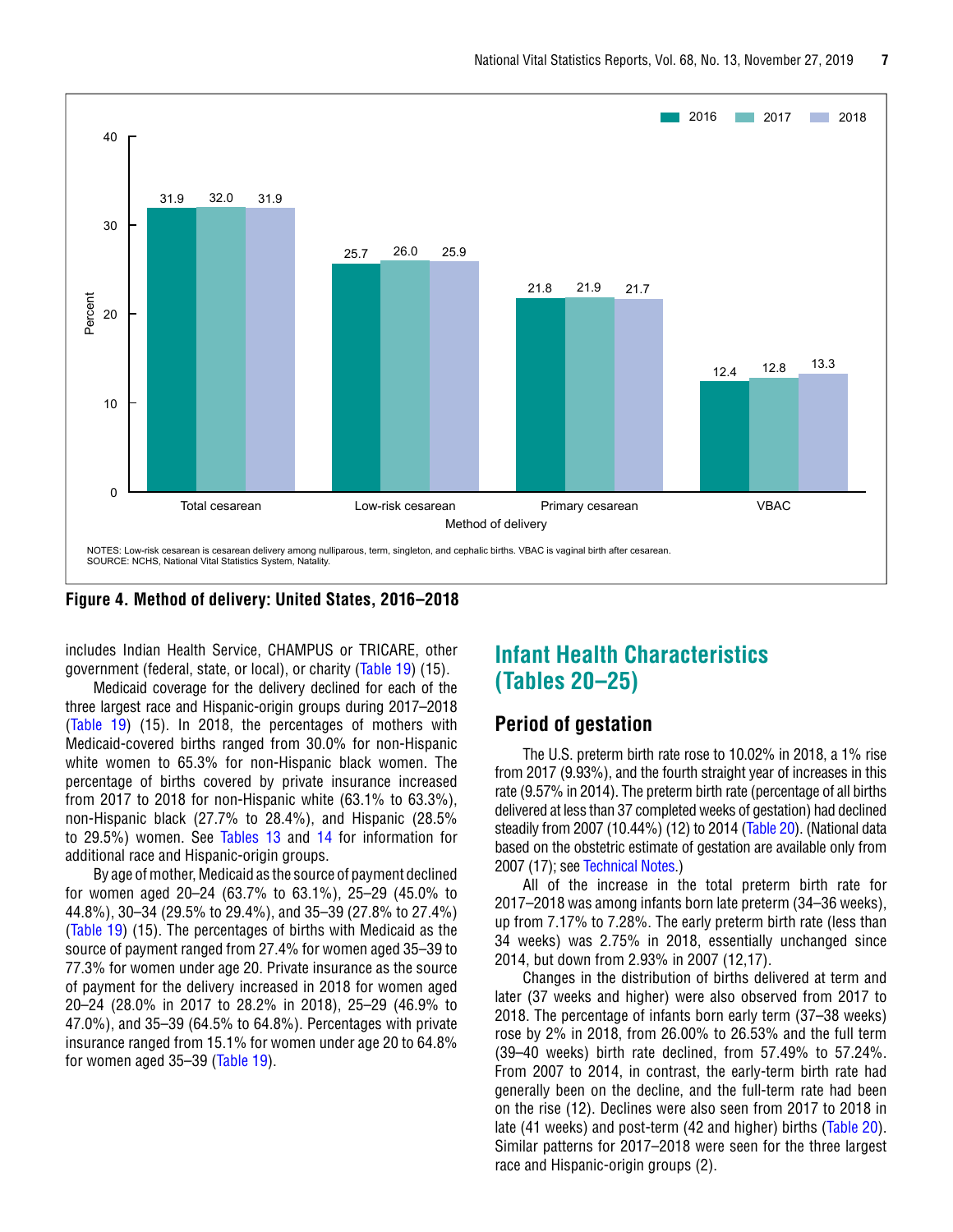<span id="page-7-0"></span>The increase in the preterm birth rate among births to non-Hispanic white mothers between 2017 and 2018 (9.05% to 9.09%) was not statistically significant, but rates rose among births to non-Hispanic black (from 13.93% to 14.13%), and Hispanic mothers (9.62% to 9.73%) [\(Table 20\).](#page-36-0) For 2018, preterm birth rates for the race and Hispanic-origin groups ranged from a high of 14.13% among births to non-Hispanic black mothers to a low of 8.57% among non-Hispanic Asian mothers [\(Table 13\)](#page-28-0). Preterm levels for the Hispanic subgroups ranged from 9.19% (Cuban) to 10.87% (Puerto Rican) [\(Table 14\).](#page-29-0)

It can also be important to analyze births in singleton deliveries separately from all births because of the shorter average gestations of multiple births and their accordant potential influence on preterm birth rates (also see "Multiple births" in this report). The 2018 preterm birth rate for singleton births was 8.24%, a 1% increase over the 2017 level of 8.13%, and a 5% rise from 2015 (7.82%). From 2007 through 2014, the singleton preterm rate had declined from 8.59% to 7.74% (Table) (12).

Increases in preterm birth rates were seen in nine states between 2017 and 2018: Alabama, Colorado, Illinois, Indiana, Iowa, Mississippi, Nebraska, North Dakota, and Texas. Rates declined in two states (Nevada and Oregon) for this period. See [Table I–19 f](https://www.cdc.gov/nchs/data/nvsr/nvsr68/nvsr68_13_tables-508.pdf#I19)or 2018 data.

### **Birthweight**

The percentage of infants born low birthweight (LBW) was unchanged for 2017–2018 at 8.28%. The LBW rate (the percentage of infants born at less than 2,500 grams or 5 pounds, 8 ounces) has risen 4% since the most recent low in 2014 (8.00%) and is the highest rate reported since the 2006 peak (8.26%) (12) [\(Tables 22](#page-38-0) and [23\)](#page-40-0). From 1990 to 2006, LBW levels rose nearly 20%, but then declined from 2007 to 2012 (7.99%) (12).

The very low birthweight (VLBW, less than 1,500 grams) rate declined to 1.38% in 2018 from 1.41% in 2017. The VLBW rate had been essentially stable at 1.40%–1.41% for 2013–2017, and is down from a high of 1.49% for 2005–2007 (10). The percentage of moderately low birthweight infants (1,500–2,499 grams) was 6.90% in 2018, a non-statistically significant increase from 2017 (6.87%); moderately low birthweight levels for 2016–2018 have matched or surpassed the peak reported for 2006 (6.77%) [\(Table 22\)](#page-38-0) (12).

Between 2017 and 2018, LBW rates declined among births to non-Hispanic white women (from 7.00% to 6.91%), but rose for the second straight year for births to non-Hispanic black women (from 13.68% in 2016 to 13.89% in 2017, and 14.07% in 2018). The increase in LBW among births to Hispanic women (7.43% in 2017 to 7.49% in 2018) was not statistically significant, but the rate for this group is up from 7.32% in 2016. See [Tables 13,](#page-28-0) [14,](#page-29-0) I-21, and I-22 for 2018 VLBW and LBW rates by race and Hispanic origin and by state.

The LBW rate among singleton births only rose from 6.56% to 6.60% from 2017 to 2018 (15); the increase was among infants born moderately low birthweight (see Table for 2018 data and "Multiple births"). It can be informative to examine births in singleton deliveries separately because multiple births tend to be born smaller than singletons, and changes in multiple-birth incidence can influence overall LBW levels.

#### **Multiple births**

The 2018 twin birth rate was 32.6 twins per 1,000 births, a 2% decline from the 2017 rate of 33.3. The twinning rate (births in twin deliveries per 1,000 total births) rose 76% from 1980 to 2009 (from 18.9 to 33.2 per 1,000), was generally stable from 2009 through 2012, and then rose for 2013 and 2014; the 2014 rate of 33.9 was the highest ever reported ([Tables 24](#page-42-0) an[d 25](#page-43-0)) (12).

The triplet and higher-order multiple birth rate (triplet/ $+$ ) was 93.0 per 100,000 births for 2018, an 8% decline from 2017 (101.6) and down 52% from the 1998 peak (193.5) (12). The triplet/+ birth rate (number of triplets, quadruplets, and quintuplets and other higher-order multiples per 100,000 births), rose more than 400% from 1980 to 1998 ([Tables 24](#page-42-0) and [25;](#page-43-0)  [Figure 1\)](#page-0-0).

There were 123,536 infants born in twin deliveries in 2018, a decline of 4% from the number in 2017 ([Table 25\)](#page-43-0). The number of triplet/+ births in 2018, 3,525, was the lowest number reported since 1991 and less than one-half of the highest number reported (7,663 triplet/+ births in 2003) (12). In 2018, triplet/+ births included 3,400 triplets, 115 quadruplets, and 10 quintuplets and higher-order multiple births. See Table for the number of births and percentages of preterm and LBW births by specified plurality.

|  | Table. Gestational age and birthweight characteristics, by plurality: United States, 2018 |  |  |  |  |  |
|--|-------------------------------------------------------------------------------------------|--|--|--|--|--|
|--|-------------------------------------------------------------------------------------------|--|--|--|--|--|

| Plurality                             | Number of births | Early preterm <sup>1</sup> | Preterm <sup>2</sup> | Very low birthweight <sup>3</sup> | Low birthweight <sup>4</sup> |
|---------------------------------------|------------------|----------------------------|----------------------|-----------------------------------|------------------------------|
|                                       |                  |                            |                      | Percent                           |                              |
|                                       | 3.791.712        | 2.75                       | 10.02                | 1.38                              | 8.28                         |
|                                       | 3.664.651        | 2.12                       | 8.24                 | 1.09                              | 6.60                         |
|                                       | 123.536          | 19.52                      | 60.32                | 9.07                              | 55.62                        |
|                                       | 3.400            | 63.09                      | 98.32                | 33.60                             | 94.77                        |
| Quadruplet                            | 115              | 82.61                      | 97.39                | 50.44                             | 98.23                        |
| Quintuplet and higher-order multiples | 10               | 100.00                     | 100.00               | 100.00                            | 100.00                       |

<sup>1</sup> Less than 34 completed weeks of gestation.

2Less than 37 completed weeks of gestation.

3Less than 1,500 grams. 4Less than 2,500 grams.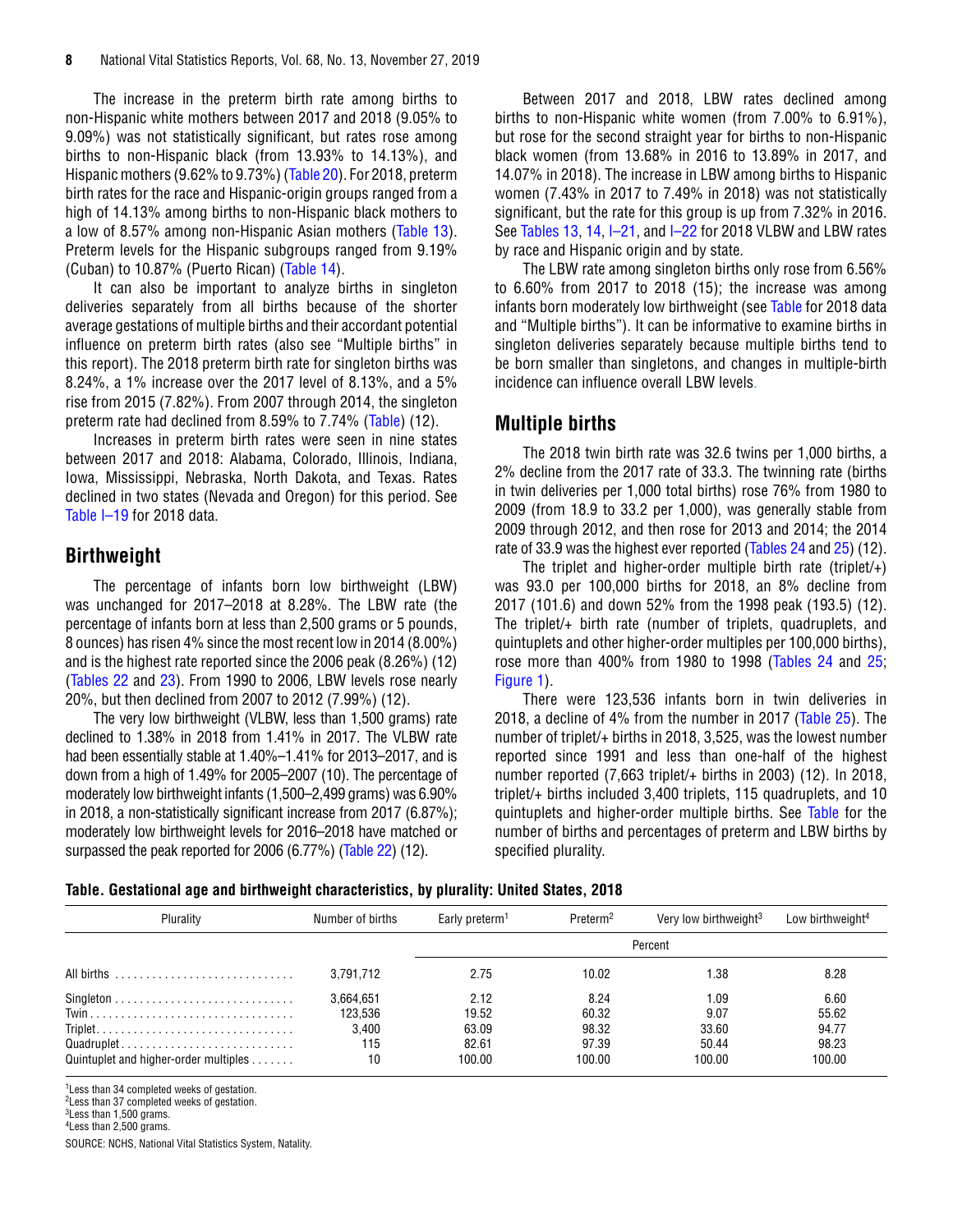<span id="page-8-0"></span>Twin birth rates declined among non-Hispanic white women by 3% (from 35.5 to 34.4 per 1,000), but were largely stable among non-Hispanic black (41.0 to 40.8) and Hispanic (24.5 to 24.4) women. Triplet/+ birth rates declined 13% among non-Hispanic white women (116.6 per 100,000 to 102.2) but did not decline significantly among either non-Hispanic black (119.7 to 119.2) or Hispanic women (68.3 to 64.7) ([Table 24; s](#page-42-0)ee also [Tables 13 a](#page-28-0)nd [14 f](#page-29-0)or 2018 twin and triplet/+ rates for additional race and Hispanic-origin groups). For state-specific twin and triplet/+ rates, see [Table I–23.](https://www.cdc.gov/nchs/data/nvsr/nvsr68/nvsr68_13_tables-508.pdf#I23)

### **References**

- 1. Hamilton BE, Martin JA, Osterman MJK, Rossen LM. Births: Provisional data for 2018. Vital Statistics Rapid Release; no 7. Hyattsville, MD: National Center for Health Statistics. May 2019. Available from:<https://www.cdc.gov/nchs/data/vsrr/vsrr-007-508.pdf>.
- 2. Martin JA, Hamilton BE, Osterman MJK. Births in the United States, 2018. NCHS Data Brief, no 346. Hyattsville, MD: National Center for Health Statistics. 2019.
- 3. Office of Management and Budget. Revisions to the standards for the classification of federal data on race and ethnicity. Fed Regist 62(210):58782–90. 1997.
- 4. Martin JA, Hamilton BE, Osterman MJK, Driscoll AK, Drake P. Births: Final data for 2016. National Vital Statistics Reports; vol 67 no 1. Hyattsville, MD: National Center for Health Statistics. 2018. Available from[: https://www.cdc.gov/nchs/data/nvsr/nvsr67/nvsr67\\_01.pdf.](https://www.cdc.gov/nchs/data/nvsr/nvsr67/nvsr67_01.pdf)
- 5. National Center for Health Statistics. Vital statistics data available online. Birth data files and CD-ROM. Hyattsville, MD: National Center for Health Statistics. Available from: [https://www.cdc.gov/](https://www.cdc.gov/nchs/data_access/VitalStatsOnline.htm) [nchs/data\\_access/VitalStatsOnline.htm.](https://www.cdc.gov/nchs/data_access/VitalStatsOnline.htm)
- 6. National Center for Health Statistics. NCHS data release and access policy for micro-data and compressed vital statistics files. Available from: [https://www.cdc.gov/nchs/nvss/nvss-restricted](https://www.cdc.gov/nchs/nvss/nvss-restricted-data.htm)[data.htm](https://www.cdc.gov/nchs/nvss/nvss-restricted-data.htm).
- 7. Centers for Disease Control and Prevention. CDC WONDER. Natality information: Live births. Available from: [https://wonder.](https://wonder.cdc.gov/Natality.html) [cdc.gov/Natality.html](https://wonder.cdc.gov/Natality.html).
- 8. Martin JA, Wilson EC, Osterman MJK, Saadi EW, Sutton SR, Hamilton BE. Assessing the quality of medical and health data from the 2003 birth certificate revision: Results from two states. National Vital Statistics Reports; vol 62 no 2. Hyattsville, MD: National Center for Health Statistics. 2013.
- 9. Gregory ECW, Martin JA, Argov EL, Osterman MJK. Assessing the quality of medical and health data from the 2003 birth certificate revision: Results from New York City. National Vital Statistics Reports; vol 68 no 8. Hyattsville, MD: National Center for Health Statistics. 2019.
- 10. National Center for Health Statistics. User guide to the 2018 natality public use file. Hyattsville, MD. Available from: [https://www.cdc.](https://www.cdc.gov/nchs/data_access/Vitalstatsonline.htm) [gov/nchs/data\\_access/Vitalstatsonline.htm.](https://www.cdc.gov/nchs/data_access/Vitalstatsonline.htm)
- 11. National Center for Health Statistics. 2003 revisions of the U.S. Standard Certificates of Live Birth, Death, and Fetal Death. Available from: [https://www.cdc.gov/nchs/nvss/vital\\_certificate\\_](https://www.cdc.gov/nchs/nvss/vital_certificate_revisions.htm) [revisions.htm](https://www.cdc.gov/nchs/nvss/vital_certificate_revisions.htm).
- 12. Martin JA, Hamilton BE, Osterman MJK, Driscoll AK, Mathews TJ. Births: Final data for 2015. National Vital Statistics Reports; vol 66 no 1. Hyattsville, MD: National Center for Health Statistics. 2017. Available from: [https://www.cdc.gov/nchs/data/nvsr/nvsr66/](https://www.cdc.gov/nchs/data/nvsr/nvsr66/nvsr66_01.pdf) [nvsr66\\_01.pdf.](https://www.cdc.gov/nchs/data/nvsr/nvsr66/nvsr66_01.pdf)
- 13. National Center for Health Statistics. Vital statistics of the United States. 2003, volume I, natality. Available from: [https://www.cdc.](https://www.cdc.gov/nchs/products/vsus/vsus_1980_2003.htm) [gov/nchs/products/vsus/vsus\\_1980\\_2003.htm.](https://www.cdc.gov/nchs/products/vsus/vsus_1980_2003.htm)
- 14. Ventura SJ, Hamilton BE, Mathews TJ. National and state patterns of teen births in the United States, 1940–2013. National Vital Statistics Reports; vol 63 no 4. Hyattsville, MD: National Center for Health Statistics. 2014. Available from: [https://www.cdc.gov/](https://www.cdc.gov/nchs/data/nvsr/nvsr63/nvsr63_04.pdf) [nchs/data/nvsr/nvsr63/nvsr63\\_04.pdf.](https://www.cdc.gov/nchs/data/nvsr/nvsr63/nvsr63_04.pdf)
- 15. Martin JA, Hamilton BE, Osterman MJK, Driscoll AK, Drake P. Births: Final data for 2017. National Vital Statistics Reports; vol 67 no 8. Hyattsville, MD: National Center for Health Statistics. 2018. Available from: [https://www.cdc.gov/nchs/data/nvsr/nvsr67/](https://www.cdc.gov/nchs/data/nvsr/nvsr67/nvsr67_08-508.pdf) [nvsr67\\_08-508.pdf](https://www.cdc.gov/nchs/data/nvsr/nvsr67/nvsr67_08-508.pdf).
- 16. Hamilton BE, Rossen LM, Branum AM. Teen birth rates for urban and rural areas in the United States, 2007–2015. NCHS Data Brief, no 264. Hyattsville, MD: National Center for Health Statistics. 2016. Available from: [https://www.cdc.gov/nchs/data/databriefs/](https://www.cdc.gov/nchs/data/databriefs/db264.pdf) [db264.pdf](https://www.cdc.gov/nchs/data/databriefs/db264.pdf).
- 17. Martin JA, Osterman MJK, Kirmeyer SE, Gregory ECW. Measuring gestational age in vital statistics data: Transitioning to the obstetric estimate. National Vital Statistics Reports; vol 64 no 5. Hyattsville, MD: National Center for Health Statistics. 2015.
- 18. National Center for Health Statistics. Report of the Panel to Evaluate the U.S. Standard Certificates. 2000.
- 19. Ramirez RR, Ennis SR. Item nonresponse, allocation, and data editing of the question on Hispanic origin in the American Community Survey (ACS): 2000 to 2007. Population Division Working Paper No. 86. Washington, DC: U.S. Census Bureau. 2010.
- 20. Office of Management and Budget. Race and ethnic standards for federal statistics and administrative reporting. Statistical Policy Directive no. 15. 1977.
- 21. U.S. Census Bureau. 2018 population estimates. Annual state resident population estimates for 6 race groups (5 race alone groups and two or more races) by age, sex, and Hispanic origin: April 1, 2010 to July 1, 2018. 2019. Available from: [https://www2.census.gov/programs](https://www2.census.gov/programs-surveys/popest/datasets/2010-2018/state/asrh/sc-est2018-alldata6.csv)[surveys/popest/datasets/2010-2018/state/asrh/sc-est2018-alldata6.](https://www2.census.gov/programs-surveys/popest/datasets/2010-2018/state/asrh/sc-est2018-alldata6.csv) [csv.](https://www2.census.gov/programs-surveys/popest/datasets/2010-2018/state/asrh/sc-est2018-alldata6.csv)
- 22. U.S. Census Bureau. International data base. Population by single years of age and sex, 2018. 2019. Available from: [https://www.census.gov/data-tools/demo/idb/informationGateway.](https://www.census.gov/data-tools/demo/idb/informationGateway.php) [php](https://www.census.gov/data-tools/demo/idb/informationGateway.php).
- 23. U.S. Census Bureau. 2018 population estimates. Annual estimates of the resident population by single year of age and sex for the United States, states, and Puerto Rico Commonwealth: April 1, 2010 to July 1, 2018. 2019. Available from: [http://factfinder.census.gov/bkmk/table/1.0/en/PEP/2018/](http://factfinder.census.gov/bkmk/table/1.0/en/PEP/2018/PEPSYASEX/0400000US72?#) [PEPSYASEX/0400000US72?#](http://factfinder.census.gov/bkmk/table/1.0/en/PEP/2018/PEPSYASEX/0400000US72?#).
- 24. U.S. Census Bureau. The Data Web: DataFerrett. Current Population Survey. 2017 March Annual Social and Economic Supplement. 2018. Available from: [https://dataferrett.census.gov/.](https://dataferrett.census.gov/)
- 25. U.S. Census Bureau. The Data Web: DataFerrett. Current Population Survey. 2018 March Annual Social and Economic Supplement. 2019. Available from: [https://dataferrett.census.gov/.](https://dataferrett.census.gov/)
- 26. Ventura SJ, Bachrach CA. Nonmarital childbearing in the United States, 1940–99. National Vital Statistics Reports; vol 48 no 16. Hyattsville, MD: National Center for Health Statistics. 2000.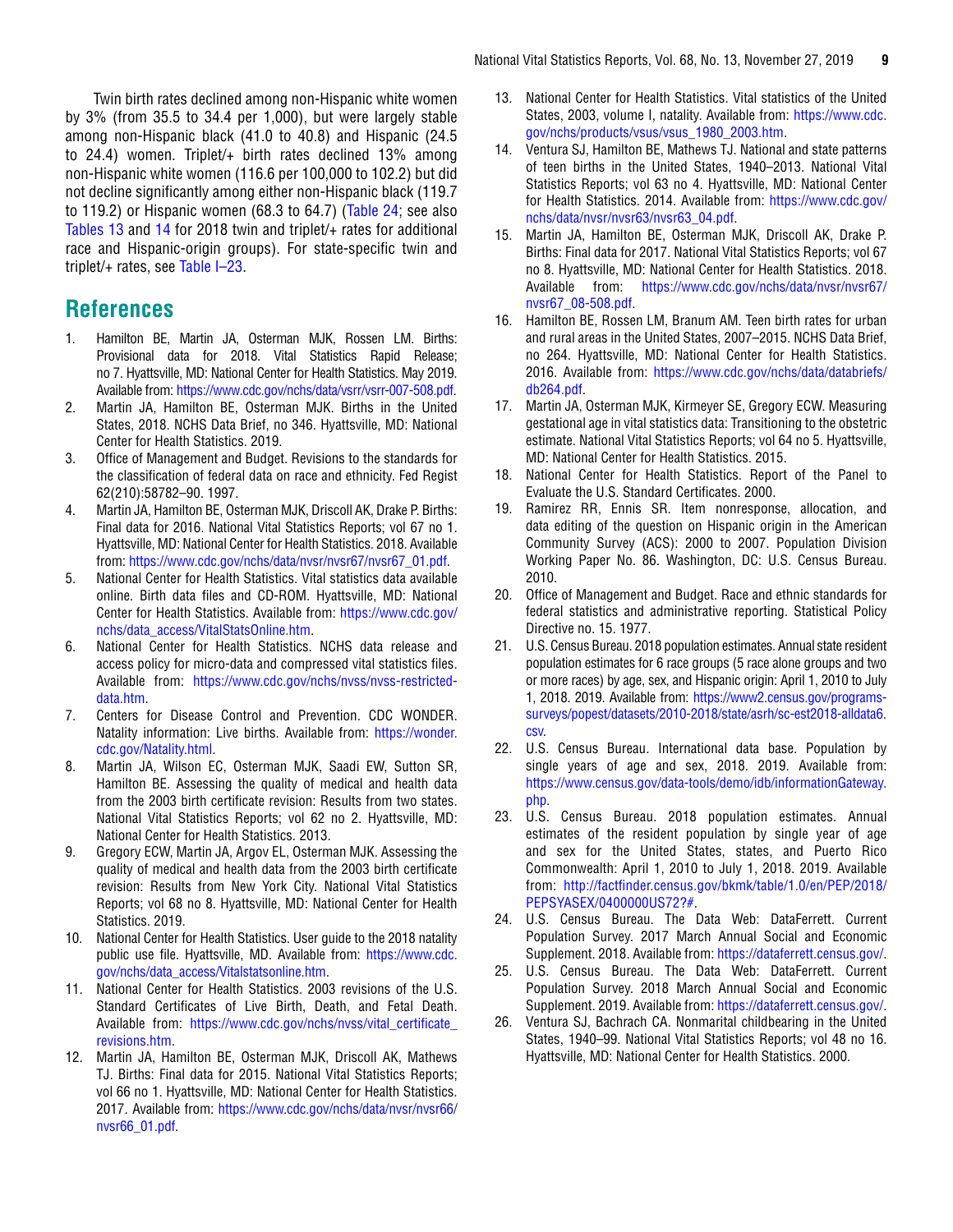- 27. U.S. Census Bureau. American Community Survey (ACS), 2018 1-year estimates (st31002\_2018\_010\_flags), by sex, age, nativity, and Hispanic origin. Population estimates for 2018 based on unpublished tabulations. [Forthcoming.]
- 28. Parker JD, Talih M, Malec DJ, Beresovsky V, Carroll M, Gonzalez Jr JF, et al. National Center for Health Statistics Data Presentation Standards for Proportions. National Center for Health Statistics. Vital Health Stat 2(175). 2017. Available from: [https://www.cdc.gov/nchs/data/series/sr\\_02/sr02\\_175.pdf.](https://www.cdc.gov/nchs/data/series/sr_02/sr02_175.pdf)
- 29. National Center for Health Statistics. Guide to completing the facility worksheets for the certificate of live birth and report of fetal death (2003 revision). 2016 update. Available from: [https://www.](https://www.cdc.gov/nchs/data/dvs/GuidetoCompleteFacilityWks.pdf) [cdc.gov/nchs/data/dvs/GuidetoCompleteFacilityWks.pdf.](https://www.cdc.gov/nchs/data/dvs/GuidetoCompleteFacilityWks.pdf)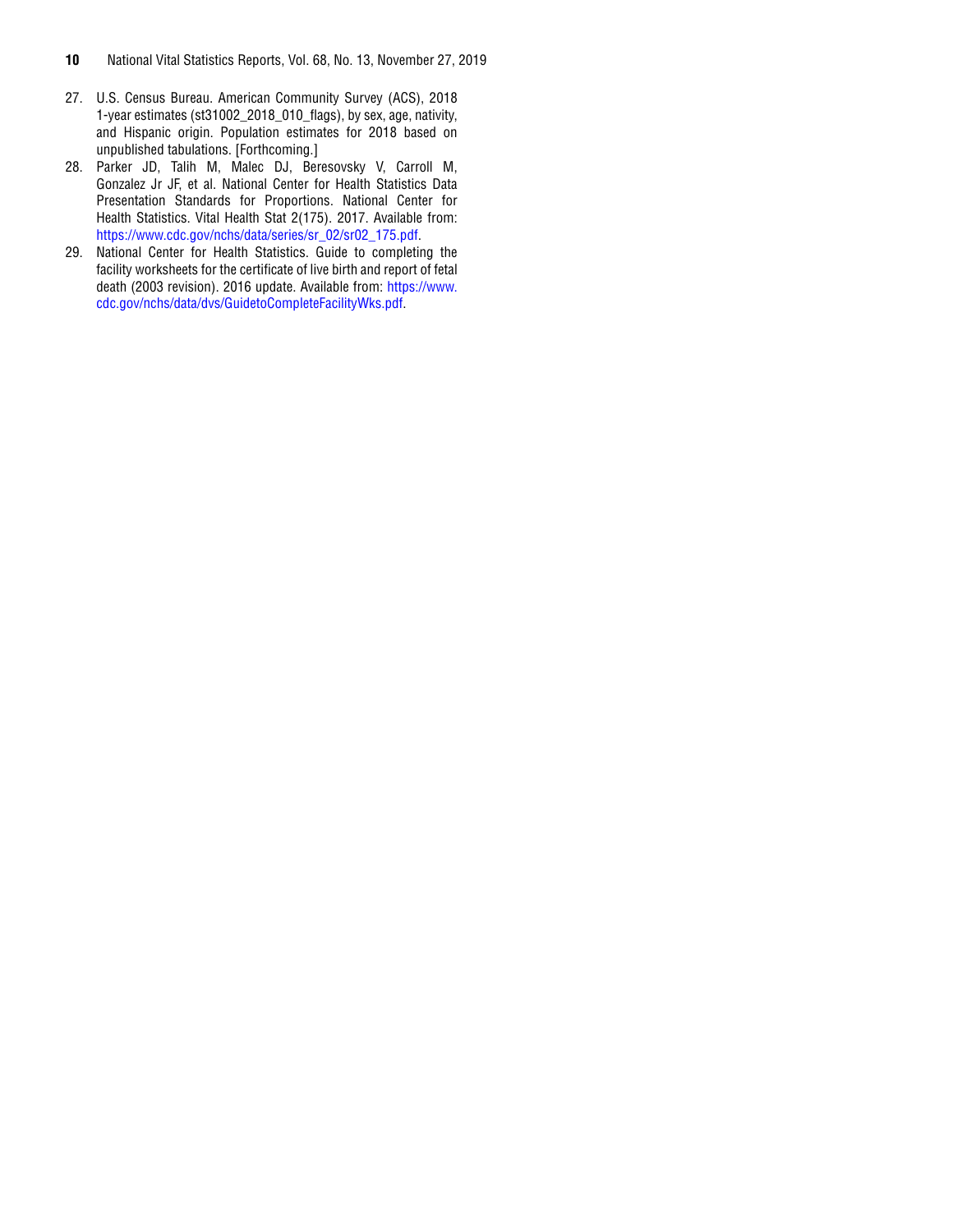### <span id="page-10-0"></span>**List of Detailed Tables**

### **Report tables**

| 1.  | Births and birth rates: United States, 2010-2018, and by                                                            |                 |
|-----|---------------------------------------------------------------------------------------------------------------------|-----------------|
|     | race and Hispanic origin, United States, 2016-2018                                                                  | 12              |
| 2.  | Birth rates, by age of mother: United States, 2010-2018,                                                            |                 |
|     | and by age and race and Hispanic origin of mother, United                                                           |                 |
|     |                                                                                                                     | 13              |
| 3.  | Births, by age (years) of mother, live-birth order, and race<br>and Hispanic origin of mother: United States, 2018. | 14              |
|     |                                                                                                                     |                 |
| 4.  | Births, by age (years) of mother, live-birth order, and                                                             |                 |
|     | Hispanic origin of mother: United States, 2018                                                                      | 16              |
| 5.  | Birth rates, by age of mother, live-birth order, and race and<br>Hispanic origin of mother: United States, 2018.    | 18              |
|     | Births, by race and Hispanic origin of mother: United States,                                                       |                 |
| 6.  | each state and territory, 2018                                                                                      | 20              |
| 7.  | Births, by Hispanic origin of mother: United States, and                                                            |                 |
|     | each state and territory, 2018                                                                                      | 22              |
| 8.  | Birth rates, by age of mother: United States, each state and                                                        |                 |
|     |                                                                                                                     | 23              |
| 9.  | Births and percentage of births to unmarried women, by                                                              |                 |
|     | age and race and Hispanic origin of mother: United States,                                                          |                 |
|     |                                                                                                                     | 25              |
| 10. | Birth rates for unmarried women: United States, 2010-2018,                                                          |                 |
|     | by age and race and Hispanic origin of mother,<br>and                                                               |                 |
|     |                                                                                                                     | 26              |
| 11. | Selected demographic characteristics of births, by race and                                                         |                 |
|     | Hispanic origin of mother: United States, 2018.                                                                     | $\overline{27}$ |
| 12. | Selected demographic characteristics of births, by Hispanic                                                         |                 |
|     | origin of mother: United States, 2018                                                                               | 28              |
| 13. | Selected maternal and health characteristics of births, by                                                          |                 |
|     | race and Hispanic origin of mother: United States, 2018                                                             | 29              |
| 14. | Selected medical or health characteristics of births, by                                                            |                 |
|     | Hispanic origin of mother: United States, 2018.                                                                     | 30              |
| 15. | Mothers who smoked for the 3 months before and anytime                                                              |                 |
|     | during pregnancy and those who quit before and during                                                               |                 |
|     | pregnancy, by age (years) and race and Hispanic origin of                                                           |                 |
|     |                                                                                                                     | 31              |
| 16. | Trimester prenatal care began, by age and race and Hispanic                                                         |                 |
|     | origin of mother: United States, 2018                                                                               | 33              |
| 17. | Births, by method of delivery: United States, 2010-2018,                                                            |                 |
|     | by race and Hispanic origin, United States,<br>and                                                                  |                 |
|     |                                                                                                                     | 34              |
| 18. | Births, by method of delivery and by age and race and                                                               |                 |
|     | Hispanic origin of mother: United States, 2018                                                                      | 35              |
| 19. | Principal source of payment for the delivery, by age (years)                                                        |                 |
|     | and race and Hispanic origin of mother: United States,                                                              |                 |
|     | Births, by gestational age (weeks): United States,                                                                  | 36              |
| 20. | 2010-2018, and by race and Hispanic origin of mother,                                                               |                 |
|     |                                                                                                                     | 37              |
| 21. | Births, by gestational age (weeks) and by age and race and                                                          |                 |
|     | Hispanic origin of mother: United States, 2018                                                                      | 39              |
| 22. | Births, by birthweight (grams): United States, 2010-2018,                                                           |                 |
|     | and by age and race and Hispanic origin of mother, United                                                           |                 |
|     | States, 2016-2018                                                                                                   | 41              |
| 23. | Births, by birthweight (grams) and by age and race and                                                              |                 |
|     | Hispanic origin of mother: United States, 2018                                                                      | 43              |
| 24. | and triplet and higher-order multiple births:<br>Twin                                                               |                 |
|     | United States, 2010-2018, and by race and Hispanic origin                                                           |                 |
|     | of mother: United States, 2018                                                                                      | 45              |
| 25. | Births, by plurality and age and race and Hispanic origin of                                                        |                 |
|     | mother: United States, 2018                                                                                         | 46              |

### **List of Internet Tables**

(Available from: [https://www.cdc.gov/nchs/data/nvsr/nvsr68/](https://www.cdc.gov/nchs/data/nvsr/nvsr68/nvsr68_13_tables-508.pdf) nvsr68 13 tables-508.pdf)

- I–1. Time of birth, by day of week of birth and race and Hispanic origin of mother: United States, 2018
- I–2. Births and seasonally adjusted birth rates, by month: United States, 2018
- I–3. Births, by day of week and method of delivery: United States, 2018
- I–4. Births, by attendant, place of delivery, and race and Hispanic origin of mother: United States, 2018
- I–5. Births occurring at home, by state: United States and each state, 2018
- I–6. Mean age of mother, by live-birth order: United States, 2010–2018, and by race and Hispanic origin of mother, United States, 2016–2018
- I–7. Births to unmarried women, by race and Hispanic origin of mother: United States, each state and territory, 2018
- I–8. Educational attainment of mother, by age (years) and race and Hispanic origin of mother: United States, 2018
- I–9. Maternal prepregnancy body mass index, by age (years) and race and Hispanic origin of mother: United States, 2018
- I–10. Live births by interval since last live birth, by age (years) and race and Hispanic origin of mother: United States, 2018
- I–11. Mother received WIC food for herself during this pregnancy and infant was breastfed at discharge, by age (years) and race and Hispanic origin of mother: United States, 2018
- I–12. Pregnancy risk factors, by age (years) and race and Hispanic origin of mother: United States, 2018
- I–13. Infections present or treated during this pregnancy, by age (years) and race and Hispanic origin of mother: United States, 2018
- I–14. External cephalic version, by age (years) and race and Hispanic origin of mother: United States, 2018
- I–15. Characteristics of labor and delivery, by age (years) and race and Hispanic origin of mother: United States, 2018
- I–16. Total cesarean delivery and low-risk cesarean delivery, by race and Hispanic origin of mother: United States, each state and territory, 2018
- I–17. Method of delivery, by age (years) and race and Hispanic origin of mother: United States, 2018
- I–18. Maternal morbidity, by age (years) and race and Hispanic origin of mother: United States, 2018
- I–19. Preterm births, by race and Hispanic origin of mother: United States, each state and territory, 2018
- I–20. Late preterm births, by race and Hispanic origin of mother: United States, each state and territory, 2018
- I–21. Low birthweight births, by race and Hispanic origin of mother: United States, each state and territory, 2018
- I–22. Very low birthweight births, by race and Hispanic origin of mother: United States, each state and territory, 2018
- I–23. Twin and triplet or higher-order multiple births, by state: United States and each state, 2016–2018
- I–24. Abnormal conditions of the newborn, by age (years) and race and Hispanic origin of mother: United States, 2018
- I–25. Congenital anomalies of the newborn, by age (years) of mother: United States, 2018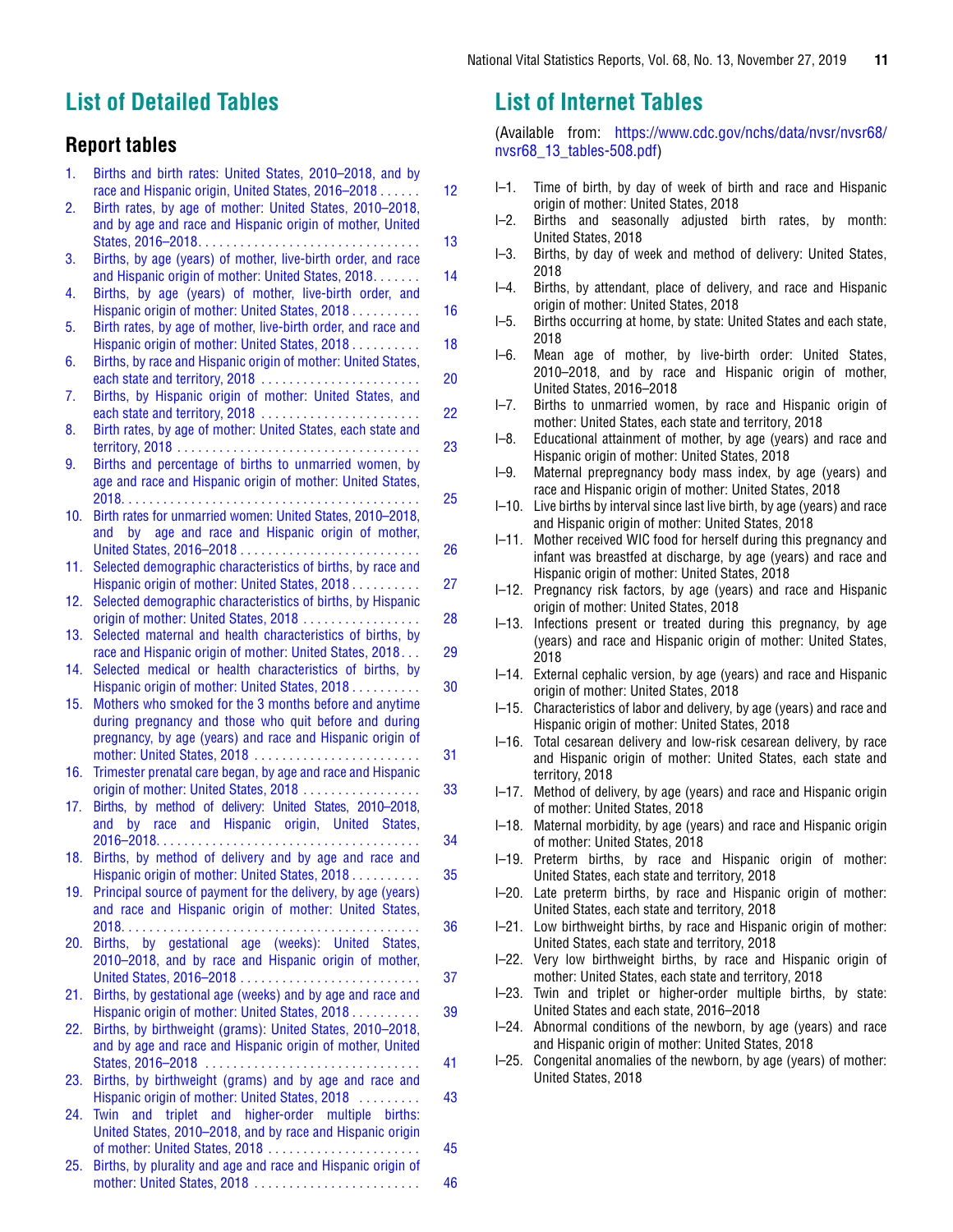#### <span id="page-11-0"></span>**Table 1. Births and birth rates: United States, 2010–2018, and by race and Hispanic origin, United States, 2016–2018**

[Birth rates are births per 1,000 population in specified group. Fertility rates are births per 1,000 women aged 15–44 years in specified group. Populations based on counts enumerated as of April 1 for census years and estimated as of July 1 for all other years]

| Race and Hispanic<br>origin and year   | Number             | <b>Birth rate</b> | Fertility rate |
|----------------------------------------|--------------------|-------------------|----------------|
| All races and origins <sup>1</sup>     |                    |                   |                |
|                                        | 3,791,712          | 11.6              | 59.1           |
|                                        | 3,855,500          | 11.8              | 60.3           |
|                                        | 3,945,875          | 12.2              | 62.0           |
|                                        | 3,978,497          | 12.4              | 62.5           |
|                                        | 3,988,076          | 12.5              | 62.9           |
|                                        | 3,932,181          | 12.4              | 62.5           |
|                                        | 3,952,841          | 12.6              | 63.0           |
|                                        | 3,953,590          | 12.7              | 63.2           |
|                                        | 3,999,386          | 13.0              | 64.1           |
| Non-Hispanic, single race <sup>2</sup> |                    |                   |                |
|                                        |                    |                   |                |
| White:                                 |                    |                   |                |
|                                        | 1,956,413          | 10.0              | 56.3           |
|                                        | 1,992,461          | 10.2              | 57.2           |
| Black:                                 | 2,056,332          | 10.5              | 58.8           |
|                                        |                    | 13.6              | 62.0           |
|                                        | 552,029<br>560,715 | 13.9              | 63.1           |
|                                        | 558,622            | 14.0              | 63.3           |
| American Indian or                     |                    |                   |                |
| Alaska Native:                         |                    |                   |                |
|                                        | 29,092             | 12.2              | 57.7           |
| 2017                                   | 29,957             | 12.6              | 59.5           |
|                                        | 31,452             | 13.3              | 62.7           |
| Asian:                                 |                    |                   |                |
|                                        | 240,798            | 13.2              | 55.6           |
| 2017                                   | 249,250            | 13.8              | 58.0           |
|                                        | 254.471            | 14.6              | 61.1           |
| Native Hawaiian or Other               |                    |                   |                |
| Pacific Islander:                      |                    |                   |                |
| 2018                                   | 9,476              | 16.6              | 73.0           |
|                                        | 9,426              | 16.7              | 72.8           |
|                                        | 9,342              | 16.8              | 72.9           |
|                                        |                    |                   |                |
| Hispanic <sup>3</sup>                  |                    |                   |                |
|                                        | 886,210            | 14.8              | 65.9           |
| 2017                                   | 898,764            | 15.2              | 67.6           |
|                                        | 918,447            | 16.0              | 70.6           |
|                                        |                    |                   |                |

<sup>1</sup>Includes births to race and origin groups not shown separately, such as Hispanic singlerace white, Hispanic single-race black, and non-Hispanic multiple-race women, and births

with origin not stated. 2 Race and Hispanic origin are reported separately on birth certificates; persons of Hispanic origin may be of any race. In this table, non-Hispanic women are classified by race. Race categories are consistent with the 1997 Office of Management and Budget standards; see Technical Notes in this report. Single race is defined as only one race reported on the birth certificate.

<sup>3</sup>Includes all persons of Hispanic origin of any race; see Technical Notes.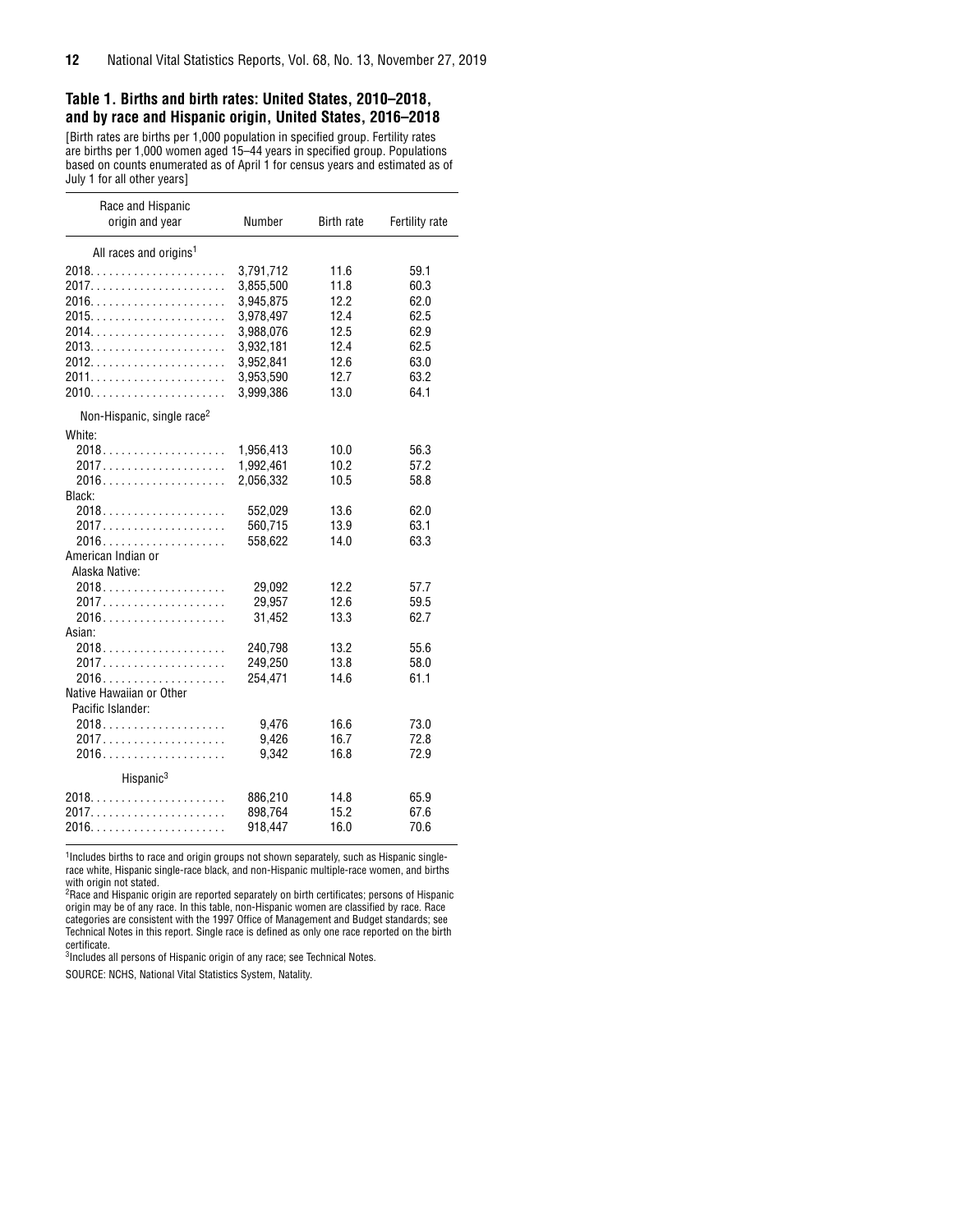#### <span id="page-12-0"></span>**Table 2. Birth rates, by age of mother: United States, 2010–2018, and by age and race and Hispanic origin of mother, United States, 2016–2018**

[Total fertility rates are sums of birth rates for 5-year age groups multiplied by 5. Birth rates are births per 1,000 women in specified group. Populations based on counts enumerated as of April 1 for census years and estimated as of July 1 for all other years]

|                                     |                    |           |       |           |           |           | Age of mother |           |           |           |                        |
|-------------------------------------|--------------------|-----------|-------|-----------|-----------|-----------|---------------|-----------|-----------|-----------|------------------------|
| Year and race and                   | Total<br>fertility |           |       | $15 - 19$ |           |           |               |           |           |           |                        |
| Hispanic origin                     | rate               | $10 - 14$ | Total | $15 - 17$ | $18 - 19$ | $20 - 24$ | $25 - 29$     | $30 - 34$ | $35 - 39$ | $40 - 44$ | $45 - 49$ <sup>1</sup> |
| All races and origins <sup>2</sup>  |                    |           |       |           |           |           |               |           |           |           |                        |
|                                     |                    | 0.2       | 17.4  | 7.2       | 32.3      | 68.0      | 95.3          | 99.7      | 52.6      | 11.8      | 0.9                    |
| 2017.                               | 1.765.5            | 0.2       | 18.8  | 7.9       | 35.1      | 71.0      | 98.0          | 100.3     | 52.3      | 11.6      | 0.9                    |
| 2016.                               | 1.820.5            | 0.2       | 20.3  | 8.8       | 37.5      | 73.8      | 102.1         | 102.7     | 52.7      | 11.4      | 0.9                    |
| 2015.                               | 1,843.5            | 0.2       | 22.3  | 9.9       | 40.7      | 76.8      | 104.3         | 101.5     | 51.8      | 11.0      | 0.8                    |
| 2014. 1,862.5                       |                    | 0.3       | 24.2  | 10.9      | 43.8      | 79.0      | 105.8         | 100.8     | 51.0      | 10.6      | 0.8                    |
| 2013.                               | 1.857.5            | 0.3       | 26.5  | 12.3      | 47.1      | 80.7      | 105.5         | 98.0      | 49.3      | 10.4      | 0.8                    |
| 2012.<br>.                          | 1.880.5            | 0.4       | 29.4  | 14.1      | 51.4      | 83.1      | 106.5         | 97.3      | 48.3      | 10.4      | 0.7                    |
| 2011. 1,894.5                       |                    | 0.4       | 31.3  | 15.4      | 54.1      | 85.3      | 107.2         | 96.5      | 47.2      | 10.3      | 0.7                    |
| 2010.                               | 1.931.0            | 0.4       | 34.2  | 17.3      | 58.2      | 90.0      | 108.3         | 96.5      | 45.9      | 10.2      | 0.7                    |
| Non-Hispanic,                       |                    |           |       |           |           |           |               |           |           |           |                        |
| single race <sup>3</sup>            |                    |           |       |           |           |           |               |           |           |           |                        |
| White:                              |                    |           |       |           |           |           |               |           |           |           |                        |
| 2018.                               | 1.640.0            | 0.1       | 12.1  | 4.1       | 23.6      | 57.8      | 92.9          | 103.1     | 51.1      | 10.2      | 0.7                    |
|                                     |                    | 0.1       | 13.2  | 4.6       | 26.0      | 59.8      | 95.3          | 103.7     | 50.6      | 9.9       | 0.7                    |
| 2016.                               | 1,719.0            | 0.1       | 14.3  | 5.2       | 27.7      | 62.4      | 99.3          | 106.2     | 51.1      | 9.7       | 0.7                    |
| Black:                              |                    |           |       |           |           |           |               |           |           |           |                        |
| 2018.                               | 1.792.0            | 0.4       | 26.3  | 11.9      | 46.9      | 90.0      | 97.1          | 84.1      | 47.1      | 12.3      | 1.1                    |
| 2017.                               | 1.824.5            | 0.4       | 27.5  | 12.5      | 49.8      | 94.2      | 99.5          | 84.5      | 46.1      | 11.7      | 1.0                    |
|                                     |                    | 0.5       | 29.3  | 13.7      | 52.5      | 95.8      | 100.8         | 83.0      | 45.0      | 11.1      | 1.0                    |
| American Indian or                  |                    |           |       |           |           |           |               |           |           |           |                        |
| Alaska Native:                      |                    |           |       |           |           |           |               |           |           |           |                        |
| 2018.                               | 1.650.5            | 0.2       | 29.7  | 13.5      | 52.9      | 87.7      | 94.4          | 73.2      | 36.1      | 8.3       | 0.5                    |
| 2017.                               | 1.702.0            | 0.5       | 32.9  | 15.7      | 58.1      | 93.6      | 96.4          | 72.1      | 36.3      | 8.2       | 0.4                    |
| 2016.                               | 1.794.5            | 0.5       | 35.1  | 16.8      | 62.6      | 97.2      | 103.4         | 77.1      | 37.1      | 8.2       | 0.3                    |
| Asian:                              |                    |           |       |           |           |           |               |           |           |           |                        |
| 2018.                               | 1.525.0            | $\star$   | 2.8   | 1.0       | 5.4       | 24.1      | 73.0          | 116.5     | 70.7      | 16.1      | 1.8                    |
|                                     |                    | $\star$   | 3.3   | 1.1       | 6.5       |           |               |           |           |           |                        |
|                                     |                    | $\star$   |       |           |           | 26.6      | 79.6          | 120.1     | 71.5      | 16.5      | 1.8                    |
| 2016.                               | 1.690.5            |           | 3.9   | 1.4       | 7.5       | 28.9      | 87.0          | 127.4     | 72.8      | 16.4      | 1.7                    |
| Native Hawaiian or                  |                    |           |       |           |           |           |               |           |           |           |                        |
| Other Pacific Islander:             |                    |           |       |           |           |           |               |           |           |           |                        |
| 2018.                               | 2,106.5            | $\star$   | 26.5  | 8.2       | 53.7      | 118.5     | 118.9         | 91.9      | 49.2      | 15.4      |                        |
| 2017.                               | 2,085.5            | $\star$   | 25.5  | 8.7       | 50.6      | 113.3     | 115.7         | 94.0      | 54.6      | 13.1      | $\star$                |
| 2016.                               | 2,076.5            | $\star$   | 28.6  | 11.0      | 55.3      | 109.5     | 115.5         | 96.0      | 49.9      | 14.7      | $\star$                |
| Hispanic <sup>4</sup>               |                    |           |       |           |           |           |               |           |           |           |                        |
| $2018. \ldots \ldots \ldots \ldots$ | 1.959.0            | 0.3       | 26.7  | 12.4      | 48.5      | 89.3      | 108.9         | 96.6      | 54.5      | 14.5      | 1.0                    |
| 2017.                               | 2.006.5            | 0.3       | 28.9  | 13.6      | 52.7      | 93.8      | 111.8         | 96.4      | 54.6      | 14.5      | 1.0                    |
| 2016.                               | 2.092.5            | 0.4       | 31.9  | 15.6      | 57.3      | 98.4      | 117.4         | 99.2      | 55.8      | 14.5      | 0.9                    |
|                                     |                    |           |       |           |           |           |               |           |           |           |                        |

\* Estimate does not meet NCHS standards of reliability. 1Birth rates computed by relating births to women aged 45 and over to women aged 45–49; see Technical Notes in this report.

2Includes births to race and origin groups not shown separately, such as Hispanic single-race white, Hispanic single-race black, and non-Hispanic multiple-race women, and births with origin not stated.<br><sup>3</sup>Race and Hispanic origin are reported separately on birth certificates; persons of Hispanic origin may be of any race. In this table, non-Hispanic women are classified by race. Race categories

are consistent with the 1997 Office of Management and Budget standards; see Technical Notes. Single race is defined as only one race reported on the birth certificate.<br><sup>4</sup>Includes all persons of Hispanic origin of any race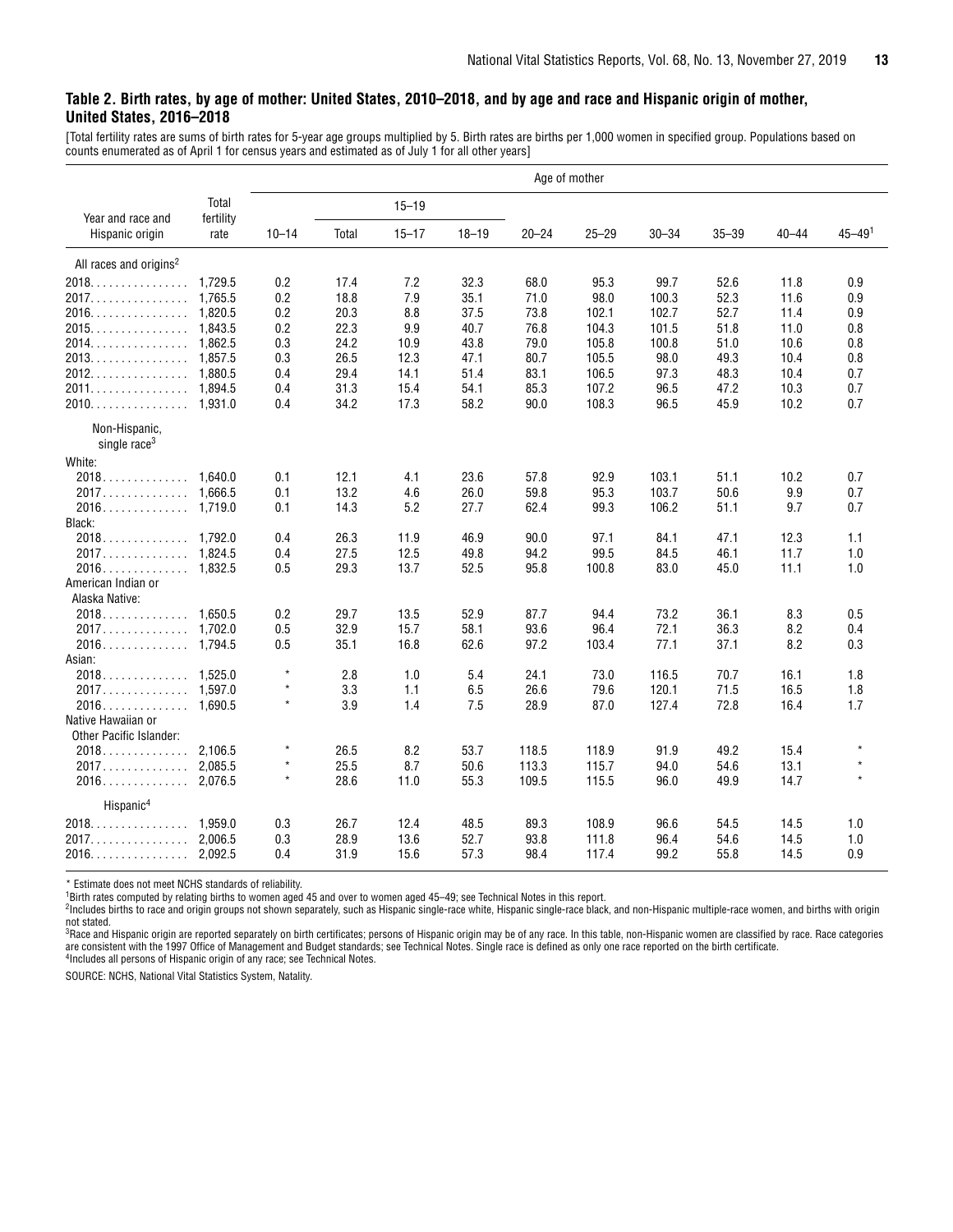<span id="page-13-0"></span>

| Live-birth order and race and                            |          |                          |                |                          |                          | $15 - 19$                |                          |                |           |           |           |           |           |                          |                          |
|----------------------------------------------------------|----------|--------------------------|----------------|--------------------------|--------------------------|--------------------------|--------------------------|----------------|-----------|-----------|-----------|-----------|-----------|--------------------------|--------------------------|
| Hispanic origin of mother                                | All ages | Under 15                 | Total          | 15                       | 16                       | 17                       | 18                       | 19             | $20 - 24$ | $25 - 29$ | $30 - 34$ | $35 - 39$ | $40 - 44$ | $45 - 49$                | $50 - 54$                |
| All races and origins <sup>1</sup> 3,791,712             |          | 1,736                    | 179,871        | 4,953                    | 13,088                   | 26,250                   | 50,088                   | 85,492         | 726,175   | 1,099,491 | 1,090,697 | 566,786   | 117,381   | 8,616                    | 959                      |
|                                                          |          | 1,712                    | 151,440        | 4,842                    | 12,458                   | 23,863                   | 42,670                   | 67,607         | 383,388   | 409,940   | 332,492   | 127,893   | 24,364    | 2,375                    | 311                      |
| 2nd child  1,208,762                                     |          | 16                       | 24,506         | 91                       | 586                      | 2,196                    | 6,535                    | 15,098         | 231,051   | 362,863   | 370,337   | 185,345   | 32,257    | 2,154                    | 233                      |
|                                                          | 651.049  | $\overline{1}$           | 3.122          | $\overline{4}$           | 18                       | 136                      | 714                      | 2.250          | 81.852    | 200.639   | 214.401   | 125.246   | 24.191    | 1.457                    | 140                      |
|                                                          | 283.877  | $\overline{\phantom{0}}$ | 332            | $\overline{\phantom{0}}$ | 4                        | 7                        | 45                       | 276            | 21.454    | 81,158    | 99,793    | 64,469    | 15,597    | 957                      | 117                      |
|                                                          | 111.885  | $\overline{\phantom{m}}$ | 42             | $\overline{\phantom{0}}$ |                          | $\overline{1}$           | 14                       | 27             | 4.966     | 27,694    | 39,788    | 30,271    | 8.481     | 573                      | 70                       |
|                                                          | 47,066   | $\overline{\phantom{m}}$ | 12             | $\overline{\phantom{0}}$ | $\mathbf{1}$             |                          | $\mathbf{1}$             | 10             | 1.061     | 9,304     | 17,144    | 14,609    | 4,557     | 343                      | 36                       |
|                                                          | 21.456   | $\overline{\phantom{m}}$ | $\overline{4}$ | $\overline{\phantom{a}}$ | $\overline{\phantom{0}}$ | $\overline{\phantom{m}}$ | $\equiv$                 | $\overline{4}$ | 248       | 3,034     | 7,649     | 7,646     | 2.644     | 208                      | 23                       |
|                                                          |          |                          |                | $\overline{\phantom{0}}$ | $\overline{\phantom{0}}$ | $\overline{\phantom{0}}$ |                          | 11             |           |           |           |           |           |                          |                          |
| 8th child and over                                       | 23,095   | $\overline{\phantom{m}}$ | 13             |                          |                          |                          | $\overline{2}$           |                | 237       | 1,695     | 6,061     | 9,687     | 4,869     | 505                      | 28                       |
| Not stated                                               | 10.607   | $\overline{7}$           | 400            | 16                       | 21                       | 47                       | 107                      | 209            | 1,918     | 3,164     | 3,032     | 1,620     | 421       | 44                       | $\mathbf{1}$             |
| Non-Hispanic, single race <sup>2</sup>                   |          |                          |                |                          |                          |                          |                          |                |           |           |           |           |           |                          |                          |
|                                                          |          | 337                      | 64,917         | 1,244                    | 3,555                    | 8.237                    | 17,848                   | 34,033         | 326,575   | 576,811   | 624,015   | 304,062   | 55,417    | 3,875                    | 404                      |
|                                                          | 768,672  | 330                      | 55,599         | 1,224                    | 3,433                    | 7,619                    | 15,560                   | 27,763         | 179,304   | 238,135   | 205,709   | 74,987    | 13,255    | 1,203                    | 150                      |
| 2nd child $\ldots \ldots \ldots \ldots \ldots \ldots$    | 651,254  | $\overline{4}$           | 8,189          | 19                       | 109                      | 573                      | 2,063                    | 5,425          | 103,311   | 192,901   | 223,283   | 105,807   | 16,587    | 1,053                    | 119                      |
|                                                          | 320,395  | $\overline{\phantom{a}}$ | 880            | $\mathbf{1}$             | $\overline{4}$           | 28                       | 172                      | 675            | 33,444    | 94,689    | 115,044   | 65,194    | 10,494    | 596                      | 54                       |
|                                                          | 125.198  | $\overline{\phantom{0}}$ | 82             | $\overline{\phantom{0}}$ | $\overline{\phantom{0}}$ | 4                        | 9                        | 69             | 7.643     | 34,360    | 47,303    | 29,496    | 5,981     | 300                      | 33                       |
|                                                          | 45,494   | $\overline{\phantom{m}}$ | 17             |                          |                          | 1                        | 7                        | 9              | 1,441     | 10,600    | 17,486    | 12,635    | 3,094     | 201                      | 20                       |
|                                                          | 18.970   |                          | 2              |                          | $\overline{\phantom{0}}$ | $\overline{\phantom{0}}$ | $\overline{a}$           | $\overline{2}$ | 274       | 3,105     | 7,456     | 6,294     | 1,709     | 117                      | 13                       |
|                                                          |          |                          | 1              | $\overline{\phantom{0}}$ |                          |                          | $\overline{\phantom{0}}$ | $\mathbf{1}$   |           |           |           |           |           | 89                       | 9                        |
|                                                          | 9,173    | $\overline{\phantom{m}}$ |                |                          |                          | $\overline{\phantom{0}}$ |                          |                | 61        | 904       | 3,380     | 3,583     | 1,146     |                          |                          |
| 8th child and over                                       | 11,599   | $\overline{\phantom{m}}$ | 3              | $\overline{\phantom{0}}$ |                          | $\overline{\phantom{m}}$ | $\mathbf{1}$             | 2              | 94        | 524       | 2,555     | 5,186     | 2,943     | 288                      | 6                        |
| Not stated                                               | 5,658    | 3                        | 144            | $\overline{\phantom{m}}$ | 9                        | 12                       | 36                       | 87             | 1,003     | 1,593     | 1,799     | 880       | 208       | 28                       |                          |
|                                                          | 552.029  | 554                      | 37,715         | 1,276                    | 3,013                    | 5,709                    | 10,523                   | 17,194         | 137,974   | 166,802   | 124,206   | 67,268    | 15,988    | 1,348                    | 174                      |
| 1st child $\ldots \ldots \ldots \ldots \ldots \ldots$    | 194,089  | 546                      | 31,512         | 1,234                    | 2,856                    | 5,172                    | 8,918                    | 13,332         | 70,246    | 48,551    | 27,559    | 12,438    | 2,832     | 337                      | 68                       |
| $2$ nd child $\ldots \ldots \ldots \ldots \ldots$        | 157,412  | $\overline{4}$           | 5,166          | 31                       | 146                      | 488                      | 1,375                    | 3,126          | 42,064    | 52,505    | 35,953    | 17,664    | 3,726     | 299                      | 31                       |
| $3$ rd child $\ldots \ldots \ldots \ldots \ldots \ldots$ | 101,714  | $\overline{\phantom{m}}$ | 816            | $\mathbf{1}$             | 5                        | 36                       | 184                      | 590            | 17,514    | 35,129    | 28,655    | 15,835    | 3,503     | 238                      | 24                       |
|                                                          | 52,115   | $\overline{\phantom{0}}$ | 109            | $\overline{\phantom{0}}$ | $\overline{\phantom{0}}$ | $\mathbf{1}$             | 18                       | 90             | 5.666     | 17,876    | 16,225    | 9,566     | 2,490     | 167                      | 16                       |
|                                                          | 23,576   | $\overline{\phantom{m}}$ | 9              | $\overline{\phantom{0}}$ |                          | $\qquad \qquad -$        | 3                        | 6              | 1,606     | 7,477     | 7,858     | 5,172     | 1,354     | 90                       | 10                       |
|                                                          | 10.948   |                          | 3              |                          |                          |                          |                          | $\overline{2}$ | 396       | 3,024     | 3,916     | 2,739     | 796       | 68                       | 6                        |
|                                                          | 5,139    | $\overline{\phantom{m}}$ | $\overline{2}$ |                          |                          | $\overline{\phantom{0}}$ | $\overline{\phantom{0}}$ | 2              | 87        | 1,099     | 1,931     | 1,508     | 460       | 43                       | 9                        |
| 8th child and over                                       | 5,504    | $\overline{\phantom{0}}$ | 5              | $\overline{\phantom{0}}$ | $\overline{\phantom{0}}$ | $\overline{\phantom{0}}$ | $\!-$                    | 5              | 67        | 664       | 1,746     | 2,140     | 772       | 100                      | 10                       |
| Not stated                                               | 1,532    | $\overline{4}$           | 93             | 10                       | 6                        | 12                       | 24                       | 41             | 328       | 477       | 363       | 206       | 55        | 6                        | $\overline{\phantom{0}}$ |
| American Indian or Alaska Native.                        | 29,092   | 19                       | 2,578          | 103                      | 229                      | 362                      | 743                      | 1.141          |           | 9,146     | 6,105     | 2,787     | 585       | 29                       | $\overline{2}$           |
|                                                          |          |                          |                | 99                       |                          | 328                      |                          |                | 7,841     |           |           |           | 60        | 6                        | $\mathbf{1}$             |
| 1st child $\ldots \ldots \ldots \ldots \ldots \ldots$    | 8,684    | 19                       | 2,107          |                          | 215                      |                          | 603                      | 862            | 3,454     | 1,931     | 815       | 291       |           | 8                        |                          |
| 2nd child $\ldots \ldots \ldots \ldots \ldots$           | 7,575    | $\overline{\phantom{a}}$ | 406            | $\overline{4}$           | 12                       | 31                       | 126                      | 233            | 2.678     | 2,605     | 1,318     | 481       | 79        |                          |                          |
| $3$ rd child $\ldots \ldots \ldots \ldots \ldots \ldots$ | 5,586    | $\overline{\phantom{m}}$ | 50             |                          | $\mathbf{1}$             | 3                        | 12                       | 34             | 1,183     | 2,261     | 1,411     | 572       | 107       | 2                        |                          |
|                                                          | 3,422    |                          | 9              |                          |                          | $\overline{\phantom{0}}$ | $\mathbf{1}$             | 8              | 374       | 1,302     | 1,113     | 527       | 92        | 5                        |                          |
|                                                          | 1,838    | $\overline{\phantom{m}}$ |                | $\overline{\phantom{0}}$ |                          | $\overline{\phantom{0}}$ | $\overline{\phantom{0}}$ |                | 108       | 635       | 688       | 322       | 82        | 2                        |                          |
|                                                          | 972      | $\overline{\phantom{0}}$ |                |                          | $\overline{\phantom{0}}$ | $\overline{\phantom{0}}$ | $\overline{\phantom{0}}$ |                | 19        | 246       | 407       | 235       | 63        | $\overline{\phantom{a}}$ |                          |
|                                                          | 475      | $\overline{\phantom{0}}$ |                |                          | $\overline{\phantom{0}}$ | $\overline{\phantom{0}}$ | $\overline{\phantom{0}}$ |                | 3         | 87        | 170       | 164       | 49        | 2                        |                          |
| 8th child and over                                       | 462      |                          |                |                          |                          |                          |                          |                | 3         | 49        | 170       | 183       | 52        | $\overline{A}$           |                          |
|                                                          | 78       |                          | 3              |                          |                          |                          |                          |                | 19        | 30        | 13        | 12        |           |                          |                          |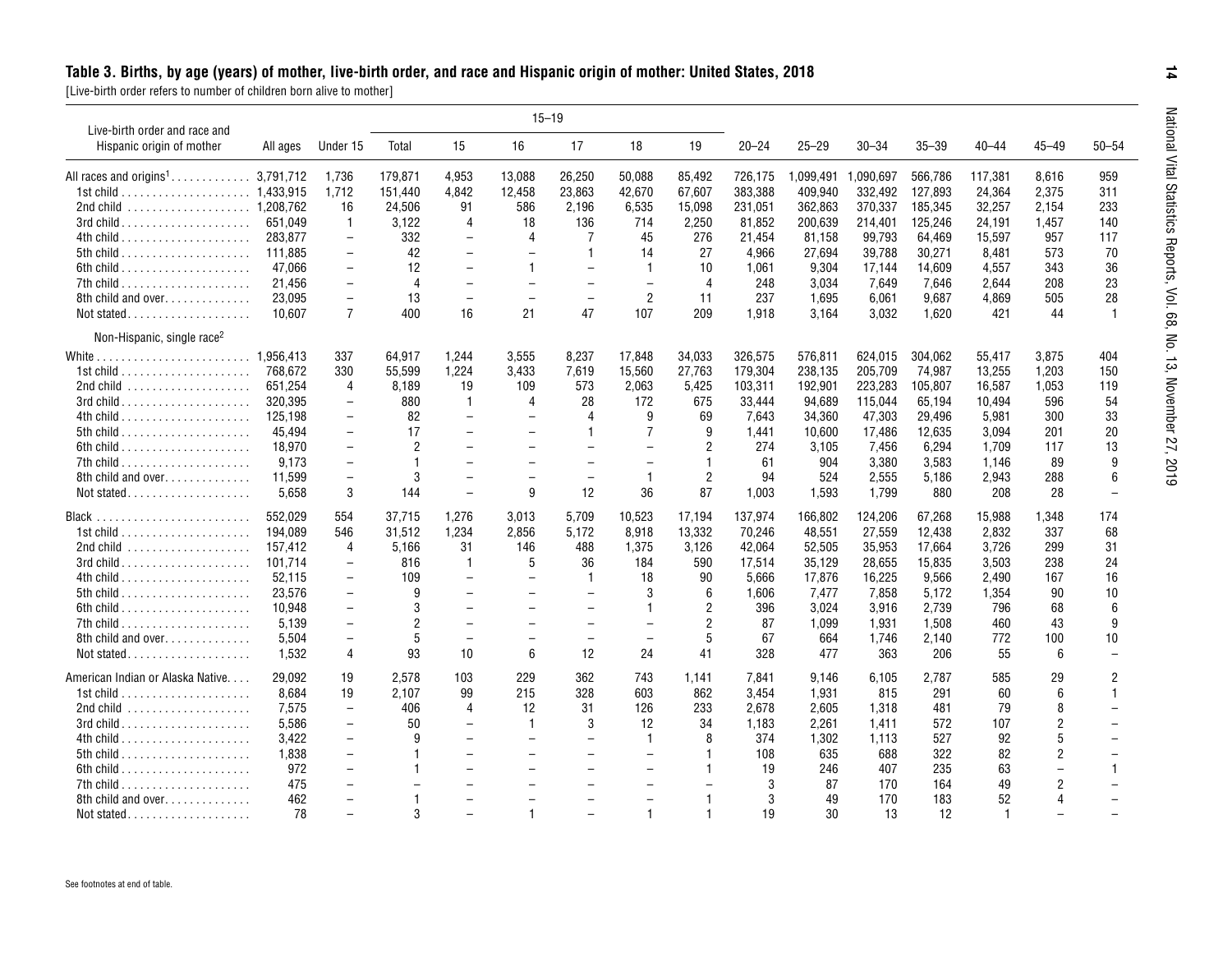#### **Table 3. Births, by age (years) of mother, live-birth order, and race and Hispanic origin of mother: United States, 2018—Con.**

[Live-birth order refers to number of children born alive to mother]

| Live-birth order and race and                |          |                          |                          |                          |                          | $15 - 19$                |                          |                          |                |             |           |           |                          |                          |                |
|----------------------------------------------|----------|--------------------------|--------------------------|--------------------------|--------------------------|--------------------------|--------------------------|--------------------------|----------------|-------------|-----------|-----------|--------------------------|--------------------------|----------------|
| Hispanic origin of mother                    | All ages | Under 15                 | Total                    | 15                       | 16                       | 17                       | 18                       | 19                       | $20 - 24$      | $25 - 29$   | $30 - 34$ | $35 - 39$ | $40 - 44$                | $45 - 49$                | $50 - 54$      |
| Non-Hispanic, single race <sup>2</sup> -Con. |          |                          |                          |                          |                          |                          |                          |                          |                |             |           |           |                          |                          |                |
|                                              | 240.798  | 18                       | 1.444                    | 34                       | 92                       | 182                      | 393                      | 743                      | 14,876         | 57,810      | 96.385    | 57,136    | 11,951                   | 1.055                    | 123            |
|                                              | 109,429  | 16                       | 1.220                    | 34                       | 84                       | 165                      | 329                      | 608                      | 9,807          | 34,162      | 43,369    | 17,113    | 3,319                    | 383                      | 40             |
|                                              | 90.179   | 2                        | 190                      | $\overline{\phantom{0}}$ | $\overline{7}$           | 14                       | 57                       | 112                      | 3,749          | 17,094      | 38,592    | 25,573    | 4,603                    | 335                      | 41             |
|                                              | 28,123   | $\overline{\phantom{0}}$ | 26                       |                          | $\overline{\phantom{m}}$ | $\overline{2}$           | 5                        | 19                       | 1,015          | 4,552       | 10,088    | 9,844     | 2,413                    | 171                      | 14             |
|                                              | 8.367    |                          | 5                        | $\overline{\phantom{0}}$ | $\overline{1}$           |                          |                          | 3                        | 211            | 1,328       | 2,836     | 2,925     | 958                      | 91                       | 13             |
|                                              | 2.595    | $\overline{\phantom{0}}$ | $\overline{\phantom{0}}$ | $\overline{\phantom{0}}$ | $\overline{\phantom{0}}$ | $\overline{\phantom{0}}$ | $\overline{\phantom{m}}$ | $\overline{\phantom{0}}$ | 60             | 398         | 820       | 937       | 346                      | 28                       | 6              |
|                                              | 994      |                          |                          |                          |                          |                          |                          | $\overline{\phantom{m}}$ | 10             | 134         | 342       | 349       | 133                      | 21                       | 5              |
|                                              | 378      |                          |                          | $\overline{\phantom{0}}$ |                          | $\overline{\phantom{0}}$ | $\overline{\phantom{0}}$ | $\overline{\phantom{m}}$ | $\overline{4}$ | 32          | 119       | 143       | 68                       | 10                       | $\overline{2}$ |
| 8th child and over.                          | 448      | $\overline{\phantom{0}}$ | $\overline{\phantom{a}}$ | $\equiv$                 | $\overline{\phantom{0}}$ | $\overline{\phantom{0}}$ |                          | $\overline{\phantom{m}}$ | 3              | 28          | 116       | 188       | 95                       | 16                       | $\overline{2}$ |
| Not stated                                   | 285      | $\overline{\phantom{0}}$ | 3                        | $\overline{\phantom{0}}$ | $\!-$                    | $\mathbf{1}$             | $\mathbf{1}$             | $\overline{1}$           | 17             | 82          | 103       | 64        | 16                       | $\overline{\phantom{0}}$ |                |
| Native Hawaiian or Other Pacific             |          |                          |                          |                          |                          |                          |                          |                          |                |             |           |           |                          |                          |                |
|                                              | 9.476    | 3                        | 516                      | 10                       | 23                       | 62                       | 159                      | 262                      | 2.482          | 2,887       | 2.189     | 1.097     | 290                      | 12                       |                |
|                                              | 2.791    | 3                        | 424                      | 10                       | 22                       | 57                       | 135                      | 200                      | 1,151          | 712         | 336       | 124       | 39                       | $\overline{2}$           |                |
|                                              | 2.264    |                          | 72                       | $\overline{\phantom{m}}$ | $\mathbf{1}$             | 4                        | 21                       | 46                       | 797            | 762         | 419       | 178       | 35                       |                          |                |
|                                              | 1.773    |                          | 14                       |                          |                          | $\overline{\phantom{0}}$ | 3                        | 11                       | 349            | 666         | 488       | 207       | 47                       | $\overline{2}$           |                |
|                                              | 1,196    | $\overline{\phantom{0}}$ | $\overline{\mathbf{1}}$  | $\overline{\phantom{0}}$ | $\overline{\phantom{a}}$ | $\overline{\phantom{0}}$ | $\overline{\phantom{0}}$ |                          | 124            | 426         | 394       | 193       | 56                       | $\overline{2}$           |                |
|                                              | 672      |                          |                          |                          |                          |                          |                          |                          | 30             | 190         | 272       | 137       | 41                       |                          |                |
|                                              | 364      | $\overline{\phantom{0}}$ |                          | $\overline{\phantom{0}}$ |                          |                          |                          | $\overline{\phantom{0}}$ | 10             | 84          | 136       | 109       | 25                       |                          |                |
|                                              | 180      | $\overline{\phantom{0}}$ |                          |                          |                          |                          |                          | $\overline{\phantom{0}}$ |                | 31          | 80        | 50        | 17                       | 2                        |                |
| 8th child and over.                          | 184      |                          |                          |                          |                          |                          |                          | $\overline{\phantom{0}}$ |                | 11          | 50        | 91        | 30                       | $\overline{2}$           |                |
| Not stated                                   | 52       |                          | $\overline{4}$           | $\overline{\phantom{0}}$ | $\overline{\phantom{a}}$ | 1                        | $\overline{\phantom{m}}$ | 3                        | 21             | $5^{\circ}$ | 14        | 8         | $\overline{\phantom{0}}$ |                          |                |
| Hispanic <sup>3</sup>                        |          |                          |                          |                          |                          |                          |                          |                          |                |             |           |           |                          |                          |                |
| Total Hispanic.                              | 886,210  | 730                      | 65,122                   | 2,044                    | 5,574                    | 10,567                   | 18,369                   | 28,568                   | 209,701        | 253,977     | 208,193   | 117,383   | 29,192                   | 1,787                    | 125            |
|                                              | 303.049  | 724                      | 54,158                   | 2,003                    | 5,283                    | 9,490                    | 15,360                   | 22,022                   | 105,410        | 75,046      | 44,923    | 18,465    | 3,936                    | 350                      | 37             |
|                                              | 264.775  | 5                        | 9,498                    | 35                       | 278                      | 1,000                    | 2,635                    | 5,550                    | 70,061         | 86,821      | 61,610    | 30,255    | 6.164                    | 341                      | 20             |
|                                              | 174.777  | 1                        | 1,225                    | $\mathbf{1}$             | 7                        | 61                       | 316                      | 840                      | 25,259         | 57,438      | 53,376    | 30,248    | 6,881                    | 331                      | 18             |
|                                              | 84,987   | $\overline{\phantom{0}}$ | 112                      | $\overline{\phantom{0}}$ | 2                        | 2                        | 14                       | 94                       | 6,660          | 23,209      | 29,120    | 20,017    | 5,535                    | 312                      | 22             |
|                                              | 33,963   | $\overline{\phantom{m}}$ | 12                       |                          | $\overline{\phantom{m}}$ |                          | 4                        | 8                        | 1,518          | 7,414       | 11,388    | 10,142    | 3,274                    | 201                      | 14             |
|                                              | 13.213   | $\overline{\phantom{a}}$ | $\overline{4}$           |                          |                          | $\overline{\phantom{0}}$ |                          | 3                        | 315            | 2,350       | 4,327     | 4,425     | 1,672                    | 117                      | 3              |
|                                              | 5.392    |                          |                          |                          | $\overline{\phantom{a}}$ |                          |                          |                          | 78             | 771         | 1.719     | 1.960     | 810                      | 50                       |                |
| 8th child and over                           | 4,152    |                          | 3                        | $\overline{\phantom{0}}$ | $\overline{\phantom{m}}$ | $\overline{\phantom{0}}$ |                          | $\overline{2}$           | 62             | 371         | 1,223     | 1,578     | 830                      | 78                       |                |
| Not stated                                   | 1.902    |                          | 109                      | 5                        | 3                        | 14                       | 39                       | 48                       | 338            | 557         | 507       | 293       | 90                       | $\overline{7}$           |                |

– Quantity zero.<br><sup>1</sup>Includes births to race and origin groups not shown separately, such as Hispanic single-race white, Hispanic single-race black, and non-Hispanic multiple-race women, and births with origin not stated.

<sup>2</sup>Race and Hispanic origin are reported separately on birth certificates; persons of Hispanic origin may be of any race. In this table, non-Hispanic women are classified by race. Race categories are consistent with the 19 Budget standards; see Technical Notes in this report. Single race is defined as only one race reported on the birth certificate.

<sup>3</sup>Includes all persons of Hispanic origin of any race; see Technical Notes.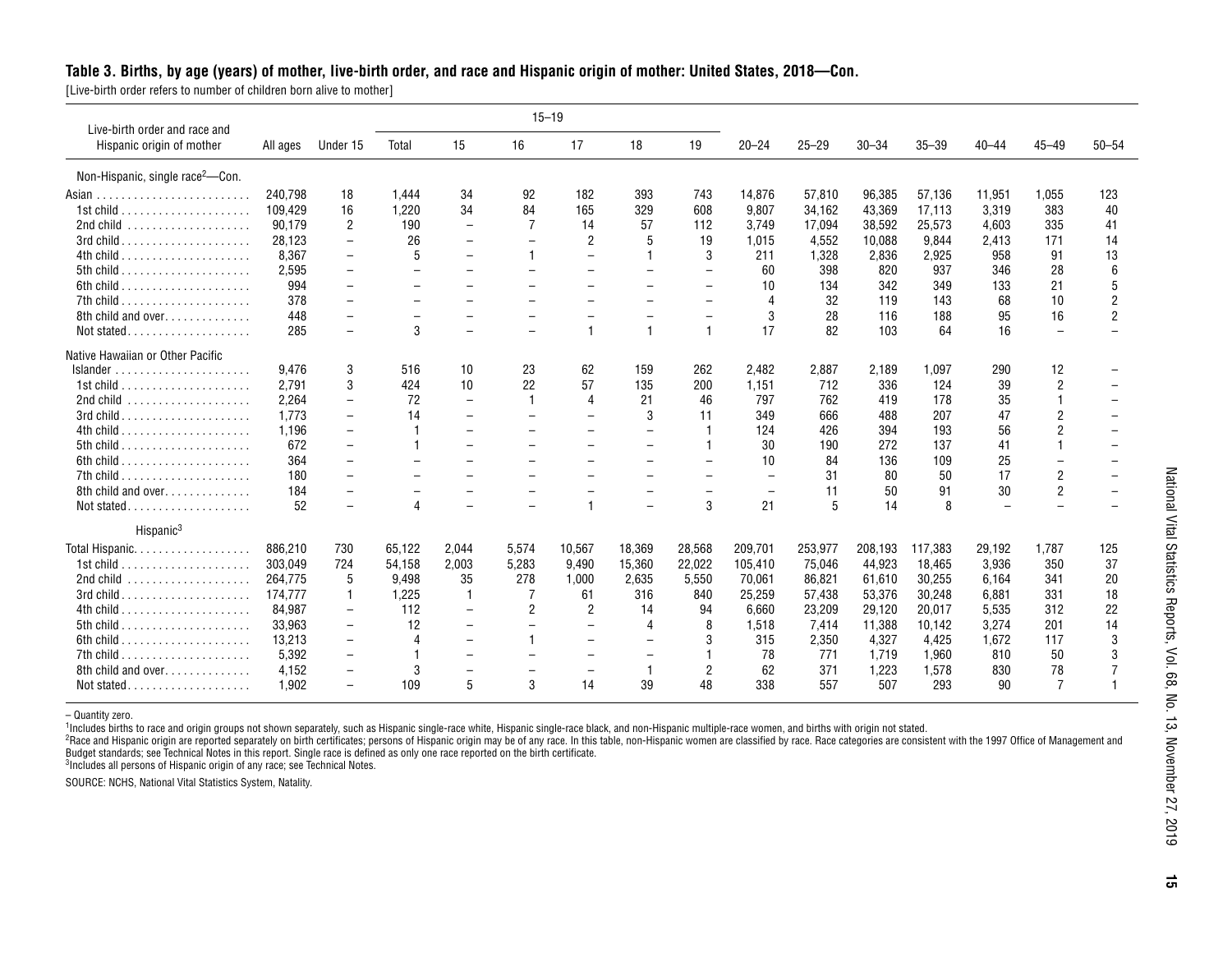<span id="page-15-0"></span>

| Live-birth order and                                  |          |                          |                          |                          |                          | $15 - 19$                |                          |                          |           |                |           |           |                |                          |                          |
|-------------------------------------------------------|----------|--------------------------|--------------------------|--------------------------|--------------------------|--------------------------|--------------------------|--------------------------|-----------|----------------|-----------|-----------|----------------|--------------------------|--------------------------|
| origin of mother                                      | All ages | Under 15                 | Total                    | 15                       | 16                       | 17                       | 18                       | 19                       | $20 - 24$ | $25 - 29$      | $30 - 34$ | $35 - 39$ | $40 - 44$      | $45 - 49$                | $50 - 54$                |
| Hispanic                                              |          |                          |                          |                          |                          |                          |                          |                          |           |                |           |           |                |                          |                          |
| Total                                                 | 886.210  | 730                      | 65.122                   | 2.044                    | 5.574                    | 10.567                   | 18.369                   | 28.568                   | 209.701   | 253,977        | 208.193   | 117,383   | 29.192         | 1.787                    | 125                      |
| 1st child $\ldots \ldots \ldots \ldots \ldots \ldots$ | 303.049  | 724                      | 54,158                   | 2,003                    | 5,283                    | 9,490                    | 15,360                   | 22,022                   | 105,410   | 75,046         | 44,923    | 18,465    | 3,936          | 350                      | 37                       |
| 2nd child  264,775                                    |          | 5                        | 9.498                    | 35                       | 278                      | 1,000                    | 2,635                    | 5,550                    | 70,061    | 86,821         | 61,610    | 30,255    | 6.164          | 341                      | 20                       |
| 3rd child 174,777                                     |          | 1                        | 1,225                    | $\mathbf{1}$             | 7                        | 61                       | 316                      | 840                      | 25,259    | 57,438         | 53,376    | 30,248    | 6,881          | 331                      | 18                       |
|                                                       | 84,987   | $\overline{\phantom{a}}$ | 112                      | $\overline{\phantom{0}}$ | $\overline{2}$           | $\overline{2}$           | 14                       | 94                       | 6,660     | 23,209         | 29,120    | 20,017    | 5,535          | 312                      | 22                       |
|                                                       | 33,963   | $\overline{\phantom{m}}$ | 12                       | $\overline{\phantom{0}}$ |                          |                          | 4                        | 8                        | 1,518     | 7,414          | 11,388    | 10,142    | 3,274          | 201                      | 14                       |
|                                                       | 13,213   | $\overline{\phantom{0}}$ | 4                        | $\overline{\phantom{0}}$ |                          |                          |                          | 3                        | 315       | 2,350          | 4,327     | 4,425     | 1,672          | 117                      | 3                        |
|                                                       | 5,392    | $\overline{\phantom{m}}$ |                          | $\overline{\phantom{0}}$ | $\overline{\phantom{0}}$ | $\overline{\phantom{0}}$ | $\overline{\phantom{0}}$ | 1                        | 78        | 771            | 1,719     | 1,960     | 810            | 50                       | 3                        |
| 8th child and over                                    | 4,152    | $\overline{\phantom{a}}$ | 3                        | $\overline{\phantom{0}}$ | $\overline{\phantom{0}}$ | $\overline{\phantom{0}}$ | $\overline{1}$           | $\overline{2}$           | 62        | 371            | 1,223     | 1,578     | 830            | 78                       | 7                        |
| Not stated                                            | 1,902    | $\overline{\phantom{a}}$ | 109                      | 5                        | 3                        | 14                       | 39                       | 48                       | 338       | 557            | 507       | 293       | 90             | 7                        | $\overline{1}$           |
|                                                       | 495.831  | 401                      | 38.396                   | 1.224                    | 3,276                    | 6.333                    | 10.753                   | 16.810                   | 122.074   | 143,052        | 112,535   | 62,578    | 15.845         | 917                      | 33                       |
| 1st child $\ldots \ldots \ldots \ldots \ldots \ldots$ | 160.303  | 396                      | 31,850                   | 1,201                    | 3.101                    | 5,692                    | 8.999                    | 12,857                   | 59,784    | 38,468         | 20,125    | 7,862     | 1,671          | 137                      | 10                       |
| 2nd child  141,295                                    |          | 5                        | 5,679                    | 20                       | 171                      | 598                      | 1,556                    | 3,334                    | 41,533    | 47,795         | 30,176    | 13,345    | 2.616          | 139                      | 7                        |
|                                                       |          | $\overline{\phantom{a}}$ | 747                      | $\mathbf{1}$             | 4                        | 39                       | 180                      | 523                      | 15,295    | 34,999         | 31,313    | 16,686    | 3,669          | 169                      | $\overline{4}$           |
|                                                       | 54,104   | $\overline{\phantom{a}}$ | 76                       | $\overline{\phantom{a}}$ | $\overline{\phantom{0}}$ | $\mathbf{1}$             | 9                        | 66                       | 4,138     | 14,721         | 18,713    | 12,760    | 3,515          | 177                      | $\overline{4}$           |
|                                                       | 22,025   | $\overline{\phantom{a}}$ |                          | $\overline{\phantom{0}}$ |                          |                          | $\equiv$                 | 4                        | 935       | 4,724          | 7,411     | 6,637     | 2,173          | 137                      | $\overline{4}$           |
|                                                       | 8,518    | $\overline{\phantom{0}}$ |                          |                          |                          |                          |                          |                          | 192       | 1,434          | 2,805     | 2,881     | 1,123          | 81                       | $\overline{1}$           |
|                                                       | 3,499    | $\overline{\phantom{a}}$ |                          | $\overline{\phantom{0}}$ | $\overline{\phantom{0}}$ | $\overline{\phantom{0}}$ | $\overline{\phantom{m}}$ | 1                        | 51        | 488            | 1,106     | 1,293     | 531            | 29                       | $\overline{\phantom{0}}$ |
| 8th child and over                                    | 2,586    | $\overline{\phantom{0}}$ | $\mathbf{1}$             | $\overline{\phantom{0}}$ |                          | $\overline{\phantom{a}}$ | $\overline{a}$           | $\mathbf{1}$             | 25        | 236            | 739       | 1.018     | 519            | 45                       | $\mathbf{3}$             |
| Not stated                                            | 619      | $\overline{\phantom{a}}$ | 37                       | $\overline{2}$           | $\overline{\phantom{0}}$ | 3                        | 9                        | 23                       | 121       | 187            | 147       | 96        | 28             | 3                        |                          |
| Puerto Rican                                          | 71.614   | 51                       | 5.511                    | 136                      | 419                      | 785                      | 1.534                    | 2.637                    | 19.577    | 21,578         | 15.055    | 7.910     | 1.824          | 91                       | 17                       |
| 1st child $\ldots \ldots \ldots \ldots \ldots \ldots$ | 27.045   | 51                       | 4,636                    | 134                      | 400                      | 718                      | 1,288                    | 2,096                    | 10,207    | 6,553          | 3,697     | 1,542     | 331            | 22                       | 6                        |
|                                                       | 22,147   | $\overline{\phantom{m}}$ | 770                      | $\overline{2}$           | 17                       | 63                       | 217                      | 471                      | 6,218     | 7,443          | 4,742     | 2.461     | 489            | 21                       | 3                        |
|                                                       | 12,705   | $\overline{\phantom{m}}$ | 86                       | $\overline{\phantom{0}}$ | $\overline{\phantom{0}}$ | 2                        | 21                       | 63                       | 2,286     | 4,653          | 3,467     | 1,794     | 400            | 17                       | $\overline{2}$           |
|                                                       | 5,553    | $\overline{\phantom{a}}$ | 3                        |                          | $\mathbf{1}$             |                          |                          | $\overline{2}$           | 623       | 1,864          | 1,734     | 1,038     | 265            | 20                       | 6                        |
|                                                       | 2,265    | $\overline{\phantom{a}}$ | 3                        |                          | $\overline{\phantom{0}}$ |                          | 3                        | $\overline{\phantom{0}}$ | 149       | 651            | 771       | 533       | 154            | 4                        |                          |
|                                                       | 954      | $\overline{\phantom{0}}$ |                          | $\overline{\phantom{0}}$ |                          | $\overline{\phantom{0}}$ | $\equiv$                 |                          | 36        | 242            | 325       | 273       | 75             | $\overline{2}$           |                          |
|                                                       | 394      | $\overline{\phantom{0}}$ | $\overline{\phantom{0}}$ | $\overline{\phantom{0}}$ | $\overline{\phantom{0}}$ | $\overline{\phantom{0}}$ | $\overline{\phantom{0}}$ | $\overline{\phantom{0}}$ | 8         | 79             | 141       | 123       | 43             | $\overline{\phantom{0}}$ |                          |
| 8th child and over.                                   | 361      | $\overline{\phantom{0}}$ | $\overline{\phantom{0}}$ | $\overline{\phantom{0}}$ |                          |                          | $\overline{\phantom{0}}$ |                          | 9         | 32             | 135       | 122       | 58             | 5                        |                          |
|                                                       | 190      | $\overline{\phantom{m}}$ | 12                       | $\overline{\phantom{0}}$ | $\overline{\phantom{0}}$ | $\overline{2}$           | 5                        | 5                        | 41        | 61             | 43        | 24        | 9              | $\overline{\phantom{0}}$ |                          |
|                                                       | 23.471   | 2                        | 725                      | 11                       | 48                       | 101                      | 207                      | 358                      | 3.878     | 7.331          | 7.426     | 3.280     | 770            | 56                       | 3                        |
| 1st child $\ldots \ldots \ldots \ldots \ldots \ldots$ | 10,976   | 2                        | 643                      | 11                       | 47                       | 97                       | 187                      | 301                      | 2,623     | 3.624          | 2,920     | 953       | 186            | 23                       | 2                        |
|                                                       | 8,249    | $\overline{\phantom{a}}$ | 70                       | $\overline{\phantom{0}}$ | $\mathbf{1}$             | $\overline{4}$           | 15                       | 50                       | 948       | 2,553          | 2.992     | 1,365     | 307            | 14                       |                          |
|                                                       | 2,789    | $\overline{\phantom{0}}$ | 9                        | $\overline{\phantom{0}}$ |                          |                          | 3                        | 6                        | 216       | 761            | 1,022     | 606       | 167            | 8                        |                          |
|                                                       | 801      | $\overline{\phantom{0}}$ | $\overline{\phantom{0}}$ | $\overline{\phantom{0}}$ |                          |                          | $\overline{\phantom{0}}$ |                          | 46        | 221            | 274       | 205       | 49             | 6                        |                          |
|                                                       | 260      | $\overline{\phantom{0}}$ | $\overline{\phantom{0}}$ | $\overline{\phantom{0}}$ | $\overline{\phantom{0}}$ | $\overline{\phantom{0}}$ | $\equiv$                 |                          | 15        | 62             | 82        | 78        | 22             |                          |                          |
|                                                       | 102      |                          |                          | $\overline{\phantom{0}}$ |                          |                          |                          |                          | 3         | 19             | 39        | 28        | 13             |                          |                          |
| $7th$ child $\ldots \ldots \ldots \ldots \ldots$      | 50       | $\overline{\phantom{0}}$ | $\overline{\phantom{0}}$ | $\overline{\phantom{0}}$ |                          |                          |                          |                          |           | 13             | 18        | 12        | $\overline{7}$ | $\overline{\phantom{0}}$ |                          |
| 8th child and over                                    | 54       |                          | $\overline{\phantom{0}}$ |                          |                          |                          |                          |                          | 4         | $\overline{7}$ | 19        | 11        | 11             | $\overline{2}$           |                          |
|                                                       |          |                          |                          |                          |                          |                          |                          |                          |           |                |           |           |                |                          |                          |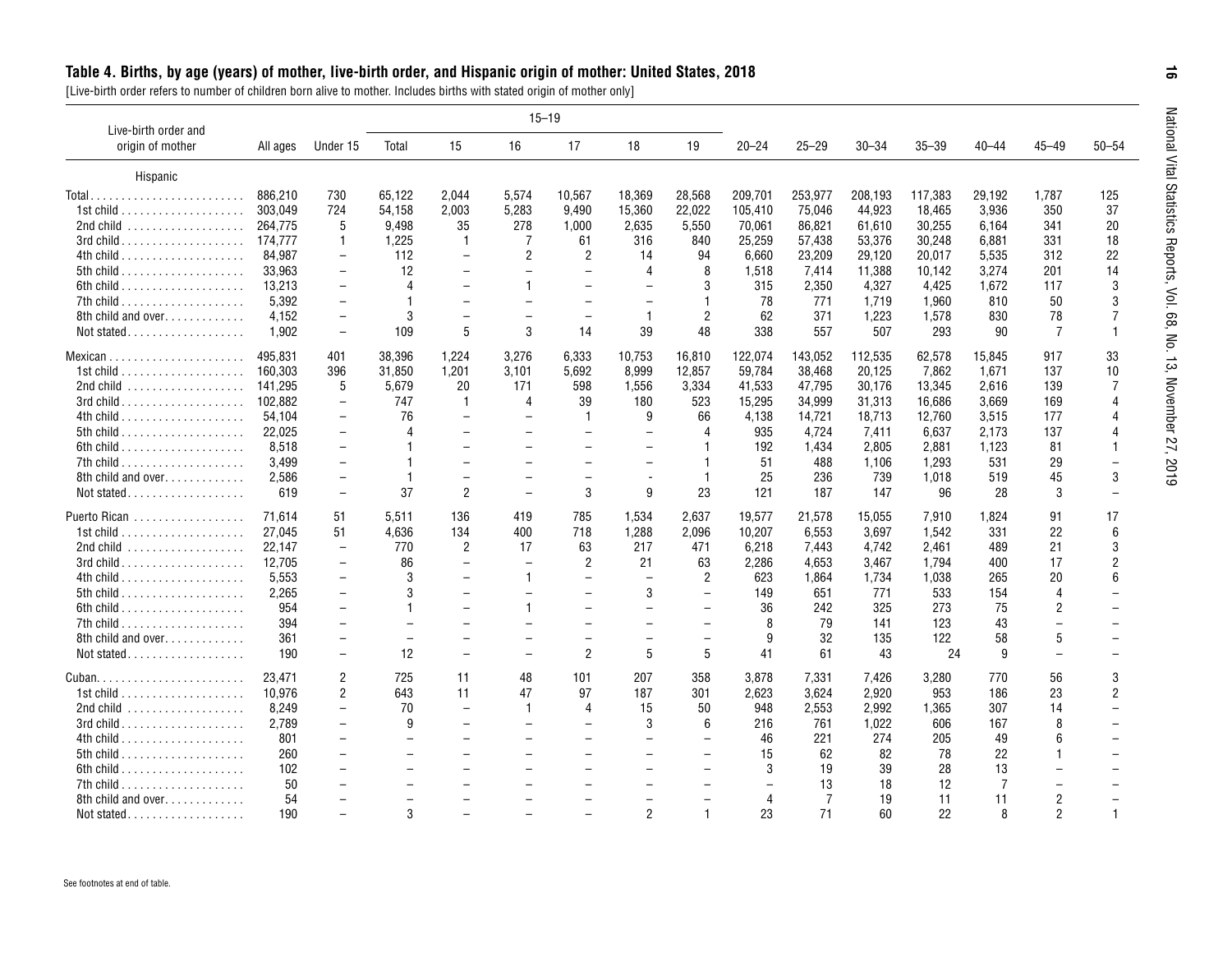#### **Table 4. Births, by age (years) of mother, live-birth order, and Hispanic origin of mother: United States, 2018—Con.**

[Live-birth order refers to number of children born alive to mother. Includes births with stated origin of mother only]

| Live-birth order and                                  |          |                          |                          |                          | $15 - 19$                |                          |                          |                          |           |           |           |           |               |                |           |
|-------------------------------------------------------|----------|--------------------------|--------------------------|--------------------------|--------------------------|--------------------------|--------------------------|--------------------------|-----------|-----------|-----------|-----------|---------------|----------------|-----------|
| origin of mother                                      | All ages | Under 15                 | Total                    | 15                       | 16                       | 17                       | 18                       | 19                       | $20 - 24$ | $25 - 29$ | $30 - 34$ | $35 - 39$ | $40 - 44$     | $45 - 49$      | $50 - 54$ |
| Hispanic-Con.                                         |          |                          |                          |                          |                          |                          |                          |                          |           |           |           |           |               |                |           |
|                                                       | 32.072   | 9                        | 1.655                    | 52                       | 127                      | 248                      | 470                      | 758                      | 6.891     | 9.990     | 7.837     | 4.512     | 1.073         | 94             | 11        |
| 1st child $\ldots \ldots \ldots \ldots \ldots \ldots$ | 12.726   | 9                        | 1.459                    | 50                       | 121                      | 229                      | 419                      | 640                      | 4.338     | 3,931     | 1,998     | 791       | 172           | 25             | 3         |
|                                                       | 10.861   | $\overline{\phantom{a}}$ | 172                      | $\overline{2}$           | 5                        | 16                       | 44                       | 105                      | 1,921     | 3,811     | 3,005     | 1,600     | 323           | 26             |           |
|                                                       | 5.826    | $\overline{\phantom{a}}$ | 23                       | $\overline{\phantom{0}}$ |                          | 3                        |                          | 12                       | 505       | 1.689     | 1,896     | 1.360     | 327           | 24             |           |
|                                                       | 1.794    | $\overline{\phantom{m}}$ | $\overline{\phantom{m}}$ | $\overline{\phantom{0}}$ | $\overline{\phantom{0}}$ | $\equiv$                 |                          | $\overline{\phantom{0}}$ | 96        | 391       | 666       | 475       | 150           | 15             |           |
|                                                       | 512      | $\overline{\phantom{0}}$ | $\overline{\phantom{m}}$ | $\overline{\phantom{0}}$ | $\overline{\phantom{0}}$ | $\overline{\phantom{0}}$ | $\equiv$                 | —                        | 14        | 100       | 157       | 171       | 67            | 3              |           |
|                                                       | 159      | $\overline{\phantom{0}}$ |                          | $\overline{\phantom{0}}$ |                          | $\overline{\phantom{0}}$ |                          | $\overline{\phantom{0}}$ | 5         | 27        | 49        | 60        | 18            |                |           |
| 7th child $\ldots \ldots \ldots \ldots \ldots \ldots$ | 63       |                          |                          |                          |                          |                          |                          | $\equiv$                 |           | 13        | 16        | 27        | 6             |                |           |
| 8th child and over                                    | 51       | $\overline{\phantom{0}}$ |                          |                          |                          | $\overline{\phantom{0}}$ |                          | $\overline{\phantom{0}}$ |           | $\Delta$  | 18        | 18        | 8             |                | 2         |
| Not stated                                            | 80       | $\overline{\phantom{a}}$ |                          | $\equiv$                 |                          |                          | $\equiv$                 | $\overline{1}$           | 11        | 24        | 32        | 10        | $\mathcal{P}$ |                |           |
| Central and South American                            | 147.430  | 147                      | 8.837                    | 301                      | 801                      | 1.473                    | 2,588                    | 3,674                    | 27.040    | 38.213    | 40.173    | 25.755    | 6.789         | 441            | 35        |
| 1st child $\ldots \ldots \ldots \ldots \ldots \ldots$ | 50.072   | 147                      | 7.358                    | 293                      | 766                      | 1,298                    | 2,180                    | 2,821                    | 13,735    | 12,557    | 10,224    | 4.860     | 1.076         | 102            | 13        |
|                                                       | 47,566   | $\overline{\phantom{m}}$ | 1,286                    | 6                        | 33                       | 161                      | 358                      | 728                      | 9,343     | 13,978    | 13,290    | 7,786     | 1.787         | 91             | 5         |
|                                                       | 28.914   | $\overline{\phantom{a}}$ | 140                      | $\overline{\phantom{0}}$ | $\overline{\phantom{m}}$ |                          | 31                       | 102                      | 3,105     | 7.784     | 9,565     | 6,567     | 1.666         | 82             |           |
|                                                       | 12.451   | $\overline{\phantom{a}}$ |                          |                          | 1                        |                          | $\overline{\phantom{0}}$ | 6                        | 600       | 2,722     | 4.420     | 3,588     | 1.044         | 66             |           |
|                                                       | 4.832    | $\overline{\phantom{a}}$ |                          | $\overline{\phantom{0}}$ | $\overline{\phantom{0}}$ |                          |                          |                          | 113       | 730       | 1.663     | 1,701     | 581           | 38             |           |
| 6th child $\ldots \ldots \ldots \ldots \ldots \ldots$ | 1.788    | $\overline{\phantom{a}}$ |                          |                          | $\overline{\phantom{0}}$ |                          |                          |                          | 17        | 208       | 535       | 700       | 301           | 25             |           |
|                                                       | 651      | $\overline{\phantom{0}}$ |                          |                          |                          |                          | $\equiv$                 |                          | 5         | 44        | 190       | 250       | 147           | 14             |           |
| 8th child and over                                    | 522      | $\overline{\phantom{m}}$ |                          |                          |                          |                          |                          |                          | 14        | 31        | 107       | 191       | 155           | 21             |           |
|                                                       | 634      | $\overline{\phantom{a}}$ | 42                       | $\overline{2}$           |                          | 6                        | 19                       | 14                       | 108       | 159       | 179       | 112       | 32            | $\overline{2}$ |           |
| Other and unknown Hispanic                            | 115.792  | 120                      | 9,998                    | 320                      | 903                      | 1.627                    | 2,817                    | 4,331                    | 30,241    | 33,813    | 25,167    | 13,348    | 2,891         | 188            | 26        |
|                                                       | 41.927   | 119                      | 8.212                    | 314                      | 848                      | 1.456                    | 2,287                    | 3,307                    | 14,723    | 9.913     | 5.959     | 2.457     | 500           | 41             | 3         |
|                                                       | 34.657   | $\overline{\phantom{m}}$ | 1,521                    | 5                        | 51                       | 158                      | 445                      | 862                      | 10,098    | 11,241    | 7,405     | 3.698     | 642           | 50             |           |
|                                                       | 21,661   | $\mathbf{1}$             | 220                      | $\overline{\phantom{0}}$ | $\overline{2}$           | 10                       | 74                       | 134                      | 3,852     | 7,552     | 6,113     | 3,235     | 652           | 31             |           |
|                                                       | 10.284   | $\overline{\phantom{a}}$ | 25                       |                          | $\overline{\phantom{0}}$ | $\overline{\phantom{a}}$ | 5                        | 20                       | 1,157     | 3,290     | 3,313     | 1.951     | 512           | 28             |           |
|                                                       | 4.069    | $\overline{\phantom{m}}$ |                          |                          | $\overline{\phantom{0}}$ | $\overline{\phantom{0}}$ |                          | 3                        | 292       | 1.147     | 1,304     | 1,022     | 277           | 18             |           |
| 6th child $\ldots \ldots \ldots \ldots \ldots \ldots$ | 1.692    | $\overline{\phantom{a}}$ |                          |                          |                          | $\overline{\phantom{0}}$ |                          |                          | 62        | 420       | 574       | 483       | 142           | 9              |           |
|                                                       | 735      | $\overline{\phantom{a}}$ |                          |                          |                          |                          |                          |                          | 13        | 134       | 248       | 255       | 76            |                |           |
| 8th child and over                                    | 578      |                          |                          |                          |                          |                          |                          |                          | 10        | 61        | 205       | 218       | 79            | 4              |           |
|                                                       | 189      |                          | 14                       | 1                        | $\overline{2}$           | 3                        |                          | Δ                        | 34        | 55        | 46        | 29        | 11            |                |           |

– Quantity zero.

NOTE: In this table, Hispanic women are classified only by place of origin; non–Hispanic women are not shown; see Technical Notes in this report.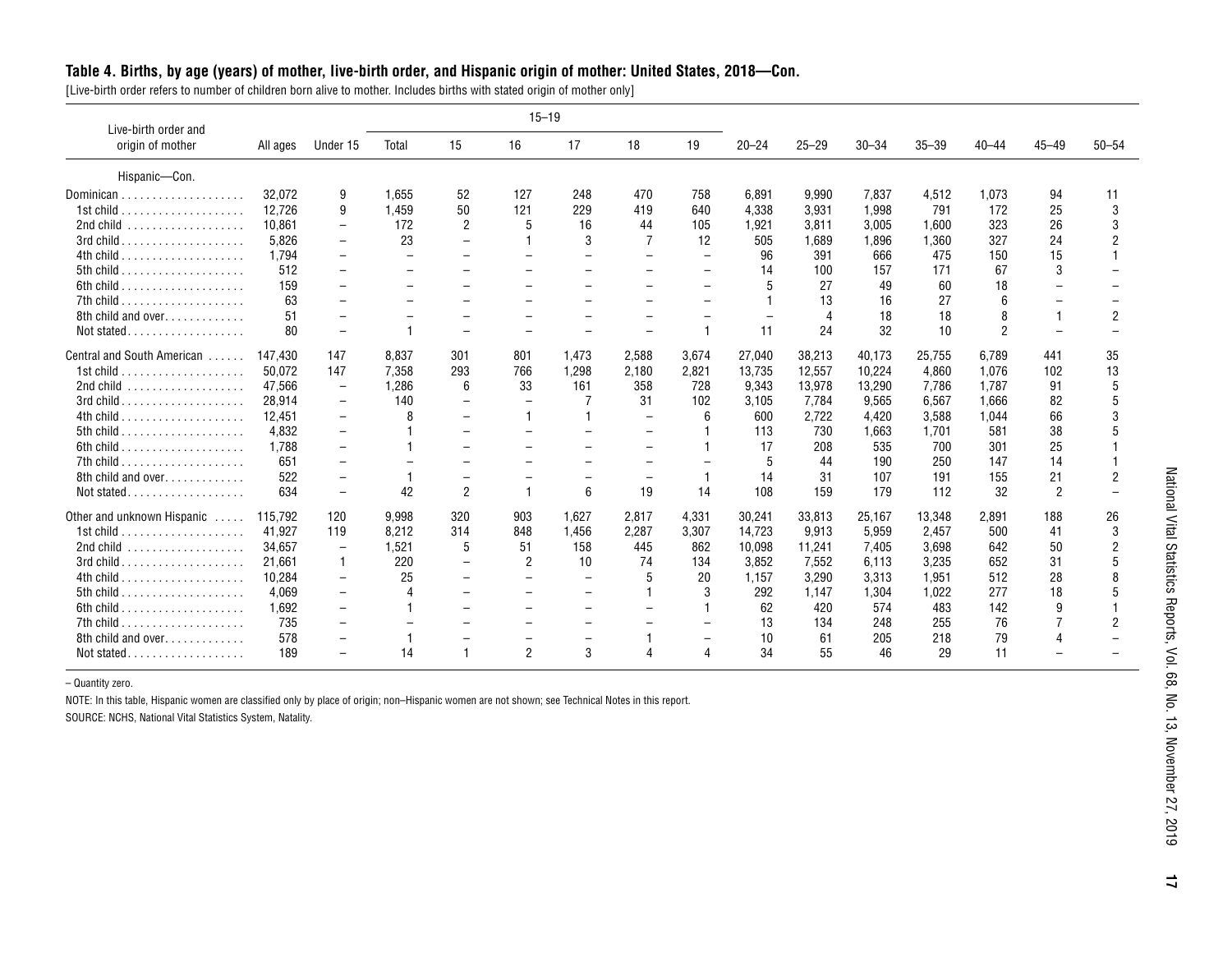#### <span id="page-17-0"></span>**Table 5. Birth rates, by age of mother, live-birth order, and race and Hispanic origin of mother: United States, 2018**

[Rates are births per 1,000 women in specified age and race and Hispanic-origin group. Fertility rate computed by relating total births, regardless of age of mother, to women aged 15–44 years. Populations estimated as of July 1. Live-birth order refers to number of children born alive to mother. Figures for live-birth order not stated are distributed]

|                                                 |           |           |         |           |           |           | Age of mother (years) |           |           |           |            |
|-------------------------------------------------|-----------|-----------|---------|-----------|-----------|-----------|-----------------------|-----------|-----------|-----------|------------|
| Live-birth order and                            | Fertility |           |         | $15 - 19$ |           |           |                       |           |           |           |            |
| race of mother                                  | rate      | $10 - 14$ | Total   | $15 - 17$ | $18 - 19$ | $20 - 24$ | $25 - 29$             | $30 - 34$ | $35 - 39$ | $40 - 44$ | $45 - 491$ |
| All races and origins <sup>2</sup>              | 59.1      | 0.2       | 17.4    | 7.2       | 32.3      | 68.0      | 95.3                  | 99.7      | 52.6      | 11.8      | 0.9        |
| 1st child $\ldots \ldots \ldots \ldots$         | 22.4      | 0.2       | 14.7    | 6.7       | 26.4      | 36.0      | 35.6                  | 30.5      | 11.9      | 2.5       | 0.3        |
| 2nd child $\dots\dots\dots\dots$                | 18.9      | $\star$   | 2.4     | 0.5       | 5.2       | 21.7      | 31.5                  | 33.9      | 17.3      | 3.3       | 0.2        |
| 3rd child                                       | 10.2      | $\star$   | 0.3     | 0.0       | 0.7       | 7.7       | 17.4                  | 19.6      | 11.7      | 2.4       | 0.2        |
| 4th child                                       | 4.4       | $\star$   | 0.0     | $\star$   | 0.1       | 2.0       | 7.1                   | 9.1       | 6.0       | 1.6       | 0.1        |
| 5th child $\ldots$ , $\ldots$ , $\ldots$        | 1.7       | $\star$   | 0.0     | $\star$   | 0.0       | 0.5       | 2.4                   | 3.6       | 2.8       | 0.9       | 0.1        |
| 6th and 7th child                               | 1.1       | $\star$   | $\star$ | $\star$   | $\star$   | 0.1       | 1.1                   | 2.3       | 2.1       | 0.7       | 0.1        |
| 8th child and over.                             | 0.4       | $\star$   | $\star$ | $\star$   | $\star$   | 0.0       | 0.1                   | 0.6       | 0.9       | 0.5       | 0.1        |
| Non-Hispanic, single race <sup>3</sup>          |           |           |         |           |           |           |                       |           |           |           |            |
| White $\ldots$ , $\ldots$ , $\ldots$ , $\ldots$ | 56.3      | 0.1       | 12.1    | 4.1       | 23.6      | 57.8      | 92.9                  | 103.1     | 51.1      | 10.2      | 0.7        |
| 1st child                                       | 22.2      | 0.1       | 10.4    | 3.9       | 19.7      | 31.8      | 38.5                  | 34.1      | 12.7      | 2.4       | 0.2        |
| $2nd$ child $\ldots \ldots \ldots$              | 18.8      | $\star$   | 1.5     | 0.2       | 3.4       | 18.3      | 31.2                  | 36.9      | 17.8      | 3.0       | 0.2        |
| 3rd child                                       | 9.2       | $\star$   | 0.2     | 0.0       | 0.4       | 5.9       | 15.3                  | 19.0      | 11.0      | 1.9       | 0.1        |
| 4th child                                       | 3.6       | $\star$   | 0.0     | $\star$   | 0.0       | 1.4       | 5.6                   | 7.8       | 5.0       | 1.1       | 0.1        |
| 5th child $\ldots$ , $\ldots$ , $\ldots$        | 1.3       | $\star$   | $\star$ | $\star$   | $\star$   | 0.3       | 1.7                   | 2.9       | 2.1       | 0.6       | 0.0        |
| 6th and 7th child                               | 0.8       | $\star$   | $\star$ | $\star$   | $\star$   | 0.1       | 0.7                   | 1.8       | 1.7       | 0.5       | 0.0        |
| 8th child and over                              | 0.3       | $\star$   | $\star$ | $\star$   | $\star$   | 0.0       | 0.1                   | 0.4       | 0.9       | 0.5       | 0.0        |
|                                                 | 62.0      | 0.4       | 26.3    | 11.9      | 46.9      | 90.0      | 97.1                  | 84.1      | 47.1      | 12.3      | 1.1        |
| 1st child                                       | 21.9      | 0.4       | 22.0    | 11.0      | 37.7      | 45.9      | 28.4                  | 18.8      | 8.8       | 2.2       | 0.3        |
| 2nd child $\dots\dots\dots\dots$                | 17.7      | $\star$   | 3.6     | 0.8       | 7.6       | 27.5      | 30.7                  | 24.4      | 12.4      | 2.9       | 0.2        |
| 3rd child                                       | 11.5      | $\star$   | 0.6     | 0.0       | 1.3       | 11.4      | 20.5                  | 19.4      | 11.1      | 2.7       | 0.2        |
| 4th child                                       | 5.9       | $\star$   | 0.1     | $\star$   | 0.2       | 3.7       | 10.4                  | 11.0      | 6.7       | 1.9       | 0.1        |
| 5th child $\ldots$ , $\ldots$ , $\ldots$        | 2.7       | $\star$   | $\star$ | $\star$   | $\star$   | 1.0       | 4.4                   | 5.3       | 3.6       | 1.0       | 0.1        |
| 6th and 7th child                               | 1.8       | $\star$   | $\star$ | $\star$   | $\star$   | 0.3       | 2.4                   | 4.0       | 3.0       | 1.0       | 0.1        |
| 8th child and over                              | 0.6       | $\star$   | $\star$ | $\star$   | $\star$   | 0.0       | 0.4                   | 1.2       | 1.5       | 0.6       | 0.1        |
| American Indian or                              |           |           |         |           |           |           |                       |           |           |           |            |
| Alaska Native                                   | 57.7      | 0.2       | 29.7    | 13.5      | 52.9      | 87.7      | 94.4                  | 73.2      | 36.1      | 8.3       | 0.5        |
| 1st child $\ldots \ldots \ldots \ldots$         | 17.3      | 0.2       | 24.3    | 12.6      | 41.1      | 38.7      | 20.0                  | 9.9       | 3.8       | 0.9       |            |
| 2nd child $\dots\dots\dots\dots$                | 15.1      | $\star$   | 4.7     | 0.9       | 10.2      | 30.0      | 27.0                  | 15.8      | 6.2       | 1.1       |            |
| $3rd$ child $\ldots \ldots \ldots \ldots$       | 11.1      | $\star$   | 0.6     | $\star$   | 1.3       | 13.3      | 23.4                  | 16.9      | 7.4       | 1.5       |            |
| 4th child $\ldots$ ,                            | 6.8       | $\star$   | $\star$ | $\star$   | $\star$   | 4.2       | 13.4                  | 13.3      | 6.9       | 1.3       |            |
| 5th child $\ldots$ , $\ldots$ , $\ldots$        | 3.7       |           | $\star$ | $\star$   | $\star$   | 1.2       | 6.5                   | 8.3       | 4.2       | 1.1       |            |
| 6th and 7th child                               | 2.9       | $\star$   | $\star$ | $\star$   | $\star$   | 0.2       | 3.5                   | 6.9       | 5.2       | 1.6       |            |
| 8th child and over                              | 0.9       | $\star$   | $\star$ | $\star$   | $\star$   | $\star$   | 0.5                   | 2.0       | 2.4       | 0.7       | $\star$    |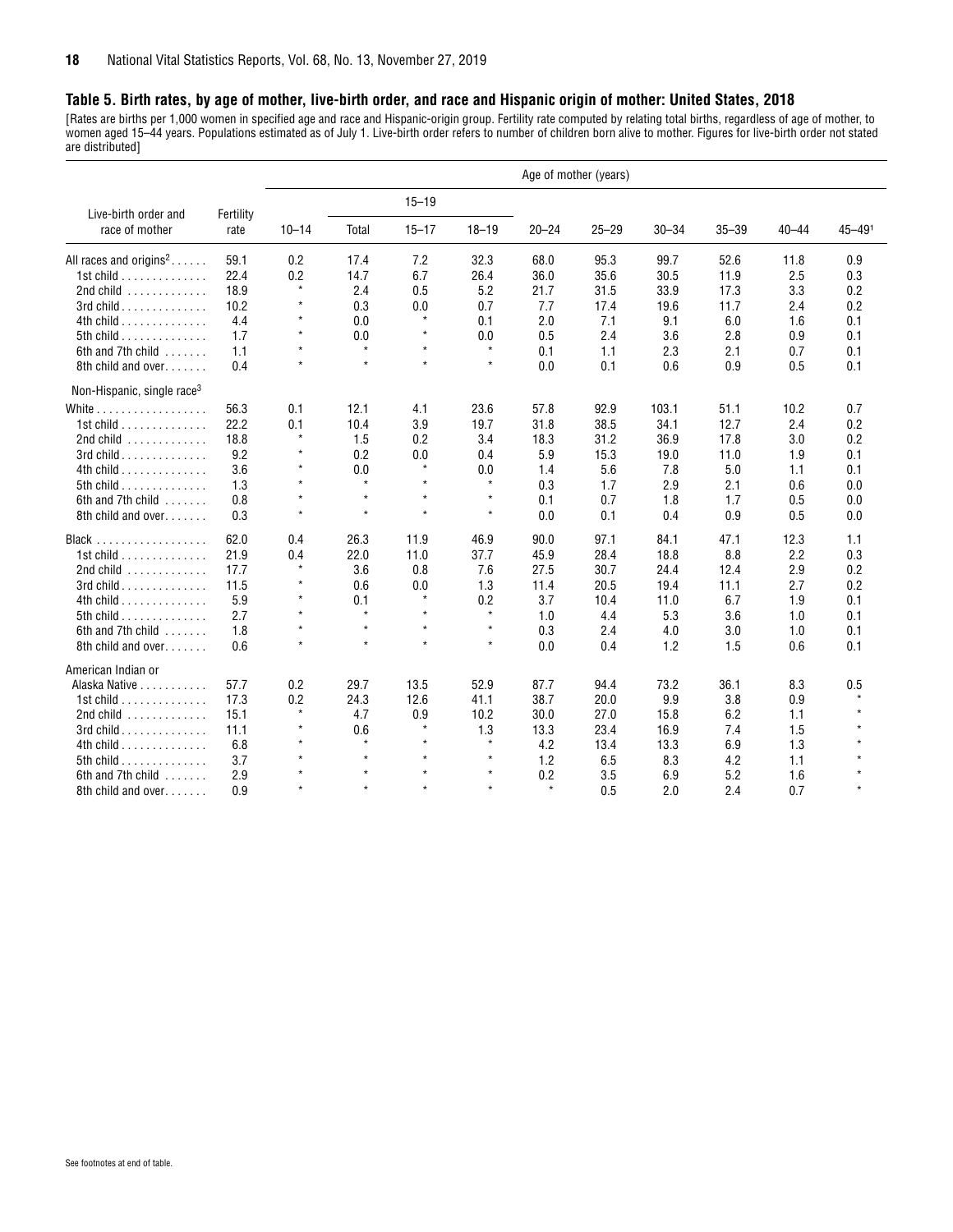#### **Table 5. Birth rates, by age of mother, live-birth order, and race and Hispanic origin of mother: United States, 2018—Con.**

[Rates are births per 1,000 women in specified age and race and Hispanic-origin group. Fertility rate computed by relating total births, regardless of age of mother, to women aged 15–44 years. Populations estimated as of July 1. Live-birth order refers to number of children born alive to mother. Figures for live-birth order not stated are distributed]

|                                                 |           |           |         |           |           |           | Age of mother (years) |           |           |           |                        |
|-------------------------------------------------|-----------|-----------|---------|-----------|-----------|-----------|-----------------------|-----------|-----------|-----------|------------------------|
| Live-birth order and                            | Fertility |           |         | $15 - 19$ |           |           |                       |           |           |           |                        |
| race of mother                                  | rate      | $10 - 14$ | Total   | $15 - 17$ | $18 - 19$ | $20 - 24$ | $25 - 29$             | $30 - 34$ | $35 - 39$ | $40 - 44$ | $45 - 49$ <sup>1</sup> |
| Non-Hispanic,<br>single $race3$ --Con.          |           |           |         |           |           |           |                       |           |           |           |                        |
| Asian $\ldots \ldots \ldots \ldots \ldots$      | 55.6      | $\star$   | 2.8     | 1.0       | 5.4       | 24.1      | 73.0                  | 116.5     | 70.7      | 16.1      | 1.8                    |
| 1st child $\ldots \ldots \ldots \ldots$         | 25.2      | ×         | 2.4     | 1.0       | 4.5       | 15.9      | 43.0                  | 52.4      | 21.2      | 4.5       | 0.6                    |
| 2nd child $\ldots$ ,                            | 20.8      | $\star$   | 0.4     | 0.1       | 0.8       | 6.1       | 21.6                  | 46.6      | 31.5      | 6.1       | 0.6                    |
| 3rd child                                       | 6.5       | $\star$   | 0.1     | $\star$   | 0.1       | 1.7       | 5.8                   | 12.3      | 12.2      | 3.3       | 0.3                    |
| $4th$ child                                     | 2.0       | $\star$   | $\star$ | $\star$   | $\star$   | 0.3       | 1.7                   | 3.5       | 3.7       | 1.3       | 0.2                    |
| 5th child $\ldots$                              | 0.6       | $\star$   | $\star$ | $\star$   | $\star$   | 0.1       | 0.5                   | 1.0       | 1.2       | 0.5       | 0.1                    |
| 6th and 7th child                               | 0.3       | $\star$   | $\star$ | $\star$   | $\star$   | $\star$   | 0.2                   | 0.6       | 0.6       | 0.3       | 0.1                    |
| 8th child and over                              | 0.1       | $\star$   | $\star$ | $\star$   | $\star$   | $\star$   | 0.0                   | 0.1       | 0.2       | 0.1       | 0.0                    |
| Native Hawaiian or Other                        |           |           |         |           |           |           |                       |           |           |           |                        |
| Pacific Islander                                | 73.0      | $\star$   | 26.5    | 8.2       | 53.7      | 118.5     | 118.9                 | 91.9      | 49.2      | 15.4      | $\star$                |
| 1st child.<br>.                                 | 21.7      | $\star$   | 21.9    | 7.8       | 42.9      | 55.4      | 29.7                  | 14.3      | 5.8       | 2.1       | $\star$                |
| 2nd child $\ldots$ ,                            | 17.7      | $\star$   | 3.8     | $\star$   | 8.7       | 38.4      | 31.5                  | 18.2      | 8.2       | 2.0       |                        |
| $3rd$ child $\ldots$ $\ldots$ $\ldots$ $\ldots$ | 13.7      | $\star$   | $\star$ | $\star$   | $\star$   | 16.8      | 27.5                  | 20.6      | 9.5       | 2.4       |                        |
| 4th child                                       | 9.2       | $\star$   | $\star$ | $\star$   | $\star$   | 6.0       | 17.4                  | 16.6      | 8.5       | 3.0       |                        |
| 5th child $\ldots$ , $\ldots$ , $\ldots$        | 5.2       | $\star$   | $\star$ | $\star$   | $\star$   | 1.4       | 7.7                   | 11.3      | 6.1       | 2.2       |                        |
| 6th and 7th child                               | 4.2       | $\star$   | $\star$ | $\star$   | $\star$   | $\star$   | 4.7                   | 8.8       | 7.1       | 2.2       |                        |
| 8th child and over.                             | 1.4       | $\star$   | $\star$ | $\star$   | $\star$   | $\star$   | $\star$               | 2.1       | 4.1       | 1.6       | $\star$                |
| Hispanic <sup>4</sup>                           |           |           |         |           |           |           |                       |           |           |           |                        |
| $Total$                                         | 65.9      | 0.3       | 26.7    | 12.4      | 48.5      | 89.3      | 108.9                 | 96.6      | 54.5      | 14.5      | 1.0                    |
| 1st child $\ldots \ldots \ldots \ldots$         | 22.6      | 0.3       | 22.3    | 11.4      | 38.7      | 45.0      | 32.2                  | 20.9      | 8.6       | 2.0       | 0.2                    |
| 2nd child $\dots\dots\dots\dots$                | 19.7      | $\star$   | 3.9     | 0.9       | 8.5       | 29.9      | 37.3                  | 28.6      | 14.1      | 3.1       | 0.2                    |
| $3rd$ child $\ldots \ldots \ldots \ldots$       | 13.0      | $\star$   | 0.5     | 0.0       | 1.2       | 10.8      | 24.7                  | 24.8      | 14.1      | 3.4       | 0.2                    |
| $4th$ child                                     | 6.3       | $\star$   | 0.0     | $\star$   | 0.1       | 2.8       | 10.0                  | 13.5      | 9.3       | 2.8       | 0.2                    |
| 5th child $\ldots$ , $\ldots$ , $\ldots$        | 2.5       | $\star$   | $\star$ | $\star$   | $\star$   | 0.6       | 3.2                   | 5.3       | 4.7       | 1.6       | 0.1                    |
| 6th and 7th child                               | 1.4       | $\star$   | $\star$ | $\star$   | $\star$   | 0.2       | 1.3                   | 2.8       | 3.0       | 1.2       | 0.1                    |
| 8th child and over                              | 0.3       | $\star$   | $\star$ | $\star$   | $\star$   | 0.0       | 0.2                   | 0.6       | 0.7       | 0.4       | 0.0                    |

\* Estimate does not meet NCHS standards of reliability.

0.0 Quantity more than zero but less than 0.05.

1 Birth rates computed by relating births to women aged 45 years and over to women aged 45–49 years; see Technical Notes in this report.

2 Includes births to race and origin groups not shown separately, such as Hispanic single-race white, Hispanic single-race black, and non-Hispanic multiple-race women, and births with origin not stated.

<sup>3</sup>Race and Hispanic origin are reported separately on birth certificates; persons of Hispanic origin may be of any race. In this table, non-Hispanic women are classified by race. Race categories are consistent with the 1997 Office of Management and Budget standards; see Technical Notes. Single race is defined as only one race reported on the birth certificate.<br><sup>4</sup>Includes all persons of Hispanic origin of any race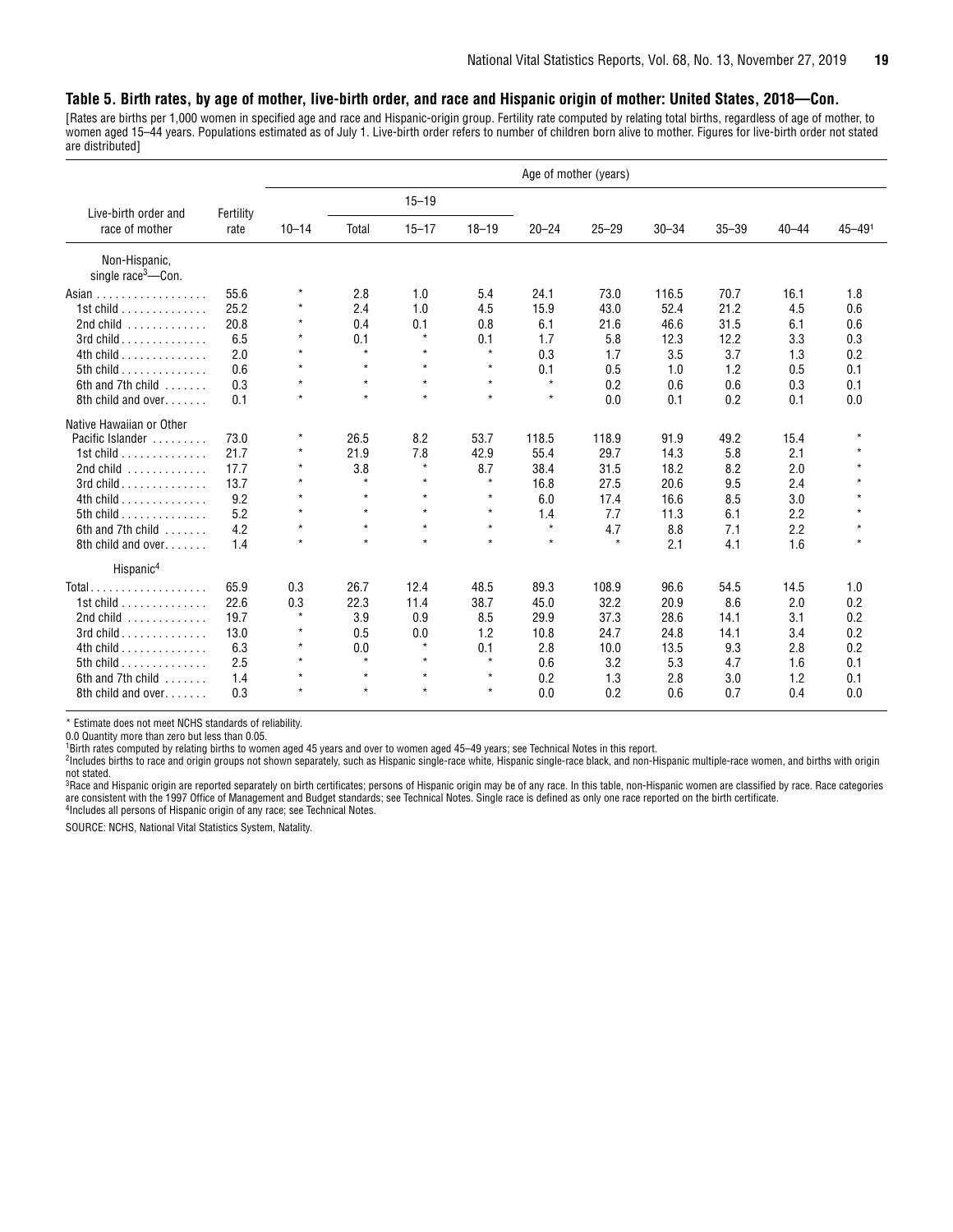#### <span id="page-19-0"></span>**Table 6. Births, by race and Hispanic origin of mother: United States, each state and territory, 2018**

[By place of residence]

|                                                 |                                       |           |              | Non-Hispanic, single race <sup>1</sup> |         |                                                 |                       |
|-------------------------------------------------|---------------------------------------|-----------|--------------|----------------------------------------|---------|-------------------------------------------------|-----------------------|
| Area                                            | All races and<br>origins <sup>2</sup> | White     | <b>Black</b> | American<br>Indian or<br>Alaska Native | Asian   | Native Hawaiian<br>or Other Pacific<br>Islander | Hispanic <sup>3</sup> |
| United States <sup>4</sup>                      | 3,791,712                             | 1,956,413 | 552,029      | 29,092                                 | 240,798 | 9,476                                           | 886,210               |
| Alabama                                         | 57,761                                | 33,776    | 17,597       | 148                                    | 903     | 46                                              | 4,403                 |
| Alaska                                          | 10,086                                | 5,057     | 280          | 1,873                                  | 641     | 299                                             | 807                   |
| Arizona                                         | 80,723                                | 32,805    | 4,305        | 4,155                                  | 2,908   | 248                                             | 34,084                |
| Arkansas                                        | 37,018                                | 23,609    | 6,966        | 220                                    | 775     | 498                                             | 4,099                 |
| California                                      | 454,920                               | 123,139   | 22,380       | 1,411                                  | 68,444  | 1,732                                           | 211,271               |
| $\text{Colorado} \dots \dots \dots \dots \dots$ | 62,885                                | 36,466    | 3,032        | 352                                    | 2,496   | 155                                             | 17,817                |
| Connecticut                                     | 34,725                                | 18,488    | 4,423        | 38                                     | 2,232   | 5                                               | 8,762                 |
| Delaware                                        | 10,621                                | 5,171     | 2,773        | 10                                     | 634     | 4                                               | 1,710                 |
| District of Columbia                            | 9,212                                 | 3,040     | 4,252        | 15                                     | 444     | $\overline{c}$                                  | 1,296                 |
| Florida                                         | 221,542                               | 95,868    | 48,174       | 261                                    | 6,996   | 152                                             | 67,201                |
|                                                 |                                       |           |              |                                        |         |                                                 |                       |
| Georgia                                         | 126,172                               | 55,676    | 43,746       | 102                                    | 5,768   | 104                                             | 17,432                |
| Hawaii                                          | 16,972                                | 3,288     | 424          | 33                                     | 4,366   | 1,706                                           | 2,580                 |
| Idaho                                           | 21,403                                | 16,574    | 233          | 220                                    | 348     | 65                                              | 3,549                 |
| Illinois.                                       | 144.815                               | 77,244    | 24,482       | 97                                     | 9,452   | 32                                              | 30,362                |
| Indiana                                         | 81,646                                | 59,520    | 10,242       | 73                                     | 2,382   | 59                                              | 7,867                 |
| $lowa$                                          | 37,785                                | 29,327    | 2,615        | 152                                    | 1,176   | 149                                             | 3,694                 |
| Kansas                                          | 36,261                                | 25,323    | 2,575        | 151                                    | 1,228   | 66                                              | 5,977                 |
| Kentucky                                        | 53,922                                | 43,317    | 4,950        | 68                                     | 1,144   | 79                                              | 3,226                 |
| Louisiana $\ldots \ldots \ldots \ldots$         | 59,615                                | 30,458    | 22,119       | 299                                    | 1,156   | 32                                              | 4,717                 |
| Maine                                           | 12,311                                | 11,022    | 546          | 96                                     | 202     | 3                                               | 224                   |
| Maryland                                        | 71,080                                | 29,585    | 21,893       | 83                                     | 4,928   | 31                                              | 12,470                |
| Massachusetts                                   | 69,109                                | 39,663    | 6,826        | 53                                     | 6,183   | 23                                              | 13,810                |
| Michigan                                        | 110,032                               | 74,777    | 20,558       | 412                                    | 4,395   | 34                                              | 7,139                 |
| Minnesota                                       | 67,344                                | 46,014    | 8,207        | 983                                    | 5,298   | 57                                              | 4,991                 |
| Mississippi                                     | 37,000                                | 18,597    | 15,797       | 221                                    | 411     | 17                                              | 1,666                 |
| Missouri                                        | 73,269                                | 53,697    | 10,589       | 140                                    | 1,698   | 199                                             | 4,409                 |
| Montana                                         | 11,513                                | 9,224     | 58           | 1,162                                  | 112     | 15                                              | 558                   |
|                                                 |                                       |           | 1,739        | 318                                    | 925     | 24                                              | 4,155                 |
| Nebraska                                        | 25,488                                | 17,645    |              |                                        |         |                                                 |                       |
| $Nevada \ldots \ldots \ldots \ldots$            | 35,682                                | 13,021    | 4,564        | 280                                    | 2,613   | 340                                             | 13,307                |
| New Hampshire                                   | 11,995                                | 10,317    | 241          | 7                                      | 472     | 6                                               | 745                   |
| New Jersey                                      | 101,223                               | 45,500    | 13,886       | 40                                     | 11,452  | 27                                              | 27,597                |
| New Mexico                                      | 23,039                                | 6,450     | 387          | 2,590                                  | 409     | 13                                              | 12,783                |
| New York                                        | 226,238                               | 110,840   | 33,145       | 395                                    | 24,383  | 50                                              | 51,755                |
| North Carolina                                  | 118,954                               | 63,514    | 27,670       | 1,448                                  | 4,834   | 151                                             | 18,360                |
| North Dakota                                    | 10,636                                | 7,816     | 609          | 828                                    | 250     | 16                                              | 635                   |
| <u>Ohio</u>                                     | 135.134                               | 97,423    | 22,201       | 96                                     | 4,285   | 73                                              | 7,432                 |
| Oklahoma                                        | 49,800                                | 28,444    | 4,136        | 4,557                                  | 1,306   | 214                                             | 7,545                 |
| $0$ regon $\ldots \ldots \ldots \ldots$         | 42,188                                | 28,265    | 959          | 388                                    | 2,260   | 309                                             | 7,993                 |
| Pennsylvania                                    | 135,673                               | 90,862    | 17,779       | 74                                     | 6,207   | 54                                              | 15,826                |
| Rhode Island                                    | 10,506                                | 6,008     | 783          | 36                                     | 519     | 5                                               | 2,756                 |
| South Carolina                                  | 56,669                                | 31,890    | 16,681       | 106                                    | 1,172   | 50                                              | 5,255                 |
| South Dakota                                    | 11,893                                | 8,481     | 416          | 1,645                                  | 224     | 7                                               | 661                   |
| Tennessee                                       | 80,751                                | 53,256    | 15,921       | 79                                     | 1,877   | 69                                              | 7,824                 |
| Texas                                           | 378,624                               | 125,549   | 48,144       | 721                                    | 19,850  | 487                                             | 179,142               |
| Utah                                            | 47,209                                | 34,303    | 521          | 418                                    | 1,131   | 468                                             | 8,133                 |
| $Vermont$                                       | 5,432                                 | 4,934     | 118          | 11                                     | 152     | 1                                               | 121                   |
| Virginia                                        | 99,843                                | 54,798    | 20,860       | 157                                    | 7,625   | 103                                             | 14,397                |
| Washington                                      | 86,085                                | 49,019    |              | 1,166                                  | 8,729   | 1,159                                           |                       |
|                                                 |                                       |           | 3,922        |                                        |         |                                                 | 16,073                |
| West Virginia                                   | 18,248                                | 16,621    | 626          | 14                                     | 176     | 2                                               | 378                   |
| Wisconsin.                                      | 64,098                                | 45,654    | 6,622        | 678                                    | 3,155   | 29                                              | 6,365                 |
| Wyoming                                         | 6,562                                 | 5,078     | 57           | 212                                    | 72      | $\overline{7}$                                  | 851                   |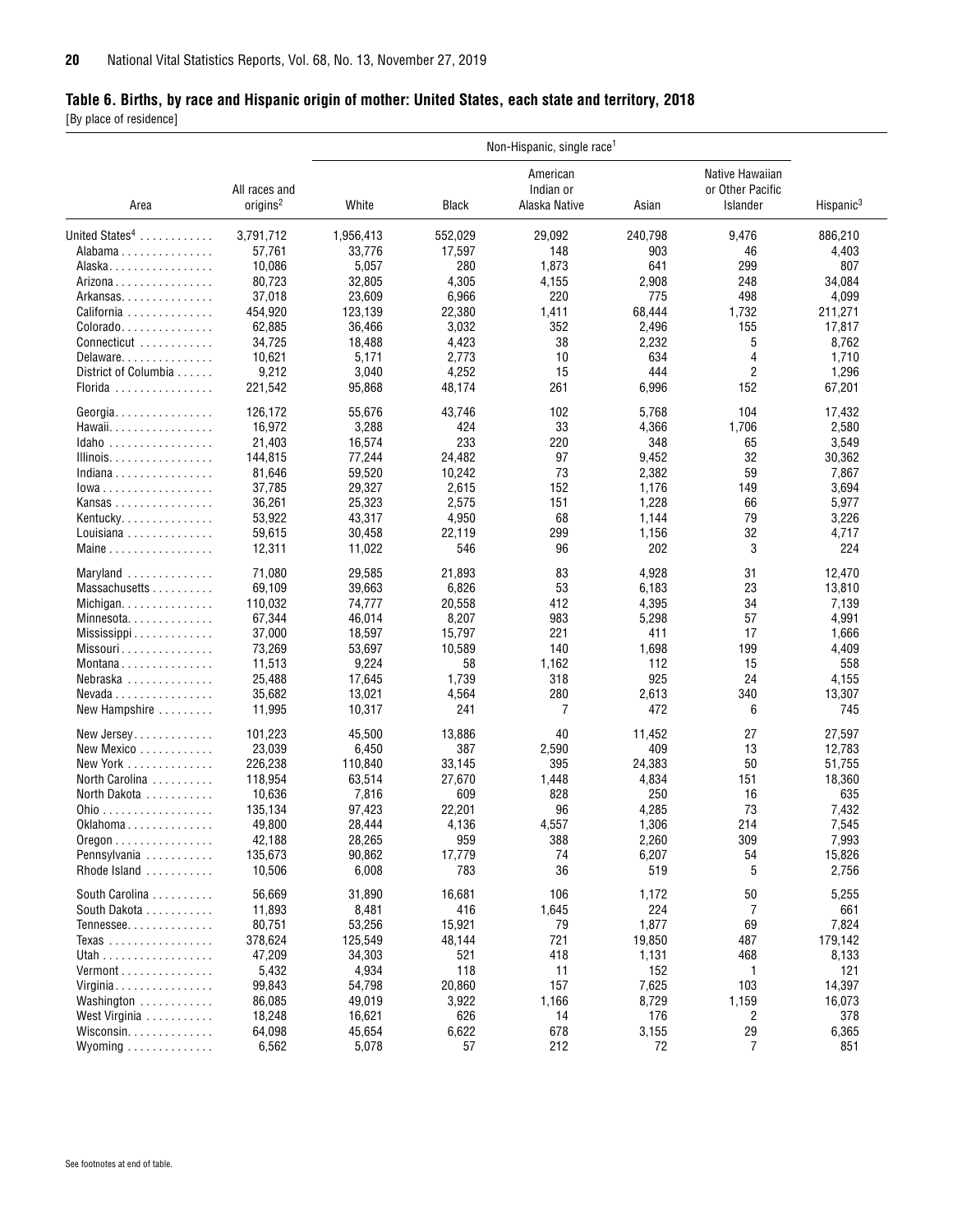#### **Table 6. Births, by race and Hispanic origin of mother: United States, each state and territory, 2018—Con.**

[By place of residence]

|                   |                                        | Non-Hispanic, single race <sup>1</sup> |              |                                        |       |                                                        |                       |  |  |
|-------------------|----------------------------------------|----------------------------------------|--------------|----------------------------------------|-------|--------------------------------------------------------|-----------------------|--|--|
| Area              | All races and<br>original <sup>2</sup> | White                                  | <b>Black</b> | American<br>Indian or<br>Alaska Native | Asian | Native Hawaiian<br>or Other Pacific<br><b>Islander</b> | Hispanic <sup>3</sup> |  |  |
| Puerto Rico       | 21,424                                 | 480                                    | 49           | 3                                      | 30    |                                                        | 20,837                |  |  |
| Virgin Islands    | $---$                                  | $---$                                  | $---$        | $- - -$                                | $---$ | ---                                                    | $---$                 |  |  |
|                   | 3.165                                  | 170                                    | 23           | 6                                      | 719   | 2.096                                                  | 25                    |  |  |
| American Samoa    | $---$                                  | $---$                                  | $---$        | ---                                    | ---   | $---$                                                  |                       |  |  |
| Northern Marianas | 566                                    | 13                                     |              |                                        | 162   | 377                                                    |                       |  |  |

– Quantity zero.

--- Data not available.

1Race and Hispanic origin are reported separately on birth certificates; persons of Hispanic origin may be of any race. In this table, non-Hispanic women are classified by race. Race categories are consistent with the 1997 Office of Management and Budget standards; see Technical Notes in this report. Single race is defined as only one race reported on the birth certificate.<br><sup>2</sup>Includes births to race and origin g

not stated. 3Includes all persons of Hispanic origin of any race; see Technical Notes.

4Excludes data for the territories.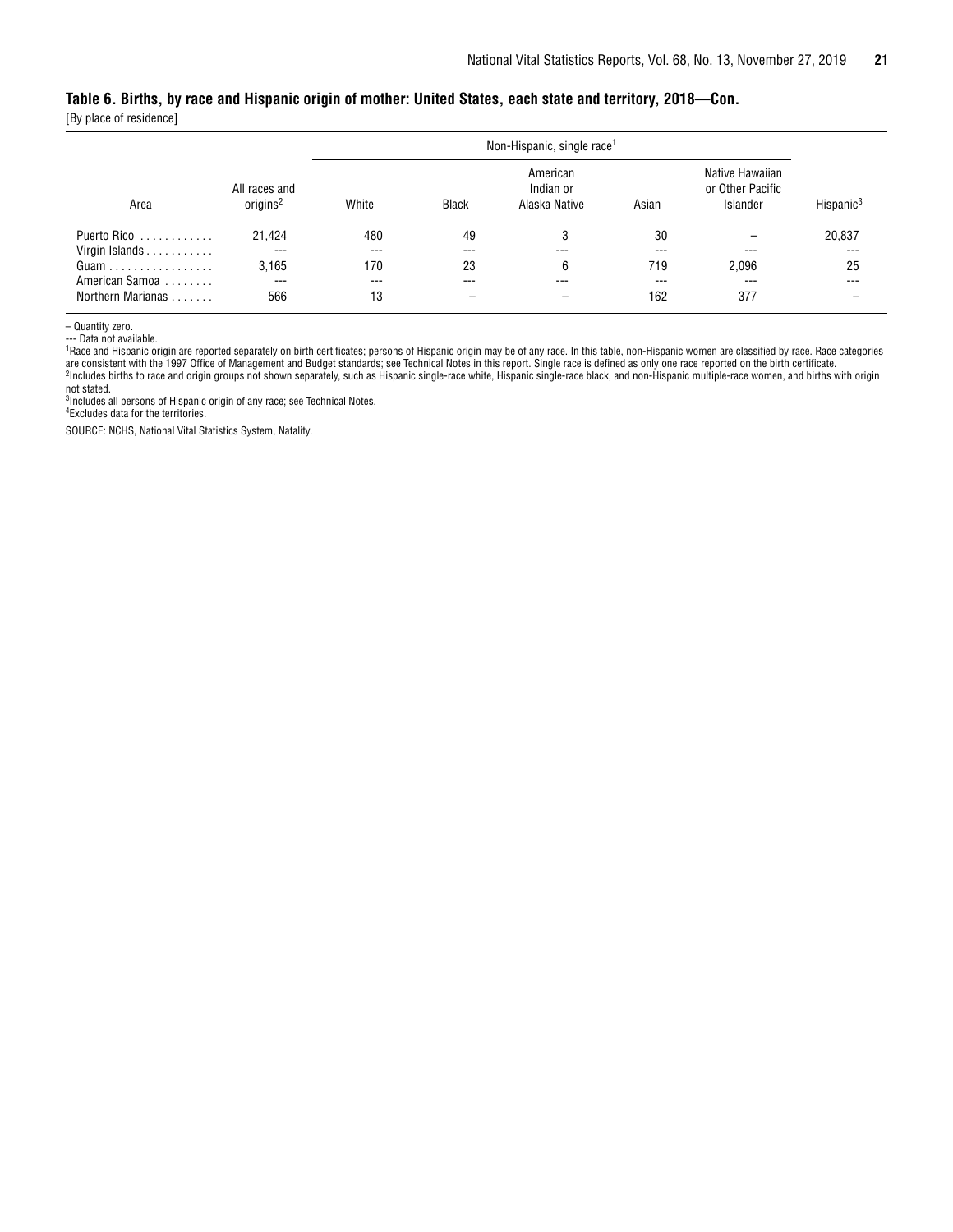#### <span id="page-21-0"></span>**Table 7. Births, by Hispanic origin of mother: United States, each state and territory, 2018**

[By place of residence]

| Area                       | Total        | Mexican                  | Puerto Rican             | Cuban     | Dominican                | Central and              | Other and<br>South American unknown Hispanic |
|----------------------------|--------------|--------------------------|--------------------------|-----------|--------------------------|--------------------------|----------------------------------------------|
| United States <sup>1</sup> | 886,210      | 495,831                  | 71,614                   | 23,471    | 32,072                   | 147,430                  | 115,792                                      |
| Alabama                    | 4,403        | 2,517                    | 243                      | 50        | 38                       | 1,440                    | 115                                          |
| Alaska.                    | 807          | 427                      | 117                      | 15        | 41                       | 93                       | 114                                          |
| Arizona                    | 34,084       | 29,499                   | 639                      | 218       | 68                       | 1,389                    | 2,271                                        |
| Arkansas                   | 4,099        | 2,893                    | 148                      | 31        | 17                       | 669                      | 341                                          |
| California                 | 211,271      | 155,578                  | 1,951                    | 795       | 160                      | 17,538                   | 35,249                                       |
| Colorado                   | 17,817       | 11,135                   | 522                      | 191       | 43                       | 1,393                    | 4,533                                        |
| Connecticut                | 8,762        | 715                      | 4,261                    | 114       | 837                      | 2,354                    | 481                                          |
| Delaware                   | 1,710        | 605                      | 441                      | 18        | 62                       | 494                      | 90                                           |
| District of Columbia       | 1,296        | 160                      | 38                       | 13        | 47                       | 820                      | 218                                          |
| Florida                    | 67,201       | 10,931                   | 13,649                   | 14,833    | 3,085                    | 22,981                   | 1,722                                        |
| Georgia.                   | 17,432       | 10,082                   | 1,296                    | 337       | 325                      | 4,540                    | 852                                          |
| Hawaii.                    | 2,580        | 753                      | 871                      | 25        | 19                       | 174                      | 738                                          |
| Idaho                      | 3,549        | 2,718                    | 76                       | 15        | 7                        | 223                      | 510                                          |
| Illinois.                  | 30,362       | 24,549                   | 2,219                    | 255       | 123                      | 2,541                    | 675                                          |
| Indiana                    | 7,867        | 5,483                    | 515                      | 71        | 62                       | 1,161                    | 575                                          |
| $Iowa$                     | 3,694        | 2,726                    | 137                      | 44        | 15                       | 612                      | 160                                          |
|                            | 5,977        | 4,331                    | 196                      | 50        | 15                       | 785                      | 600                                          |
| Kansas                     | 3,226        |                          | 257                      | 362       | 27                       | 765                      | 318                                          |
| Kentucky.                  |              | 1,497                    |                          |           |                          |                          |                                              |
| Louisiana<br>Maine         | 4,717<br>224 | 1,181<br>72              | 202<br>60                | 132<br>11 | 138<br>12                | 2,317<br>55              | 747<br>14                                    |
|                            |              |                          |                          |           |                          |                          |                                              |
| Maryland                   | 12,470       | 1,688                    | 721                      | 126       | 400                      | 8,535                    | 1,000                                        |
| Massachusetts              | 13,810       | 484                      | 4,548                    | 146       | 2,978                    | 3,972                    | 1,682                                        |
| Michigan                   | 7,139        | 4,121                    | 526                      | 127       | 106                      | 820                      | 1,439                                        |
| Minnesota                  | 4,991        | 3,319                    | 219                      | 60        | 30                       | 1,105                    | 258                                          |
| Mississippi                | 1,666        | 861                      | 115                      | 19        | 26                       | 513                      | 132                                          |
| Missouri                   | 4,409        | 2,575                    | 263                      | 119       | 45                       | 844                      | 563                                          |
| Montana                    | 558          | 342                      | 27                       | 6         | 2                        | 40                       | 141                                          |
| Nebraska                   | 4,155        | 2,742                    | 80                       | 121       | 9                        | 996                      | 207                                          |
| Nevada                     | 13,307       | 9,849                    | 418                      | 457       | 62                       | 1,578                    | 943                                          |
| New Hampshire              | 745          | 94                       | 219                      | 24        | 121                      | 151                      | 136                                          |
| New Jersey                 | 27,597       | 4,251                    | 6,179                    | 710       | 5,194                    | 9,968                    | 1,295                                        |
| New Mexico                 | 12,783       | 6,605                    | 102                      | 58        | 14                       | 185                      | 5,819                                        |
| New York                   | 51,755       | 7,020                    | 11,090                   | 667       | 12,786                   | 16,534                   | 3,658                                        |
| North Carolina             | 18,360       | 9,637                    | 1,734                    | 352       | 506                      | 5,114                    | 1,017                                        |
| North Dakota               | 635          | 400                      | 69                       | 12        | 6                        | 68                       | 80                                           |
|                            | 7,432        | 3,025                    | 1,900                    | 126       | 195                      | 1,651                    | 535                                          |
| Oklahoma                   | 7,545        | 5,726                    | 249                      | 54        | 19                       | 849                      | 648                                          |
| $0$ regon                  | 7,993        | 6,760                    | 196                      | 74        | 13                       | 679                      | 271                                          |
| Pennsylvania               | 15,826       | 2,181                    | 7,444                    | 278       | 2,506                    | 2,226                    | 1,191                                        |
| Rhode Island               | 2,756        | 135                      | 691                      | 19        | 943                      | 829                      | 139                                          |
| South Carolina             | 5,255        | 2,499                    | 605                      | 122       | 121                      | 1,518                    | 390                                          |
| South Dakota               | 661          | 354                      | 58                       | 12        | 9                        | 151                      | 77                                           |
| Tennessee                  | 7,824        | 4,188                    | 448                      | 142       | 76                       | 2,448                    | 522                                          |
| Texas                      | 179,142      | 124,114                  | 2,725                    | 1,571     | 375                      | 16,160                   | 34,197                                       |
|                            | 8,133        | 5,033                    | 174                      | 35        | 66                       | 1,552                    | 1,273                                        |
| Vermont                    | 121          | 27                       | 27                       | 3         | 5                        | 37                       | 22                                           |
| Virginia                   | 14,397       | 3,024                    | 1,276                    | 223       | 210                      | 4,439                    | 5,225                                        |
| Washington                 | 16,073       | 12,045                   | 521                      | 143       | 45                       | 1,459                    | 1,860                                        |
| West Virginia              | 378          | 149                      | 63                       | 12        | 8                        | 80                       | 66                                           |
| Wisconsin                  | 6,365        | 4,208                    | 1,059                    | 69        | 50                       | 523                      | 456                                          |
| Wyoming                    | 851          | 523                      | 30                       | 4         | 5                        | 62                       | 227                                          |
| Puerto Rico                | 20,837       | 33                       | 20,261                   | 11        | 413                      | 108                      | 11                                           |
| Virgin Islands             | $---$<br>25  | $---$<br>12              | ---<br>$\overline{2}$    | $---$     | $---$<br>$\overline{2}$  | $---$<br>4               | $---$<br>5                                   |
| American Samoa             | $---$        | $---$                    | $---$                    | $---$     | $---$                    | $---$                    | ---                                          |
|                            |              |                          |                          |           |                          |                          |                                              |
| Northern Marianas          |              | $\overline{\phantom{0}}$ | $\overline{\phantom{0}}$ |           | $\overline{\phantom{0}}$ | $\overline{\phantom{0}}$ |                                              |

--- Data not available.

– Quantity zero.<br>1Excludes data for the territories.

NOTE: In this table, Hispanic women are classified only by place of origin; non-Hispanic women are not shown; see Technical Notes in this report.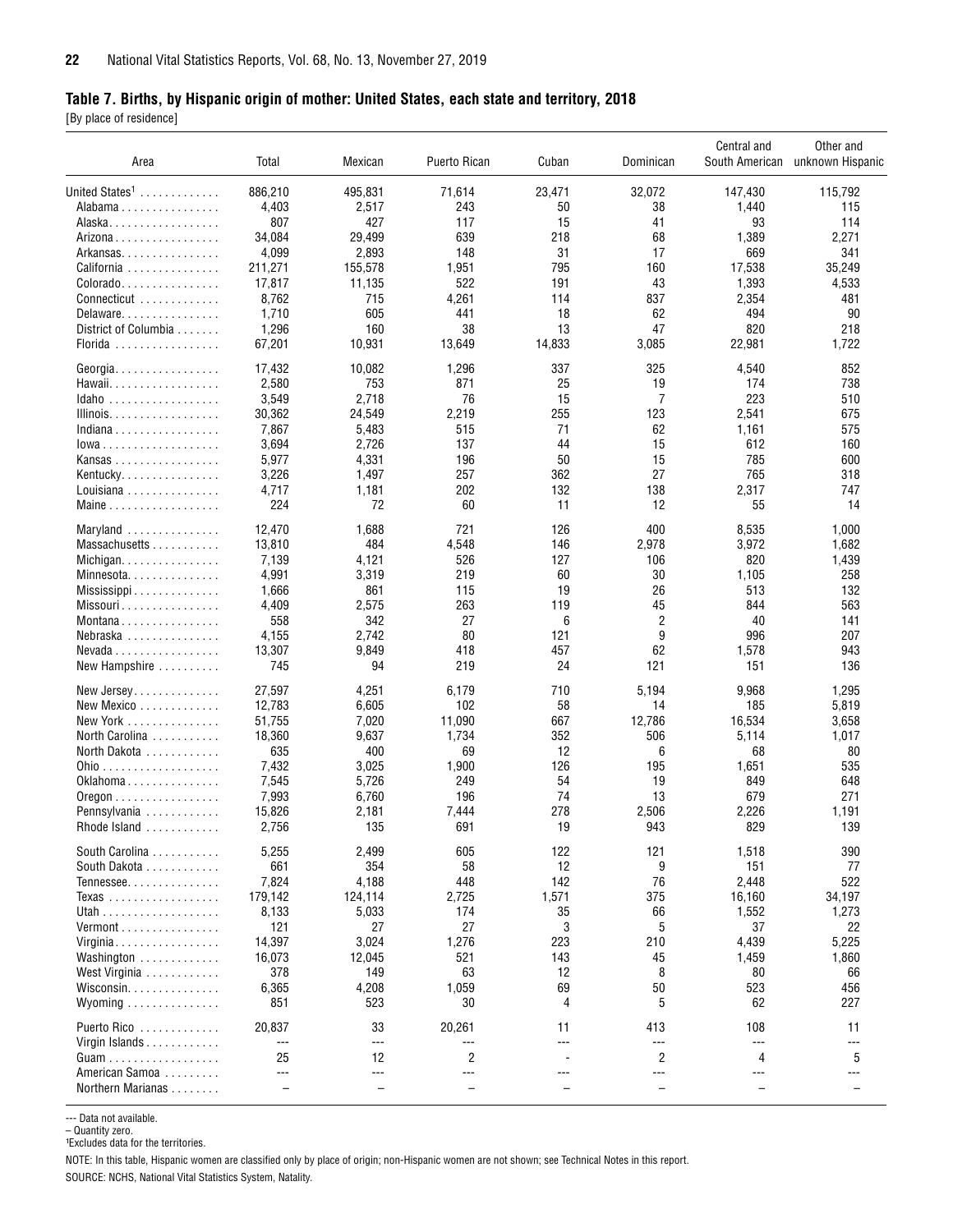#### <span id="page-22-0"></span>**Table 8. Birth rates, by age of mother: United States, each state and territory, 2018**

[By place of residence. Fertility rates are births per 1,000 women aged 15-44 years; total fertility rates are sums of birth rates for 5-year age groups multiplied by 5; birth rates by age are births per 1,000 women in specified age group estimated in each area. Populations estimated as of July 1]

|                                                |       |           | Age of mother (years) |                |       |               |           |           |           |           |           |           |            |
|------------------------------------------------|-------|-----------|-----------------------|----------------|-------|---------------|-----------|-----------|-----------|-----------|-----------|-----------|------------|
|                                                | Birth | Fertility | Total<br>fertility    |                |       | $15-19$ years |           |           |           |           |           |           |            |
| Area                                           | rate  | rate      | rate                  | $10 - 14$      | Total | $15 - 17$     | $18 - 19$ | $20 - 24$ | $25 - 29$ | $30 - 34$ | $35 - 39$ | $40 - 44$ | $45 - 491$ |
| United States <sup>2</sup>                     | 11.6  | 59.1      | 1,729.5               | 0.2            | 17.4  | 7.2           | 32.3      | 68.0      | 95.3      | 99.7      | 52.6      | 11.8      | 0.9        |
| Alabama                                        | 11.8  | 60.9      | 1,786.5               | 0.2            | 25.2  | 10.6          | 46.7      | 94.5      | 107.5     | 86.3      | 36.3      | 6.9       | 0.4        |
| Alaska.                                        | 13.7  | 69.3      | 1,965.5               | $\ast$         | 19.3  | 5.6           | 43.9      | 96.4      | 109.9     | 101.7     | 52.7      | 12.5      | $\star$    |
| Arizona                                        | 11.3  | 58.6      | 1,722.0               | 0.1            | 20.1  | 8.9           | 36.2      | 75.7      | 97.9      | 92.1      | 46.8      | 10.9      | 0.8        |
| Arkansas                                       | 12.3  | 64.0      | 1,879.5               | 0.3            | 30.4  | 12.1          | 57.7      | 106.5     | 112.4     | 83.9      | 35.3      | 6.8       | 0.3        |
| California                                     | 11.5  | 56.2      | 1,632.0               | 0.1            | 13.6  | 5.7           | 25.2      | 53.6      | 78.8      | 98.8      | 63.8      | 16.1      | 1.6        |
| Colorado                                       | 11.0  | 54.1      | 1,557.0               | $\star$        | 14.3  | 6.1           | 26.4      | 58.2      | 81.1      | 93.5      | 52.1      | 11.3      | 0.8        |
| Connecticut                                    | 9.7   | 51.8      | 1,570.5               | $\star$        | 8.3   | 3.1           | 15.2      | 37.1      | 82.3      | 109.1     | 62.4      | 13.9      | 0.9        |
| Delaware                                       | 11.0  | 59.1      | 1,724.0               | $\star$        | 16.7  | 7.1           | 29.4      | 68.5      | 93.9      | 102.9     | 51.0      | 10.8      | 0.8        |
| District of Columbia                           | 13.1  | 48.8      | 1,346.5               | $\star$        | 19.3  | 16.0          | 21.5      | 43.0      | 40.9      | 71.3      | 69.6      | 21.7      | 3.1        |
| Florida                                        | 10.4  | 57.2      | 1,674.0               | 0.2            | 16.7  | 6.7           | 31.8      | 66.6      | 92.2      | 95.1      | 51.3      | 11.9      | 0.8        |
| Georgia                                        | 12.0  | 58.3      | 1,729.0               | 0.2            | 20.6  | 8.8           | 38.3      | 78.3      | 97.2      | 92.1      | 46.3      | 10.4      | 0.7        |
| Hawaii.                                        | 11.9  | 64.2      | 1,847.0               | $\star$        | 17.2  | 7.0           | 33.5      | 76.4      | 95.9      | 97.9      | 63.0      | 17.3      | 1.5        |
| Idaho                                          | 12.2  | 63.4      | 1,899.0               | $\ast$         | 16.0  | 5.6           | 32.5      | 93.3      | 120.4     | 96.3      | 44.5      | 8.6       | 0.6        |
| Illinois.                                      | 11.4  | 57.5      | 1,690.0               | 0.1            | 15.8  | 6.5           | 30.1      | 58.8      | 89.4      | 104.7     | 56.3      | 12.1      | 0.8        |
| Indiana                                        | 12.2  | 62.8      | 1,853.5               | 0.2            | 21.8  | 8.3           | 41.6      | 84.0      | 115.8     | 98.9      | 41.0      | 8.5       | 0.5        |
| $Iowa$                                         | 12.0  | 63.5      | 1,897.5               | $\star$        | 15.3  | 6.6           | 27.1      | 65.6      | 131.2     | 113.9     | 44.7      | 8.2       | 0.5        |
| Kansas                                         | 12.5  | 64.7      | 1,915.0               | $\star$        | 20.0  | 8.0           | 37.7      | 77.0      | 122.1     | 108.5     | 45.9      | 8.9       | 0.5        |
| Kentucky                                       | 12.1  | 63.5      | 1,871.5               | 0.2            | 27.3  | 10.6          | 51.9      | 97.5      | 110.5     | 92.8      | 38.8      | 6.8       | 0.4        |
| Louisiana                                      | 12.8  | 64.3      | 1,862.5               | 0.4            | 27.5  | 11.2          | 52.8      | 99.6      | 108.5     | 87.6      | 40.2      | 8.3       | 0.4        |
| Maine                                          | 9.2   | 53.3      | 1,577.5               | $\ast$         | 11.1  | 4.3           | 20.9      | 62.2      | 94.5      | 94.9      | 43.5      | 8.8       | $\star$    |
| Maryland                                       | 11.8  | 59.9      | 1,745.0               | 0.2            | 14.1  | 6.0           | 26.0      | 55.5      | 91.3      | 109.3     | 62.5      | 14.8      | 1.3        |
| Massachusetts                                  | 10.0  | 49.5      | 1,449.5               | $\star$        | 7.2   | 3.0           | 12.1      | 30.4      | 64.1      | 105.1     | 67.0      | 15.1      | 0.9        |
| Michigan.                                      | 11.0  | 58.5      | 1,725.0               | 0.1            | 15.8  | 5.9           | 30.1      | 63.6      | 104.0     | 105.6     | 45.9      | 9.4       | 0.6        |
| Minnesota                                      | 12.0  | 62.7      | 1,829.0               | 0.1            | 10.2  | 3.8           | 20.0      | 51.4      | 110.9     | 123.6     | 57.4      | 11.2      | 1.0        |
| Mississippi                                    | 12.4  | 62.8      | 1,842.0               | 0.5            | 27.8  | 12.1          | 50.1      | 105.6     | 114.6     | 80.0      | 33.4      | 6.2       | 0.3        |
| Missouri                                       | 12.0  | 62.4      | 1,818.5               | 0.2            | 21.6  | 8.6           | 41.0      | 81.9      | 110.2     | 97.7      | 42.8      | 8.8       | 0.5        |
| Montana                                        | 10.8  | 59.6      | 1,733.0               | $\star$        | 17.2  | 6.7           | 33.5      | 70.3      | 106.1     | 99.9      | 44.1      | 8.4       | $\star$    |
| Nebraska                                       | 13.2  | 68.4      | 2,031.0               | $\star$        | 16.7  | 6.7           | 31.3      | 68.4      | 133.6     | 123.8     | 52.6      | 10.3      | 0.7        |
| $Nevada \ldots \ldots \ldots \ldots$           | 11.8  | 60.0      | 1,752.5               | $\star$        | 20.5  | 8.2           | 42.1      | 85.6      | 94.4      | 87.6      | 49.2      | 12.1      | 1.0        |
| New Hampshire                                  | 8.8   | 49.1      | 1,465.5               | $\star$        | 8.0   | 2.8           | 14.8      | 38.8      | 84.4      | 101.9     | 50.0      | 9.2       | 0.7        |
| New Jersey                                     | 11.4  | 60.1      | 1,784.5               | 0.1            | 10.3  | 4.2           | 20.2      | 47.5      | 87.4      | 122.6     | 71.1      | 16.6      | 1.3        |
| New Mexico                                     | 11.0  | 58.0      | 1.700.0               | $\star$        | 25.3  | 11.1          | 46.7      | 83.3      | 101.0     | 80.2      | 40.4      | 9.0       | 0.5        |
| New York                                       | 11.6  | 57.9      | 1,666.5               | 0.1            | 11.7  | 4.8           | 21.2      | 52.2      | 78.2      | 102.9     | 68.4      | 18.1      | 1.7        |
| North Carolina                                 | 11.5  | 58.4      | 1,728.5               | 0.2            | 18.7  | 7.9           | 33.8      | 75.1      | 97.9      | 96.5      | 47.1      | 9.6       | 0.6        |
| North Dakota                                   | 14.0  | 72.2      | 2,033.5               | $\star$        | 16.4  | 7.5           | 28.0      | 67.9      | 134.1     | 125.7     | 52.1      | 9.6       | $\star$    |
|                                                | 11.6  | 61.1      | 1,791.5               | 0.2            | 18.9  | 7.5           | 35.7      | 77.6      | 105.8     | 101.9     | 44.7      | 8.6       | 0.6        |
| Oklahoma                                       | 12.6  | 64.6      | 1,884.5               | 0.2            | 27.2  | 10.7          | 52.4      | 98.6      | 114.9     | 90.8      | 37.2      | 7.6       | 0.4        |
| $0$ regon $\ldots \ldots \ldots \ldots \ldots$ | 10.1  | 51.4      | 1,490.0               |                | 13.3  | 5.0           | 25.7      | 56.7      | 81.2      | 87.8      | 47.1      | 11.1      | 0.f        |
| Pennsylvania                                   | 10.6  | 56.9      | 1,665.0               | 0.2            | 14.1  | 6.4           | 24.3      | 59.3      | 93.7      | 103.5     | 51.3      | 10.2      | 0.7        |
| Rhode Island                                   | 9.9   | 50.5      | 1,493.0               | $\star$        | 11.5  | 6.1           | 17.0      | 42.5      | 79.3      | 97.0      | 54.7      | 13.1      |            |
| South Carolina                                 | 11.1  | 58.1      | 1,705.0               | 0.2<br>$\star$ | 22.0  | 9.1           | 40.1      | 79.1      | 98.6      | 90.0      | 42.3      | 8.3       | 0.5        |
| South Dakota                                   | 13.5  | 73.6      | 2,154.5               |                | 20.4  | 9.9           | 35.6      | 81.5      | 144.8     | 125.6     | 49.6      | 8.1       |            |
| Tennessee                                      | 11.9  | 61.1      | 1,781.0               | 0.3            | 25.3  | 9.5           | 49.7      | 88.7      | 101.7     | 90.1      | 41.6      | 8.0       | 0.5        |
| Texas                                          | 13.2  | 63.4      | 1,870.0               | 0.3<br>$\star$ | 25.3  | 11.4          | 47.1      | 86.0      | 104.7     | 96.7      | 49.1      | 11.1      | 0.8        |
|                                                | 14.9  | 68.4      | 2,026.5               |                | 13.1  | 4.9           | 26.2      | 78.3      | 132.7     | 117.3     | 51.6      | 11.4      | 0.8        |
| Vermont                                        | 8.7   | 47.2      | 1,443.5               | $\star$        | 8.8   | 2.5           | 15.2      | 37.8      | 85.5      | 96.9      | 49.6      | 9.4       | $\star$    |
| Virginia                                       | 11.7  | 59.1      | 1,733.5               | 0.2            | 14.3  | 5.7           | 26.2      | 61.4      | 93.8      | 105.4     | 57.7      | 12.8      | 1.1        |
| Washington                                     | 11.4  | 57.5      | 1,642.5               | $\ast$         | 12.7  | 4.8           | 25.0      | 61.3      | 86.5      | 98.6      | 55.5      | 12.8      | 1.0        |
| West Virginia                                  | 10.1  | 57.2      | 1,709.5               | $\star$        | 25.4  | 8.4           | 50.4      | 94.3      | 105.0     | 79.4      | 31.4      | 5.7       | 0.5        |
| Wisconsin.                                     | 11.0  | 58.9      | 1,757.0               | 0.1            | 13.0  | 5.0           | 24.4      | 56.1      | 109.4     | 113.7     | 49.2      | 9.4       | 0.5        |
| Wyoming                                        | 11.4  | 61.0      | 1,787.5               | $\star$        | 20.8  | 6.3           | 43.6      | 83.8      | 113.7     | 91.5      | 37.8      | 9.1       | $\star$    |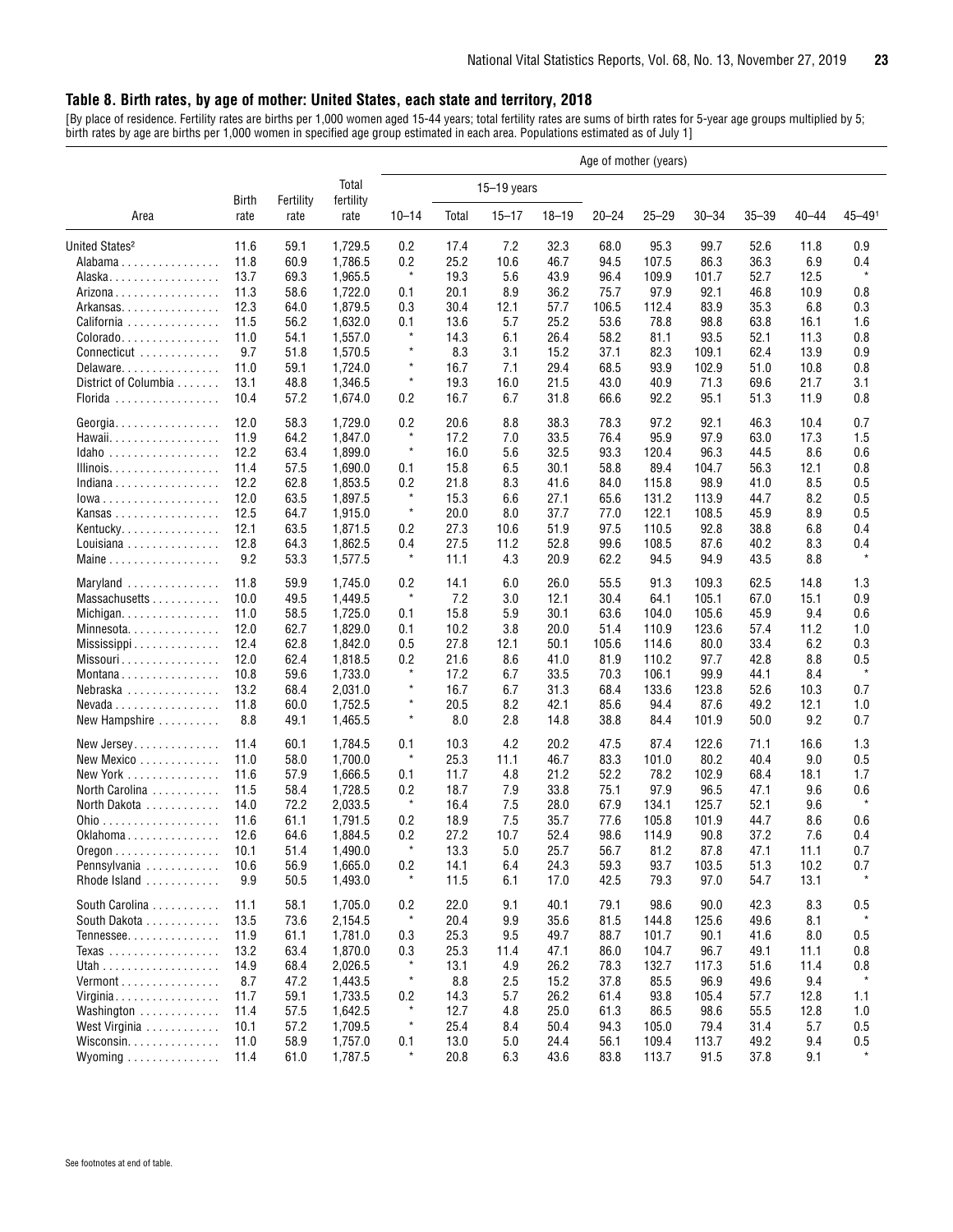#### **Table 8. Birth rates, by age of mother: United States, each state and territory, 2018—Con.**

[By place of residence. Fertility rates are births per 1,000 women aged 15-44 years; total fertility rates are sums of birth rates for 5-year age groups multiplied by 5; birth rates by age are births per 1,000 women in specified age group estimated in each area. Populations estimated as of July 1]

|                                     |               |               |                    | Age of mother (years) |             |                |             |             |              |              |             |                |                        |
|-------------------------------------|---------------|---------------|--------------------|-----------------------|-------------|----------------|-------------|-------------|--------------|--------------|-------------|----------------|------------------------|
|                                     | <b>Birth</b>  | Fertility     | Total<br>fertility |                       |             | $15-19$ years  |             |             |              |              |             |                |                        |
| Area                                | rate          | rate          | rate               | $10 - 14$             | Total       | $15 - 17$      | $18 - 19$   | $20 - 24$   | $25 - 29$    | $30 - 34$    | $35 - 39$   | $40 - 44$      | $45 - 49$ <sup>1</sup> |
| Puerto Rico<br>.<br>Virgin Islands  | 6.7<br>$---$  | 34.8<br>$---$ | .035.0<br>---      | $\star$               | 19.3<br>--- | 9.8<br>---     | 32.4<br>--- | 62.2<br>--- | 56.8<br>---  | 42.8<br>---  | 21.0<br>--- | 4.5<br>---     | 0.3<br>---             |
|                                     | 18.9          | 96.1          | 2,846.5            | $\star$               | 34.4        | 15.1           | 64.0        | 135.7       | 157.9        | 137.1        | 82.5        | 19.8           | $\star$                |
| American Samoa<br>Northern Marianas | $---$<br>10.9 | $---$<br>63.0 | ---<br>2.104.0     | ---<br>$\star$        | ---<br>28.3 | ---<br>$\star$ | ---<br>58.4 | ---<br>87.1 | ---<br>115.5 | ---<br>131.5 | ---<br>47.8 | ---<br>$\star$ | ---<br>$\star$         |

\* Estimate does not meet NCHS standards of reliability.

--- Data not available.

1 Birth rates computed by relating births to women aged 45 and over to women aged 45–49; see Technical Notes in this report.

2 Excludes data for the territories.

NOTE: Population data for computing birth rates were provided by the U.S. Census Bureau. Rates by state may differ from rates computed on the basis of other population estimates. SOURCE: NCHS, National Vital Statistics System, Natality.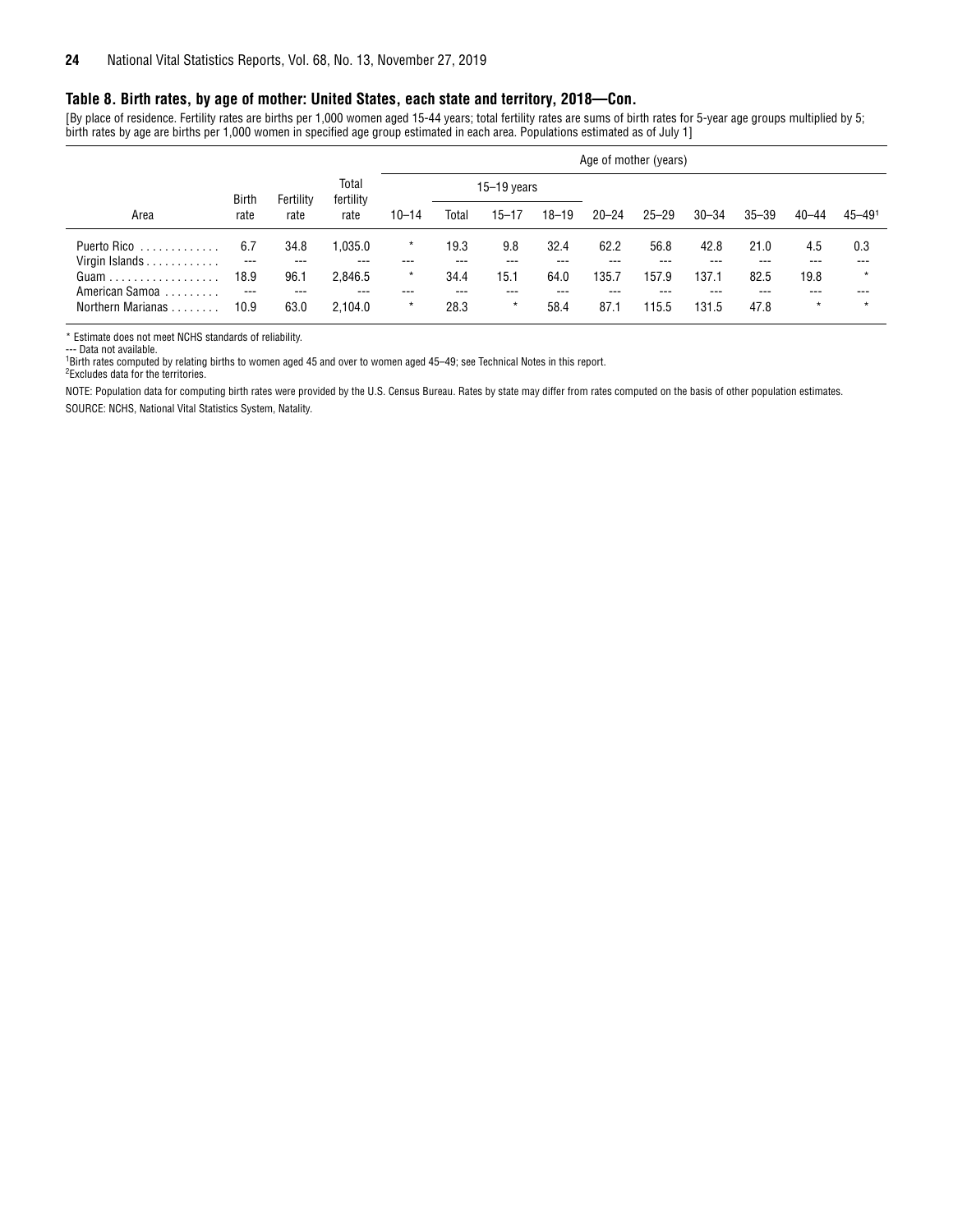<span id="page-24-0"></span>

| Table 9. Births and percentage of births to unmarried women, by age and race and Hispanic origin of mother: United States, 2018 |  |  |
|---------------------------------------------------------------------------------------------------------------------------------|--|--|
|                                                                                                                                 |  |  |

|                                                                  |                                       |         |              | Non-Hispanic, single race <sup>1</sup> |         |                                                        |                       |
|------------------------------------------------------------------|---------------------------------------|---------|--------------|----------------------------------------|---------|--------------------------------------------------------|-----------------------|
| Age (years) of mother                                            | All races and<br>origins <sup>2</sup> | White   | <b>Black</b> | American Indian<br>or Alaska Native    | Asian   | Native Hawaiian<br>or Other Pacific<br><b>Islander</b> | Hispanic <sup>3</sup> |
|                                                                  |                                       |         |              | Number                                 |         |                                                        |                       |
|                                                                  | 1,503,361                             | 551,217 | 383,364      | 19,853                                 | 28,191  | 4,776                                                  | 459,242               |
|                                                                  | 1.733                                 | 336     | 554          | 19                                     | 17      | 3                                                      | 729                   |
|                                                                  | 161.547                               | 55.719  | 36.839       | 2,429                                  | 1,008   | 465                                                    | 58,055                |
|                                                                  | 42,974                                | 12,443  | 9,950        | 683                                    | 263     | 89                                                     | 17,599                |
|                                                                  | 118.573                               | 43.276  | 26.889       | 1.746                                  | 745     | 376                                                    | 40,456                |
| $20-24$                                                          | 479,425                               | 182,007 | 122,286      | 6.172                                  | 5,103   | 1,639                                                  | 142,699               |
| $25-29$                                                          | 437.867                               | 160,778 | 120.229      | 6,024                                  | 8,351   | 1,372                                                  | 125,361               |
| $30-34.$                                                         | 261.055                               | 94.865  | 66.381       | 3,475                                  | 7,532   | 821                                                    | 79.267                |
| $35-39. \ldots \ldots \ldots \ldots \ldots \ldots \ldots \ldots$ | 128.958                               | 46.157  | 30.209       | 1,418                                  | 4.690   | 384                                                    | 41.704                |
|                                                                  | 32.776                                | 11.355  | 6.866        | 316                                    | 1.490   | 92                                                     | 11.427                |
|                                                                  |                                       |         |              | Percent                                |         |                                                        |                       |
|                                                                  | 39.6                                  | 28.2    | 69.4         | 68.2                                   | 11.7    | 50.4                                                   | 51.8                  |
|                                                                  | 99.8                                  | 99.7    | 100.0        | $\star$                                | $\star$ | $\star$                                                | 99.9                  |
| $15-19$                                                          | 89.8                                  | 85.8    | 97.7         | 94.2                                   | 69.8    | 90.1                                                   | 89.1                  |
|                                                                  | 97.0                                  | 95.5    | 99.5         | 98.4                                   | 85.4    | 93.7                                                   | 96.8                  |
| $18-19$                                                          | 87.5                                  | 83.4    | 97.0         | 92.7                                   | 65.6    | 89.3                                                   | 86.2                  |
|                                                                  | 66.0                                  | 55.7    | 88.6         | 78.7                                   | 34.3    | 66.0                                                   | 68.0                  |
|                                                                  | 39.8                                  | 27.9    | 72.1         | 65.9                                   | 14.4    | 47.5                                                   | 49.4                  |
|                                                                  | 23.9                                  | 15.2    | 53.4         | 56.9                                   | 7.8     | 37.5                                                   | 38.1                  |
| $35-39.$                                                         | 22.8                                  | 15.2    | 44.9         | 50.9                                   | 8.2     | 35.0                                                   | 35.5                  |
|                                                                  | 25.8                                  | 19.0    | 39.2         | 51.3                                   | 11.3    | 30.5                                                   | 36.7                  |

\* Estimate does not meet NCHS standards of reliability.

1Race and Hispanic origin are reported separately on birth certificates; persons of Hispanic origin may be of any race. In this table, non-Hispanic women are classified by race. Race categories are consistent with the 1997 Office of Management and Budget standards; see Technical Notes in this report. Single race is defined as only one race reported on the birth certificate.<br><sup>2</sup>Includes births to race and origin g

not stated. 3Includes all persons of Hispanic origin of any race; see Technical Notes.

NOTE: For New York, mother's marital status is inferred; see reference 10 in this report.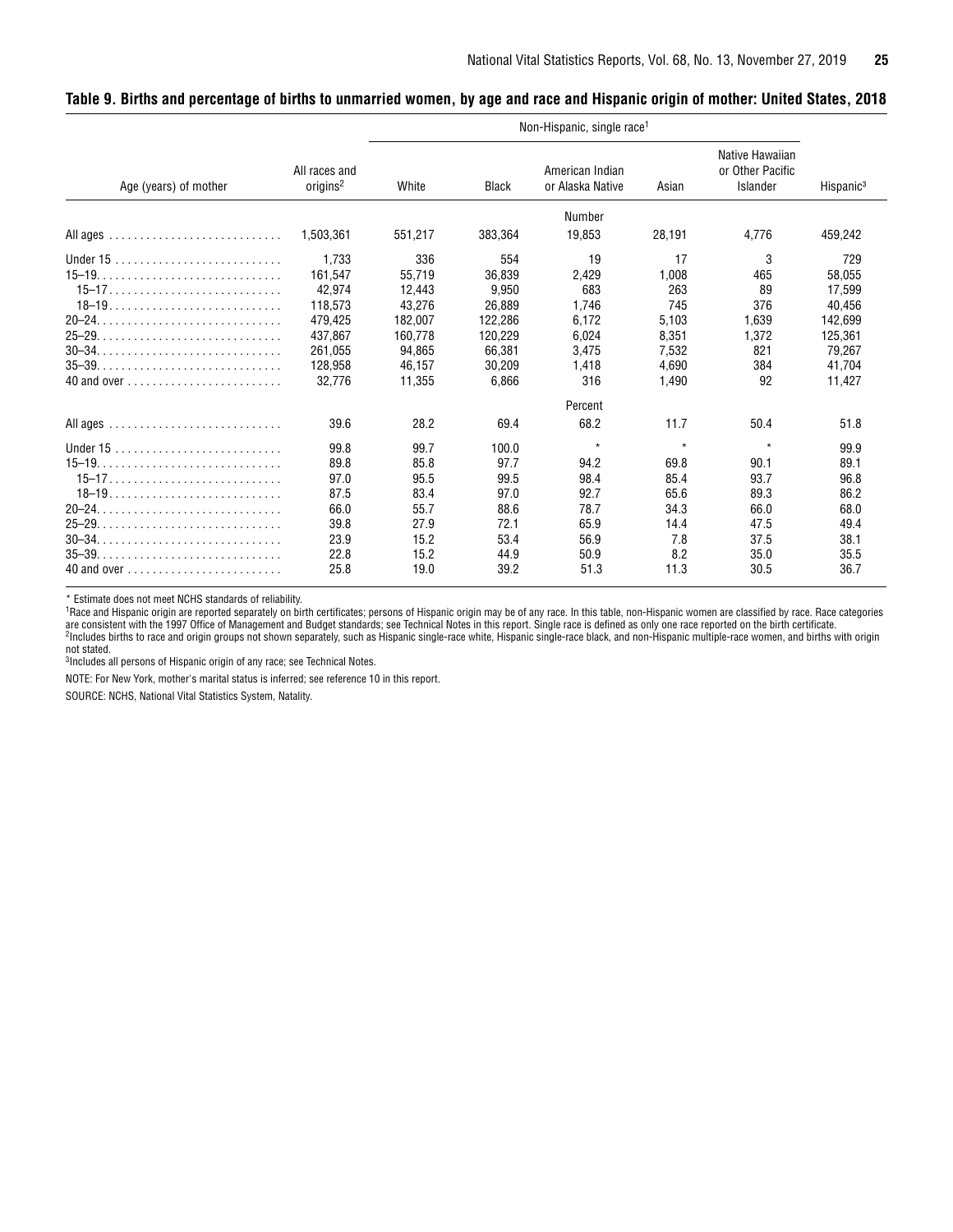#### <span id="page-25-0"></span>**Table 10. Birth rates for unmarried women: United States, 2010–2018, and by age and race and Hispanic origin of mother, United States, 2016–2018**

[Rates are births to unmarried women per 1,000 unmarried women. Populations estimated as of July 1 for all years]

|                                        |                             |       |           |           | Age of mother (years) |           |           |           |             |
|----------------------------------------|-----------------------------|-------|-----------|-----------|-----------------------|-----------|-----------|-----------|-------------|
| Year and race and                      |                             |       | $15 - 19$ |           |                       |           |           |           |             |
| Hispanic origin                        | Fertility rate <sup>1</sup> | Total | $15 - 17$ | $18 - 19$ | $20 - 24$             | $25 - 29$ | $30 - 34$ | $35 - 39$ | $40 - 44^2$ |
| All races and origins <sup>3</sup>     |                             |       |           |           |                       |           |           |           |             |
| 2018.                                  | 40.1                        | 16.0  | 7.1       | 29.2      | 52.2                  | 62.8      | 59.5      | 35.2      | 10.6        |
|                                        | 41.0                        | 17.1  | 7.7       | 31.4      | 54.2                  | 64.4      | 57.9      | 36.0      | 10.1        |
| 2016.                                  | 42.4                        | 18.5  | 8.6       | 33.5      | 56.6                  | 65.8      | 59.2      | 35.6      | 10.0        |
| 2015                                   | 43.4                        | 20.2  | 9.6       | 36.5      | 59.7                  | 66.9      | 60.3      | 34.1      | 9.0         |
| 2014                                   | 43.9                        | 22.0  | 10.6      | 39.4      | 61.6                  | 67.6      | 58.1      | 33.4      | 8.5         |
|                                        | 44.3                        | 24.0  | 11.9      | 42.1      | 63.1                  | 66.7      | 56.6      | 31.8      | 8.3         |
| 2012.                                  | 45.3                        | 26.7  | 13.7      | 45.8      | 64.7                  | 67.2      | 56.3      | 30.9      | 8.5         |
|                                        | 46.0                        | 28.4  | 14.9      | 48.2      | 66.7                  | 67.8      | 56.2      | 29.9      | 8.2         |
|                                        | 47.5                        | 31.1  | 16.8      | 52.0      | 70.0                  | 69.2      | 56.3      | 29.6      | 8.0         |
| Non-Hispanic, single race <sup>4</sup> |                             |       |           |           |                       |           |           |           |             |
| White:                                 |                             |       |           |           |                       |           |           |           |             |
| $2018$                                 | 28.8                        | 10.6  | 4.0       | 20.3      | 37.6                  | 45.7      | 43.9      | 25.9      | 7.5         |
|                                        | 29.2                        | 11.5  | 4.4       | 22.1      | 38.9                  | 46.2      | 41.9      | 25.3      | 7.2         |
|                                        | 30.3                        | 12.4  | 5.0       | 23.5      | 40.9                  | 47.3      | 43.0      | 25.2      | 6.8         |
| Black:                                 |                             |       |           |           |                       |           |           |           |             |
|                                        | 56.4                        | 26.1  | 12.0      | 46.1      | 85.0                  | 85.9      | 68.2      | 35.6      | 9.7         |
|                                        | 57.5                        | 27.3  | 12.6      | 48.7      | 88.8                  | 89.3      | 66.2      | 35.1      | 8.9         |
| $2016$                                 | 57.9                        | 29.0  | 13.9      | 51.2      | 90.0                  | 89.6      | 64.4      | 33.8      | 8.9         |
| Hispanic <sup>5</sup>                  |                             |       |           |           |                       |           |           |           |             |
| 2018.                                  | 59.5                        | 24.4  | 12.2      | 43.4      | 74.6                  | 95.7      | 96.1      | 57.4      | 20.0        |
| 2017.                                  | 62.5                        | 26.3  | 13.3      | 47.0      | 78.6                  | 102.3     | 98.7      | 64.2      | 18.7        |
|                                        | 66.0                        | 29.2  | 15.1      | 51.2      | 83.1                  | 106.4     | 103.6     | 65.0      | 19.3        |

1Rates computed by relating total births to unmarried mothers, regardless of age of mother, to unmarried women aged 15–44 years.

2Rates computed by relating births to unmarried women aged 40 years and over to unmarried women aged 40–44 years; see Technical Notes in this report.

Includes births to race and origin groups not shown separately, such as Hispanic single-race white, Hispanic single-race black, and non-Hispanic multiple-race women, and births with origin and births with origin

not stated.<br><sup>4</sup>Race and Hispanic origin are reported separately on birth certificates; persons of Hispanic origin may be of any race. In this table, non-Hispanic women are classified by race. Race categories are consistent with the 1997 Office of Management and Budget standards; see Technical Notes. Single race is defined as only one race reported on the birth certificate.<br><sup>5</sup>Includes all persons of Hispanic origin of any race

NOTE: For New York, mother's marital status is inferred; see reference 10 in this report.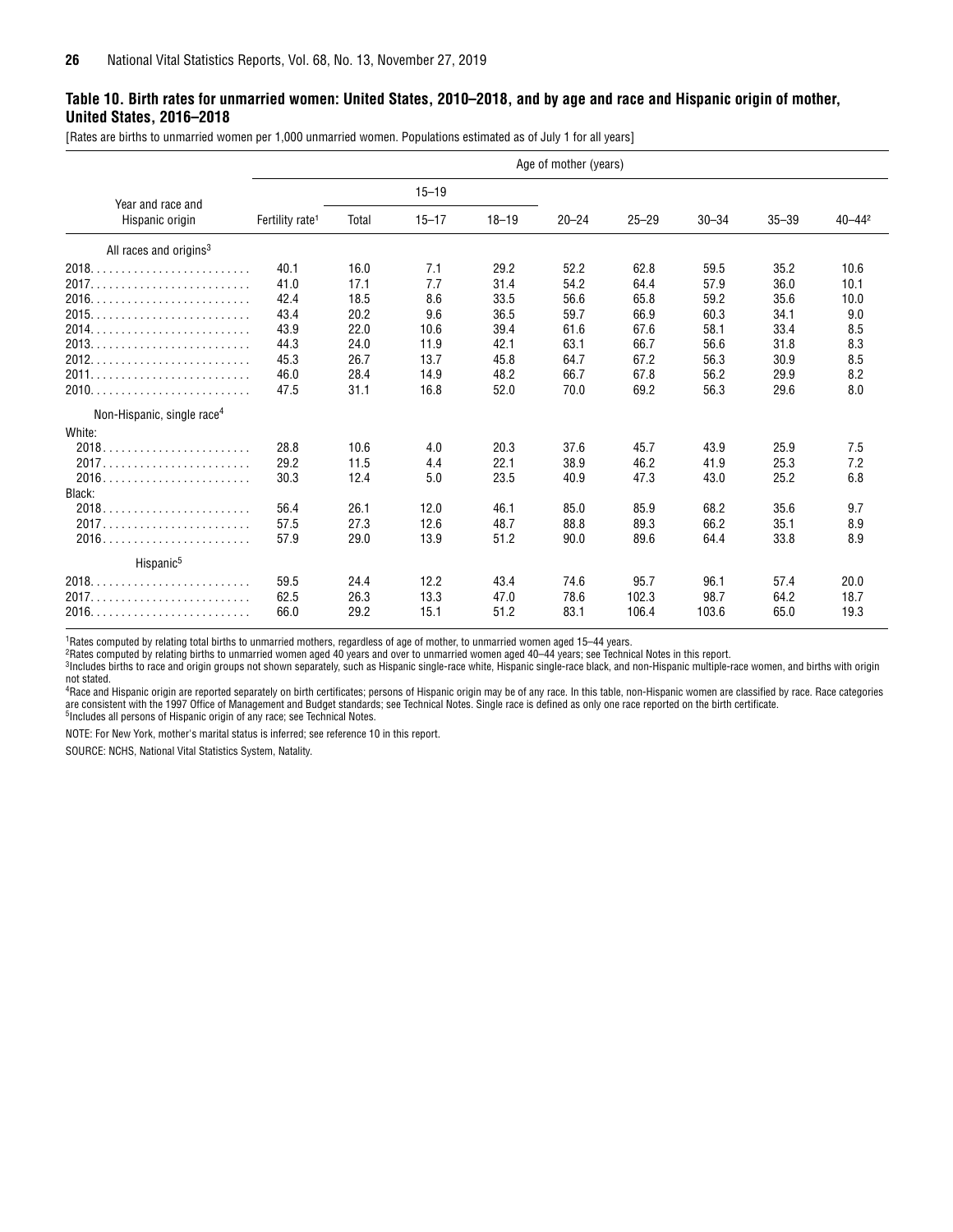#### <span id="page-26-0"></span>**Table 11. Selected demographic characteristics of births, by race and Hispanic origin of mother: United States, 2018**

[Birth rates are births per 1,000 population. Fertility rates are computed by relating total births, regardless of age of mother, to women aged 15–44 years. Total fertility rates are sums of birth rates for 5-year age groups multiplied by 5. Unmarried rates are births to unmarried women per 1,000 unmarried women. Populations estimated as of July 1. Mean age at first birth is the arithmetic average of the age of mothers at the time of birth, computed directly from the frequency of first births by age of mother]

|                                                                      |                                       |           |              | Non-Hispanic, single race <sup>1</sup> |         |                                                 |                       |
|----------------------------------------------------------------------|---------------------------------------|-----------|--------------|----------------------------------------|---------|-------------------------------------------------|-----------------------|
| Characteristic                                                       | All races and<br>origins <sup>2</sup> | White     | <b>Black</b> | American Indian<br>or Alaska Native    | Asian   | Native Hawaiian<br>or Other Pacific<br>Islander | Hispanic <sup>3</sup> |
|                                                                      |                                       |           |              | Number                                 |         |                                                 |                       |
| Births                                                               | 3,791,712                             | 1,956,413 | 552,029      | 29,092                                 | 240,798 | 9,476                                           | 886,210               |
|                                                                      |                                       |           |              | Rate                                   |         |                                                 |                       |
| Birth rate $\ldots \ldots \ldots \ldots \ldots \ldots \ldots \ldots$ | 11.6                                  | 10.0      | 13.6         | 12.2                                   | 13.2    | 16.6                                            | 14.8                  |
| Fertility rate                                                       | 59.1                                  | 56.3      | 62.0         | 57.7                                   | 55.6    | 73.0                                            | 65.9                  |
| Total fertility rate                                                 | 1,729.5                               | 1,640.0   | 1,792.0      | 1,650.5                                | 1,525.0 | 2,106.5                                         | 1,959.0               |
|                                                                      | 40.1                                  | 28.8      | 56.4         | 58.2                                   | 14.3    | 82.1                                            | 59.5                  |
|                                                                      |                                       |           |              | Ratio                                  |         |                                                 |                       |
| Sex ratio <sup>4</sup>                                               | 1,046                                 | 1,052     | 1,029        | 1,036                                  | 1,063   | 1,022                                           | 1,036                 |
| All births                                                           |                                       |           |              | Percent                                |         |                                                 |                       |
| Births to mothers under age 20                                       | 4.8                                   | 3.3       | 6.9          | 8.9                                    | 0.6     | 5.5                                             | 7.4                   |
|                                                                      | 12.9                                  | 10.8      | 17.7         | 24.7                                   | 5.3     | 27.5                                            | 16.0                  |
| Births to unmarried mothers                                          | 39.6                                  | 28.2      | 69.4         | 68.2                                   | 11.7    | 50.4                                            | 51.8                  |
| Mothers born in the 50 states                                        |                                       |           |              |                                        |         |                                                 |                       |
| or District of Columbia.<br>.                                        | 77.2                                  | 93.2      | 83.1         | 98.9                                   | 19.0    | 35.9                                            | 52.9                  |
| Educational attainment of mother:                                    |                                       |           |              |                                        |         |                                                 |                       |
| High school diploma or higher                                        | 87.3                                  | 93.0      | 86.8         | 79.5                                   | 93.6    | 77.3                                            | 73.6                  |
| Bachelor's degree or higher                                          | 33.0                                  | 42.5      | 17.8         | 9.0                                    | 65.1    | 8.8                                             | 14.4                  |
|                                                                      |                                       |           |              | Mean                                   |         |                                                 |                       |
| Age (years) of mother at first birth                                 | 26.9                                  | 27.7      | 25.1         | 23.5                                   | 30.5    | 24.7                                            | 25.0                  |

<sup>1</sup>Race and Hispanic origin are reported separately on birth certificates; persons of Hispanic origin may be of any race. In this table, non-Hispanic women are classified by race. Race categories are consistent with the 1997 Office of Management and Budget standards; see Technical Notes in this report. Single race is defined as only one race reported on the birth certificate. 2 Includes births to race and origin groups not shown separately, such as Hispanic single-race white, Hispanic single-race black, and non-Hispanic multiple-race women, and births with origin not stated.

3 Includes all persons of Hispanic origin of any race; see Technical Notes.

4 Male births per 1,000 female births.

5 Based on live-birth order.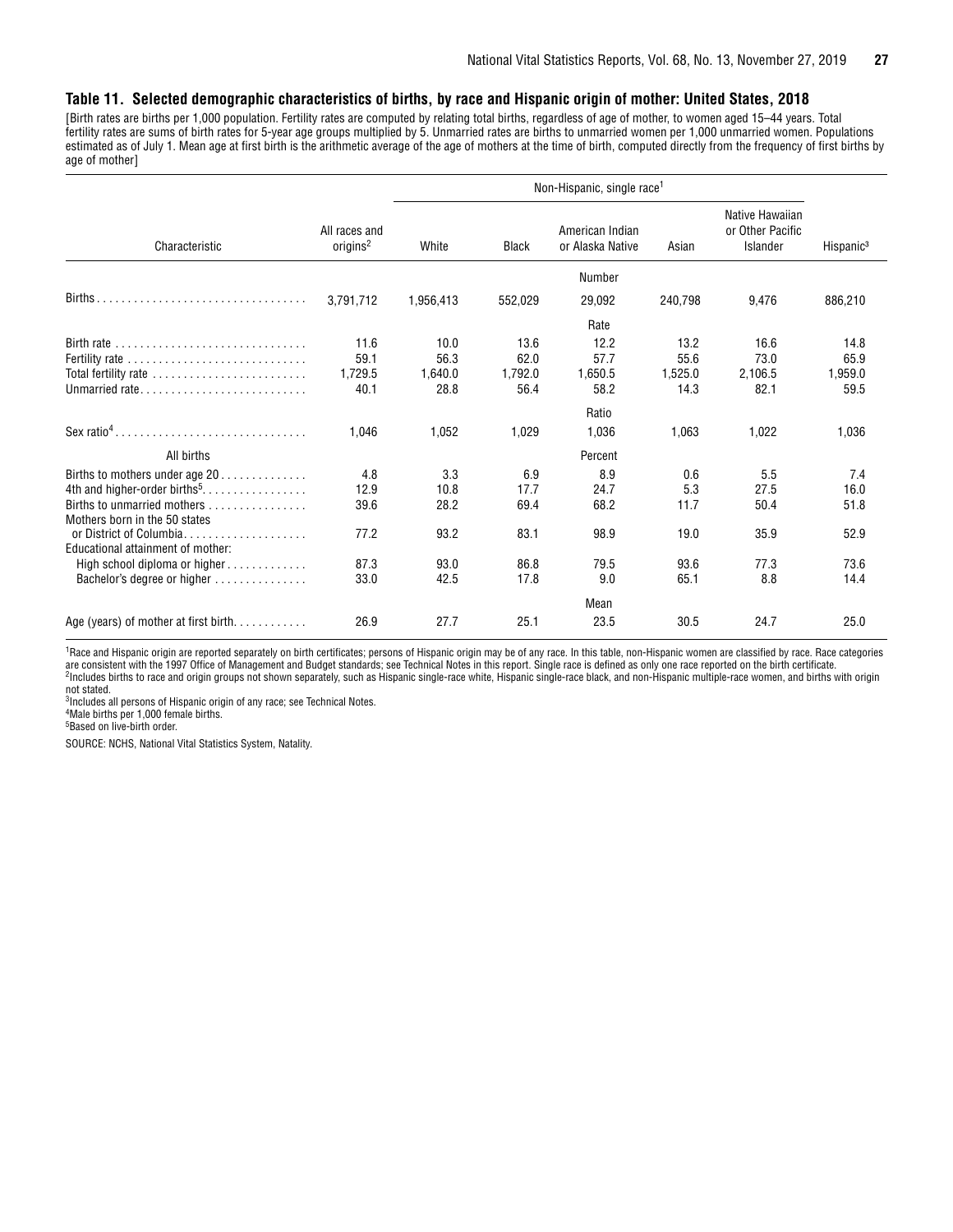#### <span id="page-27-0"></span>**Table 12. Selected demographic characteristics of births, by Hispanic origin of mother: United States, 2018**

[Mean age at first birth is the arithmetic average of the age of mothers at the time of birth, computed directly from the frequency of first births by age of mother]

| Characteristic                                                               | Total <sup>1</sup> | Mexican | Puerto Rican | Cuban   | Dominican | Central and<br>South<br>American | Other and<br>unknown<br>Hispanic |
|------------------------------------------------------------------------------|--------------------|---------|--------------|---------|-----------|----------------------------------|----------------------------------|
|                                                                              |                    |         |              | Number  |           |                                  |                                  |
| Births.                                                                      | 886,210            | 495,831 | 71,614       | 23,471  | 32,072    | 147,430                          | 115,792                          |
|                                                                              |                    |         |              | Ratio   |           |                                  |                                  |
|                                                                              | 1,036              | 1,034   | 1,046        | 1,062   | 1,033     | 1,032                            | 1,038                            |
| All births                                                                   |                    |         |              | Percent |           |                                  |                                  |
| Births to mothers under age 20                                               | 7.4                | 7.8     | 7.8          | 3.1     | 5.2       | 6.1                              | 8.7                              |
| 4th and higher-order births <sup>3</sup><br>Mothers born in the 50 states or | 16.0               | 18.3    | 13.3         | 5.4     | 8.1       | 13.8                             | 15.0                             |
| District of Columbia                                                         | 52.9               | 56.9    | 70.1         | 43.5    | 28.3      | 17.0                             | 79.5                             |
| Educational attainment of mother:                                            |                    |         |              |         |           |                                  |                                  |
| High school diploma or higher                                                | 73.6               | 72.5    | 84.1         | 91.8    | 83.1      | 61.9                             | 80.1                             |
| Bachelor's degree or higher                                                  | 14.4               | 11.2    | 17.0         | 29.8    | 20.8      | 19.1                             | 15.2                             |
|                                                                              |                    |         |              | Mean    |           |                                  |                                  |
| Age (years) of mother at first birth                                         | 25.0               | 24.4    | 24.8         | 27.7    | 25.8      | 26.5                             | 24.7                             |

1Includes origin not stated.

²Male births per 1,000 female births.

³Based on live-birth order.

NOTES: In this table, Hispanic women are classified only by place of origin; non-Hispanic women are not shown; see Technical Notes in this report.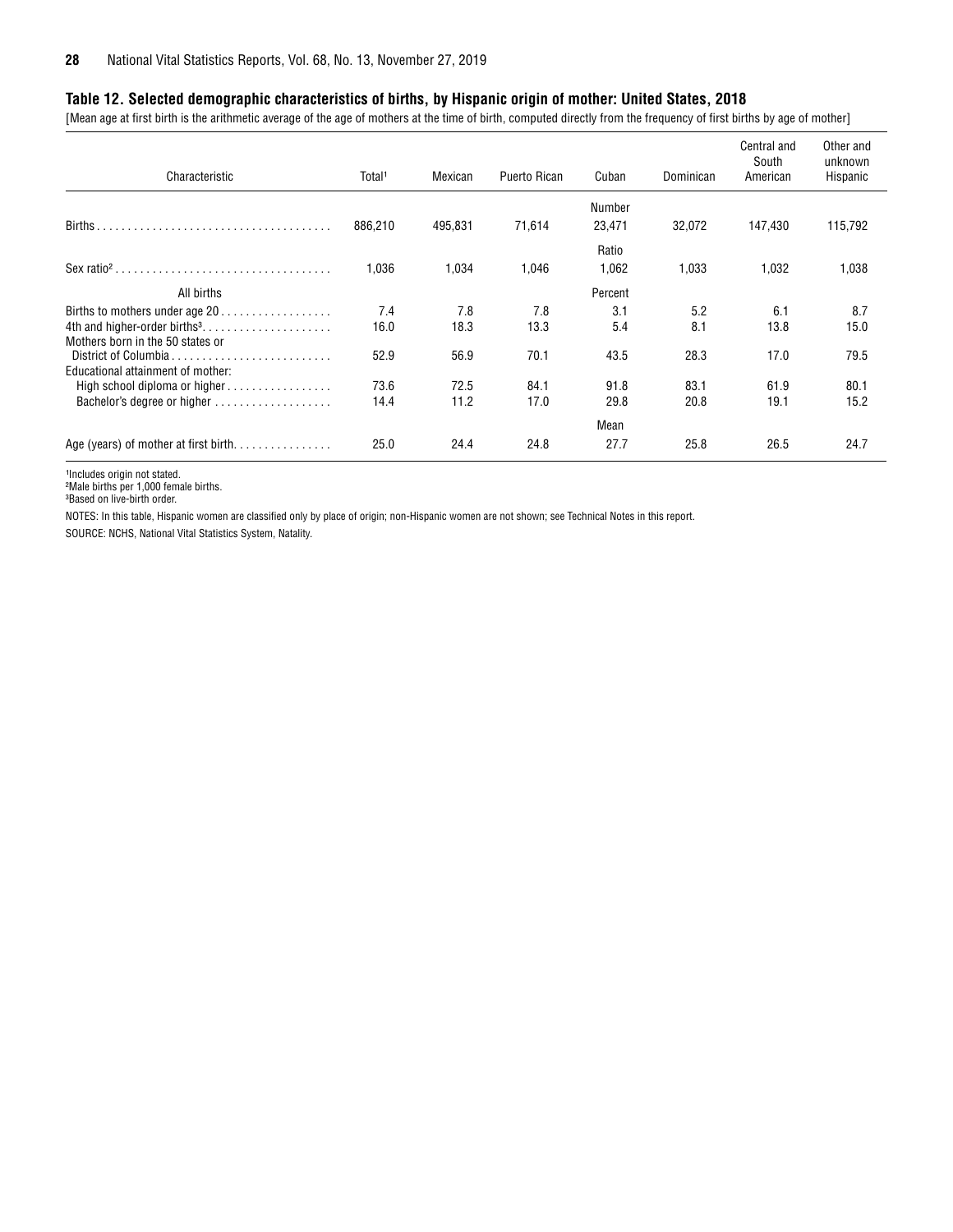#### <span id="page-28-0"></span>**Table 13. Selected medical and health characteristics of births, by race and Hispanic origin of mother: United States, 2018**

|                                                                                               |                                       |       |              | Non-Hispanic, single race <sup>1</sup> |       |                                                                  |                       |
|-----------------------------------------------------------------------------------------------|---------------------------------------|-------|--------------|----------------------------------------|-------|------------------------------------------------------------------|-----------------------|
| Characteristic                                                                                | All races and<br>origins <sup>2</sup> | White | <b>Black</b> | American<br>Indian or<br>Alaska Native | Asian | <b>Native</b><br>Hawaiian or<br><b>Other Pacific</b><br>Islander | Hispanic <sup>3</sup> |
| Mother                                                                                        |                                       |       |              | Percent                                |       |                                                                  |                       |
| Prenatal care initiation:                                                                     |                                       |       |              |                                        |       |                                                                  |                       |
|                                                                                               | 77.5                                  | 82.5  | 67.1         | 62.6                                   | 81.8  | 51.0                                                             | 72.7                  |
|                                                                                               | 6.2                                   | 4.5   | 9.9          | 13.1                                   | 4.9   | 20.2                                                             | 7.7                   |
| Smoked during pregnancy                                                                       | 6.5                                   | 9.5   | 5.2          | 15.5                                   | 0.5   | 4.4                                                              | 1.7                   |
| Pregnancy resulted from infertility treatment.<br>Mother received WIC food for herself during | 1.9                                   | 2.7   | 0.7          | 0.4                                    | 3.4   | 0.5                                                              | 0.7                   |
| Diabetes:                                                                                     | 36.0                                  | 23.6  | 54.6         | 55.3                                   | 20.3  | 42.1                                                             | 55.5                  |
| Prepregnancy (diagnosis prior to this pregnancy)                                              | 0.9                                   | 0.8   | 1.2          | 2.4                                    | 1.0   | 1.8                                                              | 1.1                   |
| Gestational (diagnosis in this pregnancy).                                                    | 6.7                                   | 6.0   | 5.2          | 9.9                                    | 12.8  | 8.6                                                              | 7.2                   |
| Overweight or obese (BMI of 25.0 or over) <sup>5</sup>                                        | 54.7                                  | 51.1  | 64.9         | 67.5                                   | 33.1  | 73.9                                                             | 61.7                  |
|                                                                                               | 27.1                                  | 30.3  | 25.2         | 29.0                                   | 21.7  | 18.5                                                             | 22.8                  |
|                                                                                               | 9.4                                   | 10.0  | 8.0          | 20.1                                   | 7.5   | 9.7                                                              | 9.0                   |
|                                                                                               | 1.0                                   | 1.5   | 0.5          | 0.6                                    | 0.3   | 0.3                                                              | 0.4                   |
| Cesarean delivery (total)                                                                     | 31.9                                  | 30.8  | 36.1         | 28.7                                   | 33.0  | 31.1                                                             | 31.6                  |
|                                                                                               | 25.9                                  | 24.9  | 30.3         | 22.3                                   | 27.6  | 26.5                                                             | 25.4                  |
| Source of payment for the delivery:                                                           |                                       |       |              |                                        |       |                                                                  |                       |
|                                                                                               | 42.3                                  | 30.0  | 65.3         | 66.2                                   | 24.1  | 58.9                                                             | 58.9                  |
|                                                                                               | 49.6                                  | 63.3  | 28.4         | 20.4                                   | 67.0  | 27.0                                                             | 29.5                  |
|                                                                                               | 4.2                                   | 3.2   | 2.9          | 1.9                                    | 5.9   | 6.2                                                              | 6.8                   |
|                                                                                               | 3.9                                   | 3.5   | 3.3          | 11.6                                   | 3.0   | 7.9                                                              | 4.7                   |
| Infant was being breastfed at discharge <sup>9</sup>                                          | 83.5                                  | 84.9  | 72.3         | 75.2                                   | 90.9  | 79.3                                                             | 87.1                  |
| Infant                                                                                        |                                       |       |              |                                        |       |                                                                  |                       |
| Gestational age:                                                                              |                                       |       |              |                                        |       |                                                                  |                       |
| Preterm <sup>10</sup>                                                                         | 10.02                                 | 9.09  | 14.13        | 11.52                                  | 8.57  | 11.79                                                            | 9.73                  |
|                                                                                               | 2.75                                  | 2.26  | 4.90         | 3.17                                   | 2.11  | 3.59                                                             | 2.56                  |
|                                                                                               | 7.28                                  | 6.83  | 9.23         | 8.35                                   | 6.46  | 8.20                                                             | 7.17                  |
| Birthweight <sup>13</sup> :                                                                   |                                       |       |              |                                        |       |                                                                  |                       |
| Very low birthweight <sup>14</sup>                                                            | 1.38                                  | 1.02  | 2.92         | 1.35                                   | 1.11  | 1.48                                                             | 1.24                  |
|                                                                                               | 8.28                                  | 6.91  | 14.07        | 8.00                                   | 8.58  | 8.97                                                             | 7.49                  |
|                                                                                               | 32.6                                  | 34.4  | 40.8         | 26.1                                   | 28.2  | 26.4                                                             | 24.4                  |
| Triplet or higher-order births <sup>17</sup>                                                  | 93.0                                  | 102.0 | 119.2        | 20.6                                   | 59.0  | 158.3                                                            | 64.7                  |

<sup>1</sup>Race and Hispanic origin are reported separately on birth certificates; persons of Hispanic origin may be of any race. In this table, non-Hispanic women are classified by race. Race categories are consistent with the 1997 Office of Management and Budget standards; see Technical Notes in this report. Single race is defined as only one race reported on the birth certificate. 2 Includes births to race and origin groups not shown separately, such as Hispanic single-race white, Hispanic single-race black, and non-Hispanic multiple-race women, and births with origin not stated.

3 Includes all persons of Hispanic origin of any race; see Technical Notes.

<sup>4</sup>WIC is Special Supplemental Nutrition Program for Women, Infants, and Children.

5 BMI is body mass index.

6 Births delivered by certified nurse midwives.

 $T_{\text{Low-risk}}$  cesarean rate is the number of singleton, term (37 or more weeks of gestation based on the obstetric estimate), cephalic, cesarean deliveries to women having a first birth per 100 women delivering singleton, term, cephalic births.

<sup>8</sup>Other includes Indian Health Service, CHAMPUS or TRICARE, other government (federal, state, or local), or charity.<br><sup>9</sup>Excludes data for California which did not report if infant was being breastfed at discharge. Also ex

<sup>10</sup>Born before 37 completed weeks of gestation based on the obstetric estimate; see Technical Notes.

11Born before 34 completed weeks of gestation based on the obstetric estimate; see Technical Notes.

<sup>12</sup>Born between 34 and 36 completed weeks of gestation based on the obstetric estimate; see Technical Notes.

<sup>13</sup>Equivalents of the gram weights in pounds are shown in the User Guide.

 $14$  Less than 1,500 grams (3 lb 4 oz).

 $15$ Less than 2,500 grams (5 lb 8 oz).

 $16$ Live births in twin deliveries per 1,000 live births.

17Live births in triplet and other higher-order multiple deliveries per 100,000 live births.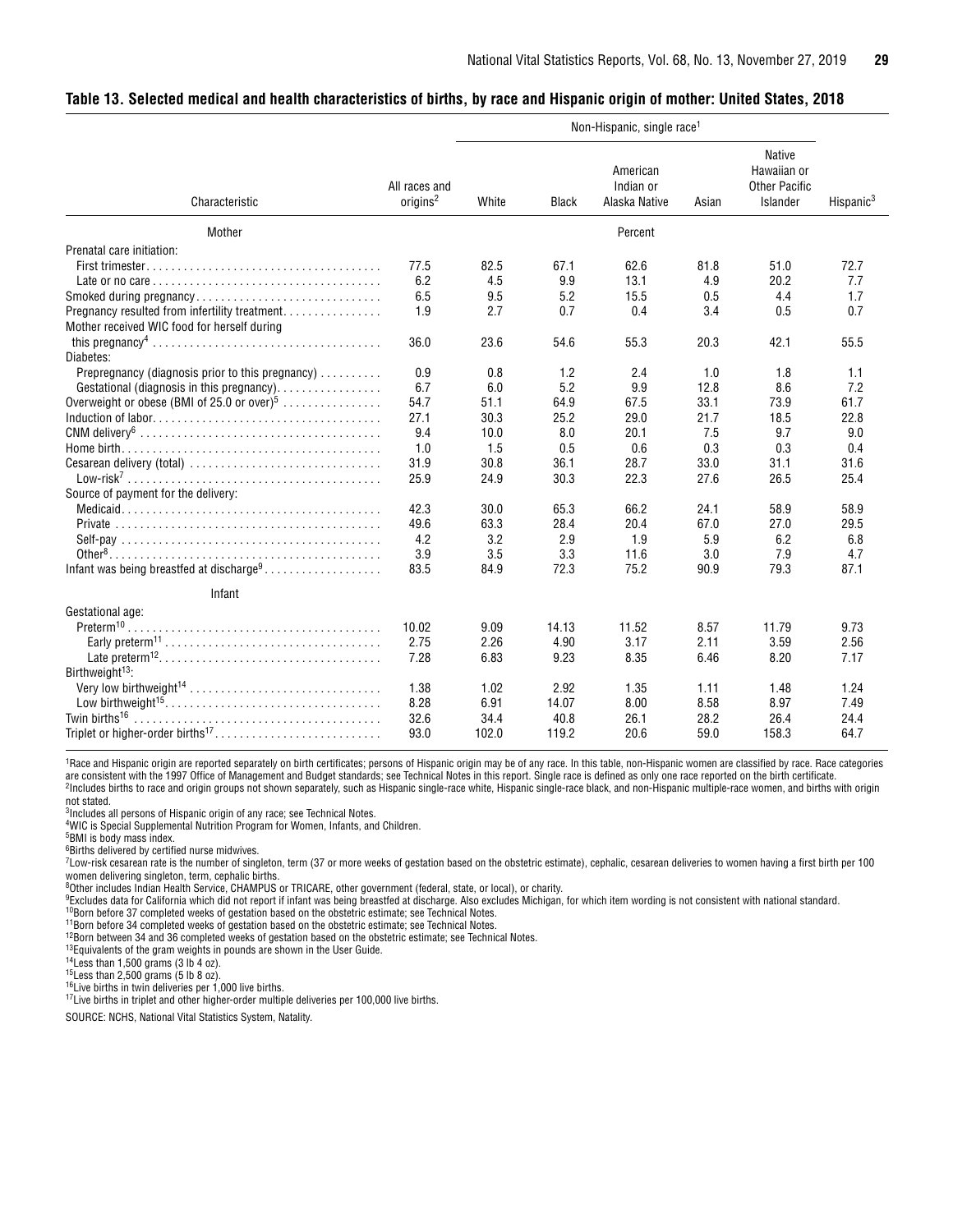#### <span id="page-29-0"></span>**Table 14. Selected medical or health characteristics of births, by Hispanic origin of mother: United States, 2018**

| Characteristic                                                                       | Total | Mexican | Puerto<br>Rican | Cuban   | Dominican | Central and<br>South<br>American | Other and<br>unknown<br>Hispanic |
|--------------------------------------------------------------------------------------|-------|---------|-----------------|---------|-----------|----------------------------------|----------------------------------|
|                                                                                      |       |         |                 |         |           |                                  |                                  |
| Mother                                                                               |       |         |                 | Percent |           |                                  |                                  |
| Prenatal care initiation:                                                            |       |         |                 |         |           |                                  |                                  |
|                                                                                      | 72.7  | 72.8    | 75.4            | 81.7    | 73.0      | 67.7                             | 75.1                             |
|                                                                                      | 7.7   | 7.7     | 6.2             | 4.0     | 7.2       | 9.6                              | 7.0                              |
|                                                                                      | 1.7   | 1.4     | 5.3             | 1.8     | 0.9       | 0.5                              | 2.3                              |
| Pregnancy resulted from infertility treatment.                                       | 0.7   | 0.5     | 1.1             | 1.1     | 1.0       | 0.9                              | 0.8                              |
| Mother received WIC food for herself during this pregnancy <sup>1</sup><br>Diabetes: | 55.5  | 56.4    | 54.8            | 49.1    | 58.1      | 54.2                             | 54.9                             |
| Prepregnancy (diagnosis prior to this pregnancy)                                     | 1.1   | 1.2     | 1.2             | 0.6     | 0.8       | 0.8                              | 1.0                              |
|                                                                                      | 7.2   | 7.7     | 7.1             | 6.5     | 6.5       | 6.7                              | 6.2                              |
| Overweight or obese (BMI of 25.0 or over) <sup>2</sup>                               | 61.7  | 63.9    | 61.0            | 51.8    | 56.5      | 56.2                             | 62.8                             |
|                                                                                      | 22.8  | 22.4    | 25.5            | 23.3    | 24.5      | 21.4                             | 24.2                             |
|                                                                                      | 9.0   | 8.7     | 11.4            | 5.3     | 8.3       | 10.3                             | 8.1                              |
|                                                                                      | 0.4   | 0.3     | 0.5             | 0.5     | 0.3       | 0.4                              | 0.5                              |
|                                                                                      | 31.6  | 30.2    | 33.6            | 45.7    | 41.1      | 31.2                             | 31.6                             |
|                                                                                      | 25.4  | 23.8    | 27.2            | 38.8    | 29.6      | 25.9                             | 24.9                             |
| Source of payment for the delivery:                                                  |       |         |                 |         |           |                                  |                                  |
|                                                                                      | 58.9  | 59.9    | 60.3            | 51.2    | 66.1      | 54.1                             | 59.9                             |
|                                                                                      | 29.5  | 28.5    | 34.0            | 44.3    | 28.3      | 27.6                             | 30.8                             |
|                                                                                      | 6.8   | 7.0     | 1.4             | 1.9     | 3.2       | 12.9                             | 3.9                              |
|                                                                                      | 4.7   | 4.6     | 4.3             | 2.6     | 2.4       | 5.4                              | 5.4                              |
| Infant was being breastfed at discharge <sup>6</sup>                                 | 87.1  | 87.2    | 82.0            | 90.0    | 88.8      | 89.5                             | 85.7                             |
| Infant                                                                               |       |         |                 |         |           |                                  |                                  |
| Gestational age:                                                                     |       |         |                 |         |           |                                  |                                  |
| $Preterm7$ .                                                                         | 9.73  | 9.55    | 10.87           | 9.19    | 9.31      | 9.25                             | 10.63                            |
|                                                                                      | 2.56  | 2.45    | 3.20            | 2.60    | 2.79      | 2.32                             | 2.82                             |
|                                                                                      | 7.17  | 7.10    | 7.67            | 6.59    | 6.52      | 6.92                             | 7.81                             |
| Birthweight <sup>10</sup> :                                                          |       |         |                 |         |           |                                  |                                  |
|                                                                                      | 1.24  | 1.16    | 1.67            | 1.27    | 1.54      | 1.15                             | 1.38                             |
|                                                                                      | 7.49  | 7.10    | 9.39            | 7.13    | 8.32      | 7.02                             | 8.40                             |
| Twin births <sup>13</sup>                                                            | 24.4  | 23.0    | 30.6            | 28.8    | 30.0      | 22.3                             | 27.1                             |
| Triplet or higher-order births <sup>14</sup>                                         | 64.7  | 56.9    | 58.6            | 25.6    | 102.9     | 90.2                             | 66.5                             |

1WIC is Special Supplemental Nutrition Program for Women, Infants, and Children.

2BMI is body mass index.

3Births delivered by certified nurse midwives.

4Low-risk cesarean rate is the number of singleton, term (37 or more weeks of gestation based on the obstetric estimate), cephalic, cesarean deliveries to women having a first birth per 100 women delivering singleton, term, cephalic births.

5Other includes Indian Health Service, CHAMPUS or TRICARE, other government (federal, state, or local), or charity.

<sup>6</sup>Excludes data for California which did not report if infant was being breastfed at discharge. Also excludes Michigan, for which item wording is not consistent with national standard.

7Born before 37 completed weeks of gestation based on the obstetric estimate; see Technical Notes in this report.

<sup>8</sup>Born before 34 completed weeks of gestation based on the obstetric estimate; see Technical Notes.

9Born between 34 and 36 completed weeks of gestation based on the obstetric estimate; see Technical Notes.

<sup>10</sup>Equivalents of the gram weights in pounds are shown in the User Guide.

 $11$ Less than 1,500 grams (3 lb 4 oz).

 $12$ Less than 2,500 grams (5 lb 8 oz).

<sup>13</sup>Live births in twin deliveries per 1,000 live births.

<sup>14</sup>Live births in triplet and other higher-order multiple deliveries per 100,000 live births.

NOTES: Race and Hispanic origin are reported separately on birth certificates; persons of Hispanic origin may be of any race. In this table, Hispanic women are classified only by place of origin; see Technical Notes.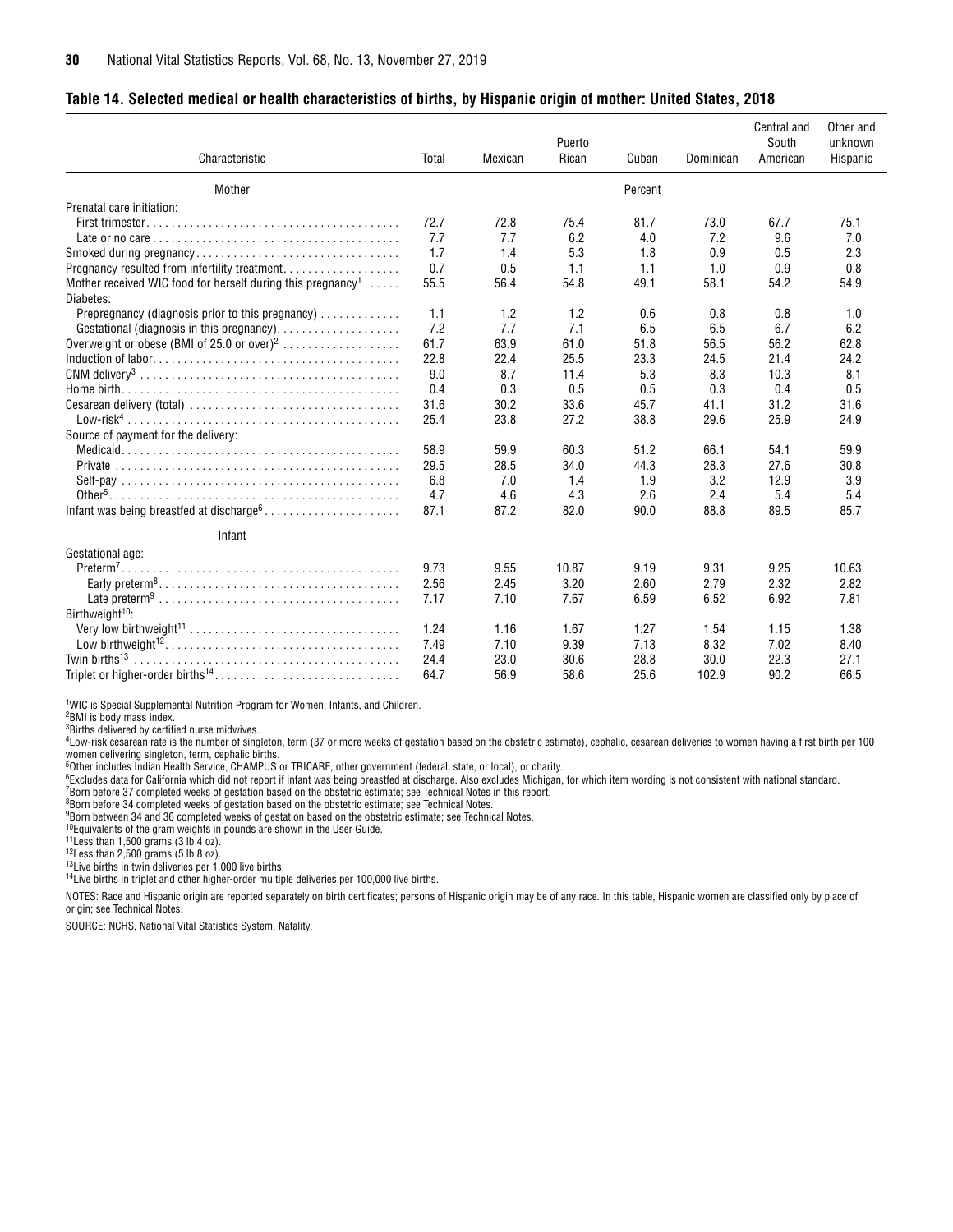#### <span id="page-30-0"></span>**Table 15. Mothers who smoked for the 3 months before and anytime during pregnancy and those who quit before and during pregnancy, by age (years) and race and Hispanic origin of mother: United States, 2018**

| Tobacco use and race and Hispanic origin | All ages | Under 20 | $20 - 24$ | $25 - 29$ | $30 - 34$ | $35 - 39$ | $40 - 54$ |
|------------------------------------------|----------|----------|-----------|-----------|-----------|-----------|-----------|
| All races and origins <sup>1</sup>       |          |          |           | Percent   |           |           |           |
|                                          | 8.4      | 10.2     | 12.2      | 9.7       | 6.4       | 5.5       | 4.4       |
| Anytime during pregnancy                 | 6.5      | 7.6      | 9.2       | 7.5       | 5.0       | 4.3       | 3.5       |
|                                          | 6.3      | 7.3      | 9.0       | 7.3       | 4.9       | 4.2       | 3.4       |
| Second trimester                         | 5.4      | 5.9      | 7.5       | 6.3       | 4.3       | 3.7       | 3.0       |
|                                          | 5.2      | 5.5      | 7.1       | 6.1       | 4.1       | 3.5       | 2.8       |
|                                          | 24.2     | 27.5     | 25.4      | 23.5      | 23.2      | 23.4      | 22.0      |
|                                          | 20.2     | 27.4     | 23.0      | 19.2      | 18.0      | 17.6      | 17.9      |
| Non-Hispanic, single race <sup>4</sup>   |          |          |           |           |           |           |           |
| White:                                   |          |          |           |           |           |           |           |
|                                          | 12.1     | 21.6     | 20.4      | 13.6      | 8.2       | 7.4       | 6.4       |
| Anytime during pregnancy                 | 9.5      | 16.5     | 15.9      | 10.8      | 6.5       | 5.8       | 5.2       |
|                                          | 9.3      | 16.0     | 15.6      | 10.6      | 6.4       | 5.7       | 5.1       |
|                                          | 8.1      | 13.1     | 13.3      | 9.3       | 5.6       | 5.1       | 4.5       |
|                                          | 7.7      | 12.3     | 12.6      | 8.9       | 5.4       | 4.9       | 4.3       |
| Quit before pregnancy <sup>2</sup>       | 22.3     | 25.2     | 22.9      | 21.5      | 22.1      | 22.2      | 20.7      |
|                                          | 18.4     | 25.3     | 20.8      | 17.2      | 16.3      | 15.9      | 16.4      |
| Black:                                   |          |          |           |           |           |           |           |
| 3 months before                          | 6.8      | 3.4      | 6.4       | 8.0       | 7.2       | 6.3       | 4.7       |
| Anytime during pregnancy                 | 5.2      | 2.5      | 4.6       | 6.1       | 5.8       | 5.1       | 3.7       |
|                                          | 5.0      | 2.3      | 4.5       | 5.9       | 5.6       | 5.0       | 3.7       |
|                                          | 4.2      | 1.8      | 3.5       | 4.9       | 4.8       | 4.2       | 3.2       |
|                                          | 3.9      | 1.6      | 3.2       | 4.6       | 4.5       | 4.0       | 3.1       |
| Quit before pregnancy <sup>2</sup>       | 25.8     | 30.9     | 29.9      | 26.2      | 22.7      | 21.9      | 22.9      |
| Quit during pregnancy <sup>3</sup>       | 24.6     | 32.8     | 29.5      | 24.7      | 21.3      | 21.0      | 18.3      |
| Hispanic <sup>5</sup>                    |          |          |           |           |           |           |           |
|                                          | 2.6      | 2.4      | 3.2       | 2.9       | 2.3       | 1.9       | 1.4       |
| Anytime during pregnancy                 | 1.7      | 1.4      | 1.9       | 1.9       | 1.6       | 1.3       | 1.0       |
|                                          | 1.6      | 1.4      | 1.8       | 1.8       | 1.5       | 1.3       | 1.0       |
|                                          | 1.2      | 0.9      | 1.3       | 1.4       | 1.2       | 1.0       | 0.8       |
|                                          | 1.1      | 0.8      | 1.2       | 1.3       | 1.1       | 1.0       | 0.7       |
|                                          | 38.7     | 42.9     | 42.1      | 38.3      | 35.6      | 35.0      | 30.5      |
|                                          | 31.2     | 40.9     | 35.7      | 29.2      | 28.1      | 26.3      | 30.3      |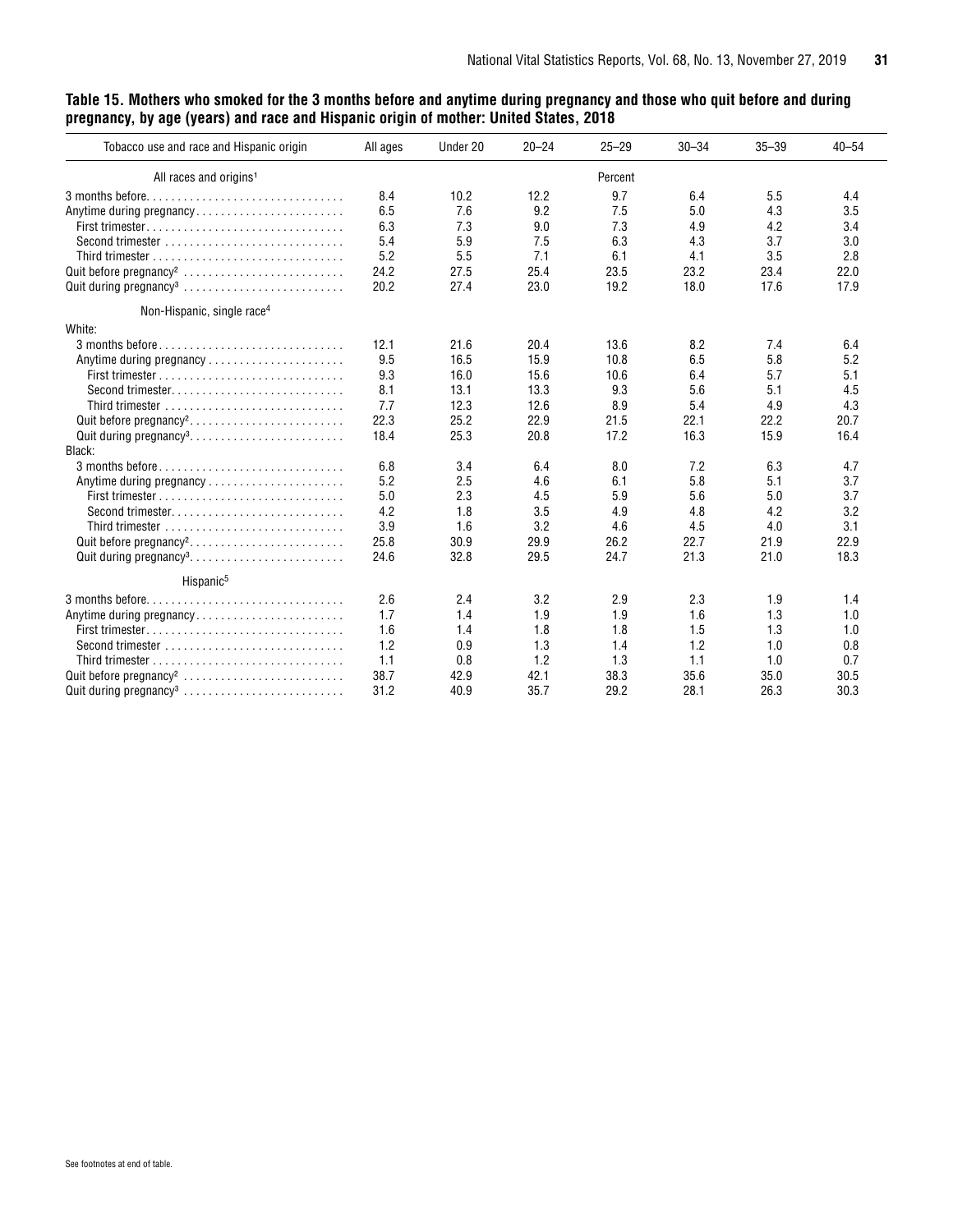#### **Table 15. Mothers who smoked for the 3 months before and anytime during pregnancy and those who quit before and during pregnancy, by age (years) and race and Hispanic origin of mother: United States, 2018—Con.**

| Tobacco use and race and Hispanic origin                                         | All ages  | Under 20 | $20 - 24$ | $25 - 29$     | $30 - 34$ | $35 - 39$    | $40 - 54$ |
|----------------------------------------------------------------------------------|-----------|----------|-----------|---------------|-----------|--------------|-----------|
| All races and origins <sup>1</sup>                                               |           |          |           | <b>Number</b> |           |              |           |
|                                                                                  | 3,791,712 | 181,607  | 726,175   | 1,099,491     | 1,090,697 | 566,786      | 126,956   |
| Not stated 3 months before                                                       | 18,048    | 1,122    | 3,982     | 5,457         | 4,389     | 2,492        | 606       |
| Not stated during pregnancy                                                      | 17,013    | 991      | 3,711     | 5,154         | 4,206     | 2,380        | 571       |
| Quit before pregnancy <sup>2</sup> :                                             |           |          |           |               |           |              |           |
|                                                                                  | 317.730   | 18.386   | 87.784    | 105.599       | 69.562    | 30.878       | 5.521     |
|                                                                                  | 587       | 35       | 143       | 195           | 140       | 61           | 13        |
| Quit during pregnancy <sup>3</sup> :                                             |           |          |           |               |           |              |           |
| $Smokes \dots \dots \dots \dots \dots \dots \dots \dots \dots \dots \dots \dots$ | 245,290   | 13,663   | 66,630    | 82,155        | 54,324    | 24,121       | 4,397     |
|                                                                                  | 425       | 38       | 113       | 127           | 102       | 42           | 3         |
| Non-Hispanic, single race <sup>4</sup>                                           |           |          |           |               |           |              |           |
| White:                                                                           |           |          |           |               |           |              |           |
|                                                                                  | 1,956,413 | 65,254   | 326,575   | 576,811       | 624,015   | 304.062      | 59.696    |
| Not stated 3 months before $\ldots, \ldots, \ldots, \ldots$                      | 7,417     | 382      | 1,581     | 2.180         | 1,969     | 1.079        | 226       |
| Not stated during pregnancy                                                      | 7,003     | 336      | 1,452     | 2,055         | 1,880     | 1,061        | 219       |
| Quit before pregnancy <sup>2</sup> :                                             |           |          |           |               |           |              |           |
|                                                                                  | 235,717   | 14.024   | 66,228    | 78,086        | 51,248    | 22,303       | 3,828     |
| Unknown if guit                                                                  | 331       | 24       | 78        | 111           | 74        | 35           | 9         |
| Quit during pregnancy <sup>3</sup> :                                             |           |          |           |               |           |              |           |
|                                                                                  | 185.707   | 10.693   | 51.774    | 62.108        | 40.449    | 17.605       | 3,078     |
| Unknown if quit                                                                  | 276       | 25       | 77        | 85            | 59        | 28           | 2         |
| Black:                                                                           |           |          |           |               |           |              |           |
|                                                                                  | 552,029   | 38,269   | 137,974   | 166.802       | 124,206   | 67,268       | 17,510    |
| Not stated 3 months before $\ldots, \ldots, \ldots, \ldots$                      | 3,321     | 234      | 803       | 1.068         | 721       | 391          | 104       |
| Not stated during pregnancy                                                      | 3,209     | 225      | 780       | 1,029         | 708       | 368          | 99        |
| Quit before pregnancy <sup>2</sup> :                                             |           |          |           |               |           |              |           |
|                                                                                  | 37,188    | 1,277    | 8,727     | 13,222        | 8,925     | 4,221        | 816       |
|                                                                                  | 94        | 5        | 21        | 27            | 29        | 10           | 2         |
| Quit during pregnancy <sup>3</sup> :                                             |           |          |           |               |           |              |           |
|                                                                                  | 28,549    | 933      | 6,341     | 10,102        | 7,109     | 3,415        | 649       |
|                                                                                  | 72        | 4        | 12        | 23            | 27        | 6            |           |
| Hispanic <sup>5</sup>                                                            |           |          |           |               |           |              |           |
|                                                                                  | 886,210   | 65,852   | 209,701   | 253,977       | 208,193   | 117,383      | 31,104    |
| Not stated 3 months before                                                       | 4,156     | 368      | 1,026     | 1,210         | 857       | 542          | 153       |
| Not stated during pregnancy                                                      | 3,718     | 298      | 913       | 1,099         | 791       | 483          | 134       |
| Quit before pregnancy <sup>2</sup> :                                             |           |          |           |               |           |              |           |
|                                                                                  | 23,214    | 1,590    | 6.613     | 7.442         | 4.860     | 2,269        | 440       |
|                                                                                  | 79        | 6        | 19        | 30            | 16        | 8            |           |
| Quit during pregnancy <sup>3</sup> :                                             |           |          |           |               |           |              |           |
| $Smokes \dots \dots \dots \dots \dots \dots \dots \dots \dots \dots \dots \dots$ | 14.740    | 944      | 3,961     | 4,751         | 3,233     | 1,528        | 323       |
|                                                                                  | 28        | 4        | 9         | 9             | 5         | $\mathbf{1}$ |           |
|                                                                                  |           |          |           |               |           |              |           |

– Quantity zero.

1Includes births to race and origin groups not shown separately, such as Hispanic single-race white, Hispanic single-race black, and non-Hispanic multiple-race women, and births with origin not stated.

<sup>2</sup>Quit in the 3 months before pregnancy: births to women not reporting smoking during pregnancy per 100 women who smoked in the 3 months before pregnancy. See Technical Notes in this report.

 $^3$ Quit during pregnancy: births to women not reporting smoking in the third trimester of pregnancy per 100 women who smoked in either the first or second trimester. See Technical Notes. 4Race and Hispanic origin are reported separately on birth certificates; persons of Hispanic origin may be of any race. In this table, non-Hispanic women are classified by race. Race categories are consistent with the 1997 Office of Management and Budget standards; see Technical Notes. Single race is defined as only one race reported on the birth certificate.<br><sup>5</sup>Includes all persons of Hispanic origin of any race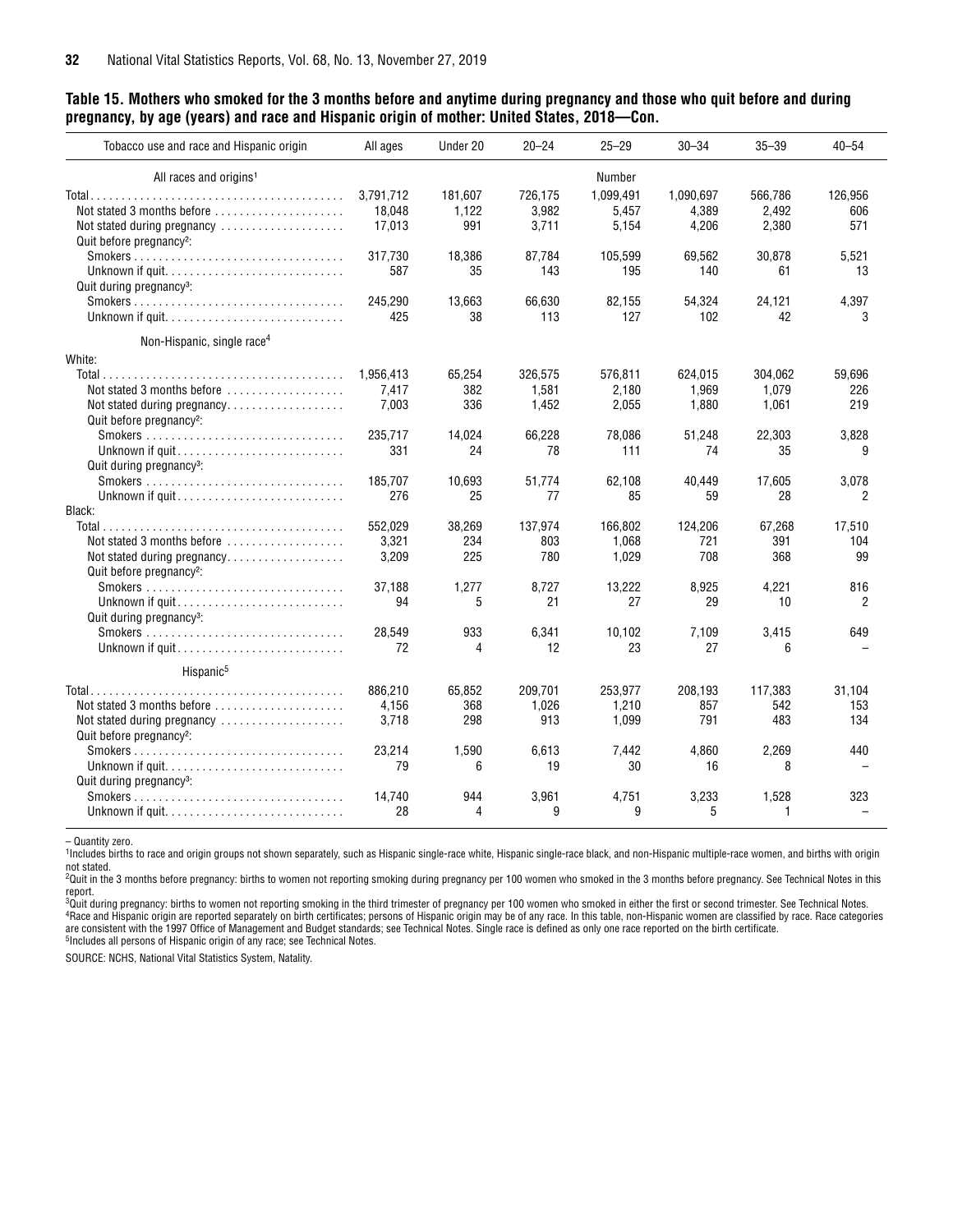#### <span id="page-32-0"></span>**Table 16. Trimester prenatal care began, by age (years) and race and Hispanic origin of mother: United States, 2018**

| Trimester care began and race and Hispanic origin of mother                                       | All ages  | Under 20 | $20 - 24$ | $25 - 29$ | $30 - 34$ | $35 - 39$ | $40 - 54$ |
|---------------------------------------------------------------------------------------------------|-----------|----------|-----------|-----------|-----------|-----------|-----------|
| All races and origins <sup>1</sup>                                                                |           |          |           | Percent   |           |           |           |
|                                                                                                   | 77.5      | 61.2     | 70.9      | 77.7      | 82.1      | 81.7      | 78.2      |
|                                                                                                   | 16.3      | 27.1     | 21.0      | 16.2      | 13.0      | 13.4      | 16.0      |
|                                                                                                   | 6.2       | 11.7     | 8.1       | 6.1       | 4.9       | 4.9       | 5.8       |
|                                                                                                   | 4.5       | 8.4      | 5.9       | 4.4       | 3.5       | 3.6       | 4.2       |
|                                                                                                   | 1.7       | 3.3      | 2.3       | 1.7       | 1.3       | 1.4       | 1.6       |
|                                                                                                   |           |          |           | Number    |           |           |           |
|                                                                                                   | 3,791,712 | 181,607  | 726,175   | 1,099,491 | 1,090,697 | 566,786   | 126,956   |
|                                                                                                   | 95,362    | 5,343    | 19,977    | 27,209    | 25,633    | 13,934    | 3,266     |
| Non-Hispanic, single race <sup>2</sup>                                                            |           |          |           | Percent   |           |           |           |
| White:                                                                                            |           |          |           |           |           |           |           |
|                                                                                                   | 82.5      | 68.5     | 75.8      | 82.3      | 86.1      | 85.5      | 82.3      |
| Second trimester $\ldots, \ldots, \ldots, \ldots, \ldots, \ldots, \ldots, \ldots, \ldots, \ldots$ | 13.1      | 23.3     | 18.1      | 13.2      | 10.4      | 10.8      | 13.1      |
|                                                                                                   | 4.5       | 8.2      | 6.1       | 4.5       | 3.5       | 3.7       | 4.5       |
|                                                                                                   | 3.3       | 6.3      | 4.7       | 3.4       | 2.6       | 2.7       | 3.3       |
|                                                                                                   | 1.1       | 1.9      | 1.4       | 1.1       | 0.9       | 1.0       | 1.2       |
|                                                                                                   |           |          |           | Number    |           |           |           |
|                                                                                                   | 1,956,413 | 65,254   | 326,575   | 576,811   | 624,015   | 304,062   | 59,696    |
|                                                                                                   | 41,224    | 1,481    | 7,203     | 11,561    | 13,007    | 6,559     | 1,413     |
| Black:                                                                                            |           |          |           | Percent   |           |           |           |
|                                                                                                   | 67.1      | 54.7     | 63.7      | 68.1      | 70.6      | 71.6      | 69.2      |
|                                                                                                   | 23.0      | 31.1     | 25.5      | 22.5      | 20.4      | 19.6      | 21.1      |
|                                                                                                   | 9.9       | 14.2     | 10.7      | 9.4       | 9.0       | 8.8       | 9.7       |
|                                                                                                   | 6.8       | 9.5      | 7.1       | 6.4       | 6.4       | 6.1       | 7.1       |
|                                                                                                   | 3.1       | 4.7      | 3.6       | 3.0       | 2.7       | 2.6       | 2.6       |
|                                                                                                   |           |          |           | Number    |           |           |           |
|                                                                                                   | 552,029   | 38,269   | 137,974   | 166,802   | 124,206   | 67,268    | 17,510    |
|                                                                                                   | 21,500    | 1,585    | 5,585     | 6,539     | 4,531     | 2,605     | 655       |
| Hispanic <sup>3</sup>                                                                             |           |          |           | Percent   |           |           |           |
|                                                                                                   | 72.7      | 58.3     | 68.7      | 74.4      | 76.8      | 76.5      | 73.9      |
|                                                                                                   | 19.6      | 28.3     | 22.1      | 18.6      | 17.0      | 17.4      | 19.5      |
|                                                                                                   | 7.7       | 13.4     | 9.2       | 7.1       | 6.2       | 6.1       | 6.5       |
|                                                                                                   | 5.4       | 9.5      | 6.6       | 5.0       | 4.3       | 4.2       | 4.7       |
|                                                                                                   | 2.2       | 3.8      | 2.6       | 2.0       | 1.8       | 1.9       | 1.9       |
|                                                                                                   |           |          |           | Number    |           |           |           |
|                                                                                                   | 886.210   | 65.852   | 209.701   | 253.977   | 208.193   | 117.383   | 31.104    |
|                                                                                                   | 22,096    | 1,895    | 5,449     | 6,175     | 4,955     | 2,880     | 742       |
|                                                                                                   |           |          |           |           |           |           |           |

<sup>1</sup>Includes births to race and origin groups not shown separately, such as Hispanic single-race white, Hispanic single-race black, and non-Hispanic multiple-race women, and births with origin

not stated.<br><sup>2</sup>Race and Hispanic origin are reported separately on birth certificates; persons of Hispanic origin may be of any race. In this table, non-Hispanic women are classified by race. Race categories are consistent with the 1997 Office of Management and Budget standards; see Technical Notes in this report. Single race is defined as only one race reported on the birth certificate.<br><sup>3</sup>Includes all persons of Hispanic ori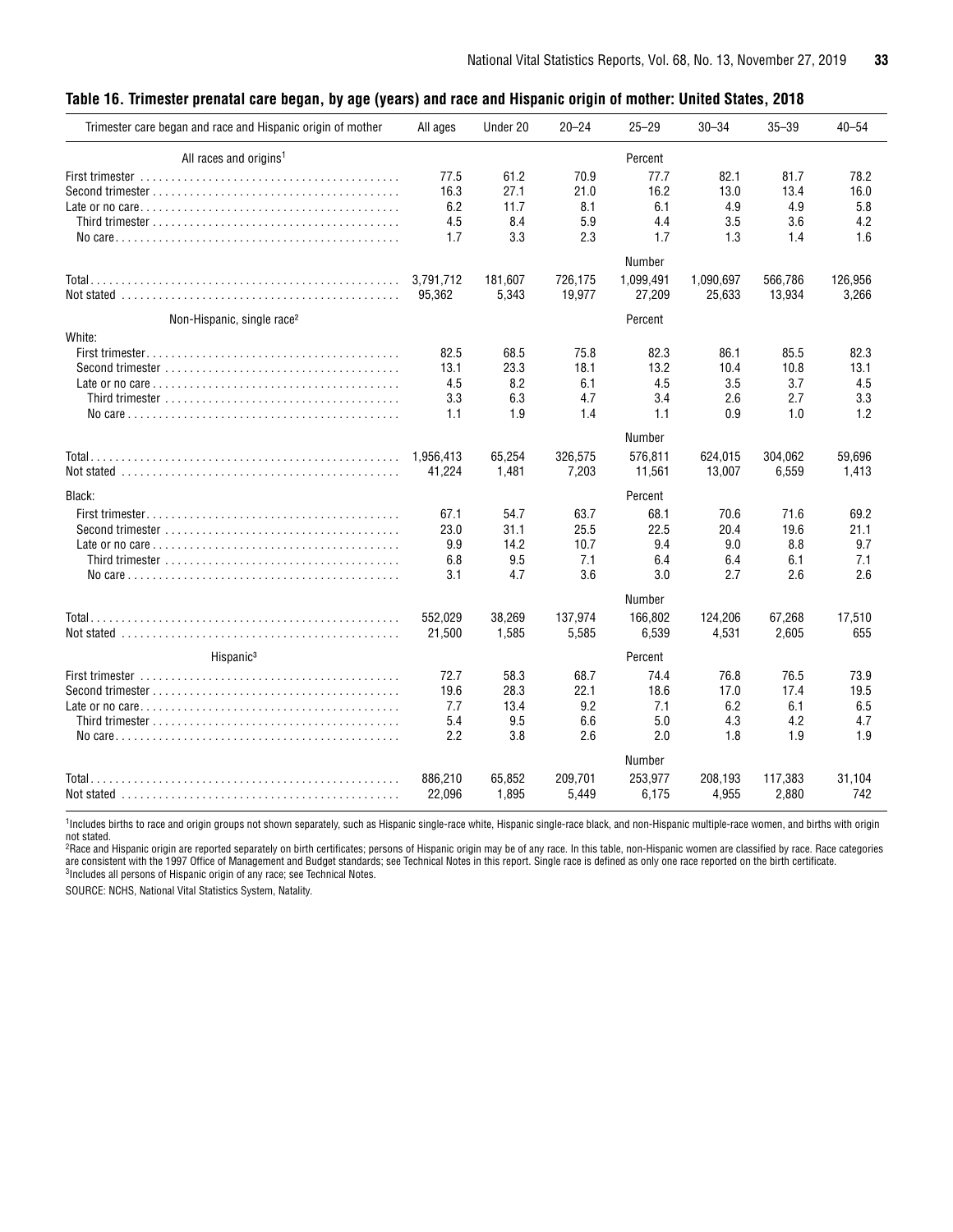#### <span id="page-33-0"></span>**Table 17. Births, by method of delivery: United States, 2010–2018, and by race and Hispanic origin of mother, United States, 2016–2018**

|                                                                                              |                                                                                                                   | Vaginal                                                                                                           |                                                                                                          |                                                                                                                   | Cesarean                                                                        |                                                                                                 |                                                                               |                                                                      | Cesarean                                                             |                                                                      | Vaginal<br>birth after                                    |
|----------------------------------------------------------------------------------------------|-------------------------------------------------------------------------------------------------------------------|-------------------------------------------------------------------------------------------------------------------|----------------------------------------------------------------------------------------------------------|-------------------------------------------------------------------------------------------------------------------|---------------------------------------------------------------------------------|-------------------------------------------------------------------------------------------------|-------------------------------------------------------------------------------|----------------------------------------------------------------------|----------------------------------------------------------------------|----------------------------------------------------------------------|-----------------------------------------------------------|
| Year and race and<br>Hispanic origin                                                         | All births                                                                                                        | Total <sup>1</sup>                                                                                                | After<br>previous<br>cesarean                                                                            | Total <sup>2</sup>                                                                                                | Primary                                                                         | Low-risk <sup>3</sup>                                                                           | Not<br>stated                                                                 | Total <sup>4</sup>                                                   | Primary <sup>5</sup>                                                 | Low-risk <sup>6</sup>                                                | previous<br>cesarean<br>deliverv <sup>7</sup>             |
| All races and origins <sup>8</sup>                                                           |                                                                                                                   |                                                                                                                   |                                                                                                          | Number                                                                                                            |                                                                                 |                                                                                                 |                                                                               |                                                                      |                                                                      | Percent                                                              |                                                           |
| 2018.<br>2017.<br>.<br>2016.<br>.<br>2015.<br>2014.<br>2013.<br>2012.<br>.<br>2011.<br>2010. | 3,791,712<br>3,855,500<br>3,945,875<br>3,978,497<br>3,988,076<br>3,932,181<br>3,952,841<br>3.953.590<br>3.999.386 | 2,581,992<br>2,621,010<br>2,684,803<br>2,703,504<br>2,699,951<br>2,642,892<br>2,650,744<br>2,651,428<br>2,680,947 | 78,842<br>76,301<br>75,244<br>$---$<br>$---$<br>$\qquad \qquad -$<br>$\qquad \qquad -$<br>$---$<br>$---$ | 1,208,176<br>1,232,339<br>1,258,581<br>1,272,503<br>1,284,551<br>1,284,339<br>1,296,070<br>1,293,267<br>1.309.182 | 693,276<br>710.963<br>728,500<br>---<br>$---$<br>$---$<br>$---$<br>---<br>$---$ | 319,022<br>325,086<br>329,614<br>331,982<br>337,086<br>344,405<br>355.942<br>359,669<br>368,523 | 1,544<br>2,151<br>2,491<br>2,490<br>3,574<br>4,950<br>6.027<br>8.895<br>9,257 | 31.9<br>32.0<br>31.9<br>32.0<br>32.2<br>32.7<br>32.8<br>32.8<br>32.8 | 21.7<br>21.9<br>21.8<br>$---$<br>$---$<br>---<br>$---$<br>---<br>--- | 25.9<br>26.0<br>25.7<br>25.8<br>26.0<br>26.8<br>27.2<br>27.2<br>27.5 | 13.3<br>12.8<br>12.4<br>$---$<br>---<br>---<br>---<br>--- |
| Non-Hispanic,<br>single race <sup>9</sup>                                                    |                                                                                                                   |                                                                                                                   |                                                                                                          |                                                                                                                   |                                                                                 |                                                                                                 |                                                                               |                                                                      |                                                                      |                                                                      |                                                           |
| White:<br>2018<br>2017.<br>2016                                                              | 1.956.413<br>1,992,461<br>2,056,332                                                                               | 1.353.424<br>1,375,702<br>1,419,788                                                                               | 38.345<br>37,295<br>37,442                                                                               | 602,361<br>615,830<br>635,588                                                                                     | 356.796<br>366,505<br>379,240                                                   | 164.087<br>167,434<br>172,006                                                                   | 628<br>929<br>956                                                             | 30.8<br>30.9<br>30.9                                                 | 21.4<br>21.5<br>21.5                                                 | 24.9<br>24.9<br>24.7                                                 | 13.5<br>13.0<br>12.8                                      |
| Black:<br>2018<br>2017<br>2016.                                                              | 552,029<br>560.715<br>558,622                                                                                     | 352,750<br>358,467<br>357,859                                                                                     | 12.702<br>12.457<br>11,763                                                                               | 199,117<br>201.991<br>200.460                                                                                     | 114,150<br>117.054<br>117,410                                                   | 49,481<br>50,217<br>50,287                                                                      | 162<br>257<br>303                                                             | 36.1<br>36.0<br>35.9                                                 | 25.2<br>25.3<br>25.4                                                 | 30.3<br>30.4<br>30.3                                                 | 13.0<br>12.8<br>12.4                                      |
| Hispanic <sup>10</sup><br>2018.<br>.<br>2017.<br>.<br>2016.                                  | 886.210<br>898,764<br>918,447                                                                                     | 605.674<br>613,101<br>627,095                                                                                     | 19,371<br>18,423<br>17,847                                                                               | 280,386<br>285,379<br>290,832                                                                                     | 147,149<br>150,592<br>153,462                                                   | 67,040<br>67,860<br>67,278                                                                      | 150<br>284<br>520                                                             | 31.6<br>31.8<br>31.7                                                 | 20.1<br>20.2<br>20.1                                                 | 25.4<br>25.6<br>25.1                                                 | 12.7<br>12.0<br>11.5                                      |

--- Comparable data were not available for the 50 states and the District of Columbia for 2010–2015 because not all reporting areas had adopted the 2003 U.S. Certificate of Live Birth. 1Includes unknown type of vaginal delivery; see Technical Notes in this report.

2Includes unknown type of cesarean delivery; see Technical Notes.

<sup>3</sup>Low-risk cesarean is defined as singleton, term (37 or more completed weeks of gestation based on the obstetric estimate), cephalic, cesarean deliveries to women having a first birth. 4Percentage of all live births delivered by cesarean.

5Primary cesarean rate is the number of births to women having a cesarean delivery per 100 births to women without a previous cesarean.

6Low-risk cesarean rate is the number of singleton, term (37 or more completed weeks of gestation based on the obstetric estimate), cephalic, cesarean deliveries to women having a first birth per 100 women delivering singleton, term, cephalic, first births.

7Vaginal birth after cesarean delivery rate is the number of births to women having a vaginal delivery per 100 births to women with a previous cesarean delivery.

<sup>8</sup>Includes births to race and origin groups not shown separately, such as Hispanic single-race white, Hispanic single-race black, and non-Hispanic multiple-race women, and births with origin not stated.

9Race and Hispanic origin are reported separately on birth certificates; persons of Hispanic origin may be of any race. In this table, non-Hispanic women are classified by race. Race categories are consistent with the 1997 Office of Management and Budget standards; see Technical Notes. Single race is defined as only one race reported on the birth certificate. <sup>10</sup>Includes all persons of Hispanic origin of any race; see Technical Notes.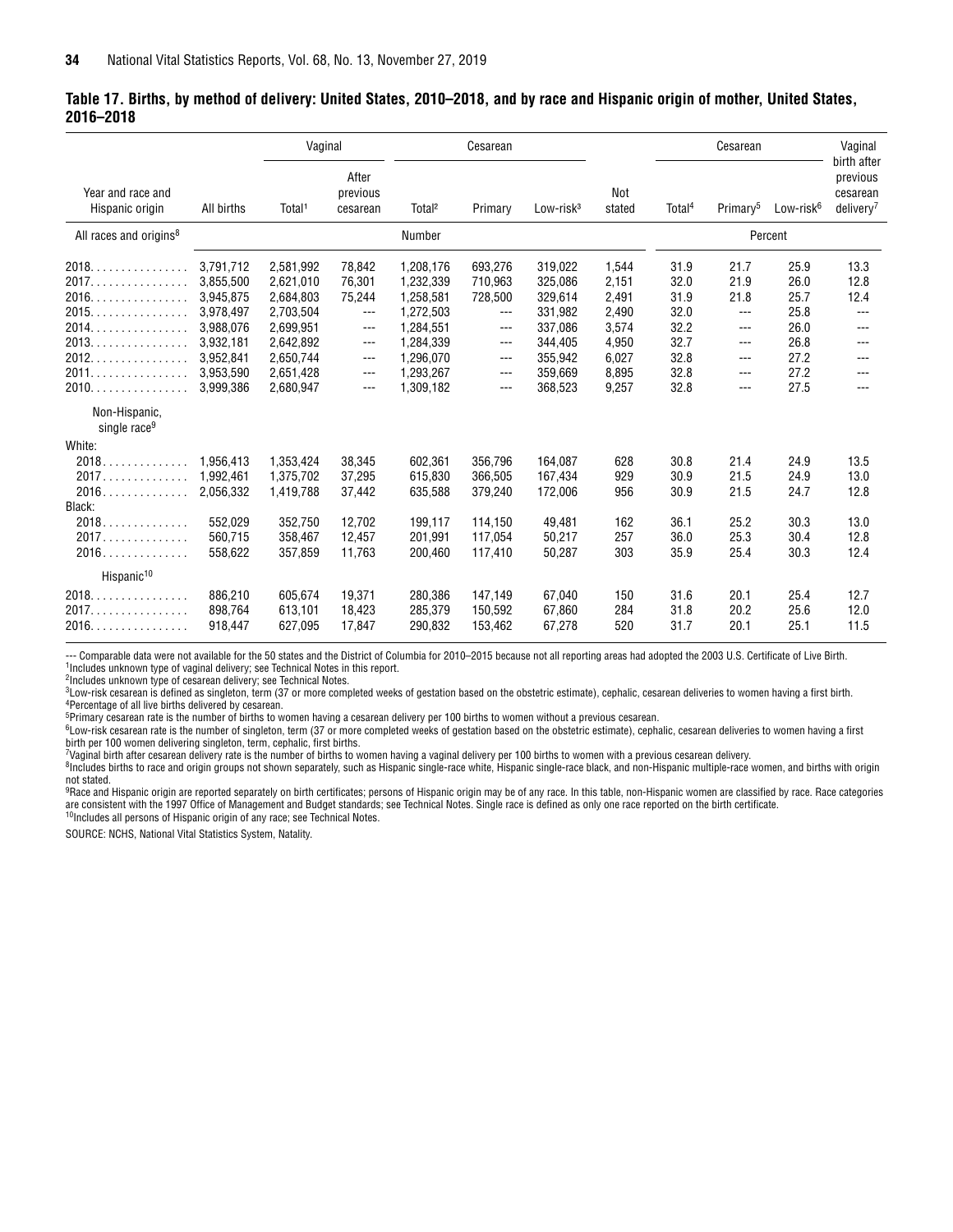|                                                                                                                                                                                              |                                                                                                                                                     | Vaginal                                                                                                                                          |                                                                                                                         |                                                                                                                                             | Cesarean                                                                                                                                   |                                                                                                                                     |                                                                                                   |                                                                                                              | Cesarean                                                                                                     |                                                                                                              | Vaginal<br>birth after                                                                                       |
|----------------------------------------------------------------------------------------------------------------------------------------------------------------------------------------------|-----------------------------------------------------------------------------------------------------------------------------------------------------|--------------------------------------------------------------------------------------------------------------------------------------------------|-------------------------------------------------------------------------------------------------------------------------|---------------------------------------------------------------------------------------------------------------------------------------------|--------------------------------------------------------------------------------------------------------------------------------------------|-------------------------------------------------------------------------------------------------------------------------------------|---------------------------------------------------------------------------------------------------|--------------------------------------------------------------------------------------------------------------|--------------------------------------------------------------------------------------------------------------|--------------------------------------------------------------------------------------------------------------|--------------------------------------------------------------------------------------------------------------|
| Race and Hispanic<br>origin and<br>age (years) of mother                                                                                                                                     | All births                                                                                                                                          | Total <sup>1</sup>                                                                                                                               | After<br>previous<br>cesarean                                                                                           | Total <sup>2</sup>                                                                                                                          | Primary                                                                                                                                    | Low-risk <sup>3</sup>                                                                                                               | Not<br>stated                                                                                     | Total <sup>4</sup>                                                                                           | Primary <sup>5</sup>                                                                                         | Lowrisk <sup>6</sup>                                                                                         | previous<br>cesarean<br>$deliverv^7$                                                                         |
| All races and origins <sup>8</sup>                                                                                                                                                           |                                                                                                                                                     |                                                                                                                                                  |                                                                                                                         | Number                                                                                                                                      |                                                                                                                                            |                                                                                                                                     |                                                                                                   |                                                                                                              |                                                                                                              | Percent                                                                                                      |                                                                                                              |
| All ages<br>Under 20<br>$20 - 24$<br>$25 - 29$<br>$30 - 34$<br>$35 - 39$<br>$40 - 54$                                                                                                        | 3,791,712<br>181,607<br>726.175<br>1,099,491<br>1.090.697<br>566,786<br>126,956                                                                     | 2,581,992<br>145,667<br>540,586<br>769,495<br>721,045<br>339,252<br>65,947                                                                       | 78,842<br>561<br>8,665<br>22,256<br>27,500<br>16,337<br>3,523                                                           | 1,208,176<br>35,877<br>185,252<br>329,512<br>369,271<br>227,331<br>60,933                                                                   | 693,276<br>32,264<br>127,269<br>190,914<br>197,717<br>112,599<br>32,513                                                                    | 319,022<br>21,678<br>72,690<br>90,763<br>82,938<br>40,160<br>10,793                                                                 | 1,544<br>63<br>337<br>484<br>381<br>203<br>76                                                     | 31.9<br>19.8<br>25.5<br>30.0<br>33.9<br>40.1<br>48.0                                                         | 21.7<br>18.2<br>19.3<br>20.4<br>22.2<br>25.9<br>34.3                                                         | 25.9<br>16.1<br>21.6<br>25.5<br>29.5<br>38.8<br>53.0                                                         | 13.3<br>13.5<br>13.0<br>13.8<br>13.8<br>12.5<br>11.0                                                         |
| Non-Hispanic,<br>single race <sup>9</sup>                                                                                                                                                    |                                                                                                                                                     |                                                                                                                                                  |                                                                                                                         |                                                                                                                                             |                                                                                                                                            |                                                                                                                                     |                                                                                                   |                                                                                                              |                                                                                                              |                                                                                                              |                                                                                                              |
| White, all ages<br>Under 20<br>$20 - 24$<br>$25 - 29$<br>$30 - 34$<br>$35 - 39$<br>$40 - 54$<br>Black, all ages<br>Under 20<br>$20 - 24$<br>$25 - 29$<br>$30 - 34$<br>$35 - 39$<br>$40 - 54$ | 1,956,413<br>65,254<br>326,575<br>576,811<br>624,015<br>304,062<br>59,696<br>552,029<br>38,269<br>137,974<br>166,802<br>124,206<br>67,268<br>17,510 | 1,353,424<br>52,167<br>245,152<br>411,907<br>424,241<br>187,866<br>32,091<br>352,750<br>29,707<br>97,638<br>107,994<br>73,762<br>35,593<br>8,056 | 38,345<br>136<br>3,048<br>9,921<br>14,753<br>8,733<br>1,754<br>12,702<br>140<br>1,990<br>4,357<br>3,746<br>1,984<br>485 | 602,361<br>13,058<br>81,289<br>164,709<br>199,603<br>116,125<br>27,577<br>199,117<br>8,552<br>40,300<br>58,760<br>50,407<br>31,651<br>9,447 | 356,796<br>11,886<br>57,174<br>101,506<br>111,895<br>59,158<br>15,177<br>114,150<br>7,692<br>27,891<br>32,119<br>25,420<br>15,928<br>5,100 | 164,087<br>7,789<br>31,790<br>48,801<br>47,858<br>22,268<br>5,581<br>49,481<br>5,181<br>15,649<br>13,624<br>8,914<br>4,704<br>1,409 | 628<br>29<br>134<br>195<br>171<br>71<br>28<br>162<br>10<br>36<br>48<br>37<br>24<br>$\overline{7}$ | 30.8<br>20.0<br>24.9<br>28.6<br>32.0<br>38.2<br>46.2<br>36.1<br>22.4<br>29.2<br>35.2<br>40.6<br>47.1<br>54.0 | 21.4<br>18.6<br>19.1<br>20.2<br>21.5<br>24.8<br>33.4<br>25.2<br>20.7<br>22.6<br>23.7<br>26.7<br>32.2<br>40.3 | 24.9<br>15.9<br>20.2<br>23.6<br>27.5<br>36.6<br>50.3<br>30.3<br>18.8<br>25.9<br>33.3<br>39.9<br>49.4<br>61.9 | 13.5<br>10.4<br>11.2<br>13.6<br>14.4<br>13.3<br>12.4<br>13.0<br>14.0<br>13.8<br>14.1<br>13.0<br>11.2<br>10.0 |
| Hispanic <sup>10</sup><br>All ages<br>Under $20$ ,<br>$20 - 24$<br>$25 - 29$<br>$30 - 34$<br>$35 - 39$<br>$40 - 54$                                                                          | 886,210<br>65,852<br>209,701<br>253,977<br>208,193<br>117,383<br>31,104                                                                             | 605,674<br>53,847<br>157,962<br>175,985<br>133,067<br>68,554<br>16,259                                                                           | 19,371<br>248<br>2,957<br>6,038<br>5,844<br>3,455<br>829                                                                | 280,386<br>11,989<br>51,706<br>77,951<br>75,093<br>48,813<br>14,834                                                                         | 147,149<br>10,610<br>33,760<br>39,196<br>34,613<br>21,727<br>7,243                                                                         | 67,040<br>7,354<br>20,301<br>18,263<br>12,854<br>6,463<br>1,805                                                                     | 150<br>16<br>33<br>41<br>33<br>16<br>11                                                           | 31.6<br>18.2<br>24.7<br>30.7<br>36.1<br>41.6<br>47.7                                                         | 20.1<br>16.5<br>17.9<br>18.7<br>21.4<br>25.0<br>32.0                                                         | 25.4<br>15.1<br>21.7<br>27.9<br>33.8<br>43.3<br>55.7                                                         | 12.7<br>15.3<br>14.2<br>13.5<br>12.6<br>11.3<br>9.8                                                          |

<span id="page-34-0"></span>**Table 18. Births, by method of delivery and by age and race and Hispanic origin of mother: United States, 2018**

<sup>1</sup>Includes unknown type of vaginal delivery; see Technical Notes in this report.

2Includes unknown type of cesarean delivery; see Technical Notes.

3 Low-risk cesarean is defined as singleton, term (37 or more completed weeks of gestation based on the obstetric estimate), cephalic, cesarean deliveries to women having a first birth. <sup>4</sup>Percentage of all live births delivered by cesarean.

5Primary cesarean rate is the number of births to women having a cesarean delivery per 100 births to women without a previous cesarean.

6Low-risk cesarean rate is the number of singleton, term (37 or more completed weeks of gestation based on the obstetric estimate), cephalic, cesarean deliveries to women having a first birth per 100 women delivering singleton, term, cephalic, first births.

7Vaginal birth after cesarean delivery rate is the number of births to women having a vaginal delivery per 100 births to women with a previous cesarean delivery.

<sup>8</sup>Includes births to race and origin groups not shown separately, such as Hispanic single-race white, Hispanic single-race black, and non-Hispanic multiple-race women, and births with origin not stated.

....<br><sup>9</sup>Race and Hispanic origin are reported separately on birth certificates; persons of Hispanic origin may be of any race. In this table, non-Hispanic women are classified by race. Race categories are consistent with the 1997 Office of Management and Budget standards; see Technical Notes. Single race is defined as only one race reported on the birth certificate.<br><sup>10</sup>Includes all persons of Hispanic origin of any rac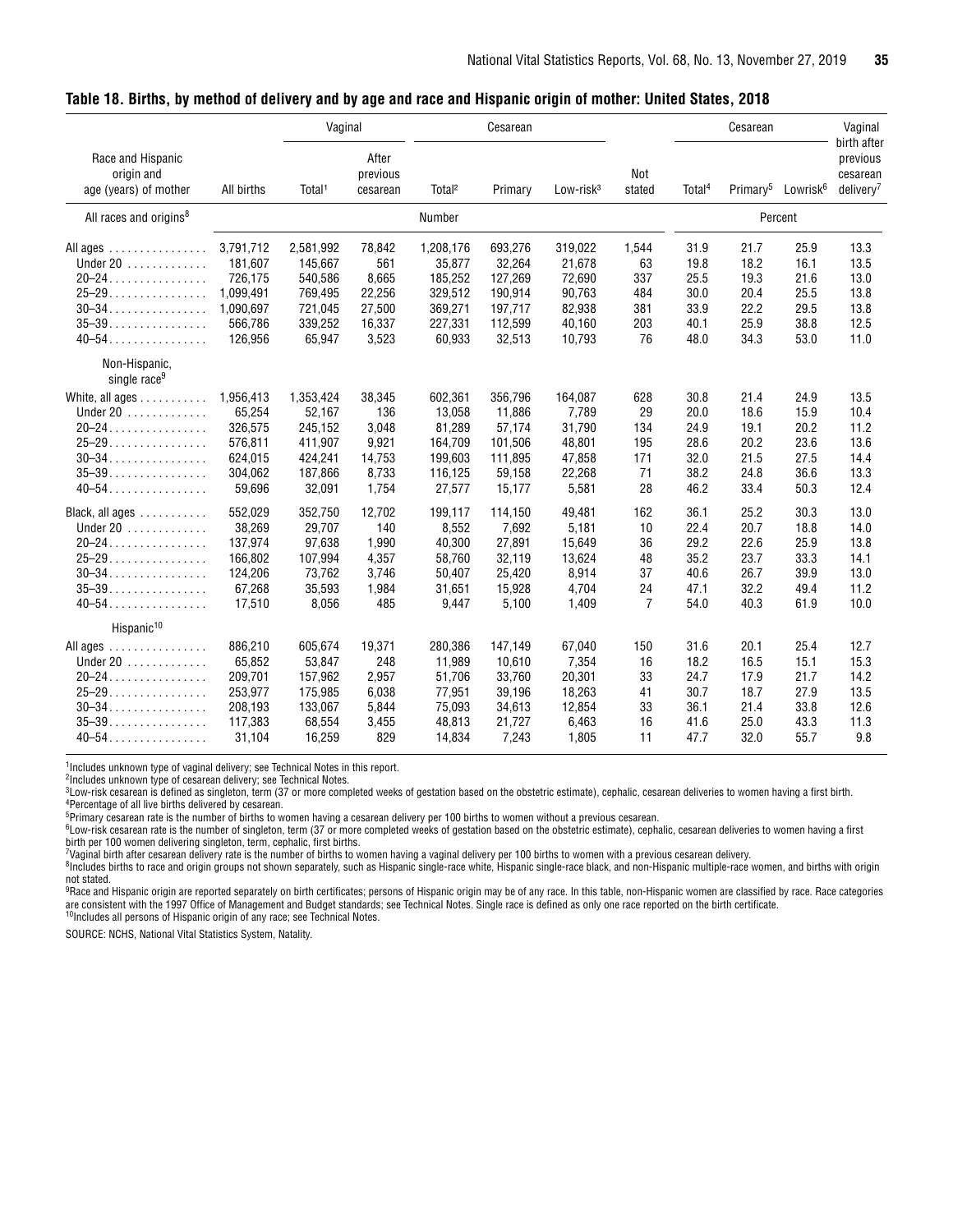#### <span id="page-35-0"></span>**Table 19. Principal source of payment for the delivery, by age (years) and race and Hispanic origin of mother: United States, 2018**

[Percentages are number of live births with specified source of payment per 100 live births in specified group]

| Source of payment and race and<br>Hispanic origin of mother                               | All ages  | Under 20 | $20 - 24$ | $25 - 29$ | $30 - 34$ | $35 - 39$ | $40 - 54$ |
|-------------------------------------------------------------------------------------------|-----------|----------|-----------|-----------|-----------|-----------|-----------|
| All races and origins <sup>1</sup>                                                        |           |          |           | Percent   |           |           |           |
|                                                                                           | 100.0     | 100.0    | 100.0     | 100.0     | 100.0     | 100.0     | 100.0     |
|                                                                                           | 42.3      | 77.3     | 63.1      | 44.8      | 29.4      | 27.4      | 29.9      |
| Private insurance $\ldots, \ldots, \ldots, \ldots, \ldots, \ldots, \ldots, \ldots$        | 49.6      | 15.1     | 28.2      | 47.0      | 63.0      | 64.8      | 61.2      |
|                                                                                           | 4.2       | 3.8      | 3.8       | 4.0       | 4.2       | 4.6       | 5.7       |
|                                                                                           | 3.9       | 3.8      | 4.9       | 4.1       | 3.4       | 3.2       | 3.1       |
|                                                                                           |           |          |           | Number    |           |           |           |
|                                                                                           | 3,791,712 | 181,607  | 726,175   | 1,099,491 | 1,090,697 | 566,786   | 126,956   |
| Not stated $\ldots \ldots \ldots \ldots \ldots \ldots \ldots \ldots \ldots \ldots \ldots$ | 22,595    | 1,144    | 4,305     | 6,801     | 6,396     | 3,184     | 765       |
| Non-Hispanic, single race <sup>3</sup>                                                    |           |          |           | Percent   |           |           |           |
| White:                                                                                    |           |          |           |           |           |           |           |
|                                                                                           | 100.0     | 100.0    | 100.0     | 100.0     | 100.0     | 100.0     | 100.0     |
|                                                                                           | 30.0      | 72.3     | 53.5      | 32.4      | 18.6      | 16.8      | 18.3      |
| Private insurance $\ldots, \ldots, \ldots, \ldots, \ldots, \ldots, \ldots, \ldots$        | 63.3      | 22.2     | 38.6      | 60.4      | 75.4      | 77.2      | 74.7      |
|                                                                                           | 3.2       | 2.0      | 3.2       | 3.3       | 3.1       | 3.4       | 4.4       |
|                                                                                           | 3.5       | 3.5      | 4.8       | 3.9       | 3.0       | 2.6       | 2.6       |
|                                                                                           |           |          |           | Number    |           |           |           |
|                                                                                           | 1,956,413 | 65,254   | 326,575   | 576.811   | 624,015   | 304,062   | 59,696    |
|                                                                                           | 12,651    | 447      | 2,154     | 3,852     | 3,983     | 1,830     | 385       |
|                                                                                           |           |          |           | Percent   |           |           |           |
| Black:                                                                                    |           |          |           |           |           |           |           |
|                                                                                           | 100.0     | 100.0    | 100.0     | 100.0     | 100.0     | 100.0     | 100.0     |
|                                                                                           | 65.3      | 84.2     | 76.4      | 68.4      | 55.6      | 47.5      | 43.6      |
| Private insurance $\ldots, \ldots, \ldots, \ldots, \ldots, \ldots, \ldots, \ldots$        | 28.4      | 11.2     | 18.0      | 25.7      | 37.3      | 45.0      | 48.2      |
|                                                                                           | 2.9       | 2.3      | 2.0       | 2.6       | 3.7       | 4.1       | 5.1       |
|                                                                                           | 3.3       | 2.3      | 3.6       | 3.4       | 3.3       | 3.4       | 3.1       |
|                                                                                           |           |          |           | Number    |           |           |           |
|                                                                                           | 552.029   | 38,269   | 137,974   | 166.802   | 124,206   | 67,268    | 17.510    |
|                                                                                           | 2,832     | 187      | 615       | 841       | 705       | 367       | 117       |
| Hispanic <sup>4</sup>                                                                     |           |          |           | Percent   |           |           |           |
|                                                                                           | 100.0     | 100.0    | 100.0     | 100.0     | 100.0     | 100.0     | 100.0     |
|                                                                                           | 58.9      | 78.5     | 69.4      | 58.9      | 49.9      | 48.0      | 49.5      |
|                                                                                           | 29.5      | 10.0     | 19.2      | 30.0      | 38.5      | 39.9      | 37.8      |
|                                                                                           | 6.8       | 6.8      | 6.0       | 6.3       | 7.4       | 8.0       | 8.5       |
|                                                                                           | 4.7       | 4.7      | 5.3       | 4.8       | 4.3       | 4.2       | 4.3       |
|                                                                                           |           |          |           | Number    |           |           |           |
|                                                                                           | 886,210   | 65,852   | 209,701   | 253,977   | 208,193   | 117,383   | 31,104    |
|                                                                                           | 4,177     | 384      | 1,030     | 1,160     | 904       | 539       | 160       |

1Includes births to race and origin groups not shown separately, such as Hispanic single-race white, and Hispanic single-race black, and non-Hispanic multiple-race women, and births with origin not stated.

2Other includes Indian Health Service, CHAMPUS or TRICARE, other government (federal, state, or local), or charity.

<sup>3</sup>Race and Hispanic origin are reported separately on birth certificates; persons of Hispanic origin may be of any race. In this table, non-Hispanic women are classified by race. Race categories are consistent with the 1997 Office of Management and Budget standards; see Technical Notes in this report. Single race is defined as only one race reported on the birth certificate.<br><sup>4</sup>Includes all persons of Hispanic ori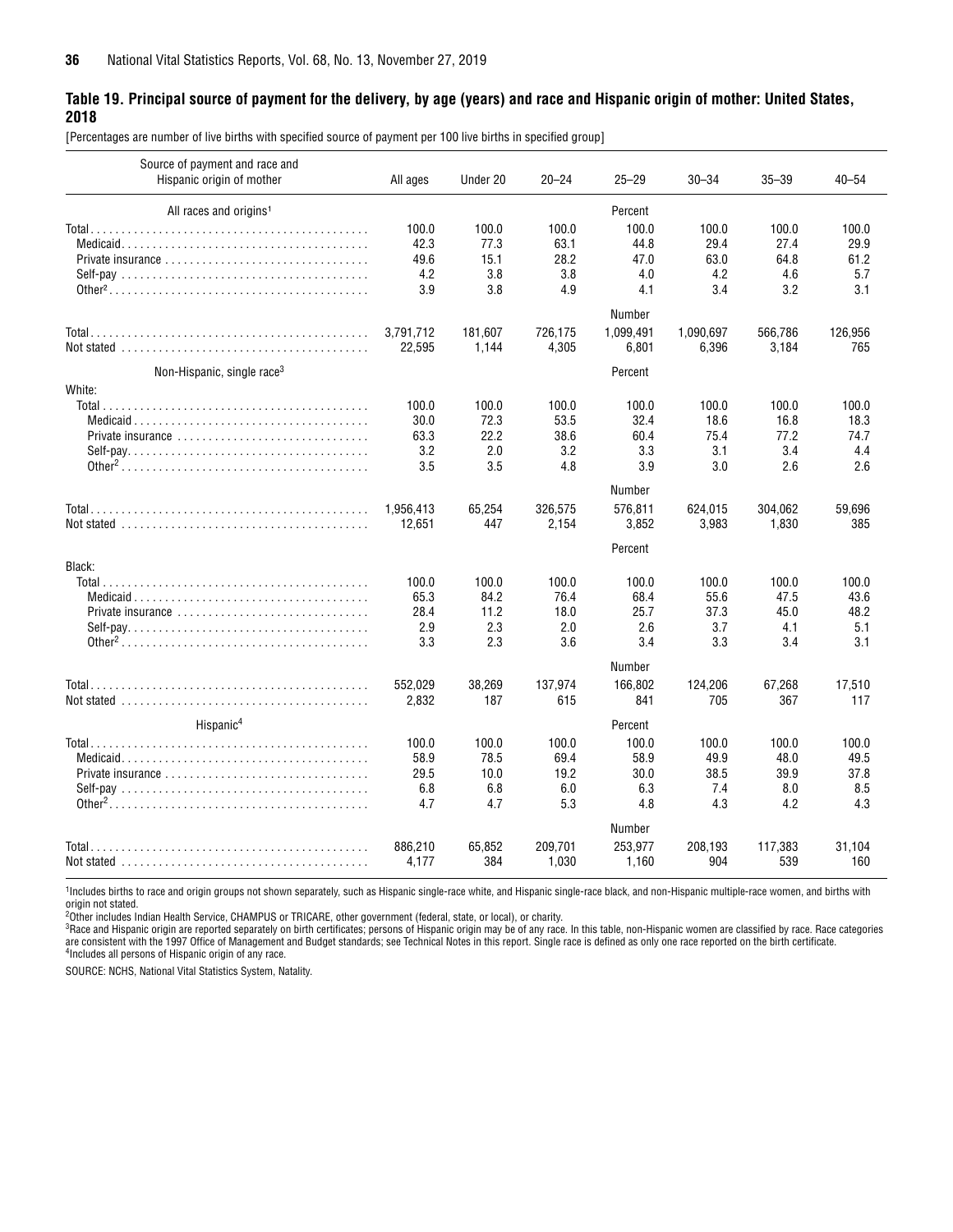#### <span id="page-36-0"></span>**Table 20. Births, by gestational age (weeks): United States, 2010–2018, and by race and Hispanic origin of mother, United States, 2016–2018**

|                                                         |            |                    |                                  | Preterm <sup>1</sup> |                  |                  |                    |                        | Term <sup>1</sup>      |                        |                    | Post<br>term1    |                 |
|---------------------------------------------------------|------------|--------------------|----------------------------------|----------------------|------------------|------------------|--------------------|------------------------|------------------------|------------------------|--------------------|------------------|-----------------|
|                                                         |            |                    |                                  |                      | Early            |                  | Late               |                        |                        |                        |                    |                  |                 |
| Race and Hispanic<br>origin of                          | All births | Total              | Total<br>under 34 Under 28 28-31 |                      |                  | $32 - 33$        | $34 - 36$          | Total                  | Early<br>$37 - 38$     | Full                   | Late               | 42 and           | Not             |
| mother and year                                         |            | under 37           |                                  |                      |                  |                  |                    | $37 - 41$              |                        | $39 - 40$              | 41                 | over             | stated          |
| All races and origins <sup>2</sup>                      | Number     |                    |                                  |                      |                  |                  | Percent            |                        |                        |                        |                    |                  | Number          |
| 2018.                                                   | 3,791,712  | 10.02              | 2.75                             | 0.66                 | 0.91             | 1.18             | 7.28               | 89.68                  | 26.53                  | 57.24                  | 5.90               | 0.30             | 2,507           |
| 2017.                                                   | 3,855,500  | 9.93               | 2.76                             | 0.67                 | 0.92             | 1.17             | 7.17               | 89.74                  | 26.00                  | 57.49                  | 6.25               | 0.33             | 2,759           |
| 2016.<br>. 3.945.875                                    |            | 9.85               | 2.76                             | 0.68                 | 0.92             | 1.17             | 7.09               | 89.80                  | 25.47                  | 57.94                  | 6.38               | 0.35             | 3,454           |
|                                                         |            | 9.63               | 2.76                             | 0.68                 | 0.91             | 1.17             | 6.87               | 89.98                  | 24.99                  | 58.47                  | 6.51               | 0.40             | 2,926           |
|                                                         |            | 9.57               | 2.75                             | 0.69                 | 0.91             | 1.15             | 6.82               | 90.43                  | 24.76                  | 58.72                  | 6.53               | 0.42             | 3,246           |
|                                                         |            | 9.62               | 2.79                             | 0.70                 | 0.92             | 1.17             | 6.83               | 90.38                  | 24.81                  | 58.85                  | 6.31               | 0.41             | 7,467           |
| 2012.<br>$\ldots \ldots \ldots \ldots \ldots$ 3,952,841 |            | 9.76               | 2.80                             | 0.71                 | 0.92             | 1.17             | 6.96               | 90.24                  | 25.47                  | 58.30                  | 6.06               | 0.40             | 8,380           |
| 2011.<br>. 3.953.590                                    |            | 9.81               | 2.81                             | 0.70                 | 0.93             | 1.18             | 6.99               | 90.19                  | 26.09                  | 57.51                  | 6.16               | 0.43             | 9,290           |
| $2010. \ldots \ldots \ldots \ldots$                     | 3,999,386  | 9.98               | 2.84                             | 0.71                 | 0.94             | 1.18             | 7.15               | 90.01                  | 27.29                  | 56.08                  | 6.19               | 0.46             | 10,538          |
| Non-Hispanic,<br>single race <sup>3</sup>               |            |                    |                                  |                      |                  |                  |                    |                        |                        |                        |                    |                  |                 |
| White:                                                  |            |                    |                                  |                      |                  |                  |                    |                        |                        |                        |                    |                  |                 |
| 2018.                                                   | 1.956.413  | 9.09               | 2.26                             | 0.44                 | 0.76             | 1.07             | 6.83               | 90.53                  | 24.68                  | 59.16                  | 6.70               | 0.37             | 924             |
|                                                         |            | 9.05               | 2.30                             | 0.46                 | 0.77             | 1.06             | 6.76               | 90.54                  | 24.16                  | 59.27                  | 7.11               | 0.40             | 1,051           |
|                                                         |            | 9.04               | 2.33                             | 0.48                 | 0.78             | 1.07             | 6.72               | 90.53                  | 23.64                  | 59.61                  | 7.28               | 0.43             | 1,409           |
| Black:                                                  |            |                    |                                  |                      |                  |                  |                    |                        |                        |                        |                    |                  |                 |
| 2018.                                                   | 552,029    | 14.13              | 4.90                             | 1.51                 | 1.60             | 1.79             | 9.23               | 85.62                  | 29.64                  | 51.34                  | 4.64               | 0.25             | 384             |
| 2017.                                                   | 560,715    | 13.93              | 4.87                             | 1.53                 | 1.62             | 1.72             | 9.06               | 85.79                  | 28.93                  | 51.90                  | 4.96               | 0.28             | 445             |
| $2016$                                                  | 558,622    | 13.77              | 4.93                             | 1.56                 | 1.61             | 1.75             | 8.84               | 85.94                  | 28.48                  | 52.42                  | 5.04               | 0.30             | 506             |
| Hispanic <sup>4</sup>                                   |            |                    |                                  |                      |                  |                  |                    |                        |                        |                        |                    |                  |                 |
| 2018.                                                   | 886,210    | 9.73               | 2.56                             | 0.62                 | 0.84             | 1.09             | 7.17               | 90.07                  | 28.05                  | 56.83                  | 5.19               | 0.20             | 382             |
| 2017.<br>.                                              | 898,764    | 9.62               | 2.56                             | 0.62                 | 0.85             | 1.09             | 7.05               | 90.16                  | 27.58                  | 57.15                  | 5.43               | 0.23             | 455             |
| 2016.<br>.                                              | 918,447    | 9.45               | 2.98                             | 0.62                 | 0.84             | 1.08             | 6.92               | 90.30                  | 27.02                  | 57.85                  | 5.43               | 0.25             | 676             |
| All races and origins <sup>2</sup>                      |            |                    |                                  |                      |                  |                  | Number             |                        |                        |                        |                    |                  |                 |
| 2018.<br>.                                              | 3,791,712  | 379,777            | 104,031                          | 24,945               | 34,386           | 44,700           | 275,746            | 3,398,110              | 1,005,405              | 2,169,016              | 223,689            | 11,318           | 2,507           |
| 2017.                                                   | 3,855,500  | 382,726            | 106,417                          | 25,913               | 35,476           | 45,028           | 276,309            | 3,457,455              | 1,001,601              | 2,214,983              | 240,871            | 12,560           | 2,759           |
| 2016.<br>$\ldots \ldots \ldots \ldots \ldots$ 3,945,875 |            | 388,218            | 108,836                          | 26,618               | 36,239           | 45,979           | 279,382            | 3,540,290              | 1,004,224              | 2,284,399              | 251,667            | 13,913           | 3,454           |
| 2015.<br>3,978,497                                      |            | 382,786            | 109,660                          | 26,996               | 36,149           | 46,515           | 273,126            | 3,577,072              | 993,599                | 2,324,474              | 258,999            | 15,713           | 2,926           |
| 2014.<br>$\ldots \ldots \ldots \ldots \ldots$ 3,988,076 |            | 381,321            | 109,474                          | 27,320               | 36,245           | 45,909           | 271,847            | 3,586,933              | 986,745                | 2,339,796              | 260,392            | 19.822           | 3,246           |
| 2013.<br>$\ldots \ldots \ldots \ldots 3,932,181$        |            | 377,655            | 109,435                          | 27,550               | 36,096           | 45,789           | 268,220            | 3,283,457              | 973,569                | 2,309,888              | 247,476            | 16,126           | 7,467           |
| 2012.<br>.                                              | 3,952,841  | 385,082            | 110,444                          | 28,004               | 36,366           | 46,074           | 274,638            | 3,304,365              | 1,004,750              | 2,299,615              | 239,148            | 15,866           | 8,380           |
| 2011.<br>.                                              | 3,953,590  | 386,855<br>398,402 | 111,002<br>113,131               | 27,737<br>28,437     | 36,758<br>37,435 | 46,507<br>47,259 | 275,853<br>285,271 | 3,297,649<br>3,325,476 | 1,029,157<br>1,088,564 | 2,268,492<br>2,236,912 | 242,999<br>246,768 | 16,797<br>18.413 | 9,290<br>10,538 |
| Non-Hispanic,                                           |            |                    |                                  |                      |                  |                  |                    |                        |                        |                        |                    |                  |                 |
| single race <sup>3</sup>                                |            |                    |                                  |                      |                  |                  |                    |                        |                        |                        |                    |                  |                 |
| White:                                                  |            |                    |                                  |                      |                  |                  |                    |                        |                        |                        |                    |                  |                 |
|                                                         |            | 177,842            | 44,287                           | 8,665                | 14,764           | 20,858           | 133,555            | 1,770,366              | 482,550                | 1,156,775              | 131,041            | 7,281            | 924             |
|                                                         |            | 180,322            | 45,761                           | 9,200                | 15,429           | 21,132           | 134,561            | 1,803,063              | 481,048                | 1,180,394              | 141,621            | 8,025            | 1,051           |
|                                                         |            | 185,854            | 47,823                           | 9,766                | 16,101           | 21,956           | 138,031            | 1,860,243              | 485,846                | 1,224,872              | 149,525            | 8,826            | 1,409           |
| Black:                                                  |            |                    |                                  |                      |                  |                  |                    |                        |                        |                        |                    |                  |                 |
| 2018                                                    | 552,029    | 77,939             | 27,008                           | 8,348                | 8,804            | 9,856            | 50,931             | 472,316                | 163,530                | 283,202                | 25,584             | 1,390            | 384             |
| 2017.                                                   | 560,715    | 78,024             | 27,274                           | 8,548                | 9,070            | 9,656            | 50,750             | 480,661                | 162,072                | 290,803                | 27,786             | 1,585            | 445             |
| 2016.<br>Hispanic <sup>4</sup>                          | 558,622    | 76,834             | 27,501                           | 8,729                | 8,987            | 9,785            | 49,333             | 479,630                | 158,937                | 292,539                | 28,154             | 1,652            | 506             |
|                                                         |            |                    |                                  |                      |                  |                  |                    |                        |                        |                        |                    |                  |                 |
| 2018.                                                   | 886,210    | 86,186             | 22,637                           | 5,490                | 7,467            | 9,680            | 63,549             | 797,905                | 248,463                | 503,429                | 46,013<br>48,752   | 1,737            | 382             |
| 2017.                                                   | 898,764    | 86,393             | 23,025                           | 5,605                | 7,635            | 9,785            | 63,368             | 809,882                | 247,788                | 513,342                |                    | 2,034            | 455             |
| $2016. \ldots \ldots \ldots \ldots$                     | 918,447    | 86,691             | 23,195                           | 5,649                | 7,665            | 9,881            | 63,496             | 828,783                | 247,999                | 530,951                | 49,833             | 2,297            | 676             |

<sup>1</sup>Expressed in completed weeks based on the obstetric estimate of gestation; see Technical Notes in this report.<br><sup>2</sup>Includes births to race and origin groups not shown separately, such as Hispanic single-race white, Hispa not stated.

°Race and Hispanic origin are reported separately on birth certificates; persons of Hispanic origin may be of any race. In this table, non-Hispanic women are classified by race. Race categories<br>are consistent with the 1997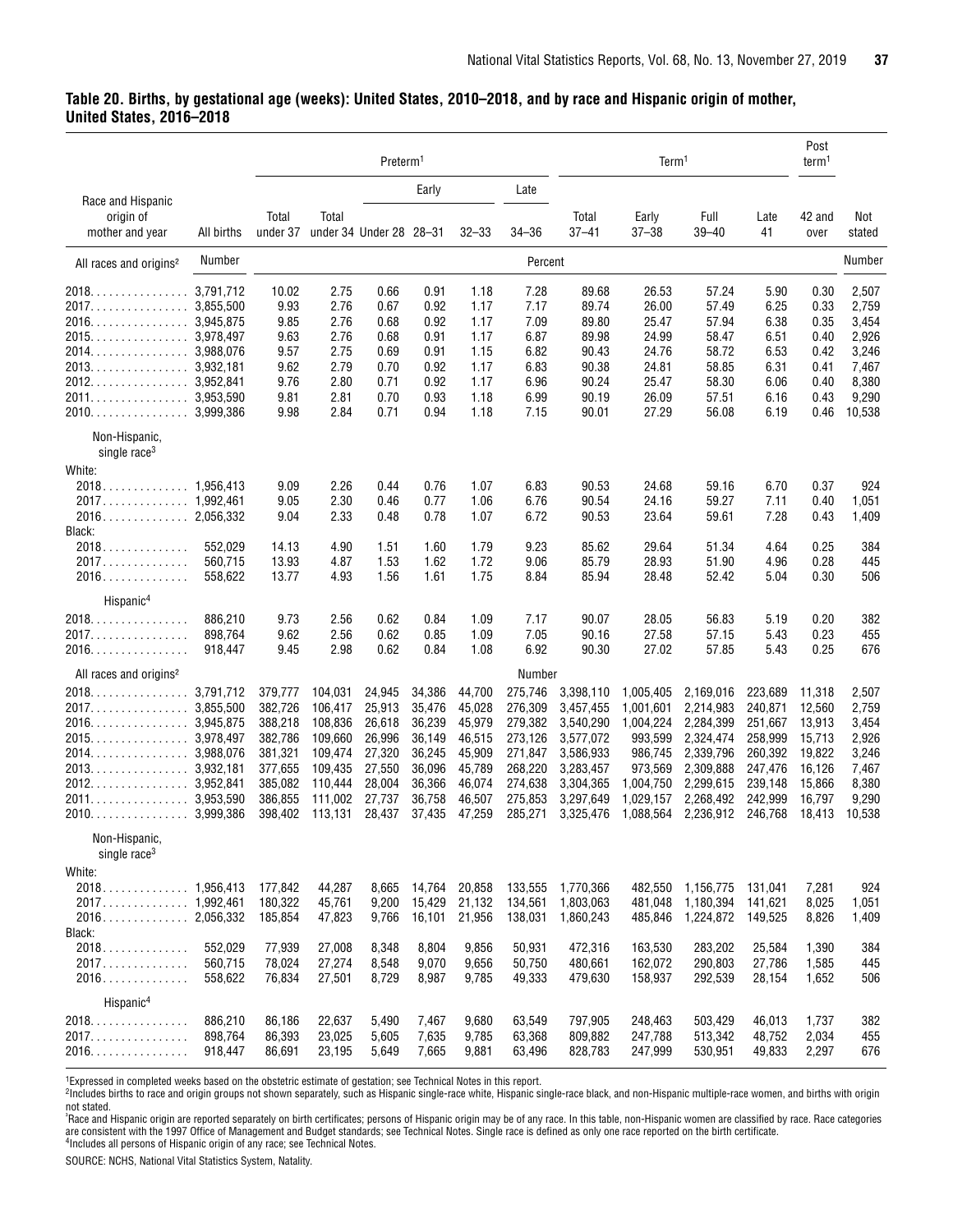| Age (years) and                           |            |          |          | Preterm <sup>1</sup> |       |           |           |           | Term <sup>1</sup> |      | Post term <sup>1</sup> |                          |
|-------------------------------------------|------------|----------|----------|----------------------|-------|-----------|-----------|-----------|-------------------|------|------------------------|--------------------------|
| race and<br>Hispanic origin               |            | Total    |          | Early                |       | Late      | Total     | Early     | Full              | Late | 42 and                 | Not                      |
| of mother                                 | All births | under 37 | Under 28 | $28 - 31$            | 32–33 | $34 - 36$ | $37 - 41$ | $37 - 38$ | 39-40             | 41   | over                   | stated                   |
| All races and origins <sup>2</sup>        | Number     |          |          |                      |       |           | Percent   |           |                   |      |                        | Number                   |
| All ages                                  | 3,791,712  | 10.02    | 0.66     | 0.91                 | 1.18  | 7.28      | 89.68     | 26.53     | 57.24             | 5.90 | 0.30                   | 2,507                    |
| Under $15$                                | 1,736      | 15.40    | 1.33     | 1.74                 | 1.51  | 10.83     | 84.42     | 27.97     | 50.32             | 6.14 | 0.17                   | 9                        |
| $15-19$                                   | 179,871    | 10.41    | 0.90     | 1.01                 | 1.23  | 7.27      | 89.37     | 26.40     | 56.31             | 6.65 | 0.22                   | 157                      |
| $20 - 24$                                 | 726,175    | 9.65     | 0.70     | 0.90                 | 1.11  | 6.95      | 90.10     | 26.65     | 57.43             | 6.01 | 0.26                   | 524                      |
| $25 - 29$                                 | 1,099,491  | 9.38     | 0.63     | 0.84                 | 1.06  | 6.85      | 90.34     | 25.95     | 58.26             | 6.12 | 0.28                   | 805                      |
| $30 - 34$                                 | 1,090,697  | 9.62     | 0.59     | 0.85                 | 1.16  | 7.03      | 90.04     | 25.84     | 57.90             | 6.31 | 0.34                   | 580                      |
| $35 - 39$                                 | 566,786    | 11.39    | 0.67     | 1.03                 | 1.39  | 8.30      | 88.27     | 27.83     | 55.43             | 5.01 | 0.33                   | 334                      |
| $40 - 44$                                 | 117,381    | 13.80    | 0.83     | 1.25                 | 1.70  | 10.02     | 85.91     | 31.10     | 51.89             | 2.92 | 0.29                   | 90                       |
| $45 - 54$                                 | 9,575      | 22.12    | 1.33     | 2.54                 | 3.44  | 14.81     | 77.58     | 33.18     | 42.09             | 2.31 | 0.30                   | 8                        |
| Non-Hispanic,<br>single race <sup>3</sup> |            |          |          |                      |       |           |           |           |                   |      |                        |                          |
| White, all ages                           | 1,956,413  | 9.09     | 0.44     | 0.76                 | 1.07  | 6.83      | 90.53     | 24.68     | 59.16             | 6.70 | 0.37                   | 924                      |
| Under 15                                  | 337        | 14.93    | 1.49     | 0.90                 | 0.60  | 11.94     | 85.07     | 24.78     | 53.43             | 6.87 | $\star$                | $\overline{2}$           |
| $15-19$                                   | 64,917     | 10.11    | 0.79     | 0.97                 | 1.17  | 7.18      | 89.65     | 25.09     | 57.73             | 6.82 | 0.25                   | 49                       |
| $20 - 24$                                 | 326,575    | 9.00     | 0.48     | 0.78                 | 1.04  | 6.70      | 90.69     | 25.17     | 59.08             | 6.44 | 0.31                   | 181                      |
| $25 - 29$                                 | 576,811    | 8.55     | 0.44     | 0.71                 | 0.97  | 6.43      | 91.12     | 24.25     | 59.98             | 6.89 | 0.33                   | 293                      |
| $30 - 34$                                 | 624,015    | 8.64     | 0.38     | 0.70                 | 1.03  | 6.52      | 90.95     | 23.88     | 59.77             | 7.29 | 0.42                   | 249                      |
| $35 - 39$                                 | 304,062    | 10.19    | 0.43     | 0.80                 | 1.22  | 7.74      | 89.37     | 25.61     | 57.75             | 6.01 | 0.44                   | 114                      |
| $40 - 44$                                 | 55,417     | 12.47    | 0.59     | 1.07                 | 1.51  | 9.29      | 87.12     | 29.00     | 54.49             | 3.63 | 0.40                   | 32                       |
| $45 - 54$                                 | 4,279      | 19.58    | 0.89     | 2.15                 | 3.37  | 13.17     | 80.07     | 32.23     | 45.15             | 2.69 | 0.35                   | $\overline{4}$           |
| Black, all ages                           | 552,029    | 14.13    | 1.51     | 1.60                 | 1.79  | 9.23      | 85.62     | 29.64     | 51.34             | 4.64 | 0.25                   | 384                      |
| Under 15                                  | 554        | 16.67    | 1.63     | 1.45                 | 2.17  | 11.41     | 82.97     | 28.26     | 49.28             | 5.43 | 0.36                   | $\overline{2}$           |
| $15-19$                                   | 37,715     | 12.96    | 1.48     | 1.43                 | 1.71  | 8.33      | 86.90     | 28.01     | 52.99             | 5.91 | 0.14                   | 40                       |
| $20 - 24$                                 | 137,974    | 13.03    | 1.38     | 1.49                 | 1.58  | 8.57      | 86.77     | 29.26     | 52.73             | 4.78 | 0.20                   | 96                       |
| $25 - 29$                                 | 166,802    | 13.57    | 1.46     | 1.51                 | 1.67  | 8.93      | 86.18     | 29.18     | 52.31             | 4.69 | 0.25                   | 105                      |
| $30 - 34$                                 | 124,206    | 14.38    | 1.57     | 1.60                 | 1.86  | 9.35      | 85.29     | 29.58     | 50.91             | 4.80 | 0.33                   | 80                       |
| $35 - 39$                                 | 67,268     | 16.60    | 1.74     | 1.97                 | 2.16  | 10.73     | 83.13     | 31.36     | 47.96             | 3.81 | 0.27                   | 53                       |
| $40 - 44$<br>.                            | 15,988     | 18.55    | 1.76     | 2.05                 | 2.54  | 12.21     | 81.20     | 34.55     | 44.36             | 2.29 | 0.24                   | 8                        |
| $45 - 54$                                 | 1,522      | 26.94    | 2.43     | 2.89                 | 4.40  | 17.21     | 72.40     | 34.03     | 35.74             | 2.63 | 0.66                   | $\overline{\phantom{0}}$ |
| Hispanic <sup>4</sup>                     |            |          |          |                      |       |           |           |           |                   |      |                        |                          |
| All ages                                  | 886,210    | 9.73     | 0.62     | 0.84                 | 1.09  | 7.17      | 90.07     | 28.05     | 56.83             | 5.19 | 0.20                   | 382                      |
| Under 15                                  | 730        | 14.62    | 0.69     | 2.34                 | 1.24  | 10.34     | 85.24     | 28.00     | 50.90             | 6.34 | 0.14                   | 5                        |
| $15-19$                                   | 65,122     | 9.23     | 0.68     | 0.81                 | 1.00  | 6.74      | 90.54     | 26.77     | 56.94             | 6.83 | 0.23                   | 43                       |
| $20 - 24$<br>.                            | 209,701    | 8.47     | 0.58     | 0.71                 | 0.93  | 6.25      | 91.33     | 27.10     | 58.17             | 6.05 | 0.20                   | 107                      |
| $25 - 29$<br>.                            | 253,977    | 8.86     | 0.56     | 0.75                 | 0.93  | 6.63      | 90.94     | 27.32     | 58.21             | 5.41 | 0.20                   | 92                       |
| $30 - 34$<br>.                            | 208,193    | 10.15    | 0.62     | 0.87                 | 1.18  | 7.48      | 89.66     | 28.24     | 56.57             | 4.85 | 0.19                   | 69                       |
| $35 - 39$<br>.                            | 117,383    | 12.05    | 0.73     | 1.13                 | 1.46  | 8.74      | 87.77     | 30.40     | 53.65             | 3.72 | 0.18                   | 51                       |
| $40 - 44$<br>.                            | 29,192     | 14.08    | 0.81     | 1.18                 | 1.68  | 10.41     | 85.76     | 32.72     | 50.90             | 2.14 | 0.16                   | 14                       |
| $45 - 54$                                 | 1,912      | 23.02    | 1.31     | 2.93                 | 2.83  | 15.96     | 76.87     | 35.95     | 39.46             | 1.47 | 0.10                   | $\overline{1}$           |
|                                           |            |          |          |                      |       |           |           |           |                   |      |                        |                          |

#### <span id="page-37-0"></span>**Table 21. Births, by gestational age (weeks) and by age and race and Hispanic origin of mother: United States, 2018**

\* Estimate does not meet NCHS standards of reliability.

– Quantity zero.

<sup>1</sup>Expressed in completed weeks based on the obstetric estimate of gestation; see Technical Notes in this report.

2Includes births to race and origin groups not shown separately, such as Hispanic single-race white, Hispanic single-race black, and non-Hispanic multiple-race women, and births with origin

not stated.<br><sup>3</sup>Race and Hispanic origin are reported separately on birth certificates; persons of Hispanic origin may be of any race. In this table, non-Hispanic women are classified by race. Race categories are consistent with the 1997 Office of Management and Budget standards; see Technical Notes. Single race is defined as only one race reported on the birth certificate.<br><sup>4</sup>Includes all persons of Hispanic origin of any race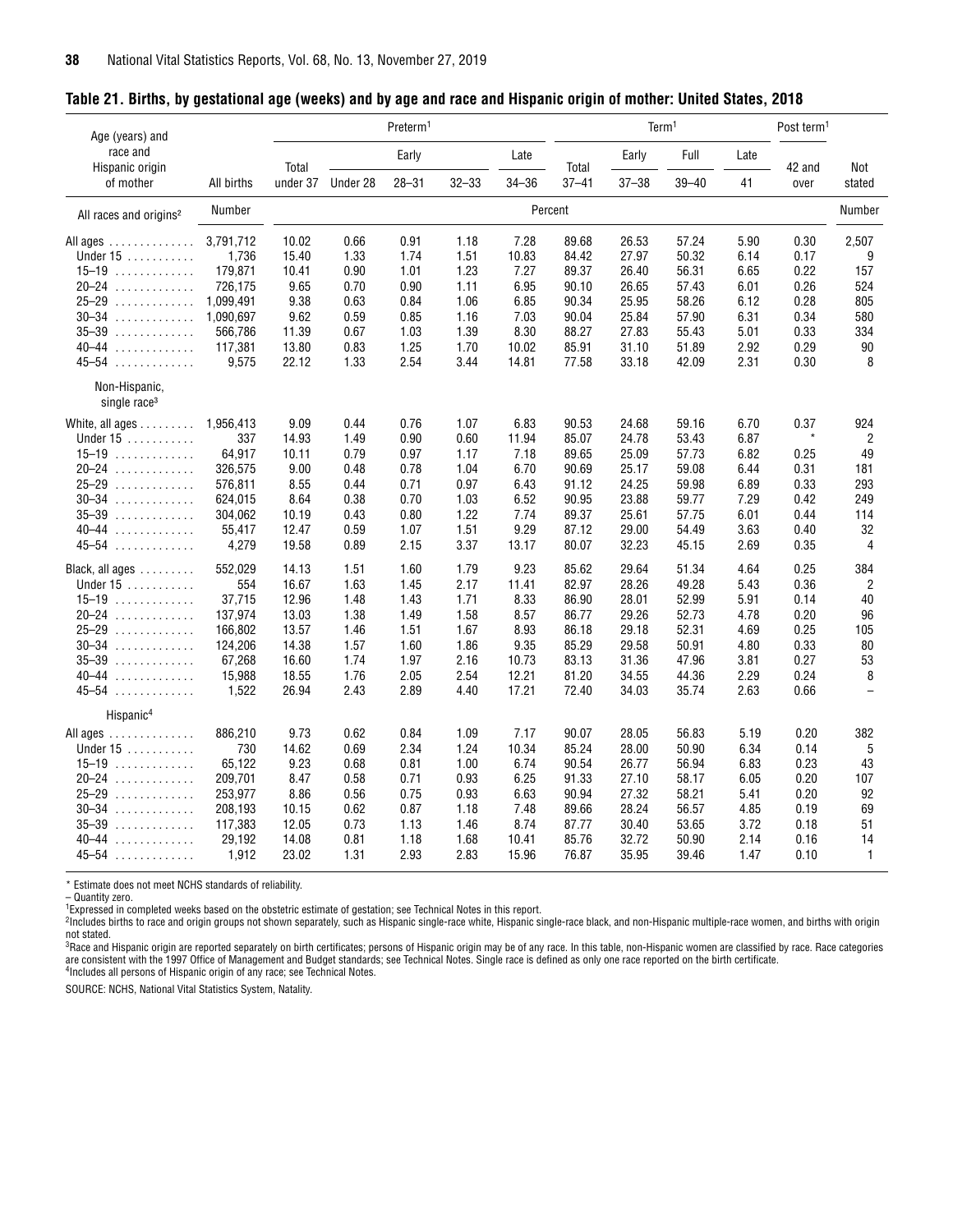|                                                |            |       |                                  |                  |                      |                    |                    |                    | Birthweight (grams) <sup>1</sup> |                    |                    |                    |                   |                  |            |
|------------------------------------------------|------------|-------|----------------------------------|------------------|----------------------|--------------------|--------------------|--------------------|----------------------------------|--------------------|--------------------|--------------------|-------------------|------------------|------------|
|                                                |            |       |                                  |                  | Low birthweight      |                    |                    |                    |                                  |                    |                    |                    |                   |                  |            |
|                                                |            |       |                                  |                  | Very low birthweight |                    |                    |                    |                                  |                    |                    |                    |                   |                  |            |
| Year and race and<br>Hispanic origin of mother | All births | 2,500 | Total under Total under<br>1,500 | Less than<br>500 | 500-999              | $1,000 -$<br>1,499 | $1,500 -$<br>1,999 | $2,000 -$<br>2,499 | $2,500 -$<br>2,999               | $3,000 -$<br>3,499 | $3,500 -$<br>3,999 | $4,000 -$<br>4,499 | $4,500-$<br>4,999 | 5,000 or<br>more | Not stated |
| All races and origins <sup>2</sup>             | Number     |       |                                  |                  |                      |                    |                    | Percent            |                                  |                    |                    |                    |                   |                  | Number     |
| $2018.$ .<br>.                                 | 3,791,712  | 8.28  | 1.38                             | 0.14             | 0.50                 | 0.74               | 1.62               | 5.28               | 18.75                            | 38.76              | 26.44              | 6.72               | 0.94              | 0.11             | 2,932      |
| 2017.                                          | 3.855.500  | 8.28  | 1.41                             | 0.14             | 0.52                 | 0.74               | 1.63               | 5.25               | 18.72                            | 38.76              | 26.44              | 6.75               | 0.95              | 0.11             | 3,002      |
| $2016.$ .<br>.                                 | 3,945,875  | 8.17  | 1.40                             | 0.14             | 0.52                 | 0.74               | 1.59               | 5.17               | 18.54                            | 38.76              | 26.60              | 6.85               | 0.97              | 0.11             | 4,518      |
| 2015<br>.                                      | 3,978,497  | 8.07  | 1.40                             | 0.15             | 0.52                 | 0.73               | 1.58               | 5.09               | 18.36                            | 38.84              | 26.73              | 6.90               | 0.98              | 0.12             | 3,621      |
| 2014.<br>.                                     | 3,988,076  | 8.00  | 1.40                             | 0.15             | 0.52                 | 0.74               | 1.56               | 5.04               | 18.27                            | 38.80              | 26.88              | 6.94               | 0.99              | 0.12             | 3,270      |
| 2013.<br>.                                     | 3,932,181  | 8.02  | 1.41                             | 0.15             | 0.53                 | 0.73               | 1.56               | 5.05               | 18.22                            | 38.93              | 26.85              | 6.86               | 0.99              | 0.11             | 4,452      |
| 2012.<br>.                                     | 3.952.841  | 7.99  | 1.42                             | 0.15             | 0.54                 | 0.73               | 1.56               | 5.01               | 18.28                            | 39.00              | 26.81              | 6.83               | 0.97              | 0.12             | 4,008      |
| 2011.                                          | 3,953,590  | 8.10  | 1.44                             | 0.15             | 0.54                 | 0.75               | 1.58               | 5.08               | 18.44                            | 39.13              | 26.56              | 6.71               | 0.95              | 0.11             | 4,570      |
| 2010.                                          | 3,999,386  | 8.15  | 1.45                             | 0.15             | 0.55                 | 0.75               | 1.59               | 5.11               | 18.63                            | 39.21              | 26.41              | 6.58               | 0.92              | 0.11             | 3,964      |
| Non-Hispanic,<br>single race <sup>3</sup>      |            |       |                                  |                  |                      |                    |                    |                    |                                  |                    |                    |                    |                   |                  |            |
|                                                |            |       |                                  |                  |                      |                    |                    |                    |                                  |                    |                    |                    |                   |                  |            |
| White:<br>2018                                 | 1.956.413  |       | 1.02                             | 0.09             | 0.34                 | 0.58               | 1.38               | 4.52               |                                  | 37.80              | 29.74              | 8.25               |                   | 0.12             |            |
| .<br>2017                                      | 1.992.461  | 6.91  |                                  | 0.09             |                      |                    |                    |                    | 16.01                            |                    | 29.70              |                    | 1.16<br>1.17      |                  | 1,259      |
| .<br>2016                                      |            | 7.00  | 1.05<br>1.07                     | 0.09             | 0.36<br>0.37         | 0.60<br>0.61       | 1.40               | 4.54               | 16.05                            | 37.68              |                    | 8.28               |                   | 0.12<br>0.12     | 1,211      |
| .<br>Black:                                    | 2,056,332  | 6.97  |                                  |                  |                      |                    | 1.39               | 4.51               | 15.88                            | 37.59              | 29.82              | 8.39               | 1.21              |                  | 2,212      |
| 2018                                           | 552.029    |       |                                  |                  |                      |                    |                    |                    |                                  | 37.90              | 18.33              |                    |                   |                  |            |
| .                                              | 560.715    | 14.07 | 2.92                             | 0.35<br>0.36     | 1.16<br>1.18         | 1.41<br>1.41       | 2.79<br>2.72       | 8.35               | 25.44                            | 37.96              |                    | 3.68<br>3.76       | 0.51<br>0.51      | 0.07             | 571<br>642 |
| 2017                                           |            | 13.89 | 2.95                             |                  |                      |                    | 2.67               | 8.22               | 25.44                            |                    | 18.37              | 3.69               | 0.52              | 0.07             | 936        |
| 2016.                                          | 558,622    | 13.68 | 2.95                             | 0.37             | 1.20                 | 1.38               |                    | 8.06               | 25.38                            | 38.24              | 18.42              |                    |                   | 0.07             |            |
| Hispanic <sup>4</sup>                          |            |       |                                  |                  |                      |                    |                    |                    |                                  |                    |                    |                    |                   |                  |            |
| $2018.$ .<br>.                                 | 886,210    | 7.49  | 1.24                             | 0.12             | 0.46                 | 0.66               | 1.43               | 4.81               | 19.01                            | 40.64              | 25.90              | 6.02               | 0.83              | 0.11             | 381        |
| 2017<br>.                                      | 898.764    | 7.43  | 1.26                             | 0.13             | 0.47                 | 0.66               | 1.42               | 4.76               | 18.86                            | 40.76              | 25.95              | 6.02               | 0.85              | 0.11             | 428        |
| 2016.                                          | 918.447    | 7.32  | 1.24                             | 0.13             | 0.46                 | 0.65               | 1.41               | 4.68               | 18.76                            | 40.79              | 26.06              | 6.10               | 0.85              | 0.12             | 556        |

#### <span id="page-38-0"></span>**Table 22. Births, by birthweight (grams): United States, 2010–2018, and by age and race and Hispanic origin of mother, United States, 2016–2018**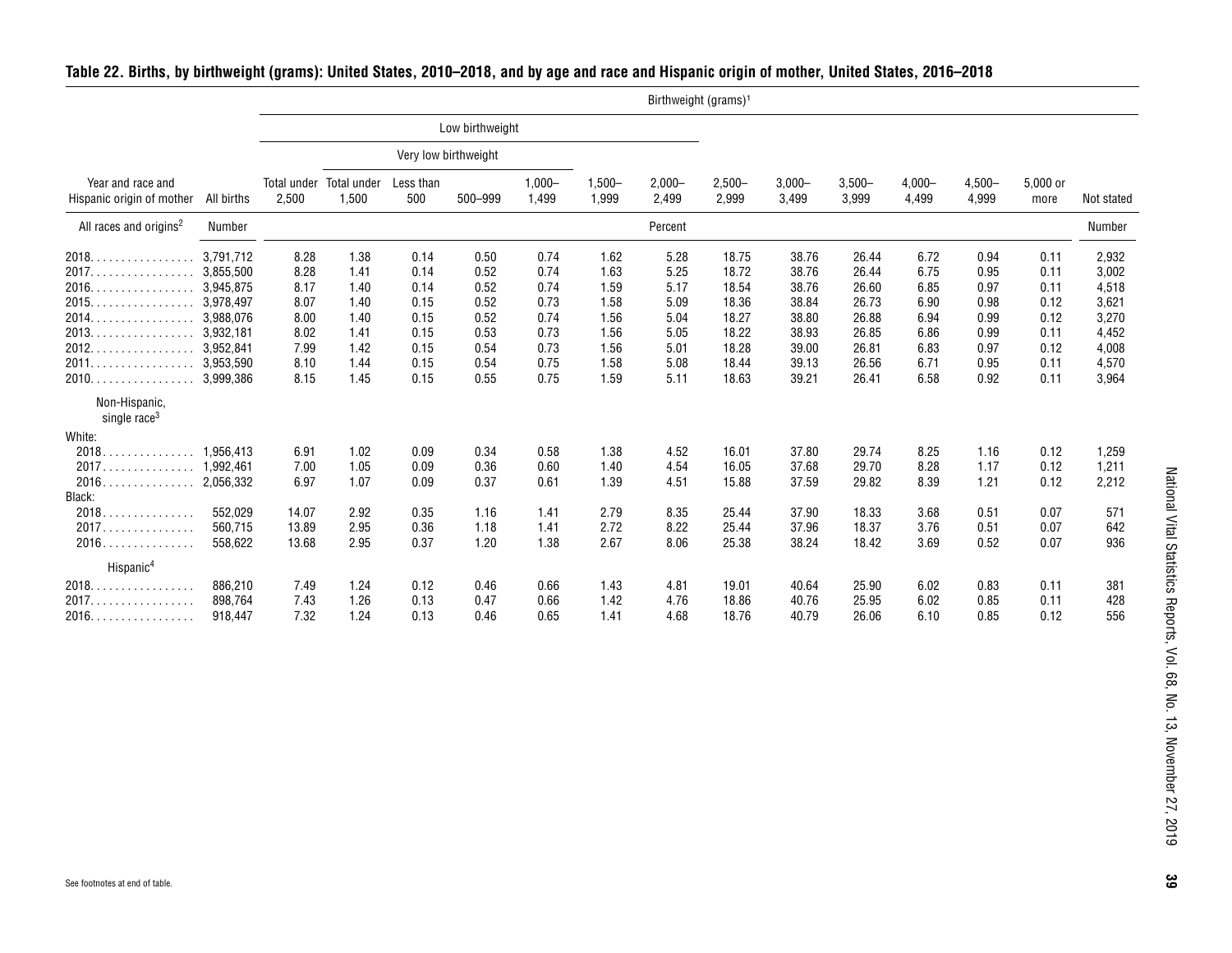| Table 22. Births, by birthweight (grams): United States, 2010–2018, and by age and race and Hispanic origin of mother, United States, 2016–2018–Con. |  |  |  |
|------------------------------------------------------------------------------------------------------------------------------------------------------|--|--|--|
|                                                                                                                                                      |  |  |  |

|                                                                                                                                                                           |                                                                                                                   |                                                                                                 |                                                                                        |                                                                               |                                                                                        |                                                                                        |                                                                                        | Birthweight (grams) <sup>1</sup>                                                                |                                                                                                 |                                                                                                                   |                                                                                                                   |                                                                                                 |                                                                                        |                                                                               |                                                                               |
|---------------------------------------------------------------------------------------------------------------------------------------------------------------------------|-------------------------------------------------------------------------------------------------------------------|-------------------------------------------------------------------------------------------------|----------------------------------------------------------------------------------------|-------------------------------------------------------------------------------|----------------------------------------------------------------------------------------|----------------------------------------------------------------------------------------|----------------------------------------------------------------------------------------|-------------------------------------------------------------------------------------------------|-------------------------------------------------------------------------------------------------|-------------------------------------------------------------------------------------------------------------------|-------------------------------------------------------------------------------------------------------------------|-------------------------------------------------------------------------------------------------|----------------------------------------------------------------------------------------|-------------------------------------------------------------------------------|-------------------------------------------------------------------------------|
|                                                                                                                                                                           |                                                                                                                   |                                                                                                 |                                                                                        |                                                                               | Low birthweight                                                                        |                                                                                        |                                                                                        |                                                                                                 |                                                                                                 |                                                                                                                   |                                                                                                                   |                                                                                                 |                                                                                        |                                                                               |                                                                               |
|                                                                                                                                                                           |                                                                                                                   |                                                                                                 |                                                                                        | Very low birthweight                                                          |                                                                                        |                                                                                        |                                                                                        |                                                                                                 |                                                                                                 |                                                                                                                   |                                                                                                                   |                                                                                                 |                                                                                        |                                                                               |                                                                               |
| Year and race and<br>Hispanic origin of mother                                                                                                                            | All births                                                                                                        | 2,500                                                                                           | Total under Total under<br>1,500                                                       | Less than<br>500                                                              | 500-999                                                                                | $1,000 -$<br>1,499                                                                     | $1,500 -$<br>1,999                                                                     | $2,000 -$<br>2,499                                                                              | $2,500 -$<br>2,999                                                                              | $3,000 -$<br>3,499                                                                                                | $3,500-$<br>3,999                                                                                                 | $4,000 -$<br>4,499                                                                              | $4,500 -$<br>4,999                                                                     | 5,000 or<br>more                                                              | Not stated                                                                    |
| All races and origins <sup>2</sup>                                                                                                                                        |                                                                                                                   |                                                                                                 |                                                                                        |                                                                               |                                                                                        |                                                                                        |                                                                                        | Number                                                                                          |                                                                                                 |                                                                                                                   |                                                                                                                   |                                                                                                 |                                                                                        |                                                                               |                                                                               |
| $2018.$ .<br>. <b>.</b> .<br>2017.<br>2016.<br>$2015$<br>2014.<br>.<br>$2013.$ .<br>.<br>2012.<br>.<br>2011.<br>.<br>$2010.$<br>Non-Hispanic,<br>single race <sup>3</sup> | 3,791,712<br>3,855,500<br>3,945,875<br>3,978,497<br>3,988,076<br>3,932,181<br>3,952,841<br>3,953,590<br>3,999,386 | 313,752<br>318,873<br>321,839<br>320,869<br>318,847<br>315,099<br>315,709<br>319,711<br>325,563 | 52,171<br>54,135<br>55,110<br>55,592<br>55,947<br>55,458<br>56,252<br>56,754<br>57,841 | 5,303<br>5,470<br>5,710<br>5,863<br>5,936<br>5,945<br>5,947<br>5,942<br>5,980 | 18,970<br>19,979<br>20,323<br>20,689<br>20,721<br>20,866<br>21,432<br>21,289<br>22,015 | 27,898<br>28,686<br>29,077<br>29,040<br>29,290<br>28,647<br>28,873<br>29,523<br>29,846 | 61,509<br>62,605<br>62,863<br>62,862<br>61,992<br>61,238<br>61,499<br>62,504<br>63,427 | 200,072<br>202,133<br>203,866<br>202,415<br>200,908<br>198,403<br>197,958<br>200,453<br>204,295 | 710,444<br>721,165<br>730,710<br>729,673<br>727,987<br>715,764<br>721,840<br>728,201<br>744,181 | 1,468,639<br>1,493,081<br>1,527,707<br>1,544,024<br>1,546,274<br>1,529,258<br>1,540,161<br>1,545,355<br>1,566,755 | 1,001,803<br>1,018,613<br>1,048,476<br>1,062,456<br>1,071,007<br>1,054,767<br>1,058,604<br>1,048,902<br>1,055,004 | 254,704<br>260,042<br>269,865<br>274,404<br>276,592<br>269,594<br>269,581<br>265,040<br>262,997 | 35,435<br>36,493<br>38,264<br>38,796<br>39,353<br>38,834<br>38,288<br>37,475<br>36,706 | 4,003<br>4,231<br>4,496<br>4,654<br>4,746<br>4,413<br>4,650<br>4,336<br>4,216 | 2,932<br>3,002<br>4,518<br>3,621<br>3,270<br>4,452<br>4,008<br>4,570<br>3,964 |
| White:<br>2018<br>$\ldots \ldots \ldots$ 1.956.413<br>2017<br>$\ldots \ldots \ldots$ 1.992.461<br>2016<br>.<br>Black:<br>2018.<br>.                                       | 2,056,332<br>552,029                                                                                              | 135,185<br>139,358<br>143,254<br>77,584                                                         | 19,872<br>20,981<br>21,979<br>16,127                                                   | 1,721<br>1,752<br>1,888<br>1,941                                              | 6,719<br>7,233<br>7,565<br>6,406                                                       | 11,432<br>11,996<br>12,526<br>7,780                                                    | 26,964<br>27,968<br>28,578<br>15,411                                                   | 88,349<br>90,409<br>92,697<br>46,046                                                            | 313,105<br>319,523<br>326,279<br>140,295                                                        | 739,031<br>750,331<br>772,165<br>209,028                                                                          | 581,499<br>591,376<br>612,641<br>101,089                                                                          | 161,395<br>164,898<br>172,434<br>20,285                                                         | 22,645<br>23,299<br>24,781<br>2,806                                                    | 2,294<br>2,465<br>2,566<br>371                                                | 1,259<br>1,211<br>2,212<br>571                                                |
| 2017<br>.<br>2016.<br>.<br>Hispanic <sup>4</sup>                                                                                                                          | 560,715<br>558,622                                                                                                | 77,815<br>76,299                                                                                | 16,544<br>16,465                                                                       | 2,024<br>2,083                                                                | 6,597<br>6,675                                                                         | 7,923<br>7,707                                                                         | 15,228<br>14,885                                                                       | 46,043<br>44,949                                                                                | 142,459<br>141,557                                                                              | 212,599<br>213,260                                                                                                | 102,878<br>102,702                                                                                                | 21,065<br>20,571                                                                                | 2,854<br>2,880                                                                         | 403<br>417                                                                    | 642<br>936                                                                    |
| 2018.<br>.<br>2017.<br>.<br>2016.                                                                                                                                         | 886,210<br>898,764<br>918,447                                                                                     | 66,310<br>66,766<br>67,210                                                                      | 11,006<br>11,275<br>11,378                                                             | 1,084<br>1,137<br>1,175                                                       | 4,040<br>4,229<br>4,237                                                                | 5,882<br>5,909<br>5,966                                                                | 12,706<br>12,772<br>12,910                                                             | 42,598<br>42,719<br>42,922                                                                      | 168,418<br>169,467<br>172,171                                                                   | 359,966<br>366,198<br>374,434                                                                                     | 229,450<br>233,157<br>239,210                                                                                     | 53,359<br>54,096<br>55,983                                                                      | 7,358<br>7,631<br>7.770                                                                | 968<br>1,021<br>1,113                                                         | 381<br>428<br>556                                                             |

1Equivalents of gram weights in pounds and ounces are shown in the User Guide (see reference 10 in this report).

<sup>2</sup>Includes births to race and origin groups not shown separately, such as Hispanic single-race white, Hispanic single-race black, and non-Hispanic multiple-race women, and births with origin not stated.

<sup>3</sup>Race and Hispanic origin are reported separately on birth certificates; persons of Hispanic origin may be of any race. In this table, non-Hispanic women are classified by race. Race categories are consistent with the 19 Budget standards; see Technical Notes in this report. Single race is defined as only one race reported on the birth certificate.

4Includes all persons of Hispanic origin of any race; see Technical Notes.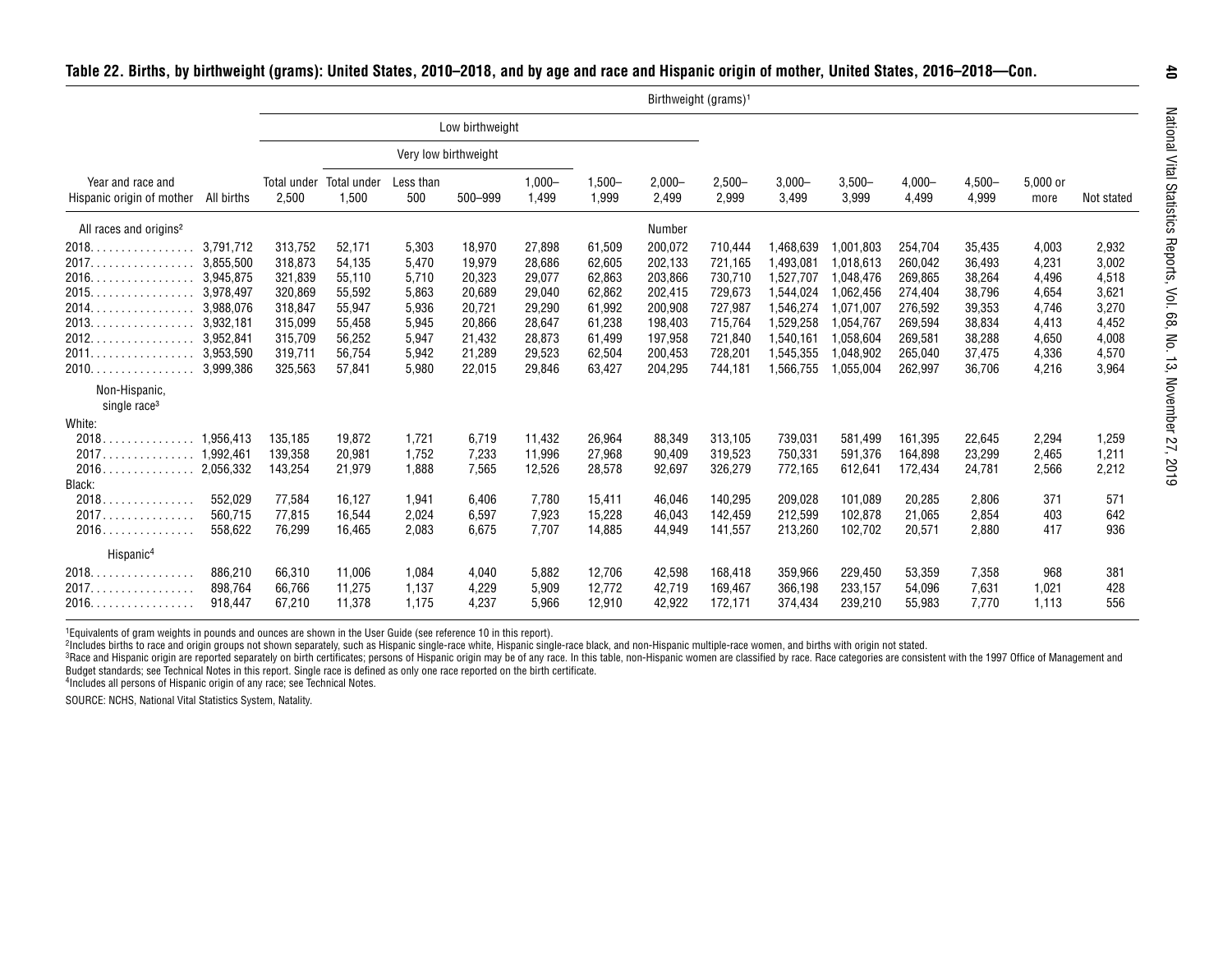|                                           |            |       |                                  |                      |                 |                    |                    |                    | Birthweight (grams) <sup>1</sup> |                    |                    |                    |                    |                  |                |
|-------------------------------------------|------------|-------|----------------------------------|----------------------|-----------------|--------------------|--------------------|--------------------|----------------------------------|--------------------|--------------------|--------------------|--------------------|------------------|----------------|
|                                           |            |       |                                  |                      | Low birthweight |                    |                    |                    |                                  |                    |                    |                    |                    |                  |                |
| Age (years) and<br>race and               |            |       |                                  | Very low birthweight |                 |                    |                    |                    |                                  |                    |                    |                    |                    |                  |                |
| Hispanic origin of<br>mother              | All births | 2,500 | Total under Total under<br>1,500 | Less than<br>500     | $500 -$<br>999  | $1,000 -$<br>1,499 | $1,500 -$<br>1,999 | $2,000 -$<br>2,499 | $2,500 -$<br>2,999               | $3,000 -$<br>3,499 | $3,500 -$<br>3,999 | $4,000 -$<br>4,499 | $4,500 -$<br>4,999 | 5,000 or<br>more | Not stated     |
| All races and origins <sup>2</sup>        | Number     |       |                                  |                      |                 |                    |                    | Percent            |                                  |                    |                    |                    |                    |                  | Number         |
| All ages $\dots \dots \dots \dots$        | 3,791,712  | 8.28  | 1.38                             | 0.14                 | 0.50            | 0.74               | 1.62               | 5.28               | 18.75                            | 38.76              | 26.44              | 6.72               | 0.94               | 0.11             | 2,932          |
| Under $15$                                | 1.736      | 12.73 | 2.59                             | 0.40                 | 0.75            | 1.44               | 2.36               | 7.78               | 26.84                            | 41.65              | 16.19              | 2.48               | 0.12               | $\star$          |                |
| $15 - 19$<br>.                            | 179,871    | 10.09 | 1.74                             | 0.17                 | 0.68            | 0.89               | 1.82               | 6.53               | 23.78                            | 41.12              | 20.76              | 3.82               | 0.39               | 0.04             | 127            |
| $20 - 24$<br>.                            | 726.175    | 8.59  | 1.41                             | 0.15                 | 0.52            | 0.73               | 1.60               | 5.58               | 20.91                            | 40.51              | 24.08              | 5.22               | 0.63               | 0.06             | 520            |
| $25 - 29$<br>.                            | 1,099,491  | 7.78  | 1.29                             | 0.14                 | 0.47            | 0.68               | 1.50               | 4.99               | 18.37                            | 39.20              | 26.91              | 6.74               | 0.90               | 0.10             | 877            |
| $30 - 34$<br>.                            | 1.090.697  | 7.63  | 1.24                             | 0.12                 | 0.44            | 0.68               | 1.53               | 4.87               | 17.24                            | 37.99              | 28.22              | 7.66               | 1.13               | 0.12             | 843            |
| $35 - 39$<br>.                            | 566,786    | 8.83  | 1.50                             | 0.13                 | 0.54            | 0.82               | 1.83               | 5.50               | 17.80                            | 36.94              | 27.37              | 7.73               | 1.18               | 0.15             | 457            |
| $40 - 44$<br>.                            | 117,381    | 10.77 | 1.88                             | 0.17                 | 0.67            | 1.04               | 2.32               | 6.57               | 19.58                            | 36.51              | 25.04              | 6.91               | 1.05               | 0.14             | 100            |
| $45 - 54$<br>.                            | 9,575      | 18.39 | 3.42                             | 0.17                 | 1.20            | 2.05               | 4.35               | 10.62              | 21.71                            | 33.89              | 20.04              | 5.14               | 0.77               | 0.06             | 8              |
| Non-Hispanic,<br>single race <sup>3</sup> |            |       |                                  |                      |                 |                    |                    |                    |                                  |                    |                    |                    |                    |                  |                |
| White, all ages                           | 1,956,413  | 6.91  | 1.02                             | 0.09                 | 0.34            | 0.58               | 1.38               | 4.52               | 16.01                            | 37.80              | 29.74              | 8.25               | 1.16               | 0.12             | 1,259          |
| Under 15<br>.                             | 337        | 10.39 | 2.37                             | 0.30                 | 1.19            | 0.89               | 0.89               | 7.12               | 21.96                            | 41.54              | 21.36              | 4.75               | $\star$            | $\star$          |                |
| $15 - 19$<br>.                            | 64,917     | 8.97  | 1.57                             | 0.12                 | 0.63            | 0.82               | 1.60               | 5.79               | 20.14                            | 40.43              | 24.67              | 5.15               | 0.59               | 0.04             | 44             |
| $20 - 24$<br>.                            | 326.575    | 7.21  | 1.08                             | 0.09                 | 0.38            | 0.61               | 1.36               | 4.77               | 18.01                            | 39.81              | 27.49              | 6.59               | 0.81               | 0.08             | 193            |
| $25 - 29$<br>.                            | 576,811    | 6.52  | 0.98                             | 0.09                 | 0.33            | 0.56               | 1.28               | 4.27               | 15.71                            | 38.30              | 30.07              | 8.18               | 1.09               | 0.11             | 347            |
| $30 - 34$<br>.                            | 624,015    | 6.40  | 0.90                             | 0.08                 | 0.29            | 0.53               | 1.31               | 4.19               | 14.85                            | 37.06              | 31.15              | 9.07               | 1.33               | 0.13             | 417            |
| $35 - 39$<br>.                            | 304.062    | 7.39  | 1.05                             | 0.09                 | 0.35            | 0.61               | 1.54               | 4.80               | 15.59                            | 36.03              | 30.22              | 9.21               | 1.40               | 0.16             | 211            |
| $40 - 44$<br>.                            | 55,417     | 9.27  | 1.45                             | 0.12                 | 0.46            | 0.88               | 1.99               | 5.83               | 17.67                            | 35.84              | 27.58              | 8.22               | 1.25               | 0.17             | 43             |
| $45 - 54$<br>.                            | 4,279      | 15.98 | 2.78                             | 0.12                 | 0.80            | 1.87               | 3.53               | 9.66               | 19.53                            | 34.69              | 22.13              | 6.60               | 0.96               | 0.12             | $\overline{4}$ |
| Black, all ages                           | 552,029    | 14.07 | 2.92                             | 0.35                 | 1.16            | 1.41               | 2.79               | 8.35               | 25.44                            | 37.90              | 18.33              | 3.68               | 0.51               | 0.07             | 571            |
| Under $15$                                | 554        | 14.62 | 3.25                             | 0.54                 | 0.90            | 1.81               | 2.71               | 8.66               | 31.05                            | 39.17              | 13.36              | 1.62               | 0.18               | $\star$          |                |
| $15 - 19$                                 | 37,715     | 14.91 | 2.84                             | 0.35                 | 1.13            | 1.36               | 2.85               | 9.22               | 30.48                            | 38.79              | 13.86              | 1.77               | 0.16               |                  | 34             |
| .                                         |            |       |                                  |                      |                 |                    |                    |                    |                                  |                    |                    |                    |                    | 0.02             |                |
| $20 - 24$<br>.                            | 137,974    | 14.06 | 2.71                             | 0.33                 | 1.05            | 1.33               | 2.68               | 8.67               | 28.02                            | 39.02              | 16.01              | 2.55               | 0.30               | 0.03             | 136            |
| $25 - 29$<br>.                            | 166,802    | 13.54 | 2.75                             | 0.37                 | 1.08            | 1.30               | 2.66               | 8.14               | 25.28                            | 38.54              | 18.53              | 3.61               | 0.44               | 0.06             | 173            |
| $30 - 34$<br>.                            | 124,206    | 13.49 | 2.96                             | 0.34                 | 1.20            | 1.42               | 2.74               | 7.79               | 23.17                            | 37.11              | 20.65              | 4.76               | 0.70               | 0.11             | 146            |
| $35 - 39$<br>.                            | 67,268     | 15.13 | 3.51                             | 0.37                 | 1.43            | 1.71               | 3.15               | 8.47               | 22.37                            | 35.84              | 20.65              | 5.03               | 0.88               | 0.10             | 66             |
| $40 - 44$<br>.                            | 15,988     | 16.63 | 3.77                             | 0.38                 | 1.51            | 1.87               | 3.63               | 9.23               | 23.44                            | 35.11              | 19.34              | 4.63               | 0.74               | 0.11             | 13             |
| $45 - 54$<br>.                            | 1.522      | 24.16 | 5.00                             | 0.26                 | 2.11            | 2.63               | 6.85               | 12.31              | 23.90                            | 30.35              | 17.12              | 3.88               | 0.59               | $\star$          | 3              |

#### <span id="page-40-0"></span>**Table 23. Births, by birthweight (grams) and by age and race and Hispanic origin of mother: United States, 2018**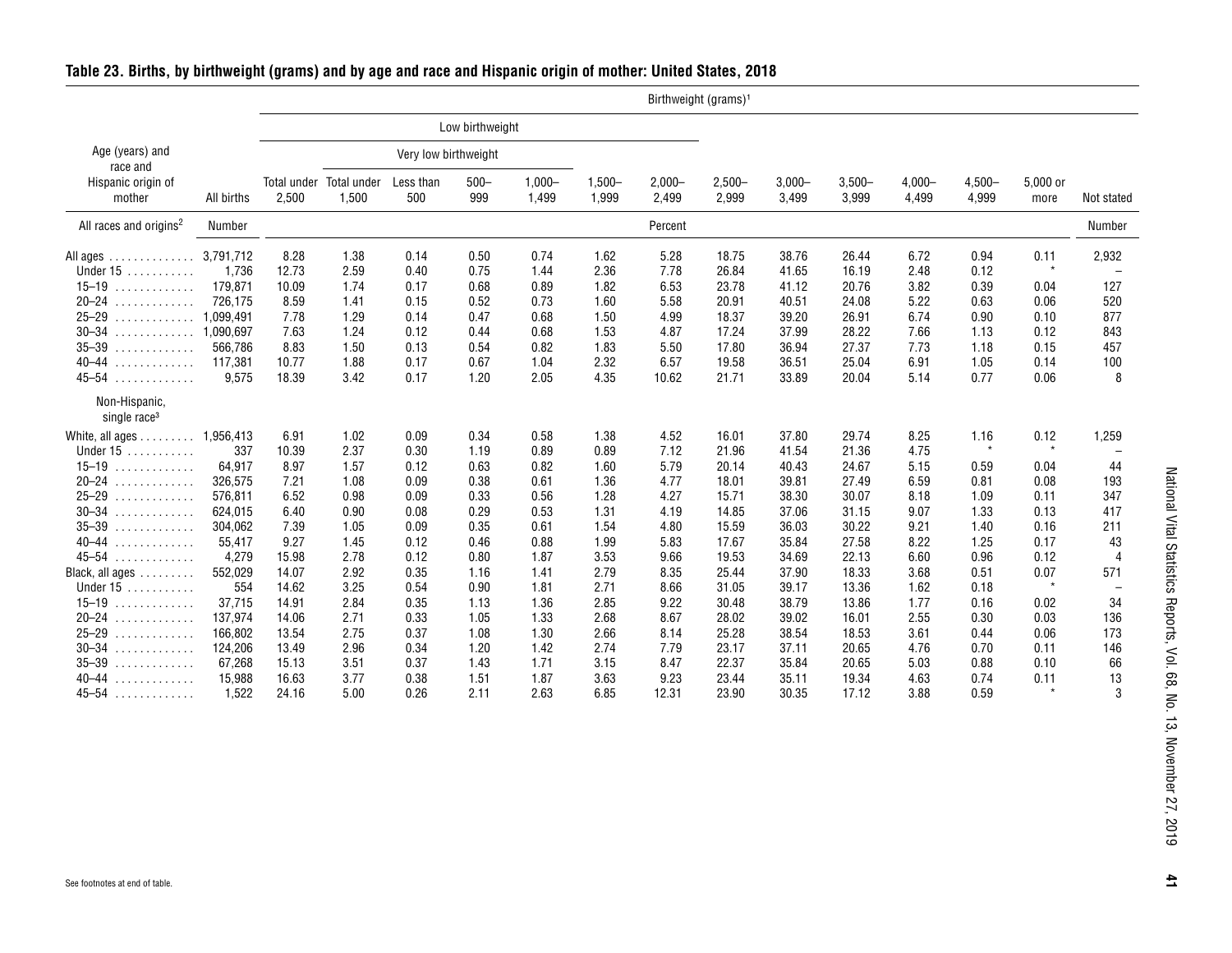|                              |            |                      |                      |                      |                 |                    |                    |                    | Birthweight (grams) <sup>1</sup> |                    |                   |                    |                    |                  |            |
|------------------------------|------------|----------------------|----------------------|----------------------|-----------------|--------------------|--------------------|--------------------|----------------------------------|--------------------|-------------------|--------------------|--------------------|------------------|------------|
|                              |            |                      |                      |                      | Low birthweight |                    |                    |                    |                                  |                    |                   |                    |                    |                  |            |
| Age (years) and<br>race and  |            |                      |                      | Very low birthweight |                 |                    |                    |                    |                                  |                    |                   |                    |                    |                  |            |
| Hispanic origin of<br>mother | All births | Total under<br>2,500 | Total under<br>1,500 | Less than<br>500     | $500 -$<br>999  | $1,000 -$<br>1,499 | $1,500 -$<br>1,999 | $2,000 -$<br>2,499 | $2,500 -$<br>2,999               | $3,000 -$<br>3,499 | $3,500-$<br>3,999 | $4,000 -$<br>4,499 | $4,500 -$<br>4,999 | 5,000 or<br>more | Not stated |
| Hispanic <sup>4</sup>        | Number     |                      |                      |                      |                 |                    |                    | Percent            |                                  |                    |                   |                    |                    |                  | Number     |
| All ages                     | 886,210    | 7.49                 | 1.24                 | 0.12                 | 0.46            | 0.66               | 1.43               | 4.81               | 19.01                            | 40.64              | 25.90             | 6.02               | 0.83               | 0.11             | 381        |
| Under $15$                   | 730        | 12.19                | 1.78                 | 0.41                 | 0.14            | 1.23               | 2.60               | 7.81               | 25.48                            | 43.56              | 16.85             | 1.78               | 0.14               | $\star$          |            |
| $15-19$                      | 65,122     | 8.40                 | 1.28                 | 0.11                 | 0.48            | 0.69               | 1.43               | 5.69               | 23.53                            | 43.36              | 20.80             | 3.57               | 0.31               | 0.04             | 35         |
| $20 - 24$                    | 209,701    | 7.13                 | 1.11                 | 0.13                 | 0.41            | 0.57               | 1.25               | 4.77               | 20.46                            | 42.54              | 24.35             | 4.89               | 0.57               | 0.06             | 76         |
| $25 - 29$                    | 253,977    | 6.78                 | 1.11                 | 0.11                 | 0.41            | 0.58               | 1.28               | 4.40               | 18.28                            | 40.96              | 26.82             | 6.22               | 0.83               | 0.11             | 106        |
| $30 - 34$                    | 208.193    | 7.32                 | 1.27                 | 0.13                 | 0.45            | 0.69               | 1.44               | 4.61               | 17.49                            | 39.43              | 27.60             | 6.97               | 1.06               | 0.14             | 93         |
| $35 - 39$                    | 117.383    | 8.55                 | 1.56                 | 0.12                 | 0.58            | 0.86               | 1.84               | 5.16               | 18.08                            | 37.99              | 26.91             | 7.17               | 1.12               | 0.18             | 57         |
| $40 - 44$                    | 29,192     | 10.19                | 1.69                 | 0.15                 | 0.66            | 0.88               | 2.30               | 6.20               | 19.24                            | 37.67              | 24.94             | 6.77               | 1.08               | 0.12             | 13         |
| $45 - 54$                    | 1.912      | 18.32                | 3.72                 | 0.26                 | 1.41            | 2.04               | 3.35               | 11.25              | 22.29                            | 34.59              | 19.73             | 4.19               | 0.84               | 0.05             |            |

4Includes all persons of Hispanic origin of any race; see Technical Notes.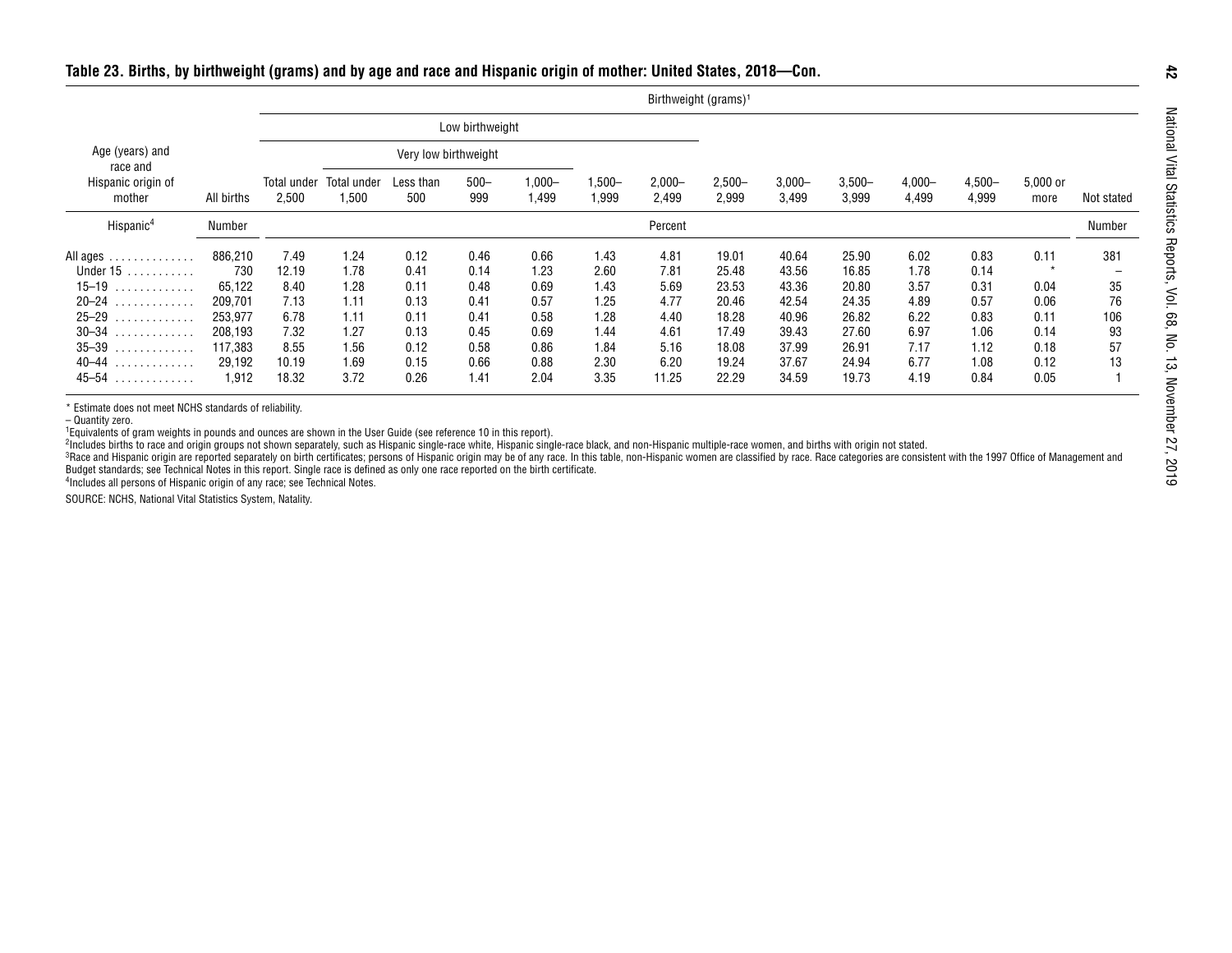#### <span id="page-42-0"></span>**Table 24. Twin and triplet and higher-order multiple births: United States, 2010–2018, and by race and Hispanic origin of mother: United States, 2016–2018**

| Race and Hispanic origin and year      | <b>Total births</b> | Twin births | Triplet and<br>higher-order births <sup>1</sup> | Multiple<br>birth rate | Twin<br>birth rate | Triplet and higher-<br>order birth rate <sup>1</sup> |
|----------------------------------------|---------------------|-------------|-------------------------------------------------|------------------------|--------------------|------------------------------------------------------|
| All races and origins <sup>2</sup>     |                     | Number      |                                                 | Per 1,000              |                    | Per 100,000                                          |
|                                        | 3,791,712           | 123,536     | 3,525                                           | 33.5                   | 32.6               | 93.0                                                 |
|                                        | 3.855.500           | 128.310     | 3,917                                           | 34.3                   | 33.3               | 101.6                                                |
|                                        | 3,945,875           | 131,723     | 4,003                                           | 34.4                   | 33.4               | 101.4                                                |
|                                        | 3.978.497           | 133.155     | 4,123                                           | 34.5                   | 33.5               | 103.6                                                |
|                                        | 3,988,076           | 135,336     | 4,526                                           | 35.1                   | 33.9               | 113.5                                                |
|                                        | 3,932,181           | 132.324     | 4.700                                           | 34.8                   | 33.7               | 119.5                                                |
|                                        | 3.952.841           | 131.024     | 4,919                                           | 34.4                   | 33.1               | 124.4                                                |
|                                        | 3,953,590           | 131.269     | 5.417                                           | 34.6                   | 33.2               | 137.0                                                |
|                                        | 3.999.386           | 132,562     | 5,503                                           | 34.5                   | 33.1               | 137.6                                                |
| Non-Hispanic, single race <sup>3</sup> |                     |             |                                                 |                        |                    |                                                      |
| White:                                 |                     |             |                                                 |                        |                    |                                                      |
|                                        | 1,956,413           | 67.203      | 1.996                                           | 35.4                   | 34.4               | 102.0                                                |
|                                        | 1.992.461           | 70,704      | 2.324                                           | 36.7                   | 35.5               | 116.6                                                |
|                                        | 2.056.332           | 73.425      | 2.502                                           | 36.9                   | 35.7               | 121.7                                                |
| Black:                                 |                     |             |                                                 |                        |                    |                                                      |
|                                        | 552.029             | 22.502      | 658                                             | 42.0                   | 40.8               | 119.2                                                |
|                                        | 560.715             | 22.982      | 671                                             | 42.2                   | 41.0               | 119.7                                                |
|                                        | 558.622             | 22,267      | 628                                             | 41.0                   | 39.9               | 112.4                                                |
| Hispanic <sup>4</sup>                  |                     |             |                                                 |                        |                    |                                                      |
|                                        | 886.210             | 21.654      | 573                                             | 25.1                   | 24.4               | 64.7                                                 |
|                                        | 898.764             | 22.041      | 614                                             | 25.2                   | 24.5               | 68.3                                                 |
|                                        | 918.447             | 22.625      | 538                                             | 25.2                   | 24.6               | 58.6                                                 |

1 Triplet, quadruplet, quintuplet, and higher-order multiple deliveries.

2Includes births to race and origin groups not shown separately, such as Hispanic single-race white, Hispanic single-race black, and non-Hispanic multiple-race women, and births with origin

not stated.<br><sup>3</sup>Race and Hispanic origin are reported separately on birth certificates; persons of Hispanic origin may be of any race. In this table, non-Hispanic women are classified by race. Race categories are consistent with the 1997 Office of Management and Budget standards; see Technical Notes in this report. Single race is defined as only one race reported on the birth certificate.<br><sup>4</sup>Includes all persons of Hispanic ori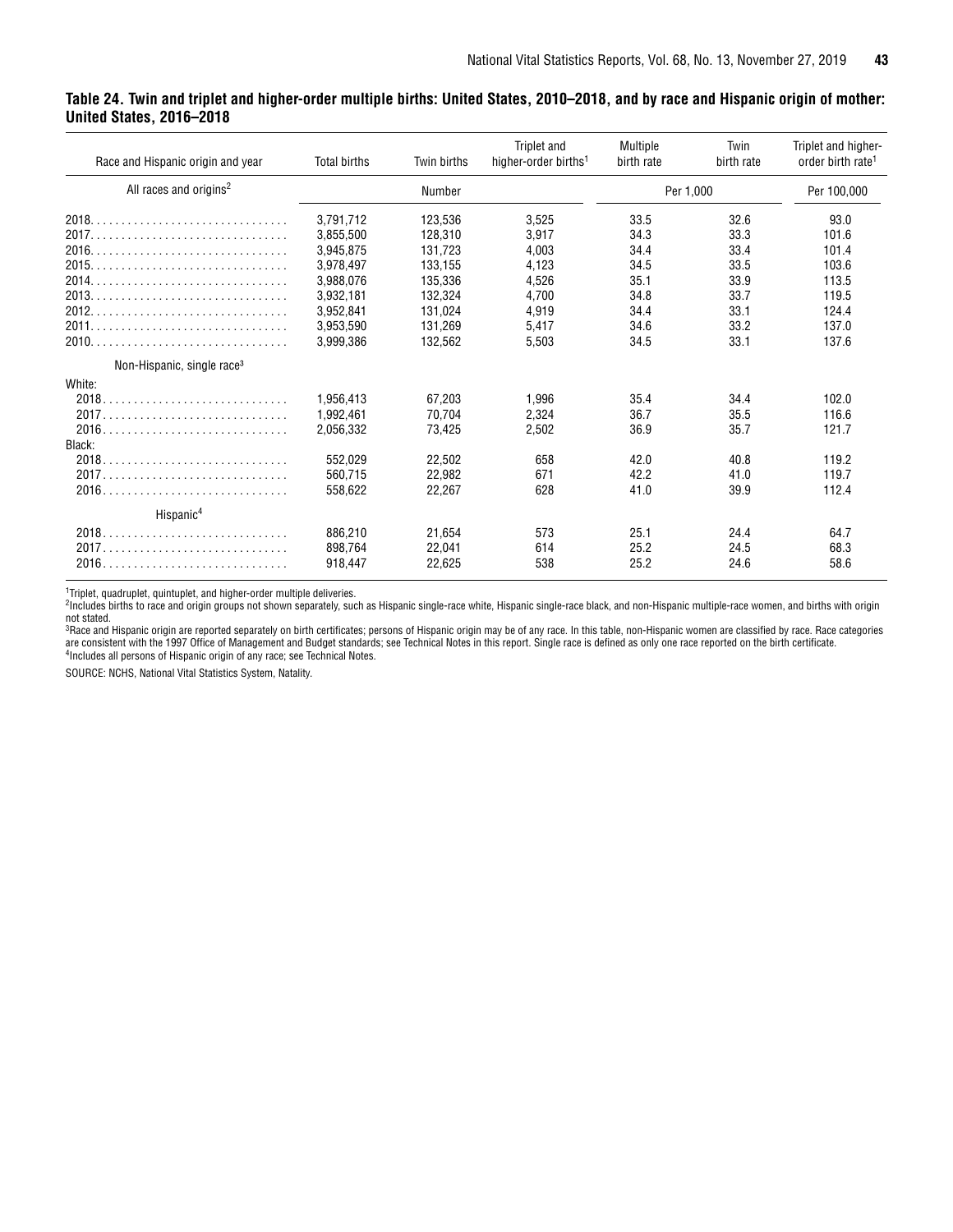<span id="page-43-0"></span>

|  |  | Table 25. Births, by plurality and age and race and Hispanic origin of mother: United States, 2018 |  |
|--|--|----------------------------------------------------------------------------------------------------|--|
|  |  |                                                                                                    |  |

|                                                       | Live births |           |         |                                                      | Rates          |            |                                                      |  |
|-------------------------------------------------------|-------------|-----------|---------|------------------------------------------------------|----------------|------------|------------------------------------------------------|--|
| Race and Hispanic origin<br>and age (years) of mother | Total       | Singleton | Twin    | Triplet and<br>higher-order<br>multiple <sup>1</sup> | Multiple birth | Twin birth | Triplet and<br>higher-order<br>multiple <sup>1</sup> |  |
| All races and origins <sup>2</sup>                    |             | Number    |         |                                                      | Per 1,000      |            | Per 100,000                                          |  |
|                                                       | 3,791,712   | 3,664,651 | 123,536 | 3,525                                                | 33.5           | 32.6       | 93.0                                                 |  |
|                                                       | 1,736       | 1,715     | 21      |                                                      | 12.1           | 12.1       | 0.0                                                  |  |
|                                                       | 179,871     | 176,756   | 3,084   | 31                                                   | 17.3           | 17.1       | 17.2                                                 |  |
|                                                       | 44,291      | 43,658    | 624     | 9                                                    | 14.3           | 14.1       | 20.3                                                 |  |
|                                                       | 135,580     | 133,098   | 2,460   | 22                                                   | 18.3           | 18.1       | 16.2                                                 |  |
| $20 - 24$                                             | 726,175     | 709,046   | 16,835  | 294                                                  | 23.6           | 23.2       | 40.5                                                 |  |
|                                                       | 1,099,491   | 1,065,264 | 33,394  | 833                                                  | 31.1           | 30.4       | 75.8                                                 |  |
|                                                       | 1,090,697   | 1,050,006 | 39,441  | 1,250                                                | 37.3           | 36.2       | 114.6                                                |  |
|                                                       | 566,786     | 541,686   | 24,268  | 832                                                  | 44.3           | 42.8       | 146.8                                                |  |
|                                                       | 117,381     | 111,902   | 5,269   | 210                                                  | 46.7           | 44.9       | 178.9                                                |  |
|                                                       | 9,575       | 8,276     | 1,224   | 75                                                   | 135.7          | 127.8      | 783.3                                                |  |
|                                                       |             |           |         |                                                      |                |            |                                                      |  |
| Non-Hispanic, single race <sup>3</sup>                |             |           |         |                                                      |                |            |                                                      |  |
|                                                       | 1,956,413   | 1,887,214 | 67,203  | 1,996                                                | 35.4           | 34.4       | 102.0                                                |  |
|                                                       | 337         | 327       | 10      |                                                      | 29.7           | 29.7       | 0.0                                                  |  |
| $15-19$                                               | 64,917      | 63,840    | 1,068   | 9                                                    | 16.6           | 16.5       | 13.9                                                 |  |
| $15-17$                                               | 13,036      | 12,858    | 175     | 3                                                    | 13.7           | 13.4       | 23.0                                                 |  |
| $18-19$                                               | 51,881      | 50,982    | 893     | 6                                                    | 17.3           | 17.2       | 11.6                                                 |  |
|                                                       | 326,575     | 319,134   | 7,314   | 127                                                  | 22.8           | 22.4       | 38.9                                                 |  |
|                                                       | 576,811     | 558,625   | 17,709  | 477                                                  | 31.5           | 30.7       | 82.7                                                 |  |
| $30-34$                                               | 624,015     | 599,564   | 23,656  | 795                                                  | 39.2           | 37.9       | 127.4                                                |  |
| $35 - 39$                                             | 304,062     | 289,438   | 14,123  | 501                                                  | 48.1           | 46.4       | 164.8                                                |  |
|                                                       | 55,417      | 52,542    | 2,792   | 83                                                   | 51.9           | 50.4       | 149.8                                                |  |
|                                                       | 4,279       | 3,744     | 531     | 4                                                    | 125.0          | 124.1      | 93.5                                                 |  |
|                                                       | 552,029     | 528,869   | 22,502  | 658                                                  | 42.0           | 40.8       | 119.2                                                |  |
|                                                       | 554         | 552       | 2       |                                                      | 3.6            | 3.6        | 0.0                                                  |  |
|                                                       | 37,715      | 36,790    | 912     | 13                                                   | 24.5           | 24.2       | 34.5                                                 |  |
| $15-17$                                               | 9,998       | 9,814     | 181     | 3                                                    | 18.4           | 18.1       | 30.0                                                 |  |
|                                                       | 27,717      | 26,976    | 731     | 10                                                   | 26.7           | 26.4       | 36.1                                                 |  |
|                                                       | 137,974     | 133,230   | 4,654   | 90                                                   | 34.4           | 33.7       | 65.2                                                 |  |
|                                                       | 166,802     | 159,426   | 7,198   | 178                                                  | 44.2           | 43.2       | 106.7                                                |  |
| $30 - 34$                                             | 124,206     | 118,410   | 5,626   | 170                                                  | 46.7           | 45.3       | 136.9                                                |  |
| $35-39$                                               | 67,268      | 63,932    | 3,230   | 106                                                  | 49.6           | 48.0       | 157.6                                                |  |
| $40 - 44$                                             | 15,988      | 15,245    | 685     | 58                                                   | 46.5           | 42.8       | 362.8                                                |  |
| 45–54                                                 | 1,522       | 1,284     | 195     | 43                                                   | 156.4          | 128.1      | 2,825.2                                              |  |
| Hispanic <sup>4</sup>                                 |             |           |         |                                                      |                |            |                                                      |  |
|                                                       | 886,210     | 863,983   | 21,654  | 573                                                  | 25.1           | 24.4       | 64.7                                                 |  |
|                                                       | 730         | 723       | 7       |                                                      | 9.6            | 9.6        | 0.0                                                  |  |
|                                                       | 65,122      | 64,226    | 890     | 6                                                    | 13.8           | 13.7       | 9.2                                                  |  |
|                                                       | 18,185      | 17,968    | 214     | 3                                                    | 11.9           | 11.8       | 16.5                                                 |  |
|                                                       | 46,937      | 46,258    | 676     | 3                                                    | 14.5           | 14.4       | 6.4                                                  |  |
|                                                       | 209,701     | 205,889   | 3,752   |                                                      | 18.2           | 17.9       | 28.6                                                 |  |
|                                                       |             |           |         | 60                                                   |                |            |                                                      |  |
|                                                       | 253,977     | 247,961   | 5,891   | 125                                                  | 23.7           | 23.2       | 49.2                                                 |  |
|                                                       | 208,193     | 201,987   | 6,001   | 205                                                  | 29.8           | 28.8       | 98.5                                                 |  |
|                                                       | 117,383     | 113,358   | 3,906   | 119                                                  | 34.3           | 33.3       | 101.4                                                |  |
| 40–44                                                 | 29,192      | 28,164    | 985     | 43                                                   | 35.2           | 33.7       | 147.3                                                |  |
|                                                       | 1,912       | 1,675     | 222     | 15                                                   | 124.0          | 116.1      | 784.5                                                |  |

– Quantity zero.

2Includes births to race and origin groups not shown separately, such as Hispanic single-race white, Hispanic single-race black, and non-Hispanic multiple-race women, and births with origin

not stated.<br><sup>3</sup>Race and Hispanic origin are reported separately on birth certificates; persons of Hispanic origin may be of any race. In this table, non-Hispanic women are classified by race. Race categories are consistent with the 1997 Office of Management and Budget standards; see Technical Notes in this report. Single race is defined as only one race reported on the birth certificate.<br><sup>4</sup>Includes all persons of Hispanic ori

<sup>0.0</sup> Equals zero events in the numerator or percentage of less than 0.05%. 1Triplet, quadruplet, quintuplet and higher-order multiple deliveries.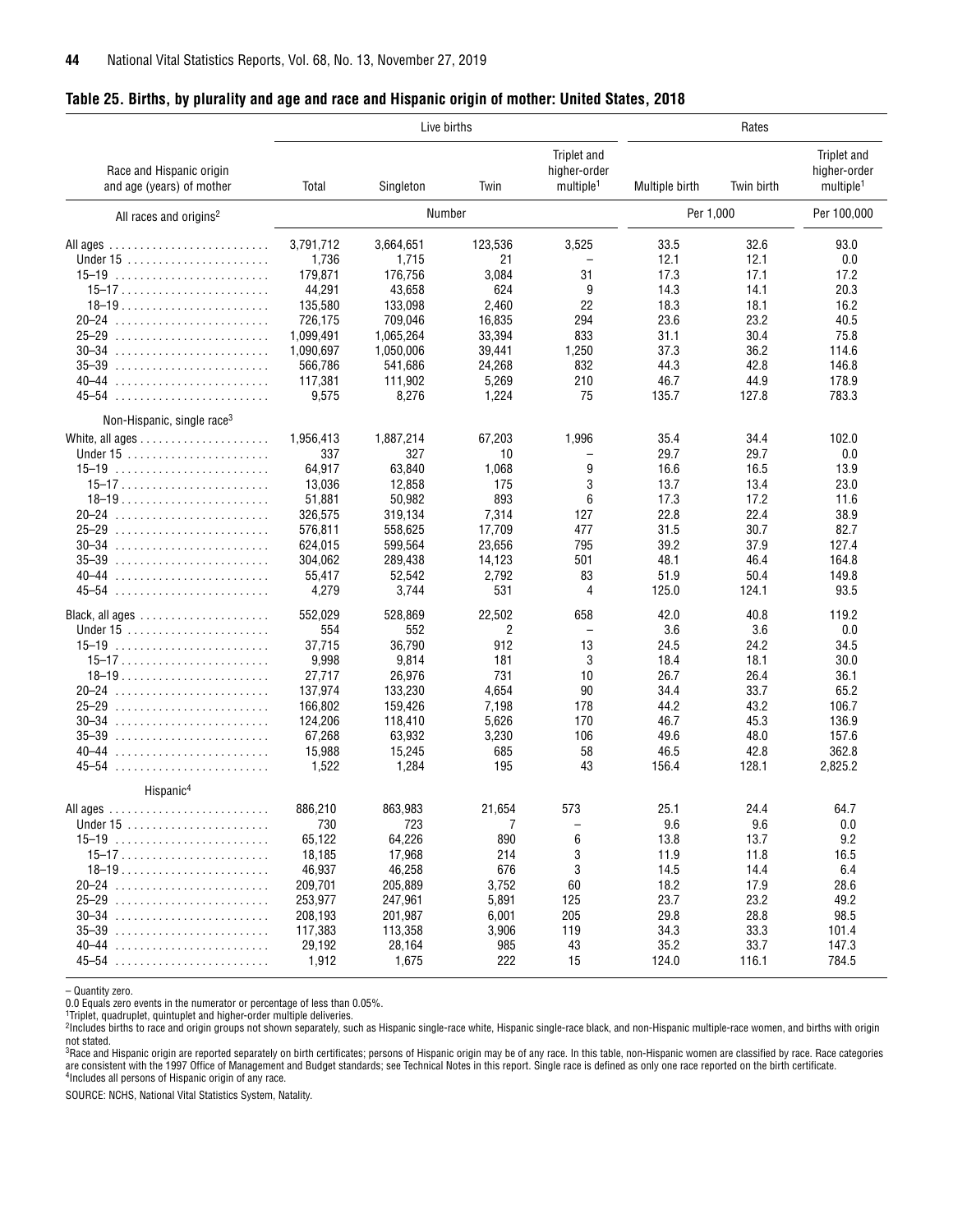## <span id="page-44-0"></span>**Technical Notes**

### **Data source**

Data shown in this report for 2018 are based on 100% of the birth certificates filed in all states and the District of Columbia (D.C.). The data are provided to the National Center for Health Statistics (NCHS) through the Vital Statistics Cooperative Program (VSCP). Information on the percentage of records with missing information for maternal and infant characteristics included in this report is shown by state in the User Guide (10); Methodological and measurement information for these characteristics is also available in the User Guide.

#### **2003 revision of U.S. Standard Certificate of Live Birth**

Data for 2016–2018 presented in this report are based on the 2003 revision of the U.S. Standard Certificate of Live Birth; data for 2010–2015 are based on both the 1989 and the 2003 birth certificate revisions. The 2003 revision is described in detail elsewhere (18).

### **Age of mother**

Age of mother is computed in most cases from the mother's and infant's dates of birth as reported on the birth certificate. Since 2007, age of mother has been imputed for ages 8 and under and 65 and over. Mothers aged 9 are recoded as aged 10. A review and verification of unedited data for several years including 2007 showed that the vast majority of births reported as occurring to women aged 50 and over were to women aged 50–54. In this report, the final age group shown in the tables (45–49, 45–54, or 50–54) includes births to mothers up to age 64. For historical information on mother's age, see the User Guide (10).

### **Marital status**

Due to state statutory restrictions, beginning in 2017, California no longer provides record-level data on the marital status of the mother for births occurring in California to California residents and nonresidents. Instead of record-level data, California provided counts of births by marital status category (married, unmarried, and unknown) by age and race and Hispanic origin of the mother to NCHS, according to the age and race and Hispanic origin categories shown in this report. For consistency with procedures for handling missing information for other jurisdictions, California's counts of birth by marital status were redistributed (proportionately) to the same maternal age, race, and marital status subgroups in the data set to obtain the national estimates by marital status. This approach is consistent with hot-deck procedures used for non-California records to impute for missing age, race, and marital status based on records for which these characteristics are known.

### **Hispanic origin and race**

#### **Hispanic origin**

Hispanic origin and race are reported separately on the birth certificate. Data are shown in most cases for five specified Hispanic groups: Mexican, Puerto Rican, Cuban, Central and South American, and Other and unknown Hispanic. Starting with 2018, data are presented for an additional Hispanic group, Dominican, which was previously included in the category Other and unknown Hispanic. In tabulations of birth data by race and Hispanic origin, data for persons of Hispanic origin are not further classified by race because the vast majority of births to Hispanic women are reported as white.

Items asking for the Hispanic origin of the mother (and the father) have been included on the birth certificates of all states, D.C., U.S. Virgin Islands, and Guam since 1993, and on the birth certificates of Puerto Rico starting in 2005 and Commonwealth of the Northern Marianas starting in 2010 (10,12). American Samoa does not collect information on Hispanic origin.

The Hispanic origin question on the 2003 revision of the birth certificate asks respondents to select only one response. Occasionally, however, more than one Hispanic origin response is given (i.e., a specified Hispanic group [Mexican, Puerto Rican, Cuban, Dominican, or Central and South American] in combination with one or more other specified Hispanic group). From 2003 through 2012, respondents who selected more than one Hispanic origin on the birth certificate were classified as Other Hispanic. Beginning with the 2013 data year, respondents who select more than one Hispanic origin are randomly assigned to a single Hispanic origin. This change was implemented to be consistent with the coding methods of the American Community Survey (19), on which the rates for the specified Hispanic groups as of 2010 and are based (see "Population estimates for specific Hispanic groups").

#### **Race**

This report presents data on race and Hispanic origin based on the 1997 Office of Management and Budget (OMB) standards (3). The 2003 revision of the U.S. Standard Certificate of Live Birth allows the reporting of the five race categories either alone (i.e., single race) or in combination (i.e., more than one race or multiple races) for each parent (11), in accordance with OMB's 1997 revised standards (3). The five categories for race specified in the revised standards are: American Indian or Alaska Native (AIAN), Asian, Black or African American, Native Hawaiian or Other Pacific Islander (NHOPI), and White; see User Guide (10).

Beginning in 2016, all states and D.C., in addition to Puerto Rico, U.S. Virgin Islands, Guam, and Northern Marianas, were reporting race according to the 1997 revised OMB standards, with 2.7% of mothers in the U.S. reporting more than one race (10) in 2018. Data from American Samoa still follow the 1977 OMB standards (20). Before 2016, the multiple-race reporting states varied widely, increasing from 6 states in 2003 to the 50 states and D.C. and all territories except American Samoa in 2016.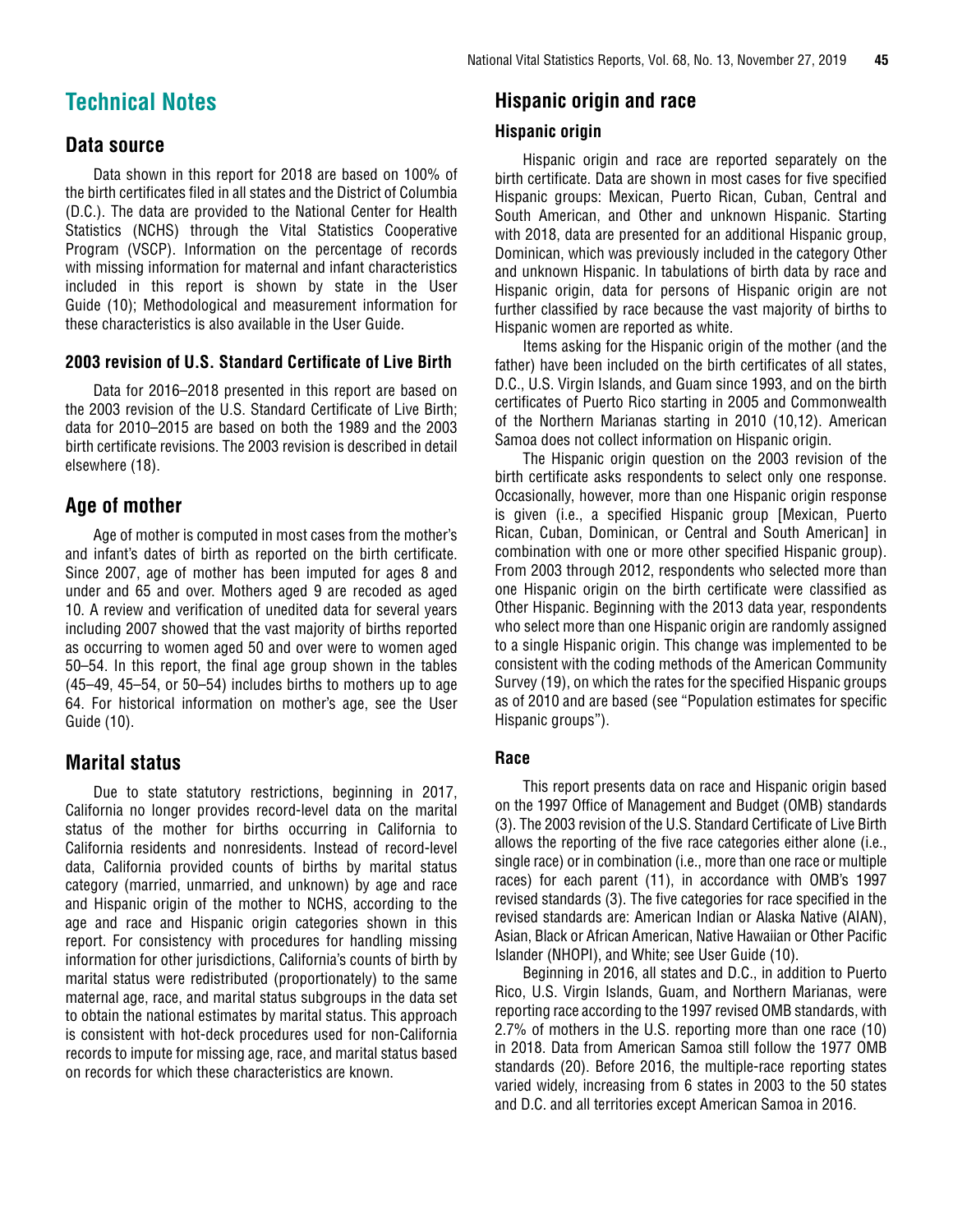#### **Gestational age**

Beginning with the 2014 data year, NCHS transitioned to a new standard for estimating the gestational age of the newborn. The new measure—the obstetric estimate of gestation at delivery (OE)—replaces the measure based on the date of the last menstrual period (LMP) (17). National data based on the OE are available only from data year 2007 forward. Gestational age estimates differ somewhat between the OE- and LMP-based measures. Accordingly, gestational age data in this report are based on the OE. Information and discussion of the reasons for the change, and a detailed comparison of the two measures, are presented elsewhere (17).

### **Computation of percentages, percent distributions, and means**

For information and discussion on computations of percentages, percent distributions, and means, see the User Guide (10).

### **Population denominators**

The birth and fertility rates for 2018 shown in [Tables 1,](#page-11-0) [2,](#page-12-0) [5,](#page-17-0)  [8,](#page-22-0) [10,](#page-25-0) [11,](#page-26-0) and I-2 are based on populations estimated from the 2010 Census as of July 1, 2018. These populations are shown in the User Guide (10). The population estimates have been provided by the U.S. Census Bureau (21) and are based on the 2010 Census counts by age, sex, and race. The race categories are consistent with the revised 1997 OMB standards (3).

The birth and fertility rates by state shown in [Table 8](#page-22-0) are based on state-level population counts, which are based on the 2010 census data provided by the U.S. Census Bureau (21). Birth and fertility rates for all territories except Puerto Rico shown in [Table 8 a](#page-22-0)re based on population estimates provided by the U.S. Census Bureau's International Data Base (22). Rates for Puerto Rico are based on population estimates from the 2010 Census as of July 1, 2018, and are provided by the U.S. Census Bureau (23).

Rates by state and territory shown in this report may differ from rates computed on the basis of other population estimates; rates for smaller population subgroups, such as those for teen mothers, may be particularly affected by differences in population estimates. Birth and fertility rates by month shown in [Table I–2](https://www.cdc.gov/nchs/data/nvsr/nvsr68/nvsr68_13_tables-508.pdf#I02) are based on monthly population estimates for 2018, which are also based on 2010 Census estimates. For 2018, rates for unmarried women shown in [Tables 10](#page-25-0) and [11](#page-26-0) are based on distributions of the population by marital status averaged over a 2-year period for 2017–2018. These distributions were reported by the U.S. Census Bureau in the March Current Population Survey for each year (24,25), and have been adjusted to July 1, 2018 (2010 Census), population levels (21) by NCHS' Division of Vital Statistics (26).

The population distributions by marital status are based on a 2-year average for 2014–2018 (12). For earlier years, rates for unmarried women are based on population distributions by marital status averaged over a 3-year period (26).

#### **Population estimates for specific Hispanic groups**

The 2018 population estimates for the specific Hispanic population groups were not available as of the preparation of this report (27). Accordingly, birth and fertility rates for these groups for 2018 are not shown in this report. Once available, birth and fertility rates for the specific Hispanic population groups will be added to [Table 12.](#page-27-0) The 2018 special population estimates for Hispanic groups will be shown in the User Guide, once available (10).

### **Computation of rates and percentages**

An asterisk (\*) in the tables indicates that a rate or percentage does not meet NCHS standards of reliability or precision. For population-based rates, an asterisk is shown in place of a rate based on fewer than 20 births in the numerator. For percentages, new standards have been adopted by NCHS and implemented for natality data beginning with the 2017 data year. The new standard is based on denominator size and on the absolute or relative widths of the confidence interval of the proportion or percentage calculated using the Clopper–Pearson method. This compares with the previous standard for which, similar to the standard for populations-based rates, an asterisk was used for percentages based on fewer than 20 births in the numerator. For detailed information on the new standard, see "National Center for Health Statistics Data Presentation Standards for Proportions" and the User Guide (10,28).

### **Random variation and significance testing for natality data**

For information and discussion on random variation and significance testing for natality data, see the 2010 User Guide (10).

For information and discussion on random variation and significance testing for birth and fertility rates for Mexican, Puerto Rican, Cuban, Dominican, Central and South American, and other Hispanic populations based on ACS population estimates, see the User Guide (10).

### **Definitions of medical terms**

For definitions and discussion of medical and health items presented in this report, see ''Guide to Completing the Facility Worksheets for the Certificate of Live Birth and Report of Fetal Death'' (29).